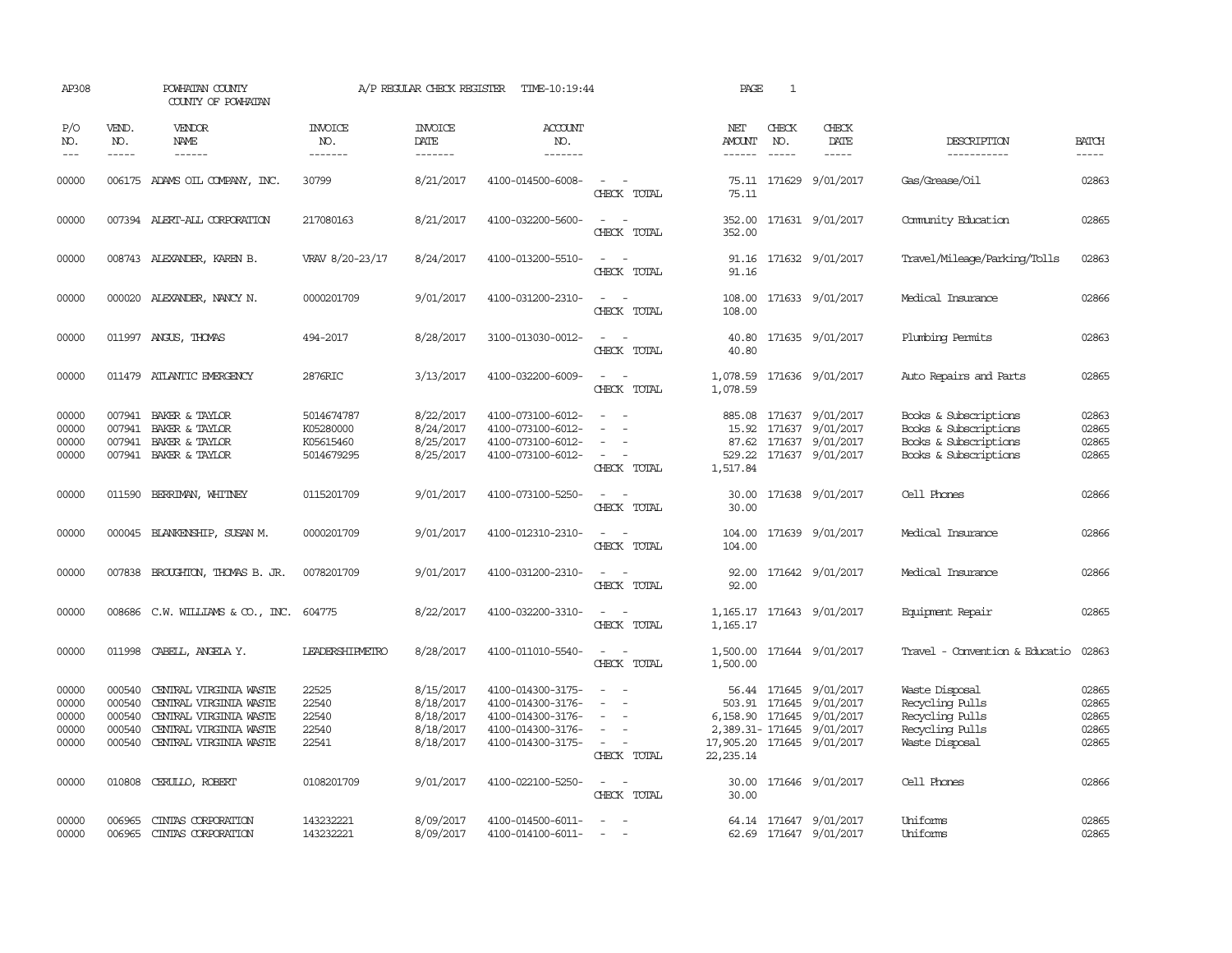| AP308                                              |                             | POWHATAN COUNTY<br>COUNTY OF POWHATAN                                                                                                                                                                   |                                                       | A/P REGULAR CHECK REGISTER                                                 | TIME-10:19:44                                                                                                              |                                                                                                                                                                                 | PAGE                                    | 2                                                                         |                                                                                   |                                                                                                                                                                                              |                                                    |
|----------------------------------------------------|-----------------------------|---------------------------------------------------------------------------------------------------------------------------------------------------------------------------------------------------------|-------------------------------------------------------|----------------------------------------------------------------------------|----------------------------------------------------------------------------------------------------------------------------|---------------------------------------------------------------------------------------------------------------------------------------------------------------------------------|-----------------------------------------|---------------------------------------------------------------------------|-----------------------------------------------------------------------------------|----------------------------------------------------------------------------------------------------------------------------------------------------------------------------------------------|----------------------------------------------------|
| P/O<br>NO.<br>$---$                                | VEND.<br>NO.<br>$- - - - -$ | VENDOR<br>NAME<br>$- - - - - -$                                                                                                                                                                         | <b>INVOICE</b><br>NO.<br>-------                      | <b>INVOICE</b><br>DATE<br>-------                                          | <b>ACCOUNT</b><br>NO.<br>-------                                                                                           |                                                                                                                                                                                 | NET<br>AMOUNT<br>$- - - - - -$          | CHECK<br>NO.<br>$\frac{1}{2}$                                             | CHECK<br>DATE<br>-----                                                            | DESCRIPTION<br>-----------                                                                                                                                                                   | <b>BATCH</b><br>-----                              |
| 00000<br>00000                                     | 006965<br>006965            | CINIAS CORPORATION<br>CINIAS CORPORATION                                                                                                                                                                | 143236073<br>143236073                                | 8/16/2017<br>8/16/2017                                                     | 4100-014500-6011-<br>4100-014100-6011-                                                                                     | $\sim$<br>$\sim$ 10 $\sim$ $\sim$<br>CHECK TOTAL                                                                                                                                | 253.66                                  |                                                                           | 62.69 171647 9/01/2017<br>64.14 171647 9/01/2017                                  | Uniforms<br>Uniforms                                                                                                                                                                         | 02865<br>02865                                     |
| 00000<br>00000<br>00000<br>00000<br>00000<br>00000 | 007341                      | 007341 CLAWS & PAWS ANIMAL CARE<br>CLAWS & PAWS ANIMAL CARE<br>007341 CLAWS & PAWS ANIMAL CARE<br>007341 CLAWS & PAWS ANIMAL CARE<br>007341 CLAWS & PAWS ANIMAL CARE<br>007341 CLAWS & PAWS ANIMAL CARE | 82857<br>82903<br>82974<br>82974A<br>82974B<br>82974C | 7/06/2017<br>7/07/2017<br>7/31/2017<br>7/31/2017<br>7/31/2017<br>7/31/2017 | 4100-035100-3110-<br>4100-035100-3110-<br>4100-035100-3110-<br>4100-035100-3110-<br>4100-035100-3110-<br>4100-035100-3110- | $\overline{\phantom{a}}$<br>$\sim$<br>$\equiv$<br>$\sim$<br>$\sim$<br>$\sim$<br>$\overline{\phantom{a}}$<br>$\overline{\phantom{a}}$<br>$\overline{\phantom{a}}$<br>CHECK TOTAL | 146.90<br>85.40<br>566.13               | 109.08 171648<br>104.25 171648<br>12.65 171648<br>107.85 171648<br>171648 | 9/01/2017<br>9/01/2017<br>9/01/2017<br>9/01/2017<br>9/01/2017<br>171648 9/01/2017 | Professional Health Services<br>Professional Health Services<br>Professional Health Services<br>Professional Health Services<br>Professional Health Services<br>Professional Health Services | 02864<br>02864<br>02864<br>02864<br>02864<br>02864 |
| 00000                                              |                             | 000076 DELL MARKETING L.P.                                                                                                                                                                              | 10183728330                                           | 8/10/2017                                                                  | 4100-073100-6003-                                                                                                          | CHECK TOTAL                                                                                                                                                                     | 6,547.59                                |                                                                           | 6,547.59 171650 9/01/2017                                                         | Computer Equipment - Capitaliz                                                                                                                                                               | 02863                                              |
| 00000                                              |                             | 006879 DEMCO, INC.                                                                                                                                                                                      | 6189674                                               | 8/16/2017                                                                  | 4100-073100-6014-                                                                                                          | $\overline{\phantom{a}}$<br>CHECK TOTAL                                                                                                                                         | 403.40<br>403.40                        |                                                                           | 171651 9/01/2017                                                                  | Library Supplies                                                                                                                                                                             | 02863                                              |
| 00000                                              | 000860                      | DOMINION ENERGY VIRGINIA                                                                                                                                                                                | 0962041034 8/17                                       | 8/02/2017                                                                  | 4100-032210-5110-                                                                                                          | $\overline{\phantom{a}}$<br>$\overline{\phantom{a}}$<br>CHECK TOTAL                                                                                                             | 1,024.85<br>1,024.85                    |                                                                           | 171652 9/01/2017                                                                  | Electricity                                                                                                                                                                                  | 02867                                              |
| 00000                                              | 007354 ESRI                 |                                                                                                                                                                                                         | 93333433                                              | 8/15/2017                                                                  | 4100-012520-3320-                                                                                                          | $\sim$<br>$\sim$<br>CHECK TOTAL                                                                                                                                                 | 15,000.00 171654 9/01/2017<br>15,000.00 |                                                                           |                                                                                   | Maintenance & Service Contract                                                                                                                                                               | 02863                                              |
| 00000                                              |                             | 001380 FORD, SUSAN P.                                                                                                                                                                                   | 0013201709                                            | 9/01/2017                                                                  | 4100-012310-2310-                                                                                                          | $\sim$<br>$\sim$<br>CHECK TOTAL                                                                                                                                                 | 104.00                                  |                                                                           | 104.00 171656 9/01/2017                                                           | Medical Insurance                                                                                                                                                                            | 02866                                              |
| 00000                                              |                             | 006013 GRAINGER                                                                                                                                                                                         | 9530018457                                            | 8/16/2017                                                                  | 4100-014100-3310-                                                                                                          | $\frac{1}{2} \left( \frac{1}{2} \right) \left( \frac{1}{2} \right) = \frac{1}{2} \left( \frac{1}{2} \right)$<br>CHECK TOTAL                                                     | 113.20                                  |                                                                           | 113.20 171657 9/01/2017                                                           | Repairs & Maintenance                                                                                                                                                                        | 02863                                              |
| 00000                                              |                             | 006097 HERTZLER FARM & FEED, INC 027388                                                                                                                                                                 |                                                       | 8/23/2017                                                                  | 4100-035100-6022-                                                                                                          | CHECK TOTAL                                                                                                                                                                     | 49.98                                   |                                                                           | 49.98 171658 9/01/2017                                                            | Dog Food/Supplies                                                                                                                                                                            | 02864                                              |
| 00000                                              |                             | 010755 INNOVATIVE TURF                                                                                                                                                                                  | 3531                                                  | 8/09/2017                                                                  | 4100-014600-3320-                                                                                                          | $\sim$<br>CHECK TOTAL                                                                                                                                                           | 1,580.95                                |                                                                           | 1,580.95 171659 9/01/2017                                                         | Maintenance/Service Contracts                                                                                                                                                                | 02863                                              |
| 00000                                              |                             | 007874 JONES, LINDA HOLLIN                                                                                                                                                                              | 0078201709                                            | 9/01/2017                                                                  | 4100-012220-5250-                                                                                                          | $\overline{\phantom{a}}$<br>CHECK TOTAL                                                                                                                                         | 30.00<br>30.00                          |                                                                           | 171660 9/01/2017                                                                  | Cell Phones                                                                                                                                                                                  | 02866                                              |
| 00000                                              |                             | 010811 LAND AND COATES, INC                                                                                                                                                                             | 816859                                                | 8/22/2017                                                                  | 4100-014500-3319-                                                                                                          | $\sim$ $\sim$<br>CHECK TOTAL                                                                                                                                                    | 45.24                                   |                                                                           | 45.24 171661 9/01/2017                                                            | Equipment Repairs and Maintena                                                                                                                                                               | 02863                                              |
| 00000                                              |                             | 009691 LAYMAN IRRIGATION &                                                                                                                                                                              | 20899                                                 | 8/21/2017                                                                  | 4100-014600-3310-                                                                                                          | $\sim$ $ \sim$<br>CHECK TOTAL                                                                                                                                                   | 110.85                                  |                                                                           | 110.85 171662 9/01/2017                                                           | Repairs and Maintenance                                                                                                                                                                      | 02863                                              |
| 00000                                              |                             | 000166 LUCK STONE CORP.                                                                                                                                                                                 | IV-100751055                                          | 8/15/2017                                                                  | 4100-014500-3190-                                                                                                          | $\sim$ $ \sim$<br>CHECK TOTAL                                                                                                                                                   | 102.40                                  |                                                                           | 102.40 171663 9/01/2017                                                           | Grounds Maintenance                                                                                                                                                                          | 02863                                              |
| 00000                                              |                             | 011840 MCI COMM SERVICE                                                                                                                                                                                 | 2DG92625 8/17                                         | 8/11/2017                                                                  | 4100-031200-5240-                                                                                                          | CHECK<br>TOTAL                                                                                                                                                                  | 59.55                                   |                                                                           | 59.55 171664 9/01/2017                                                            | Long Distance                                                                                                                                                                                | 02863                                              |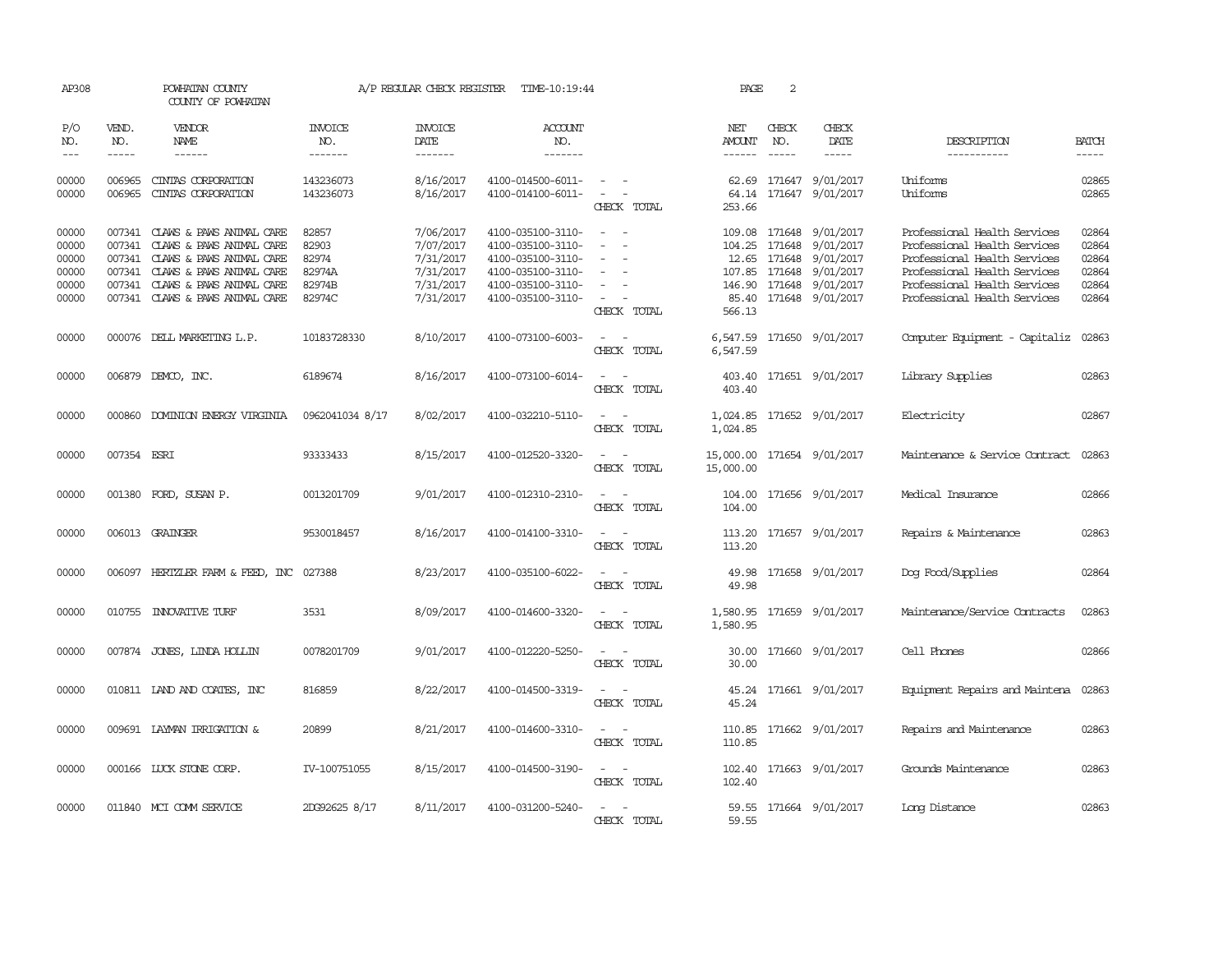| AP308                                     |                                                | POWHATAN COUNTY<br>COUNTY OF POWHATAN                                                                                                                              |                                                     | A/P REGULAR CHECK REGISTER                                    | TIME-10:19:44                                                                                         |                                                                         | PAGE                                               | 3                                      |                                                                                           |                                                                                                                         |                                           |
|-------------------------------------------|------------------------------------------------|--------------------------------------------------------------------------------------------------------------------------------------------------------------------|-----------------------------------------------------|---------------------------------------------------------------|-------------------------------------------------------------------------------------------------------|-------------------------------------------------------------------------|----------------------------------------------------|----------------------------------------|-------------------------------------------------------------------------------------------|-------------------------------------------------------------------------------------------------------------------------|-------------------------------------------|
| P/O<br>NO.<br>$---$                       | VEND.<br>NO.<br>$- - - - -$                    | VENDOR<br>NAME<br>------                                                                                                                                           | <b>INVOICE</b><br>NO.<br>-------                    | <b>INVOICE</b><br>DATE<br>--------                            | <b>ACCOUNT</b><br>NO.<br>-------                                                                      |                                                                         | NET<br>AMOUNT<br>$- - - - - -$                     | CHECK<br>NO.<br>$\frac{1}{2}$          | CHECK<br>DATE<br>$- - - - -$                                                              | DESCRIPTION<br>-----------                                                                                              | <b>BATCH</b><br>-----                     |
| 00000                                     |                                                | 009733 MINERVA BUNKER GEAR                                                                                                                                         | 2473-24                                             | 8/18/2017                                                     | 4100-032200-6011-                                                                                     | $\equiv$<br>CHECK TOTAL                                                 | 156.25<br>156.25                                   |                                        | 171665 9/01/2017                                                                          | Protective Gear/Uniforms                                                                                                | 02867                                     |
| 00000                                     |                                                | 012001 OLD DOMINION EMS ALLIANCE 12067                                                                                                                             |                                                     | 8/29/2017                                                     | 4100-032200-5815-                                                                                     | CHECK TOTAL                                                             | 2,250.00<br>2,250.00                               |                                        | 171666 9/01/2017                                                                          | Training/Seminars                                                                                                       | 02867                                     |
| 00000                                     |                                                | 011999 PENDERGAST, DANIEL E.                                                                                                                                       | <b>BOOK RETURNED</b>                                | 8/26/2017                                                     | 4100-073100-6012-                                                                                     | $\sim$ $\sim$<br>CHECK TOTAL                                            | 10.00<br>10.00                                     |                                        | 171667 9/01/2017                                                                          | Books & Subscriptions                                                                                                   | 02863                                     |
| 00000                                     |                                                | 009638 POE, INEZ L                                                                                                                                                 | 0096201709                                          | 9/01/2017                                                     | 4100-013200-2310-                                                                                     | $ -$<br>CHECK TOTAL                                                     | 120.00<br>120.00                                   |                                        | 171668 9/01/2017                                                                          | Medical Insurance                                                                                                       | 02866                                     |
| 00000                                     |                                                | 001980 POORE, FRANCES                                                                                                                                              | 0019201709                                          | 9/01/2017                                                     | 4100-012100-2310-                                                                                     | CHECK TOTAL                                                             | 88.00<br>88.00                                     |                                        | 171669 9/01/2017                                                                          | Medical Insurance                                                                                                       | 02866                                     |
| 00000                                     |                                                | 006043 POWERS, KATHRYN C.                                                                                                                                          | 0060201709                                          | 9/01/2017                                                     | 4100-021600-2310-                                                                                     | CHECK TOTAL                                                             | 120.00<br>120.00                                   |                                        | 171670 9/01/2017                                                                          | Medical Insurance                                                                                                       | 02866                                     |
| 00000                                     |                                                | 008294 POWHATAN COUNTY PUBLIC                                                                                                                                      | 0082201709                                          | 9/01/2017                                                     | 4100-031200-2310-                                                                                     | $\overline{\phantom{a}}$<br>CHECK TOTAL                                 | 681.50<br>681.50                                   |                                        | 171672 9/01/2017                                                                          | Medical Insurance                                                                                                       | 02866                                     |
| 00000                                     | 005050                                         | POWHATAN LOCK SERVICES                                                                                                                                             | <b>FY18</b><br>1321                                 | 8/01/2017                                                     | 4100-021600-6014-                                                                                     | $\overline{\phantom{a}}$<br>CHECK TOTAL                                 | 94.90<br>94.90                                     |                                        | 171673 9/01/2017                                                                          | Other Operating Expenses                                                                                                | 02864                                     |
| 00000                                     | 012000                                         | PRINCE CONSTRUCTION, INC.                                                                                                                                          | ADA RAMP L ZION                                     | 8/28/2017                                                     | 4100-053910-5643-                                                                                     | CHECK TOTAL                                                             | 2,200.00<br>2,200.00                               |                                        | 171674 9/01/2017                                                                          | PCCAA Services - Federal CSBG                                                                                           | 02864                                     |
| 00000<br>00000<br>00000<br>00000          | 006474<br>006474<br>006474<br>006474           | PROGRESSIVE AUTO WORKS<br>PROGRESSIVE AUTO WORKS<br>PROGRESSIVE AUTO WORKS<br>PROGRESSIVE AUTO WORKS                                                               | 0034784<br>0034797<br>0034800<br>0034846            | 8/21/2017<br>8/23/2017<br>8/23/2017<br>8/28/2017              | 4100-031200-6009-<br>4100-031200-6009-<br>4100-031200-6009-<br>4100-031200-6009-                      | $\sim$<br>$\sim$<br>CHECK TOTAL                                         | 979.90<br>67.66<br>1,839.54                        | 171675<br>171675                       | 575.72 171675 9/01/2017<br>9/01/2017<br>216.26 171675 9/01/2017<br>9/01/2017              | Auto Parts/Repairs<br>Auto Parts/Repairs<br>Auto Parts/Repairs<br>Auto Parts/Repairs                                    | 02864<br>02864<br>02864<br>02864          |
| 00000<br>00000<br>00000<br>00000<br>00000 | 000780<br>000780<br>000780<br>000780<br>000780 | <b>CUILL CORPORATION</b><br><b>CUILL CORPORATION</b><br><b>CUILL CORPORATION</b><br><b>CUILL CORPORATION</b><br><b>CUILL CORPORATION</b>                           | 8896555<br>9124481<br>9163868<br>9169490<br>9190511 | 8/09/2017<br>8/17/2017<br>8/18/2017<br>8/18/2017<br>8/18/2017 | 4100-014100-3310-<br>4100-012310-6001-<br>4100-014400-6001-<br>4100-014400-6001-<br>4100-012310-6001- | $\overline{\phantom{a}}$<br>$\equiv$<br>$\sim$<br>CHECK TOTAL           | 37.79<br>149.99<br>72.98<br>307.40                 | 171676<br>10.96 171676<br>35.68 171676 | 171676 9/01/2017<br>9/01/2017<br>9/01/2017<br>9/01/2017<br>171676 9/01/2017               | Repairs & Maintenance<br>Office Supplies<br>Stationery/Office Supplies<br>Stationery/Office Supplies<br>Office Supplies | 02863<br>02863<br>02863<br>02863<br>02863 |
| 00000<br>00000<br>00000<br>00000<br>00000 | 000620<br>000620<br>000620                     | R. C. GOODWYN & SONS, INC<br>R. C. GOODWIN & SONS, INC<br>R. C. GOODWYN & SONS, INC<br>000620 R.C. GOODWYN & SONS, INC<br>000620 R. C. GOODWYN & SONS, INC 0778337 | 0777592<br>0777779<br>0777947<br>0778314            | 8/07/2017<br>8/08/2017<br>8/09/2017<br>8/11/2017<br>8/11/2017 | 4100-014100-3310-<br>4100-014100-3310-<br>4100-014500-3190-<br>4100-014100-3310-<br>4100-014100-3310- | $\sim$<br>$\equiv$<br>$\sim$<br>$\overline{\phantom{a}}$<br>CHECK TOTAL | 3.99<br>25.46<br>23.75<br>23.98<br>27.96<br>105.14 | 171677                                 | 171677 9/01/2017<br>9/01/2017<br>171677 9/01/2017<br>171677 9/01/2017<br>171677 9/01/2017 | Repairs & Maintenance<br>Repairs & Maintenance<br>Grounds Maintenance<br>Repairs & Maintenance<br>Repairs & Maintenance | 02864<br>02864<br>02864<br>02864<br>02864 |
| 00000                                     |                                                | 010446 R. E. MICHEL COMPANY INC                                                                                                                                    | 80378600                                            | 8/16/2017                                                     | 4100-014100-3310-                                                                                     | $\sim$<br>CHECK TOTAL                                                   | 62.64                                              |                                        | 62.64 171678 9/01/2017                                                                    | Repairs & Maintenance                                                                                                   | 02864                                     |
| 00000                                     |                                                | 009037 REYNOLDS LIGHTING SUPPLY                                                                                                                                    | 124138                                              | 8/08/2017                                                     | 4100-014100-3310-                                                                                     | $\sim$                                                                  |                                                    |                                        | 54.92 171680 9/01/2017                                                                    | Repairs & Maintenance                                                                                                   | 02864                                     |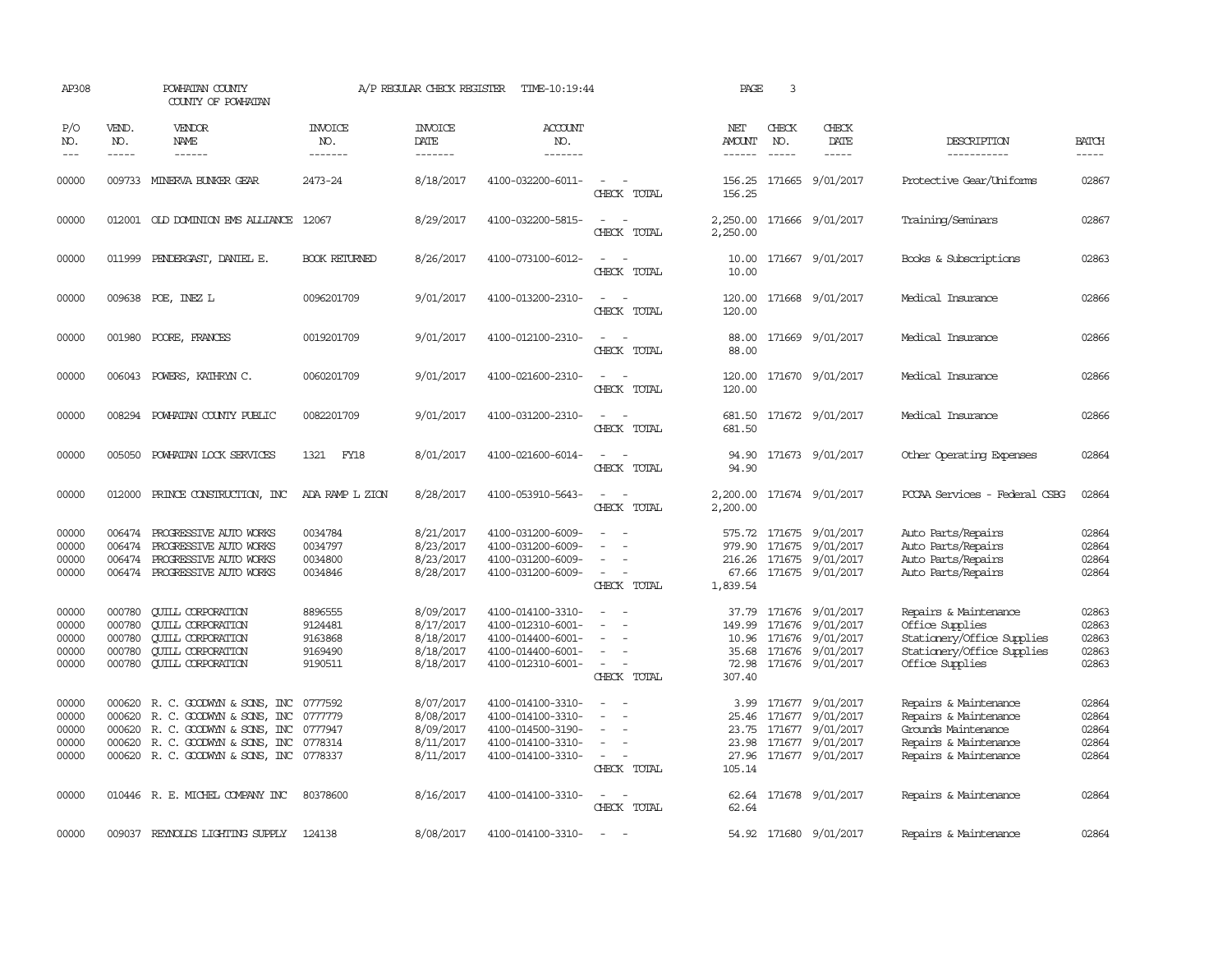| AP308                                                       |                                                          | POWHATAN COUNTY<br>COUNTY OF POWHATAN                                                                                                                                       |                                                                                                | A/P REGULAR CHECK REGISTER                                                              | TIME-10:19:44                                                                                                                                   |                                                                               | PAGE                                   | $\overline{4}$                                                                   |                                                                                                |                                                                                                                                              |                                                             |
|-------------------------------------------------------------|----------------------------------------------------------|-----------------------------------------------------------------------------------------------------------------------------------------------------------------------------|------------------------------------------------------------------------------------------------|-----------------------------------------------------------------------------------------|-------------------------------------------------------------------------------------------------------------------------------------------------|-------------------------------------------------------------------------------|----------------------------------------|----------------------------------------------------------------------------------|------------------------------------------------------------------------------------------------|----------------------------------------------------------------------------------------------------------------------------------------------|-------------------------------------------------------------|
| P/O<br>NO.<br>$---$                                         | VEND.<br>NO.<br>$\frac{1}{2}$                            | <b>VENDOR</b><br>NAME<br>$- - - - - -$                                                                                                                                      | <b>INVOICE</b><br>NO.<br>--------                                                              | <b>INVOICE</b><br>DATE<br>-------                                                       | <b>ACCOUNT</b><br>NO.<br>-------                                                                                                                |                                                                               | NET<br>AMOUNT                          | CHECK<br>NO.<br>$\frac{1}{2}$                                                    | CHECK<br>DATE<br>$- - - - -$                                                                   | DESCRIPTION<br>-----------                                                                                                                   | <b>BATCH</b><br>$- - - - -$                                 |
| 00000                                                       |                                                          | 009037 REYNOLDS LIGHTING SUPPLY                                                                                                                                             | 124260                                                                                         | 8/17/2017                                                                               | 4100-014100-3310-                                                                                                                               | $\sim$ $\sim$<br>CHECK TOTAL                                                  | 792.32                                 |                                                                                  | 737.40 171680 9/01/2017                                                                        | Repairs & Maintenance                                                                                                                        | 02864                                                       |
| 00000                                                       |                                                          | 009077 REYNOLDS, SHIRLEY                                                                                                                                                    | 0090201709                                                                                     | 9/01/2017                                                                               | 4100-031200-2310-                                                                                                                               | $\sim$<br>$\sim$<br>CHECK TOTAL                                               | 96.00<br>96.00                         |                                                                                  | 171681 9/01/2017                                                                               | Medical Insurance                                                                                                                            | 02866                                                       |
| 00000                                                       |                                                          | 011522 RIOPEDRE, RODOLFO                                                                                                                                                    | 6933                                                                                           | 7/11/2017                                                                               | 4100-031200-6011-                                                                                                                               | $\sim$<br>$\sim$<br>CHECK TOTAL                                               | 107.08                                 |                                                                                  | 107.08 171682 9/01/2017                                                                        | Uniforms                                                                                                                                     | 02864                                                       |
| 00000                                                       |                                                          | 008981 ROBO'S DETAIL SUPPPLIES,                                                                                                                                             | 122673                                                                                         | 8/25/2017                                                                               | 4100-032200-6009-                                                                                                                               | CHECK TOTAL                                                                   | 275.00                                 |                                                                                  | 275.00 171683 9/01/2017                                                                        | Auto Repairs and Parts                                                                                                                       | 02867                                                       |
| 00000<br>00000                                              | 007062<br>007062                                         | RUIHERFORD JANITOR SUPPLY<br>RUTHERFORD JANITOR SUPPLY                                                                                                                      | 998683<br>998684                                                                               | 8/24/2017<br>8/24/2017                                                                  | 4100-032210-6005-<br>4100-032220-6005-                                                                                                          | CHECK TOTAL                                                                   | 153.59<br>154.29<br>307.88             |                                                                                  | 171684 9/01/2017<br>171684 9/01/2017                                                           | Cleaning Supplies<br>Cleaning Supplies                                                                                                       | 02864<br>02864                                              |
| 00000                                                       | 006253                                                   | SALISBURY TIRE $\&$ SERVICE                                                                                                                                                 | 0097464                                                                                        | 8/22/2017                                                                               | 4100-032200-6009-                                                                                                                               | CHECK TOTAL                                                                   | 57.99<br>57.99                         |                                                                                  | 171685 9/01/2017                                                                               | Auto Repairs and Parts                                                                                                                       | 02867                                                       |
| 00000                                                       |                                                          | 011800 SCHARDEIN, BRET                                                                                                                                                      | 0118201709                                                                                     | 9/01/2017                                                                               | 4100-081100-5250-                                                                                                                               | CHECK TOTAL                                                                   | 30.00<br>30.00                         |                                                                                  | 171686 9/01/2017                                                                               | Cell Phones                                                                                                                                  | 02866                                                       |
| 00000                                                       |                                                          | 010282 SCHUBERT, CHARLA                                                                                                                                                     | 0102201709                                                                                     | 9/01/2017                                                                               | 4100-012200-5250-                                                                                                                               | $\overline{\phantom{a}}$<br>CHECK TOTAL                                       | 30.00                                  |                                                                                  | 30.00 171687 9/01/2017                                                                         | Cell Phones                                                                                                                                  | 02866                                                       |
| 00000<br>00000<br>00000<br>00000<br>00000                   | 006594<br>006594<br>006594<br>006594                     | SOUTHSIDE ELECTRIC COOP<br>SOUTHSIDE ELECTRIC COOP<br>SOUTHSIDE ELECTRIC COOP<br>SOUTHSIDE ELECTRIC COOP<br>006594 SOUTHSIDE ELECTRIC COOP                                  | 63504006 8/17<br>63504008 8/17<br>63504009 8/17<br>63504010 8/17<br>63504011 8/17              | 8/16/2017<br>8/16/2017<br>8/16/2017<br>8/16/2017<br>8/16/2017                           | 4100-014600-5110-<br>4100-014600-5110-<br>4100-014600-5110-<br>4100-014600-5110-<br>4100-014100-5110-                                           | $\sim$<br>$\overline{\phantom{a}}$<br>$\overline{\phantom{a}}$<br>CHECK TOTAL | 20.00<br>1,768.00<br>27.55<br>2,164.90 | 232.26 171689<br>171689<br>171689<br>171689                                      | 9/01/2017<br>9/01/2017<br>9/01/2017<br>9/01/2017<br>117.09 171689 9/01/2017                    | Electricity<br>Electricity<br>Electricity<br>Electricity<br>Electricity                                                                      | 02867<br>02867<br>02867<br>02867<br>02867                   |
| 00000<br>00000<br>00000<br>00000<br>00000<br>00000<br>00000 | 008578<br>008578<br>008578<br>008578<br>008578<br>008578 | STAPLES BUSINESS AD-<br>STAPLES BUSINESS AD-<br>008578 STAPLES BUSINESS AD-<br>STAPLES BUSINESS AD-<br>STAPLES BUSINESS AD-<br>STAPLES BUSINESS AD-<br>STAPLES BUSINESS AD- | 3349389916<br>3349389916<br>3347121702<br>3349479627<br>3349479628<br>3349556908<br>3349556908 | 8/15/2017<br>8/15/2017<br>7/26/2017<br>8/16/2017<br>8/16/2017<br>8/17/2017<br>8/17/2017 | 4100-034100-6001-<br>4100-081100-6001-<br>4100-012510-6001-<br>4100-021600-6001-<br>4100-021600-6001-<br>4100-014400-6001-<br>4100-014100-6001- | $\sim$<br>$\overline{\phantom{a}}$<br>$\overline{\phantom{a}}$<br>CHECK TOTAL | 6.59<br>5.35<br>6.29<br>170.04         | 11.31 171690<br>29.91 171690<br>43.18 171690<br>67.41 171690<br>171690<br>171690 | 9/01/2017<br>9/01/2017<br>9/01/2017<br>9/01/2017<br>9/01/2017<br>171690 9/01/2017<br>9/01/2017 | Office Supplies<br>Office Supplies<br>Office Supplies<br>Office Supplies<br>Office Supplies<br>Stationery/Office Supplies<br>Office Supplies | 02863<br>02863<br>02864<br>02864<br>02864<br>02867<br>02867 |
| 00000                                                       |                                                          | 006569 STICKELS, RANDAL LEE                                                                                                                                                 | 0065201709                                                                                     | 9/01/2017                                                                               | 4100-031200-2310-                                                                                                                               | $\overline{\phantom{a}}$<br>CHECK TOTAL                                       | 72.00<br>72.00                         |                                                                                  | 171691 9/01/2017                                                                               | Medical Insurance                                                                                                                            | 02866                                                       |
| 00000                                                       |                                                          | 007115 STOKES, GARLAND KENNETH                                                                                                                                              | 0071201709                                                                                     | 9/01/2017                                                                               | 4100-031200-2310-                                                                                                                               | CHECK TOTAL                                                                   | 68.00<br>68.00                         |                                                                                  | 171692 9/01/2017                                                                               | Medical Insurance                                                                                                                            | 02866                                                       |
| 00000                                                       |                                                          | 011188 TECH FIRE & SAFETY                                                                                                                                                   | 1268                                                                                           | 8/25/2017                                                                               | 4100-032200-6011-                                                                                                                               | $\overline{\phantom{a}}$<br>CHECK TOTAL                                       | 876.58<br>876.58                       |                                                                                  | 171693 9/01/2017                                                                               | Protective Gear/Uniforms                                                                                                                     | 02867                                                       |
| 00000                                                       |                                                          | 000845 TOWN POLICE SUPPLY OF                                                                                                                                                | 9077                                                                                           | 8/28/2017                                                                               | 4100-031200-6011-                                                                                                                               | $\sim$<br>CHECK TOTAL                                                         | 14.00<br>14.00                         |                                                                                  | 171695 9/01/2017                                                                               | Uniforms                                                                                                                                     | 02864                                                       |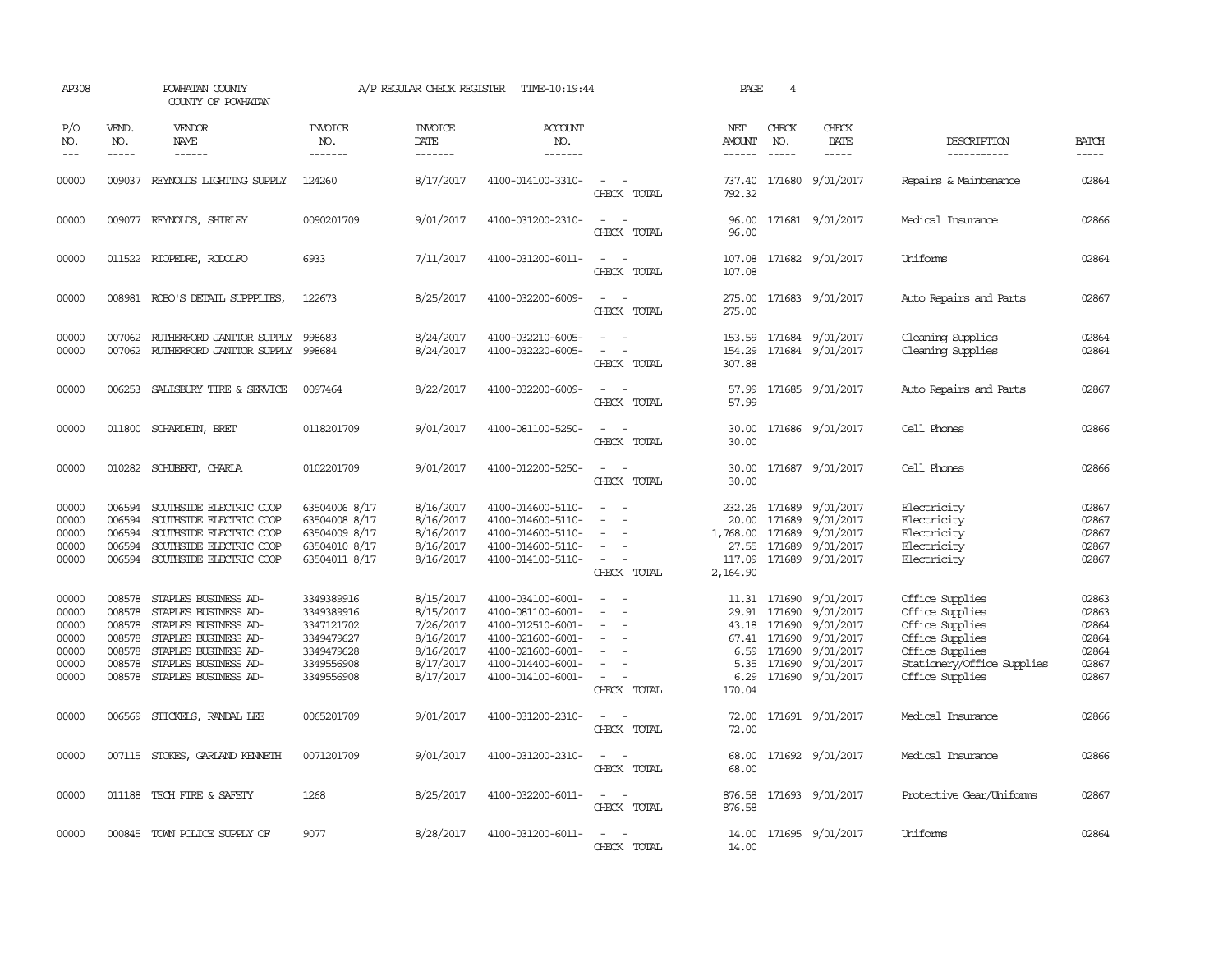| AP308                                     |                                                | POWHATAN COUNTY<br>COUNTY OF POWHATAN                                                       |                                                                                        | A/P REGULAR CHECK REGISTER                                    | TIME-10:19:44                                                                                         |                                                                                                                                                         | PAGE                           | 5                             |                                                                                                                            |                                                                                                                           |                                           |
|-------------------------------------------|------------------------------------------------|---------------------------------------------------------------------------------------------|----------------------------------------------------------------------------------------|---------------------------------------------------------------|-------------------------------------------------------------------------------------------------------|---------------------------------------------------------------------------------------------------------------------------------------------------------|--------------------------------|-------------------------------|----------------------------------------------------------------------------------------------------------------------------|---------------------------------------------------------------------------------------------------------------------------|-------------------------------------------|
| P/O<br>NO.<br>$---$                       | VEND.<br>NO.<br>$- - - - -$                    | VENDOR<br>NAME<br>$- - - - - -$                                                             | <b>INVOICE</b><br>NO.<br>-------                                                       | <b>INVOICE</b><br><b>DATE</b><br>-------                      | <b>ACCOUNT</b><br>NO.<br>-------                                                                      |                                                                                                                                                         | NET<br><b>AMOUNT</b><br>------ | CHECK<br>NO.<br>$\frac{1}{2}$ | CHECK<br>DATE<br>$- - - - -$                                                                                               | DESCRIPTION<br>-----------                                                                                                | <b>BATCH</b><br>-----                     |
| 00000<br>00000                            | 010088                                         | TREASURER<br>010088 TREASURER                                                               | 08/29/2017<br>08/29/2017                                                               | 8/29/2017<br>8/29/2017                                        | 4100-032200-6009-<br>4100-032200-6009-                                                                | $\sim$<br>$\sim$<br>CHECK TOTAL                                                                                                                         | $.00 \cdot$<br>70.45           |                               | 171696 9/01/2017<br>70.45 171696 9/01/2017                                                                                 | Auto Repairs and Parts<br>Auto Repairs and Parts                                                                          | 02868<br>02868                            |
| 00000                                     | 011169                                         | VERIZON                                                                                     | 8045985671 8/17                                                                        | 8/11/2017                                                     | 4100-073100-5230-                                                                                     | $\overline{\phantom{a}}$<br>CHECK TOTAL                                                                                                                 | 44.92<br>44.92                 |                               | 171698 9/01/2017                                                                                                           | Telephone Services                                                                                                        | 02864                                     |
| 00000<br>00000                            | 007755<br>007755                               | WITMER ASSOCIATES INC.<br>WITMER ASSOCIATES INC.                                            | 1791946<br>1794463.001                                                                 | 8/23/2017<br>8/18/2017                                        | 4100-032200-6011-<br>4100-032200-6011-                                                                | CHECK TOTAL                                                                                                                                             | 284.00<br>95.00<br>379.00      |                               | 171699 9/01/2017<br>171699 9/01/2017                                                                                       | Protective Gear/Uniforms<br>Protective Gear/Uniforms                                                                      | 02867<br>02867                            |
| 00000                                     | 002080                                         | WOODCOCK, LYNN T.                                                                           | 0020201709                                                                             | 9/01/2017                                                     | 4100-031200-2310-                                                                                     | CHECK TOTAL                                                                                                                                             | 108.00<br>108.00               |                               | 171700 9/01/2017                                                                                                           | Medical Insurance                                                                                                         | 02866                                     |
| 00000                                     | 007373 YMCA                                    |                                                                                             | 2017-2018 MOU                                                                          | 8/28/2017                                                     | 4100-053910-5642-                                                                                     | CHECK TOTAL                                                                                                                                             | 15,000.00<br>15,000.00         |                               | 171701 9/01/2017                                                                                                           | PCCAA Services - TANF                                                                                                     | 02864                                     |
| 00000                                     |                                                | 012004 A & R TRUCKING, LLC                                                                  | CUP-16-06                                                                              | 8/30/2017                                                     | 3100-013030-0032-                                                                                     | $\sim$<br>CHECK TOTAL                                                                                                                                   | 1,000.00<br>1,000.00           |                               | 171703 9/08/2017                                                                                                           | Conditional Use Permits                                                                                                   | 02869                                     |
| 00000<br>00000                            | 010688                                         | A&B CLEANING SERVICE, INC. 11554<br>010688 A&B CLEANING SERVICE, INC. 11554                 |                                                                                        | 8/29/2017<br>8/29/2017                                        | 4100-014100-3180-<br>4100-032220-3180-                                                                | $\frac{1}{2} \left( \frac{1}{2} \right) \left( \frac{1}{2} \right) = \frac{1}{2} \left( \frac{1}{2} \right)$<br>$\overline{\phantom{a}}$<br>CHECK TOTAL | 246.15<br>5,687.53             |                               | 5,441.38 171704 9/08/2017<br>171704 9/08/2017                                                                              | Cleaning Service<br>Cleaning Service                                                                                      | 02869<br>02869                            |
| 00000                                     |                                                | 011434 AGA JANITORIAL SOLUTIONS,                                                            | 2012                                                                                   | 8/28/2017                                                     | 4100-014100-3180-                                                                                     | $\overline{\phantom{a}}$<br>CHECK TOTAL                                                                                                                 | 772.00<br>772.00               |                               | 171705 9/08/2017                                                                                                           | Cleaning Service                                                                                                          | 02869                                     |
| 00000                                     |                                                | 010780 ALL GOOD AUTOMOTIVE LLC                                                              | 5186                                                                                   | 8/30/2017                                                     | 4100-031200-6009-                                                                                     | $\equiv$<br>CHECK TOTAL                                                                                                                                 | 54.37                          |                               | 54.37 171707 9/08/2017                                                                                                     | Auto Parts/Repairs                                                                                                        | 02869                                     |
| 00000                                     |                                                | 007436 AQUA VIRGINIA, INC.                                                                  | 0574341 8/17                                                                           | 8/07/2017                                                     | 4100-022100-5130-                                                                                     | CHECK TOTAL                                                                                                                                             | 24.72                          |                               | 24.72 171708 9/08/2017                                                                                                     | Water                                                                                                                     | 02869                                     |
| 00000<br>00000                            |                                                | 007941 BAKER & TAYLOR<br>007941 BAKER & TAYLOR                                              | K05998950<br>5014684865                                                                | 8/29/2017<br>8/30/2017                                        | 4100-073100-6012-<br>4100-073100-6012-                                                                | $\overline{\phantom{a}}$<br>$\overline{a}$<br>CHECK TOTAL                                                                                               | 17.93<br>545.85<br>563.78      |                               | 171709 9/08/2017<br>171709 9/08/2017                                                                                       | Books & Subscriptions<br>Books & Subscriptions                                                                            | 02869<br>02869                            |
| 00000                                     |                                                | 011632 BERRY, THOMAS E.                                                                     | HORSE SENSE 4FS                                                                        | 6/09/2017                                                     | 4100-032200-5815-                                                                                     | CHECK TOTAL                                                                                                                                             | 100.74                         |                               | 100.74 171710 9/08/2017                                                                                                    | Training/Seminars                                                                                                         | 02869                                     |
| 00000                                     |                                                | 009991 BMS DIRECT                                                                           | 118312                                                                                 | 8/30/2017                                                     | 4100-012200-6001-                                                                                     | $\equiv$<br>$\sim$<br>CHECK TOTAL                                                                                                                       | 443.68                         |                               | 443.68 171711 9/08/2017                                                                                                    | Office Supplies                                                                                                           | 02869                                     |
| 00000                                     |                                                | 011010 BOX ALARM TEES                                                                       | 154                                                                                    | 8/09/2017                                                     | 4100-031210-6011-                                                                                     | $\frac{1}{2} \left( \frac{1}{2} \right) \left( \frac{1}{2} \right) = \frac{1}{2} \left( \frac{1}{2} \right)$<br>CHECK TOTAL                             | 325.00                         |                               | 325.00 171712 9/08/2017                                                                                                    | Uniforms - PPE                                                                                                            | 02869                                     |
| 00000<br>00000<br>00000<br>00000<br>00000 | 007509<br>007509<br>007509<br>007509<br>007509 | CAPITALIRISTATE<br>CAPITALIRISTATE<br>CAPITALIRISTATE<br>CAPITALIRISTATE<br>CAPITALIRISTATE | S029392331.001<br>S030052379.001<br>S030052379.002<br>S030143259.001<br>S030143259.002 | 7/03/2017<br>8/16/2017<br>8/17/2017<br>8/24/2017<br>8/24/2017 | 4100-014100-3310-<br>4100-014100-3310-<br>4100-014100-3310-<br>4100-014100-3310-<br>4100-014100-3310- | $\overline{\phantom{a}}$<br>$\equiv$                                                                                                                    | 353.99                         |                               | 21.66 171715 9/08/2017<br>171715 9/08/2017<br>652.72 171715 9/08/2017<br>491.24 171715 9/08/2017<br>16.33 171715 9/08/2017 | Repairs & Maintenance<br>Repairs & Maintenance<br>Repairs & Maintenance<br>Repairs & Maintenance<br>Repairs & Maintenance | 02869<br>02869<br>02869<br>02869<br>02869 |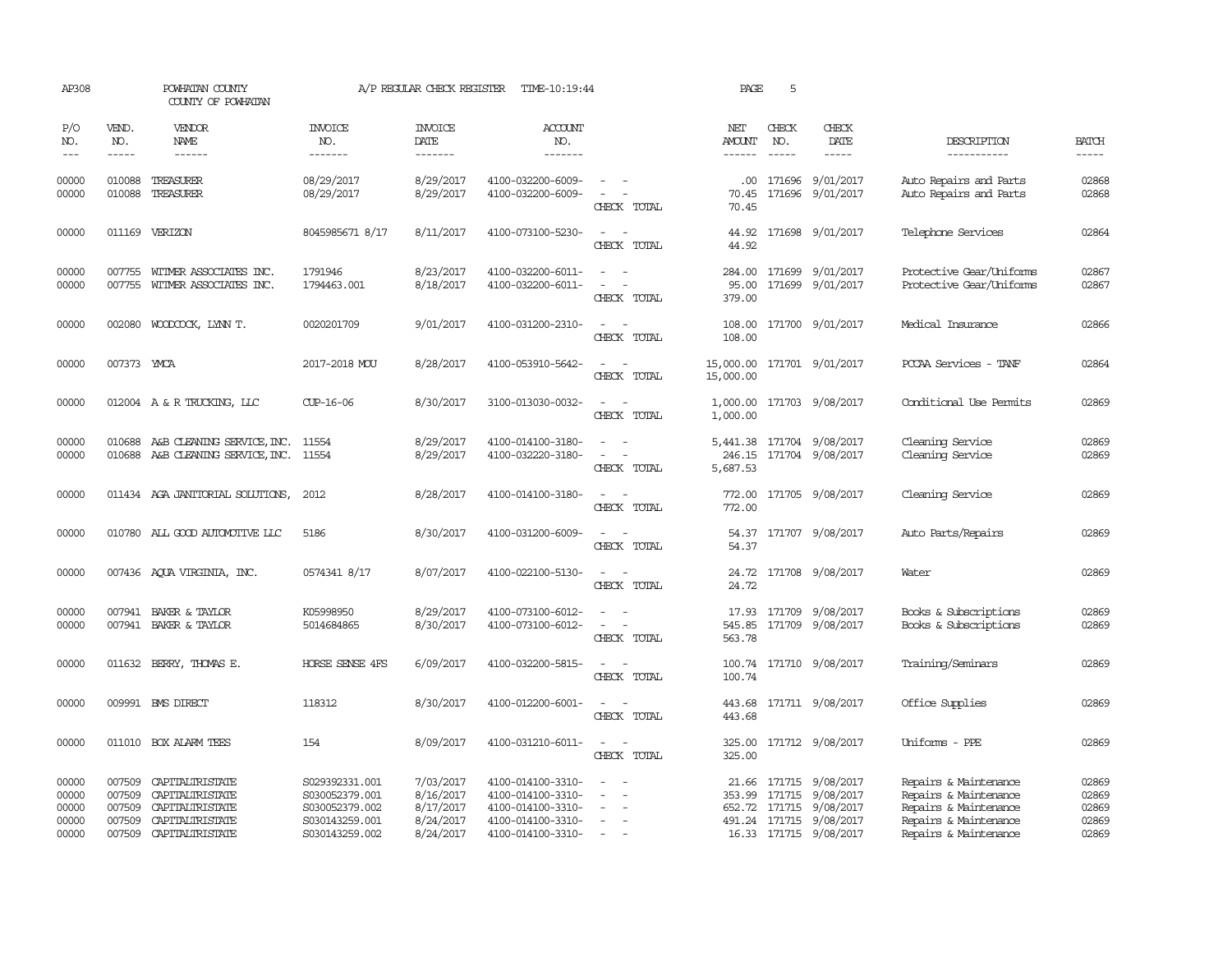| AP308                                                                                                             |                                                                                                                      | POWHATAN COUNTY<br>COUNTY OF POWHATAN                                                                                                                                                                                                                                                                                                                                    |                                                                                                                                                                | A/P REGULAR CHECK REGISTER                                                                                                                                            | TIME-10:19:44                                                                                                                                                                                                                                                                 |                                                                                                                                                                                                                          | PAGE                                                         | 6                                                                                                                            |                                                                                                                                                                                                               |                                                                                                                                                                                                                                                                                                                                                                                                                                  |                                                                                                                   |
|-------------------------------------------------------------------------------------------------------------------|----------------------------------------------------------------------------------------------------------------------|--------------------------------------------------------------------------------------------------------------------------------------------------------------------------------------------------------------------------------------------------------------------------------------------------------------------------------------------------------------------------|----------------------------------------------------------------------------------------------------------------------------------------------------------------|-----------------------------------------------------------------------------------------------------------------------------------------------------------------------|-------------------------------------------------------------------------------------------------------------------------------------------------------------------------------------------------------------------------------------------------------------------------------|--------------------------------------------------------------------------------------------------------------------------------------------------------------------------------------------------------------------------|--------------------------------------------------------------|------------------------------------------------------------------------------------------------------------------------------|---------------------------------------------------------------------------------------------------------------------------------------------------------------------------------------------------------------|----------------------------------------------------------------------------------------------------------------------------------------------------------------------------------------------------------------------------------------------------------------------------------------------------------------------------------------------------------------------------------------------------------------------------------|-------------------------------------------------------------------------------------------------------------------|
| P/O<br>NO.<br>$---$                                                                                               | VEND.<br>NO.<br>$- - - - -$                                                                                          | VENDOR<br>NAME<br>------                                                                                                                                                                                                                                                                                                                                                 | INVOICE<br>NO.<br>-------                                                                                                                                      | <b>INVOICE</b><br>DATE<br>-------                                                                                                                                     | <b>ACCOUNT</b><br>NO.<br>-------                                                                                                                                                                                                                                              |                                                                                                                                                                                                                          | NET<br>AMOUNT<br>------                                      | CHECK<br>NO.                                                                                                                 | CHECK<br>DATE<br>$- - - - -$                                                                                                                                                                                  | DESCRIPTION<br>-----------                                                                                                                                                                                                                                                                                                                                                                                                       | <b>BATCH</b><br>$- - - - -$                                                                                       |
| 00000                                                                                                             | 007509                                                                                                               | CAPITALIRISTATE                                                                                                                                                                                                                                                                                                                                                          | S030143259.003                                                                                                                                                 | 8/25/2017                                                                                                                                                             | 4100-014100-3310-                                                                                                                                                                                                                                                             | $\overline{\phantom{a}}$<br>CHECK TOTAL                                                                                                                                                                                  | 1,554.25                                                     |                                                                                                                              | 18.31 171715 9/08/2017                                                                                                                                                                                        | Repairs & Maintenance                                                                                                                                                                                                                                                                                                                                                                                                            | 02869                                                                                                             |
| 00000                                                                                                             | 011223                                                                                                               | CENTRAL DISTRICT COR                                                                                                                                                                                                                                                                                                                                                     | OTLY MTG 9/14                                                                                                                                                  | 9/06/2017                                                                                                                                                             | 4100-012310-5540-                                                                                                                                                                                                                                                             | $\overline{\phantom{a}}$<br>CHECK TOTAL                                                                                                                                                                                  | 60.00<br>60.00                                               |                                                                                                                              | 171716 9/08/2017                                                                                                                                                                                              | Conferences & Training                                                                                                                                                                                                                                                                                                                                                                                                           | 02869                                                                                                             |
| 00000                                                                                                             |                                                                                                                      | 009178 COMCAST                                                                                                                                                                                                                                                                                                                                                           | 0120097415 8/17                                                                                                                                                | 8/18/2017                                                                                                                                                             | 4100-073100-5260-                                                                                                                                                                                                                                                             | $\equiv$<br>CHECK TOTAL                                                                                                                                                                                                  | 219.90<br>219.90                                             |                                                                                                                              | 171717 9/08/2017                                                                                                                                                                                              | Internet                                                                                                                                                                                                                                                                                                                                                                                                                         | 02869                                                                                                             |
| 00000                                                                                                             |                                                                                                                      | 007294 CUMBERLAND FARM & AUTO                                                                                                                                                                                                                                                                                                                                            | 183399                                                                                                                                                         | 8/03/2017                                                                                                                                                             | 4100-032200-6009-                                                                                                                                                                                                                                                             | $\equiv$<br>CHECK TOTAL                                                                                                                                                                                                  | 180.44                                                       |                                                                                                                              | 180.44 171718 9/08/2017                                                                                                                                                                                       | Auto Repairs and Parts                                                                                                                                                                                                                                                                                                                                                                                                           | 02869                                                                                                             |
| 00000                                                                                                             |                                                                                                                      | 010079 DEAL & LACHENEY P.C.                                                                                                                                                                                                                                                                                                                                              | 4705                                                                                                                                                           | 9/01/2017                                                                                                                                                             | 4100-012210-3150-                                                                                                                                                                                                                                                             | $\sim$<br>CHECK TOTAL                                                                                                                                                                                                    | 10,000.00 171719 9/08/2017<br>10,000.00                      |                                                                                                                              |                                                                                                                                                                                                               | Contracted County Attomey                                                                                                                                                                                                                                                                                                                                                                                                        | 02869                                                                                                             |
| 00000                                                                                                             |                                                                                                                      | 000860 DOMINION ENERGY VIRGINIA                                                                                                                                                                                                                                                                                                                                          | 2613832712 8/17                                                                                                                                                | 8/02/2017                                                                                                                                                             | 4100-022100-5110-                                                                                                                                                                                                                                                             | $\overline{\phantom{a}}$<br>CHECK TOTAL                                                                                                                                                                                  | 197.45                                                       |                                                                                                                              | 197.45 171721 9/08/2017                                                                                                                                                                                       | Electricity                                                                                                                                                                                                                                                                                                                                                                                                                      | 02869                                                                                                             |
| 00000<br>00000                                                                                                    | 010925                                                                                                               | DUNBAR MILBY WILLIAMS<br>010925 DUNBAR MILBY WILLIAMS                                                                                                                                                                                                                                                                                                                    | 000000072024<br>000000072025                                                                                                                                   | 8/25/2017<br>8/25/2017                                                                                                                                                | 4100-014100-3310-<br>4100-014100-3310-                                                                                                                                                                                                                                        | $\sim$<br>$\overline{\phantom{a}}$<br>CHECK TOTAL                                                                                                                                                                        | 831.25<br>350.00<br>1,181.25                                 |                                                                                                                              | 171722 9/08/2017<br>171722 9/08/2017                                                                                                                                                                          | Repairs & Maintenance<br>Repairs & Maintenance                                                                                                                                                                                                                                                                                                                                                                                   | 02869<br>02869                                                                                                    |
| 00000                                                                                                             |                                                                                                                      | 009571 DURHAM, MARILYN                                                                                                                                                                                                                                                                                                                                                   | 80318EC034163                                                                                                                                                  | 9/01/2017                                                                                                                                                             | 4100-031200-5540-                                                                                                                                                                                                                                                             | $\overline{\phantom{a}}$<br>CHECK TOTAL                                                                                                                                                                                  | 222.56<br>222.56                                             |                                                                                                                              | 171723 9/08/2017                                                                                                                                                                                              | Conferences & Training                                                                                                                                                                                                                                                                                                                                                                                                           | 02869                                                                                                             |
| 00000                                                                                                             |                                                                                                                      | 006787 DURRBECK, GEORGE                                                                                                                                                                                                                                                                                                                                                  | 965915                                                                                                                                                         | 8/30/2017                                                                                                                                                             | 4100-014600-3310-                                                                                                                                                                                                                                                             | $\overline{\phantom{a}}$<br>CHECK TOTAL                                                                                                                                                                                  | 105.00                                                       |                                                                                                                              | 105.00 171724 9/08/2017                                                                                                                                                                                       | Repairs and Maintenance                                                                                                                                                                                                                                                                                                                                                                                                          | 02870                                                                                                             |
| 00000                                                                                                             |                                                                                                                      | 006842 EAGLE FIRE INC.                                                                                                                                                                                                                                                                                                                                                   | <b>SRVCE 105736</b>                                                                                                                                            | 8/23/2017                                                                                                                                                             | 4100-032220-3310-                                                                                                                                                                                                                                                             | $\sim$<br>CHECK TOTAL                                                                                                                                                                                                    | 247.50<br>247.50                                             |                                                                                                                              | 171725 9/08/2017                                                                                                                                                                                              | Repairs & Maintenance                                                                                                                                                                                                                                                                                                                                                                                                            | 02870                                                                                                             |
| 00000<br>00000<br>00000<br>00000<br>00000<br>00000<br>00000<br>00000<br>00000<br>00000<br>00000<br>00000<br>00000 | 011224<br>011224<br>011224<br>011224<br>011224<br>011224<br>011224<br>011224<br>011224<br>011224<br>011224<br>011224 | ELECTRONIC SYSTEMS, INC.<br>ELECTRONIC SYSTEMS, INC.<br>ELECTRONIC SYSTEMS, INC.<br>ELECTRONIC SYSTEMS, INC.<br>ELECTRONIC SYSTEMS, INC.<br>ELECTRONIC SYSTEMS, INC.<br>ELECTRONIC SYSTEMS, INC.<br>ELECTRONIC SYSTEMS, INC.<br>ELECTRONIC SYSTEMS, INC.<br>ELECTRONIC SYSTEMS, INC.<br>ELECTRONIC SYSTEMS, INC.<br>ELECTRONIC SYSTEMS, INC.<br>010544 FOLKES ELECTRICAL | IN762557<br>IN762557<br>IN762557<br>IN762557<br>IN762557<br>IN762557<br>IN762557<br>IN762557<br>IN762557<br>IN762557<br>IN762557<br>IN762557<br>$17 - 8 - 034$ | 8/22/2017<br>8/22/2017<br>8/22/2017<br>8/22/2017<br>8/22/2017<br>8/22/2017<br>8/22/2017<br>8/22/2017<br>8/22/2017<br>8/22/2017<br>8/22/2017<br>8/22/2017<br>8/11/2017 | 4100-035100-3320-<br>4100-014300-3320-<br>4100-012100-3320-<br>4100-012310-3320-<br>4100-031210-3320-<br>4100-012200-3320-<br>4100-012220-3320-<br>4100-071110-3320-<br>4100-014100-3320-<br>4100-031200-3320-<br>4100-012410-3320-<br>4100-012510-3320-<br>4100-014100-3310- | $\sim$<br>$\sim$<br>$\overline{\phantom{a}}$<br>$\overline{\phantom{a}}$<br>$\overline{\phantom{a}}$<br>$\overline{\phantom{a}}$<br>$\equiv$<br>$\overline{\phantom{a}}$<br>CHECK TOTAL<br>$\sim$ 10 $\,$<br>CHECK TOTAL | 25.83<br>39.83<br>25.83<br>177.49 171726<br>725.42<br>487.00 | 171726<br>14.00 171726<br>171726<br>105.49 171726<br>65.66 171726<br>25.83 171726<br>171726<br>14.00 171726<br>191.66 171726 | 9/08/2017<br>9/08/2017<br>9/08/2017<br>9/08/2017<br>9/08/2017<br>9/08/2017<br>9/08/2017<br>9/08/2017<br>14.00 171726 9/08/2017<br>9/08/2017<br>9/08/2017<br>25.80 171726 9/08/2017<br>487.00 171727 9/08/2017 | Landscaping - Animal Control<br>Maintenance and Service Contra<br>Maintenance & Service Contract<br>Maintenance & Service Contract<br>Maintenance and Service Contra<br>Maintenance & Service Contract<br>Maintenance and service contra<br>General Maintenance<br>Maintenance & Service Contract<br>Maintenance & Service Contract<br>Maintenance & Service Contract<br>Maintenance & Service Contract<br>Repairs & Maintenance | 02870<br>02870<br>02870<br>02870<br>02870<br>02870<br>02870<br>02870<br>02870<br>02870<br>02870<br>02870<br>02870 |
| 00000                                                                                                             |                                                                                                                      | 007554 GORDON, DODSON, GORDON AND                                                                                                                                                                                                                                                                                                                                        | 8035766                                                                                                                                                        | 8/24/2017                                                                                                                                                             | 4100-021200-3150-                                                                                                                                                                                                                                                             | CHECK TOTAL                                                                                                                                                                                                              | 120.00                                                       |                                                                                                                              | 120.00 171728 9/08/2017                                                                                                                                                                                       | Outside Counsel                                                                                                                                                                                                                                                                                                                                                                                                                  | 02870                                                                                                             |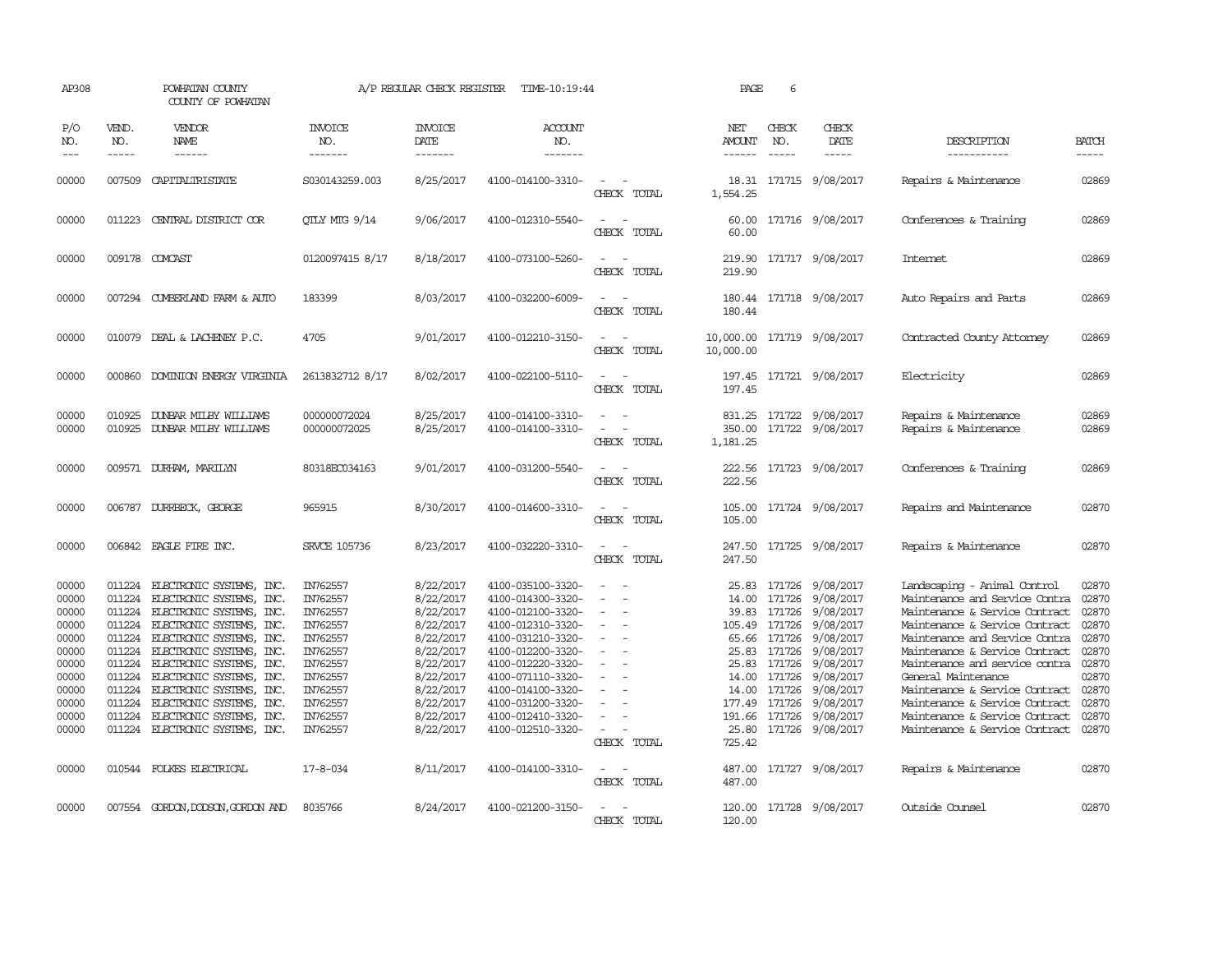| AP308                       |                               | POWHATAN COUNTY<br>COUNTY OF POWHATAN                                                |                                  | A/P REGULAR CHECK REGISTER        | TIME-10:19:44                          |                                                                                                                             | PAGE                      | $7\phantom{.0}$             |                                                    |                                                                  |                             |
|-----------------------------|-------------------------------|--------------------------------------------------------------------------------------|----------------------------------|-----------------------------------|----------------------------------------|-----------------------------------------------------------------------------------------------------------------------------|---------------------------|-----------------------------|----------------------------------------------------|------------------------------------------------------------------|-----------------------------|
| P/O<br>NO.<br>$\frac{1}{2}$ | VEND.<br>NO.<br>$\frac{1}{2}$ | <b>VENDOR</b><br><b>NAME</b><br>$- - - - - -$                                        | <b>INVOICE</b><br>NO.<br>------- | <b>INVOICE</b><br>DATE<br>------- | <b>ACCOUNT</b><br>NO.<br>-------       |                                                                                                                             | NET<br>AMOUNT<br>------   | CHECK<br>NO.<br>$- - - - -$ | CHECK<br>DATE<br>$- - - - -$                       | DESCRIPTION<br>-----------                                       | <b>BATCH</b><br>$- - - - -$ |
| 00000                       |                               | 006013 GRAINGER                                                                      | 9540390516                       | 8/28/2017                         | 4100-014100-3310-                      | $\sim$ $\sim$<br>CHECK TOTAL                                                                                                | 32.85                     |                             | 32.85 171729 9/08/2017                             | Repairs & Maintenance                                            | 02870                       |
| 00000                       |                               | 001183 HERTZLER TREE SERVICE,                                                        | TREE REMOVE8/300                 | 8/30/2017                         | 4100-014500-3190-                      | $\frac{1}{2} \left( \frac{1}{2} \right) \left( \frac{1}{2} \right) = \frac{1}{2} \left( \frac{1}{2} \right)$<br>CHECK TOTAL | 1,000.00                  |                             | 1,000.00 171730 9/08/2017                          | Grounds Maintenance                                              | 02870                       |
| 00000                       |                               | 009067 HOWLAND, CATHY                                                                | <b>WIPER BLADES</b>              | 8/31/2017                         | 4100-083500-6009-                      | $\equiv$<br>CHECK TOTAL                                                                                                     | 15.40                     |                             | 15.40 171731 9/08/2017                             | Auto Parts and Repairs                                           | 02870                       |
| 00000<br>00000              | 010755<br>010755              | <b>INXXATIVE TURF</b><br><b>INOVATIVE TURF</b>                                       | 3540<br>3541                     | 8/22/2017<br>8/22/2017            | 4100-014600-3312-<br>4100-014600-3312- | $\equiv$<br>CHECK TOTAL                                                                                                     | 3,600.00<br>7,600.00      |                             | 4,000.00 171732 9/08/2017<br>171732 9/08/2017      | Field Maintenance<br>Field Maintenance                           | 02870<br>02870              |
| 00000<br>00000              |                               | 010231 J & K HEAVY TRUCKS &<br>010231 J & K HEAVY TRUCKS &                           | 9258<br>9326                     | 8/31/2017<br>9/05/2017            | 4100-032200-6009-<br>4100-032200-6009- | $\sim$<br>$\equiv$<br>$\overline{\phantom{a}}$<br>CHECK TOTAL                                                               | 844.20                    |                             | 473.23 171733 9/08/2017<br>370.97 171733 9/08/2017 | Auto Repairs and Parts<br>Auto Repairs and Parts                 | 02870<br>02870              |
| 00000                       |                               | 007874 JONES, LINDA HOLLIN                                                           | MEETING 8/29/17                  | 8/29/2017                         | 4100-012220-5510-                      | $ -$<br>CHECK TOTAL                                                                                                         | 18.51                     |                             | 18.51 171735 9/08/2017                             | Travel-mileage                                                   | 02870                       |
| 00000                       |                               | 011973 KURNOS, JULIANNE N.                                                           | CELL STIPENDAUG                  | 8/31/2017                         | 4100-081100-5250-                      | $\frac{1}{2} \left( \frac{1}{2} \right) \left( \frac{1}{2} \right) = \frac{1}{2} \left( \frac{1}{2} \right)$<br>CHECK TOTAL | 30.00                     |                             | 30.00 171737 9/08/2017                             | Cell Phones                                                      | 02870                       |
| 00000                       |                               | 006629 LANDSCAPE SUPPLY, INC.                                                        | 0616137-IN                       | 8/04/2017                         | 4100-014600-3310-                      | $\equiv$<br>CHECK TOTAL                                                                                                     | 569.40<br>569.40          |                             | 171738 9/08/2017                                   | Repairs and Maintenance                                          | 02870                       |
| 00000<br>00000              |                               | 006146 MCCLELLAN, WENDY SUSAN<br>006146 MCCLELLAN, WENDY SUSAN                       | AUG17 MILEAGE<br>GREAT WOLF LODG | 9/05/2017<br>8/22/2017            | 4100-031710-5510-<br>4100-031710-5540- | $\equiv$<br>CHECK TOTAL                                                                                                     | 178.26<br>630.45          |                             | 171739 9/08/2017<br>452.19 171739 9/08/2017        | Travel/Mileage/Parking/Tolls<br>Travel - Convention & Educatio   | 02870<br>02870              |
| 00000                       | 009276                        | MCCREIGHT, FRAN                                                                      | <b>LIBRARYSUPPLIES</b>           | 8/31/2017                         | 4100-073100-6001-                      | $\overline{\phantom{a}}$<br>CHECK TOTAL                                                                                     | 44.52<br>44.52            |                             | 171740 9/08/2017                                   | Office Supplies                                                  | 02870                       |
| 00000<br>00000              |                               | 010086 MEDPRO US<br>010086 MEDPRO US                                                 | MC31045<br>08182017-24           | 9/01/2017<br>8/22/2017            | 4100-032200-3320-<br>4100-032200-3320- | $\omega_{\rm{max}}$ and $\omega_{\rm{max}}$<br>$\sim$<br>CHECK TOTAL                                                        | 395.83<br>70.00<br>465.83 |                             | 171742 9/08/2017<br>171742 9/08/2017               | Maintenance & Service Contract<br>Maintenance & Service Contract | 02870<br>02870              |
| 00000                       | 011929                        | POMPEI, ANDREW                                                                       | STIPEND AUG2017                  | 8/31/2017                         | 4100-081100-5250-                      | $\sim$<br>$\sim$<br>CHECK TOTAL                                                                                             | 60.00<br>60.00            |                             | 171747 9/08/2017                                   | Cell Phones                                                      | 02870                       |
| 00000                       | 001250                        | POWHATAN AUTO & TRACTOR                                                              | 464696                           | 9/01/2017                         | 4100-031200-6009-                      | $\equiv$<br>CHECK TOTAL                                                                                                     | 35.98<br>35.98            |                             | 171748 9/08/2017                                   | Auto Parts/Repairs                                               | 02871                       |
| 00000                       |                               | 007756 PRICE DIGESTS                                                                 | 67760431                         | 8/18/2017                         | 4100-012310-6001-                      | $\frac{1}{2} \left( \frac{1}{2} \right) \left( \frac{1}{2} \right) = \frac{1}{2} \left( \frac{1}{2} \right)$<br>CHECK TOTAL | 217.95                    |                             | 217.95 171749 9/08/2017                            | Office Supplies                                                  | 02871                       |
| 00000                       | 009518                        | QUARLES PETROLEUM, INC.                                                              | CT-0904531                       | 8/31/2017                         | 4100-031200-6008-                      | $\sim$ $ \sim$<br>CHECK TOTAL                                                                                               | 2,716.37                  |                             | 2,716.37 171750 9/08/2017                          | Gas/Grease/Oil                                                   | 02871                       |
| 00000<br>00000              |                               | 000620 R. C. GOODWYN & SONS, INC 0778679<br>000620 R. C. GOODWYN & SONS, INC 0778680 |                                  | 8/15/2017<br>8/15/2017            | 4100-014100-3310-<br>4100-014100-3310- | $\sim$<br>$\sim$                                                                                                            |                           |                             | 20.97 171751 9/08/2017<br>8.99 171751 9/08/2017    | Repairs & Maintenance<br>Repairs & Maintenance                   | 02871<br>02871              |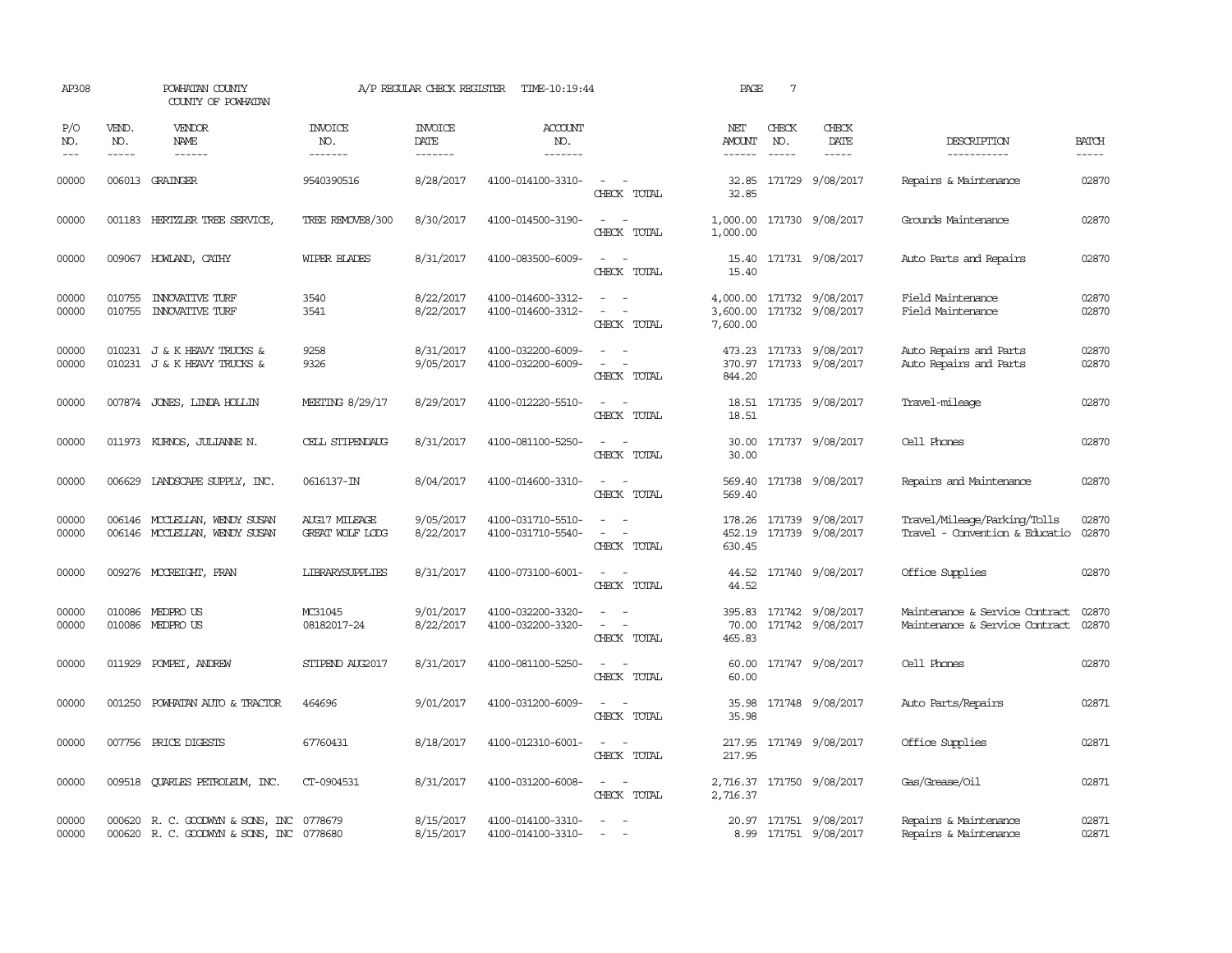| AP308               |                          | POWHATAN COUNTY<br>COUNTY OF POWHATAN            |                                  | A/P REGULAR CHECK REGISTER        | TIME-10:19:44                          |                                    | PAGE                    | 8                              |                           |                                                |                       |
|---------------------|--------------------------|--------------------------------------------------|----------------------------------|-----------------------------------|----------------------------------------|------------------------------------|-------------------------|--------------------------------|---------------------------|------------------------------------------------|-----------------------|
| P/O<br>NO.<br>$---$ | VEND.<br>NO.<br>$\cdots$ | <b>VENDOR</b><br>NAME<br>------                  | <b>INVOICE</b><br>NO.<br>------- | <b>INVOICE</b><br>DATE<br>------- | <b>ACCOUNT</b><br>NO.<br>-------       |                                    | NET<br>AMOUNT<br>------ | CHECK<br>NO.<br>$- - - - -$    | CHECK<br>DATE<br>-----    | DESCRIPTION<br>-----------                     | <b>BATCH</b><br>----- |
|                     |                          |                                                  |                                  |                                   |                                        |                                    |                         |                                |                           |                                                |                       |
| 00000               |                          | 000620 R.C. GOODWYN & SONS, INC 0778879          |                                  | 8/16/2017                         | 4100-035100-3310-                      |                                    |                         |                                | 11.25 171751 9/08/2017    | Repairs & Maintenance                          | 02871                 |
| 00000               | 000620                   | R. C. GOODWYN & SONS, INC                        | 0779687                          | 8/22/2017                         | 4100-014100-3310-                      | $\overline{\phantom{a}}$           | 10.70                   | 171751                         | 9/08/2017                 | Repairs & Maintenance                          | 02871                 |
| 00000               | 000620                   | R. C. GOODWYN & SONS, INC                        | 0779806                          | 8/23/2017                         | 4100-014500-3190-                      |                                    |                         | 29.95 171751                   | 9/08/2017                 | Grounds Maintenance                            | 02871                 |
| 00000               | 000620                   | R. C. GOODWYN & SONS, INC                        | 0779816                          | 8/23/2017                         | 4100-014100-3310-                      |                                    |                         | 11.98 171751                   | 9/08/2017                 | Repairs & Maintenance                          | 02871                 |
| 00000               | 000620                   | R. C. GOODWYN & SONS, INC                        | 0779935                          | 8/23/2017                         | 4100-014100-6005-                      |                                    |                         | 14.49 171751                   | 9/08/2017                 | Cleaning Supplies                              | 02871                 |
| 00000               | 000620                   | R. C. GOODWYN & SONS, INC                        | 0779992                          | 8/24/2017                         | 4100-014100-3310-                      |                                    | 35.88                   | 171751                         | 9/08/2017                 | Repairs & Maintenance                          | 02871                 |
| 00000               |                          | 000620 R. C. GOODWYN & SONS, INC 0779993         |                                  | 8/24/2017                         | 4100-014100-6004-                      | CHECK TOTAL                        | 170.20                  |                                | 25.99 171751 9/08/2017    | Tools and Equipment                            | 02871                 |
| 00000               |                          | 011222 RESPONSIBLE FAIHERS AND                   | <b>SEPT 2017</b>                 | 9/06/2017                         | 4100-053910-5643-                      |                                    | 2,940.00                |                                | 171753 9/08/2017          | PCCAA Services - Federal CSBG                  | 02871                 |
|                     |                          |                                                  |                                  |                                   |                                        | CHECK TOTAL                        | 2,940.00                |                                |                           |                                                |                       |
| 00000               | 006579                   | RICHMOND ALARM COMPANY                           | 200410                           | 9/01/2017                         | 4100-032210-3320-                      |                                    | 450.00                  |                                | 171754 9/08/2017          | Maintenance & Service Contract                 | 02871                 |
|                     |                          |                                                  |                                  |                                   |                                        | CHECK TOTAL                        | 450.00                  |                                |                           |                                                |                       |
| 00000               |                          | 012002 RUFFIN ROAD ELEMENTARY                    | MOU HEAD START                   | 9/06/2017                         | 4100-053910-5642-                      | CHECK TOTAL                        | 4,888.00<br>4,888.00    |                                | 171755 9/08/2017          | PCCAA Services - TANF                          | 02871                 |
|                     |                          |                                                  |                                  |                                   |                                        |                                    |                         |                                |                           |                                                |                       |
| 00000               | 006253                   | SALISBURY TIRE & SERVICE                         | 0097290                          | 8/14/2017                         | 4100-032200-6009-                      |                                    | 50.00                   | 171756                         | 9/08/2017                 | Auto Repairs and Parts                         | 02871                 |
| 00000               | 006253                   | SALISBURY TIRE & SERVICE                         | 0097660                          | 8/31/2017                         | 4100-014500-6009-                      |                                    | 620.53                  | 171756                         | 9/08/2017                 | Auto Parts & Repairs                           | 02871                 |
|                     |                          |                                                  |                                  |                                   |                                        | CHECK TOTAL                        | 670.53                  |                                |                           |                                                |                       |
| 00000               |                          | 001940 STANDBY SYSTEMS, INC.                     | 08171987                         | 8/25/2017                         | 4100-032210-3310-                      | $\sim$<br>$\overline{\phantom{a}}$ |                         |                                | 114.76 171760 9/08/2017   | Repairs & Maintenance                          | 02871                 |
|                     |                          |                                                  |                                  |                                   |                                        | CHECK TOTAL                        | 114.76                  |                                |                           |                                                |                       |
| 00000               | 008578                   | STAPLES BUSINESS AD-                             | 3349389914                       | 8/15/2017                         | 4100-012510-6001-                      |                                    |                         |                                | 15.62 171761 9/08/2017    | Office Supplies                                | 02871                 |
| 00000               | 008578                   | STAPLES BUSINESS AD-                             | 3349556907                       | 8/17/2017                         | 4100-012510-6001-                      |                                    |                         | 53.97 171761                   | 9/08/2017                 | Office Supplies                                | 02871                 |
| 00000               | 008578                   | STAPLES BUSINESS AD-                             | 3350165410                       | 8/24/2017                         | 4100-083500-6001-                      |                                    |                         | 42.91 171761                   | 9/08/2017                 | Office Supplies                                | 02871                 |
| 00000               |                          | 008578 STAPLES BUSINESS AD-                      | 3351065689                       | 8/30/2017                         | 4100-013200-6001-                      |                                    |                         |                                | 52.33 171761 9/08/2017    | Office Supplies                                | 02871                 |
|                     |                          |                                                  |                                  |                                   |                                        | CHECK TOTAL                        | 164.83                  |                                |                           |                                                |                       |
| 00000               |                          | 008775 TARA HATCHER LAW FIRM PLC HATCHER 8/3-8/6 |                                  | 8/30/2017                         | 4100-022100-5540-                      | $\sim$                             |                         |                                | 1,325.08 171762 9/08/2017 | Conferences & Training                         | 02870                 |
|                     |                          |                                                  |                                  |                                   |                                        | CHECK TOTAL                        | 1,325.08                |                                |                           |                                                |                       |
| 00000               | 007905                   | TREASURER OF VIRGINIA                            | WALLACE, D.                      | 8/20/2017                         | 4100-035300-3110-                      |                                    | 20.00                   |                                | 171763 9/08/2017          | Professional Health Services                   | 02871                 |
|                     |                          |                                                  |                                  |                                   |                                        | CHECK TOTAL                        | 20.00                   |                                |                           |                                                |                       |
| 00000               | 011181                   | WELLS FARGO FINANCIAL                            | 5004189562                       | 8/24/2017                         | 4100-012100-3320-                      |                                    | 38.14                   | 171764                         | 9/08/2017                 | Maintenance & Service Contract                 | 02871                 |
| 00000               | 011181                   | WELLS FARGO FINANCIAL                            | 5004189562                       | 8/24/2017                         | 4100-012200-3320-                      |                                    | 65.98                   | 171764                         | 9/08/2017                 | Maintenance & Service Contract                 | 02871                 |
| 00000               | 011181                   | WELLS FARGO FINANCIAL                            | 5004189562                       | 8/24/2017                         | 4100-012310-3320-                      |                                    |                         | 283.47 171764                  | 9/08/2017                 | Maintenance & Service Contract                 | 02871                 |
| 00000               | 011181                   | WELLS FARGO FINANCIAL                            | 5004189562                       | 8/24/2017                         | 4100-012320-3500-                      | $\overline{\phantom{a}}$           |                         | 10.44 171764                   | 9/08/2017                 | Printing & Binding                             | 02871                 |
| 00000               | 011181                   | WELLS FARGO FINANCIAL                            | 5004189562                       | 8/24/2017                         | 4100-012410-3320-                      |                                    | 2.80                    | 171764                         | 9/08/2017                 | Maintenance & Service Contract                 | 02871                 |
| 00000               | 011181                   | WELLS FARGO FINANCIAL                            | 5004189562                       | 8/24/2017                         | 4100-012510-3320-                      |                                    |                         | 24.30 171764                   | 9/08/2017                 | Maintenance & Service Contract                 | 02871                 |
| 00000               | 011181                   | WELLS FARGO FINANCIAL                            | 5004189562                       | 8/24/2017                         | 4100-013200-3320-                      |                                    | 143.19                  | 171764                         | 9/08/2017                 | Maintenance & Service Contract                 | 02871                 |
| 00000               | 011181                   | WELLS FARGO FINANCIAL                            | 5004189562                       | 8/24/2017                         | 4100-021600-8002-                      |                                    |                         | 186.70 171764                  | 9/08/2017                 | Copier Lease                                   | 02871                 |
| 00000<br>00000      | 011181<br>011181         | WELLS FARGO FINANCIAL<br>WELLS FARGO FINANCIAL   | 5004189562<br>5004189562         | 8/24/2017<br>8/24/2017            | 4100-021600-8002-<br>4100-022100-3320- |                                    |                         | 105.24 171764<br>175.54 171764 | 9/08/2017<br>9/08/2017    | Copier Lease<br>Maintenance & Service Contract | 02871<br>02871        |
| 00000               | 011181                   | WELLS FARGO FINANCIAL                            | 5004189562                       | 8/24/2017                         | 4100-031200-3320-                      | $\overline{\phantom{a}}$           |                         | 175.54 171764                  | 9/08/2017                 | Maintenance & Service Contract                 | 02871                 |
| 00000               | 011181                   | WELLS FARGO FINANCIAL                            | 5004189562                       | 8/24/2017                         | 4100-031200-3320-                      |                                    |                         | 234.37 171764                  | 9/08/2017                 | Maintenance & Service Contract                 | 02871                 |
| 00000               | 011181                   | WELLS FARGO FINANCIAL                            | 5004189562                       | 8/24/2017                         | 4100-034100-3320-                      |                                    |                         | 78.16 171764                   | 9/08/2017                 | Maintenance & Service Contract                 | 02871                 |
| 00000               |                          | 011181 WELLS FARGO FINANCIAL                     | 5004189562                       | 8/24/2017                         | 4100-035100-3320-                      |                                    |                         |                                | 92.69 171764 9/08/2017    | Landscaping - Animal Control                   | 02871                 |
|                     |                          |                                                  |                                  |                                   |                                        |                                    |                         |                                |                           |                                                |                       |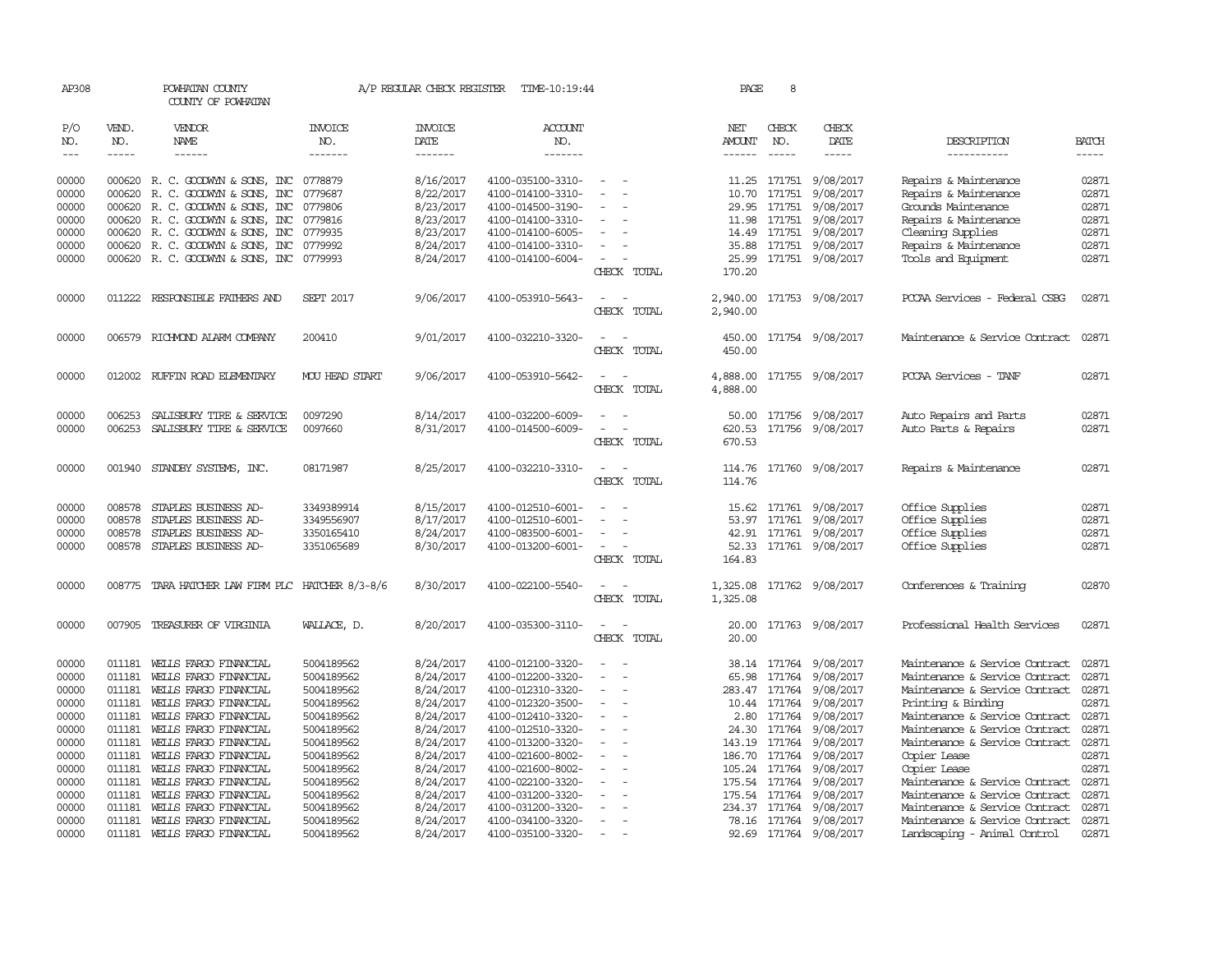| AP308                                                                |                                                                              | POWHATAN COUNTY<br>COUNTY OF POWHATAN                                                                                                                                        |                                                                                                      | A/P REGULAR CHECK REGISTER                                                                           | TIME-10:19:44                                                                                                                                                        |                                                                     | PAGE                           | 9                                |                                                                                                                                                                          |                                                                                                  |                                                                      |
|----------------------------------------------------------------------|------------------------------------------------------------------------------|------------------------------------------------------------------------------------------------------------------------------------------------------------------------------|------------------------------------------------------------------------------------------------------|------------------------------------------------------------------------------------------------------|----------------------------------------------------------------------------------------------------------------------------------------------------------------------|---------------------------------------------------------------------|--------------------------------|----------------------------------|--------------------------------------------------------------------------------------------------------------------------------------------------------------------------|--------------------------------------------------------------------------------------------------|----------------------------------------------------------------------|
| P/O<br>NO.<br>$\frac{1}{2}$                                          | VEND.<br>NO.<br>$- - - - -$                                                  | <b>VENDOR</b><br>NAME<br>$- - - - - -$                                                                                                                                       | <b>INVOICE</b><br>NO.<br>-------                                                                     | <b>INVOICE</b><br>DATE<br>$- - - - - - -$                                                            | ACCOUNT<br>NO.<br>-------                                                                                                                                            |                                                                     | NET<br>AMOUNT<br>------        | CHECK<br>NO.<br>$- - - - -$      | CHECK<br>DATE<br>-----                                                                                                                                                   | DESCRIPTION<br>-----------                                                                       | <b>BATCH</b><br>$- - - - -$                                          |
| 00000<br>00000                                                       | 011181                                                                       | 011181 WELLS FARGO FINANCIAL<br>WELLS FARGO FINANCIAL                                                                                                                        | 5004189562<br>5004189562                                                                             | 8/24/2017<br>8/24/2017                                                                               | 4100-081100-3320-<br>4100-021200-8002-                                                                                                                               | $\overline{\phantom{a}}$<br>$\overline{\phantom{a}}$<br>CHECK TOTAL | 225.93<br>2,029.74             |                                  | 187.25 171764 9/08/2017<br>171764 9/08/2017                                                                                                                              | Maintenance & Service Contract<br>Copier Lease Agreement                                         | 02871<br>02871                                                       |
| 00000                                                                |                                                                              | 011698 WESTWOOD PHARMACY                                                                                                                                                     | 18801                                                                                                | 8/22/2017                                                                                            | 4100-033400-3845-                                                                                                                                                    | CHECK TOTAL                                                         | 307.53<br>307.53               |                                  | 171765 9/08/2017                                                                                                                                                         | Detention of Adults - Health C                                                                   | 02871                                                                |
| 00000<br>00000<br>00000                                              | 009332<br>009332                                                             | WITMER PUBLIC SAFETY<br>WITMER PUBLIC SAFETY<br>009332 WITMER PUBLIC SAFETY                                                                                                  | 1789786.001<br>1793331<br>1801113                                                                    | 8/29/2017<br>8/30/2017<br>8/29/2017                                                                  | 4100-032200-6011-<br>4100-032200-6011-<br>4100-031200-6011-                                                                                                          | $\sim$<br>$\equiv$<br>$\overline{\phantom{a}}$<br>CHECK TOTAL       | 480.00<br>284.00<br>844.00     |                                  | 171766 9/08/2017<br>171766 9/08/2017<br>80.00 171766 9/08/2017                                                                                                           | Protective Gear/Uniforms<br>Protective Gear/Uniforms<br>Uniforms                                 | 02871<br>02871<br>02871                                              |
| 00000                                                                |                                                                              | 012046 ABC CHECK PRINTING                                                                                                                                                    | 63733                                                                                                | 9/06/2017                                                                                            | 4100-021600-6001-                                                                                                                                                    | CHECK TOTAL                                                         | 136.88<br>136.88               |                                  | 171768 9/15/2017                                                                                                                                                         | Office Supplies                                                                                  | 02872                                                                |
| 00000                                                                |                                                                              | 006175 ADAMS OIL COMPANY, INC.                                                                                                                                               | 30438-5                                                                                              | 8/09/2017                                                                                            | 4100-032200-5120-                                                                                                                                                    | $\overline{\phantom{a}}$<br>CHECK TOTAL                             | 187.38<br>187.38               |                                  | 171769 9/15/2017                                                                                                                                                         | Apparatus Fuel                                                                                   | 02872                                                                |
| 00000<br>00000<br>00000<br>00000                                     | 007941<br>007941<br>007941                                                   | BAKER & TAYLOR<br>BAKER & TAYLOR<br>BAKER & TAYLOR<br>007941 BAKER & TAYLOR                                                                                                  | K06148400<br>5014685108<br>5014686371<br>5014693205                                                  | 9/05/2017<br>9/01/2017<br>9/01/2017<br>9/07/2017                                                     | 4100-073100-6012-<br>4100-073100-6012-<br>4100-073100-6012-<br>4100-073100-6012-                                                                                     | $\overline{\phantom{a}}$<br>$\sim$<br>CHECK TOTAL                   | 20.69<br>157.17<br>1,238.53    |                                  | 171772 9/15/2017<br>171772 9/15/2017<br>344.71 171772 9/15/2017<br>715.96 171772 9/15/2017                                                                               | Books & Subscriptions<br>Books & Subscriptions<br>Books & Subscriptions<br>Books & Subscriptions | 02872<br>02872<br>02872<br>02872                                     |
| 00000                                                                |                                                                              | 012049 BLUE360 MEDIA                                                                                                                                                         | INV-958                                                                                              | 8/28/2017                                                                                            | 4100-031200-5810-                                                                                                                                                    | CHECK TOTAL                                                         | 266.50<br>266.50               |                                  | 171776 9/15/2017                                                                                                                                                         | Dues/Association Memberships                                                                     | 02872                                                                |
| 00000<br>00000<br>00000                                              | 009991<br>009991                                                             | <b>EMS DIRECT</b><br><b>EMS DIRECT</b><br>009991 BMS DIRECT                                                                                                                  | 118346<br>118555<br>118762P                                                                          | 8/31/2017<br>9/13/2017<br>9/15/2017                                                                  | 4100-012310-3500-<br>4100-021600-6001-<br>4100-013200-5210-                                                                                                          | CHECK TOTAL                                                         | 166.28<br>1,903.50<br>2,788.40 |                                  | 718.62 171777 9/15/2017<br>171777 9/15/2017<br>171777 9/15/2017                                                                                                          | Printing & Binding<br>Office Supplies<br>Postage                                                 | 02872<br>02872<br>02872                                              |
| 00000                                                                |                                                                              | 012019 BOLLING, MICHELE                                                                                                                                                      | AUG 2017 TERM                                                                                        | 9/06/2017                                                                                            | 4100-021100-1700-                                                                                                                                                    | $\sim$<br>CHECK TOTAL                                               | 30.00<br>30.00                 |                                  | 171778 9/15/2017                                                                                                                                                         | COMP: Jurors & Witnesses                                                                         | 02877                                                                |
| 00000<br>00000                                                       | 000540<br>000540                                                             | CENTRAL VIRGINIA WASTE<br>CENTRAL VIRGINIA WASTE                                                                                                                             | 22555<br>22561                                                                                       | 9/01/2017<br>9/05/2017                                                                               | 4100-014300-3176-<br>4100-014300-3175-                                                                                                                               | $\overline{\phantom{a}}$<br>CHECK TOTAL                             | 367.44<br>570.00<br>937.44     |                                  | 171780 9/15/2017<br>171780 9/15/2017                                                                                                                                     | Recycling Pulls<br>Waste Disposal                                                                | 02872<br>02872                                                       |
| 00000                                                                |                                                                              | 012018 CHASE, NATHANIEL                                                                                                                                                      | AUG 2017 TERM                                                                                        | 9/06/2017                                                                                            | 4100-021100-1700-                                                                                                                                                    | $\equiv$<br>CHECK TOTAL                                             | 30.00                          |                                  | 30.00 171781 9/15/2017                                                                                                                                                   | COMP: Jurors & Witnesses                                                                         | 02877                                                                |
| 00000<br>00000<br>00000<br>00000<br>00000<br>00000<br>00000<br>00000 | 006965<br>006965<br>006965<br>006965<br>006965<br>006965<br>006965<br>006965 | CINIAS CORPORATION<br>CINIAS CORPORATION<br>CINIAS CORPORATION<br>CINTAS CORPORATION<br>CINIAS CORPORATION<br>CINIAS CORPORATION<br>CINIAS CORPORATION<br>CINIAS CORPORATION | 143232222<br>143236074<br>143239851<br>143239851<br>143239852<br>143243639<br>143243639<br>143243640 | 8/09/2017<br>8/16/2017<br>8/23/2017<br>8/23/2017<br>8/23/2017<br>8/30/2017<br>8/30/2017<br>8/30/2017 | 4100-014300-6011-<br>4100-014300-6011-<br>4100-014100-6011-<br>4100-014500-6011-<br>4100-014300-6011-<br>4100-014100-6011-<br>4100-014500-6011-<br>4100-014300-6011- | $\overline{\phantom{a}}$<br>$\sim$<br>$\sim$<br>CHECK TOTAL         | 107.38<br>65.68<br>732.17      | 171782<br>171782<br>64.14 171782 | 107.38 171782 9/15/2017<br>9/15/2017<br>9/15/2017<br>64.14 171782 9/15/2017<br>156.37 171782 9/15/2017<br>62.69 171782 9/15/2017<br>9/15/2017<br>104.39 171782 9/15/2017 | Uniforms<br>Uniforms<br>Uniforms<br>Uniforms<br>Uniforms<br>Uniforms<br>Uniforms<br>Uniforms     | 02872<br>02872<br>02872<br>02872<br>02872<br>02872<br>02872<br>02872 |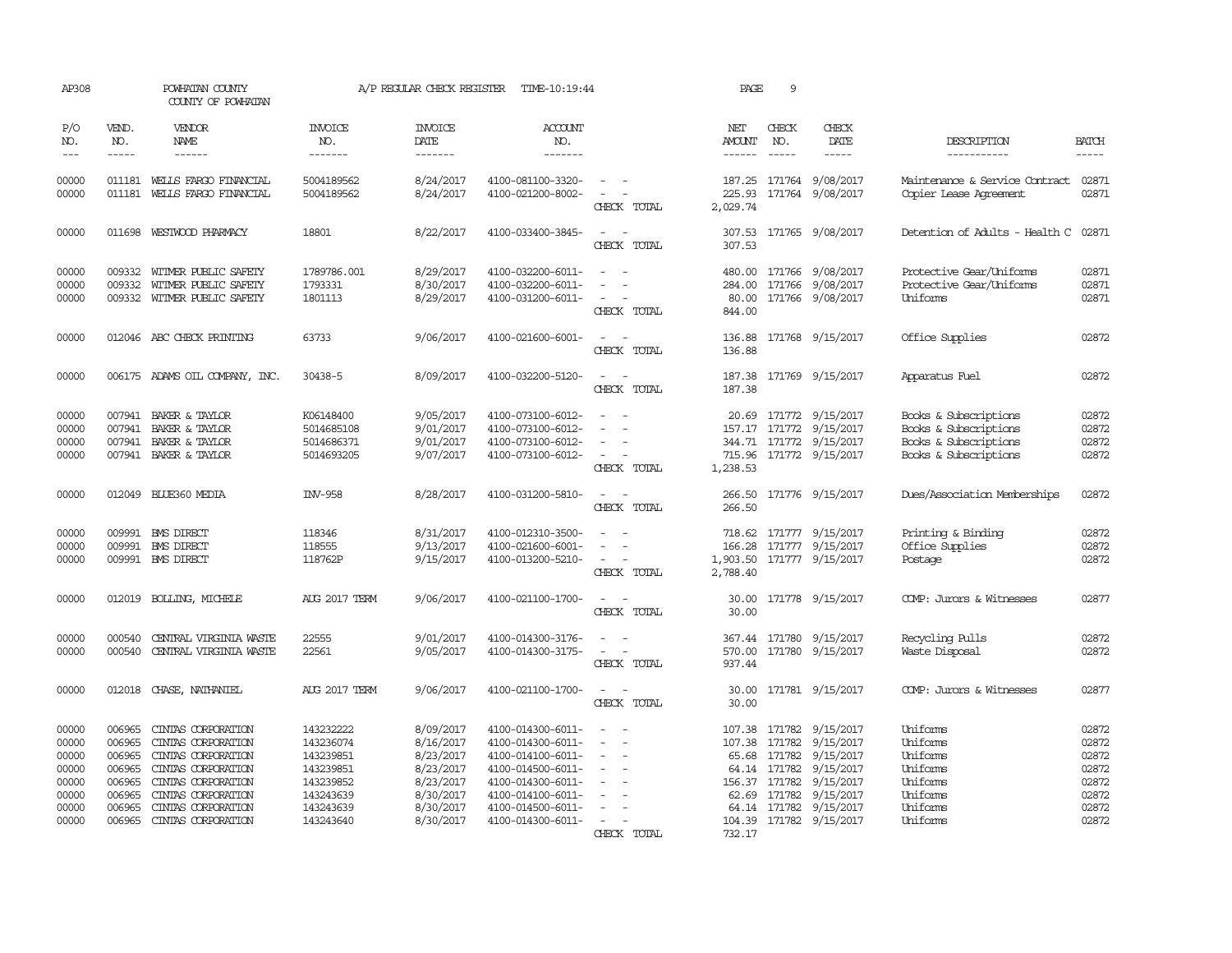| AP308               |                             | POWHATAN COUNTY<br>COUNTY OF POWHATAN                |                                   | A/P REGULAR CHECK REGISTER                | TIME-10:19:44                          |                                    | PAGE            | 10                    |                                            |                                |                             |
|---------------------|-----------------------------|------------------------------------------------------|-----------------------------------|-------------------------------------------|----------------------------------------|------------------------------------|-----------------|-----------------------|--------------------------------------------|--------------------------------|-----------------------------|
| P/O<br>NO.<br>$---$ | VEND.<br>NO.<br>$- - - - -$ | <b>VENDOR</b><br>NAME<br>$- - - - - -$               | <b>INVOICE</b><br>NO.<br>-------- | <b>INVOICE</b><br>DATE<br>$- - - - - - -$ | <b>ACCOUNT</b><br>NO.<br>--------      |                                    | NET<br>AMOUNT   | CHECK<br>NO.<br>$---$ | CHECK<br>DATE<br>$- - - - -$               | DESCRIPTION<br>-----------     | <b>BATCH</b><br>$- - - - -$ |
|                     |                             |                                                      |                                   |                                           |                                        |                                    |                 |                       |                                            |                                |                             |
| 00000               |                             | 007341 CLAWS & PAWS ANIMAL CARE                      | 84069                             | 8/31/2017                                 | 4100-035100-5615-                      |                                    |                 |                       | 90.00 171783 9/15/2017                     | Spay/Neuter Services           | 02873                       |
| 00000               |                             | 007341 CLAWS & PAWS ANIMAL CARE                      | 84071                             | 8/31/2017                                 | 4100-035100-3110-                      | $\sim$ $ -$<br>CHECK TOTAL         | 22.00<br>112.00 |                       | 171783 9/15/2017                           | Professional Health Services   | 02873                       |
| 00000               |                             | 033130 COUNTY OF HENRICO                             | 133045                            | 9/01/2017                                 | 4100-033400-3840-                      | $\overline{\phantom{a}}$<br>$\sim$ | 20,054.52       |                       | 171784 9/15/2017                           | Detention of Juveniles         | 02873                       |
|                     |                             |                                                      |                                   |                                           |                                        | CHECK TOTAL                        | 20,054.52       |                       |                                            |                                |                             |
| 00000               |                             | 006240 DIAMOND SPRINGS WATER, INC                    | 3000762                           | 9/01/2017                                 | 4100-014100-5130-                      |                                    |                 |                       | 8.95 171785 9/15/2017                      | Water                          | 02873                       |
| 00000               | 006240                      | DIAMOND SPRINGS WATER, INC                           | 3000775                           | 9/01/2017                                 | 4100-014100-5130-                      | $\overline{\phantom{a}}$           |                 |                       | 9.95 171785 9/15/2017                      | Water                          | 02873                       |
| 00000               | 006240                      | DIAMOND SPRINGS WATER, INC                           | 3000789                           | 9/01/2017                                 | 4100-014100-5130-                      | $\overline{\phantom{a}}$           |                 |                       | 11.95 171785 9/15/2017                     | Water                          | 02873                       |
| 00000               |                             | 006240 DIAMOND SPRINGS WATER, INC 811070091          |                                   | 8/10/2017                                 | 4100-014100-5130-                      | $\sim$                             |                 |                       | 13.98 171785 9/15/2017                     | Water                          | 02873                       |
| 00000               |                             | 006240 DIAMOND SPRINGS WATER, INC 811070110          |                                   | 8/10/2017                                 | 4100-014100-5130-                      | $\overline{\phantom{a}}$           |                 |                       | 6.25 171785 9/15/2017                      | Water                          | 02873                       |
| 00000               |                             | 006240 DIAMOND SPRINGS WATER, INC 825070091          |                                   | 8/25/2017                                 | 4100-014100-5130-                      |                                    |                 |                       | 13.98 171785 9/15/2017                     | Water                          | 02873                       |
|                     |                             |                                                      |                                   |                                           |                                        | CHECK TOTAL                        | 65.06           |                       |                                            |                                |                             |
| 00000               |                             | 012006 DICKERSON, SHERRIE                            | <b>AUG 2017 TERM</b>              | 9/06/2017                                 | 4100-021100-1700-                      | $\sim$ $-$                         |                 |                       | 30.00 171786 9/15/2017                     | COMP: Jurors & Witnesses       | 02877                       |
|                     |                             |                                                      |                                   |                                           |                                        | CHECK TOTAL                        | 30.00           |                       |                                            |                                |                             |
| 00000               |                             | 012025 DICKEY, PAUL                                  | <b>AUG 2017 TERM</b>              | 9/06/2017                                 | 4100-021100-1700-                      |                                    | 30.00           |                       | 171787 9/15/2017                           | COMP: Jurors & Witnesses       | 02877                       |
|                     |                             |                                                      |                                   |                                           |                                        | CHECK TOTAL                        | 30.00           |                       |                                            |                                |                             |
| 00000               | 008787 DMV                  |                                                      | 17243754                          | 8/31/2017                                 | 4100-012410-3320-                      | $\sim$<br>$\sim$                   | 260.00          |                       | 171788 9/15/2017                           | Maintenance & Service Contract | 02873                       |
|                     |                             |                                                      |                                   |                                           |                                        | CHECK TOTAL                        | 260.00          |                       |                                            |                                |                             |
| 00000               | 000860                      | DOMINION ENERGY VIRGINIA                             | 04321800089/17                    | 8/31/2017                                 | 4100-014600-5110-                      | $\sim$                             |                 |                       | 234.29 171789 9/15/2017                    | Electricity                    | 02876                       |
| 00000               | 000860                      | DOMINION ENERGY VIRGINIA                             | 08638072779/17                    | 8/31/2017                                 | 4100-014600-5110-                      | $\sim$                             |                 | 20.82 171789          | 9/15/2017                                  | Electricity                    | 02876                       |
| 00000               | 000860                      | DOMINION ENERGY VIRGINIA                             | 12216678339/17                    | 8/31/2017                                 | 4100-031210-5110-                      | $\overline{\phantom{a}}$           |                 |                       | 215.34 171789 9/15/2017                    | Electricity - Comunications H  | 02876                       |
| 00000               | 000860                      | DOMINION ENERGY VIRGINIA                             | 12235073349/17                    | 8/31/2017                                 | 4100-014300-5110-                      | $\sim$                             |                 |                       | 149.83 171789 9/15/2017                    | Electricity                    | 02876                       |
| 00000               | 000860                      | DOMINION ENERGY VIRGINIA                             | 14984645599/17                    | 8/31/2017                                 | 4100-014600-5110-                      | $\overline{\phantom{a}}$           |                 | 30.17 171789          | 9/15/2017                                  | Electricity                    | 02876                       |
| 00000               | 000860                      | DOMINION ENERGY VIRGINIA                             | 19821700019/17                    | 8/31/2017                                 | 4100-014100-5110-                      | $\overline{\phantom{a}}$           |                 |                       | 11.47 171789 9/15/2017                     | Electricity                    | 02876                       |
| 00000               | 000860                      | DOMINION ENERGY VIRGINIA                             | 21423375069/17                    | 8/31/2017                                 | 4100-014600-5110-                      | $\sim$                             |                 |                       | 56.13 171789 9/15/2017                     | Electricity                    | 02876                       |
| 00000               |                             | 000860 DOMINION ENERGY VIRGINIA                      | 23122850069/17                    | 8/31/2017                                 | 4100-014100-5110-                      | $\sim$                             |                 |                       | 86.12 171789 9/15/2017                     | Electricity                    | 02876                       |
|                     |                             |                                                      |                                   |                                           |                                        | CHECK TOTAL                        | 804.17          |                       |                                            |                                |                             |
| 00000               | 000860                      | DOMINION ENERGY VIRGINIA                             | 23463275019/17                    | 8/31/2017                                 | 4100-014100-5110-                      | $\sim$ $-$                         |                 |                       | 1,826.12 171790 9/15/2017                  | Electricity                    | 02876                       |
| 00000               | 000860                      | DOMINION ENERGY VIRGINIA                             | 23463275019/17A                   | 8/31/2017                                 | 4100-031200-5110-                      | $\overline{\phantom{a}}$           | 1,826.12 171790 |                       | 9/15/2017                                  | Electricity                    | 02876                       |
| 00000               | 000860                      | DOMINION ENERGY VIRGINIA                             | 23522700099/17                    | 8/31/2017                                 | 4100-014100-5110-                      | $\sim$                             |                 |                       | 40.70 171790 9/15/2017                     | Electricity                    | 02876                       |
| 00000               | 000860                      | DOMINION ENERGY VIRGINIA                             | 24421700039/17                    | 8/31/2017                                 | 4100-014100-5110-                      | $\sim$<br>$\overline{\phantom{a}}$ |                 |                       | 1,300.99 171790 9/15/2017                  | Electricity                    | 02876                       |
| 00000               | 000860                      | DOMINION ENERGY VIRGINIA                             | 24622225029017                    | 8/31/2017                                 | 4100-014100-5110-                      | $\sim$                             | 3,751.98 171790 |                       | 9/15/2017                                  | Electricity                    | 02876                       |
| 00000               | 000860                      | DOMINION ENERGY VIRGINIA                             | 24760670349/31                    | 8/31/2017                                 | 4100-014100-5110-                      | $\sim$                             |                 |                       | 151.25 171790 9/15/2017                    | Electricity                    | 02876                       |
| 00000               | 000860                      | DOMINION ENERGY VIRGINIA                             | 29126055959/17                    | 8/31/2017<br>8/31/2017                    | 4100-014100-5110-                      | $\sim$<br>$\sim$                   |                 |                       | 126.30 171790 9/15/2017                    | Electricity                    | 02876<br>02876              |
| 00000               |                             | 000860 DOMINION ENERGY VIRGINIA                      | 29721200069/17                    |                                           | 4100-014100-5110-                      | $\sim$<br>$\sim$<br>CHECK TOTAL    | 10,316.93       |                       | 1,293.47 171790 9/15/2017                  | Electricity                    |                             |
|                     |                             |                                                      |                                   |                                           |                                        | $\sim$                             |                 |                       |                                            |                                |                             |
| 00000               | 000860                      | DOMINION ENERGY VIRGINIA                             | 34510949369/31                    | 8/31/2017                                 | 4100-014600-5110-                      | $\sim$                             |                 |                       | 71.18 171791 9/15/2017                     | Electricity                    | 02876<br>02876              |
| 00000<br>00000      | 000860<br>000860            | DOMINION ENERGY VIRGINIA<br>DOMINION ENERGY VIRGINIA | 34961311569/31<br>35079518249/31  | 8/31/2017<br>8/31/2017                    | 4100-014100-5110-<br>4100-014600-5110- |                                    | 6.59            |                       | 171791 9/15/2017<br>22.22 171791 9/15/2017 | Electricity<br>Electricity     | 02876                       |
| 00000               | 000860                      | DOMINION ENERGY VIRGINIA                             | 40620353919/31                    | 8/31/2017                                 | 4100-031210-5110-                      |                                    |                 |                       | 96.39 171791 9/15/2017                     | Electricity - Comunications H  | 02876                       |
| 00000               | 000860                      | DOMINION ENERGY VIRGINIA                             | 46914910159/31                    | 8/31/2017                                 | 4100-014600-5110-                      |                                    |                 |                       | 62.77 171791 9/15/2017                     | Electricity                    | 02876                       |
| 00000               | 000860                      | DOMINION ENERGY VIRGINIA                             | 47322175029/31                    | 8/31/2017                                 | 4100-014600-5110-                      | $\sim$                             |                 |                       | 129.85 171791 9/15/2017                    | Electricity                    | 02876                       |
| 00000               | 000860                      | DOMINION ENERGY VIRGINIA                             | 56522375039/31                    | 8/31/2017                                 | 4100-014600-5110-                      | $\sim$                             |                 |                       | 60.77 171791 9/15/2017                     | Electricity                    | 02876                       |
|                     |                             |                                                      |                                   |                                           |                                        |                                    |                 |                       |                                            |                                |                             |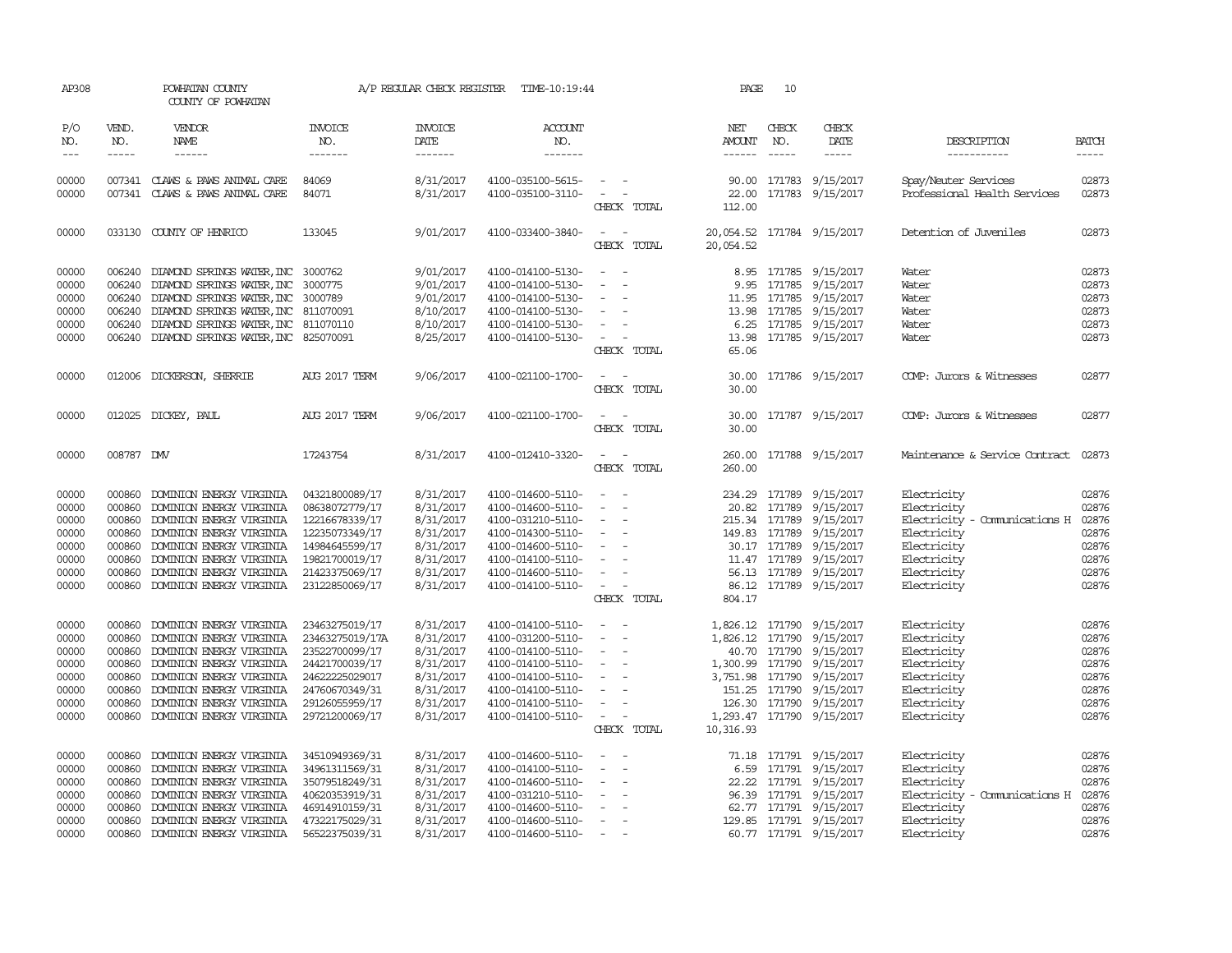| VEND.<br>NO.<br>$\frac{1}{2}$<br>000860 | <b>VENDOR</b><br>NAME<br>$- - - - - -$               | <b>INVOICE</b>                                                                                                                                                                                                                                                                                                                                                                 | <b>INVOICE</b>                                                              |                                        |                                                                                                                             |                         |                             |                              |                                                                                                                                                                                                                                                                                                                                                                                                                                                                             |                                                                             |
|-----------------------------------------|------------------------------------------------------|--------------------------------------------------------------------------------------------------------------------------------------------------------------------------------------------------------------------------------------------------------------------------------------------------------------------------------------------------------------------------------|-----------------------------------------------------------------------------|----------------------------------------|-----------------------------------------------------------------------------------------------------------------------------|-------------------------|-----------------------------|------------------------------|-----------------------------------------------------------------------------------------------------------------------------------------------------------------------------------------------------------------------------------------------------------------------------------------------------------------------------------------------------------------------------------------------------------------------------------------------------------------------------|-----------------------------------------------------------------------------|
|                                         |                                                      | NO.<br>-------                                                                                                                                                                                                                                                                                                                                                                 | DATE<br>-------                                                             | <b>ACCOUNT</b><br>NO.<br>-------       |                                                                                                                             | NET<br>AMOUNT<br>------ | CHECK<br>NO.<br>$- - - - -$ | CHECK<br>DATE<br>$- - - - -$ | DESCRIPTION<br>-----------                                                                                                                                                                                                                                                                                                                                                                                                                                                  | <b>BATCH</b><br>$- - - - -$                                                 |
|                                         | DOMINION ENERGY VIRGINIA                             | 6024003557 9/1<br>62117898109/31                                                                                                                                                                                                                                                                                                                                               | 9/01/2017<br>8/31/2017                                                      | 4100-014100-5110-<br>4100-031210-5110- | $\sim$ $ -$<br>$\sim$ $ \sim$<br>CHECK TOTAL                                                                                | 586.83                  |                             |                              | Electricity                                                                                                                                                                                                                                                                                                                                                                                                                                                                 | 02876                                                                       |
| 000860<br>000860                        | DOMINION ENERGY VIRGINIA<br>DOMINION ENERGY VIRGINIA | 77651340729/31<br>89710693349/31                                                                                                                                                                                                                                                                                                                                               | 8/28/2017<br>8/31/2017                                                      | 4100-014100-5110-<br>4100-014300-5110- | $\sim$ $ \sim$<br>CHECK TOTAL                                                                                               | 1,317.64                |                             |                              | Electricity<br>Electricity                                                                                                                                                                                                                                                                                                                                                                                                                                                  | 02876<br>02876                                                              |
|                                         |                                                      | 68282                                                                                                                                                                                                                                                                                                                                                                          | 8/27/2017                                                                   | 4100-014100-5120-                      | $\frac{1}{2} \left( \frac{1}{2} \right) \left( \frac{1}{2} \right) = \frac{1}{2} \left( \frac{1}{2} \right)$<br>CHECK TOTAL | 231.96                  |                             |                              | Fuel.                                                                                                                                                                                                                                                                                                                                                                                                                                                                       | 02873                                                                       |
|                                         |                                                      | LOST BOOK                                                                                                                                                                                                                                                                                                                                                                      | 8/31/2017                                                                   | 3100-014020-0001-                      | $\sim$ $ \sim$<br>CHECK TOTAL                                                                                               | 25.00                   |                             |                              |                                                                                                                                                                                                                                                                                                                                                                                                                                                                             |                                                                             |
|                                         |                                                      | <b>AUG 2017 TERM</b>                                                                                                                                                                                                                                                                                                                                                           | 9/06/2017                                                                   | 4100-021100-1700-                      | $\sim$<br>CHECK TOTAL                                                                                                       | 30.00                   |                             |                              | COMP: Jurors & Witnesses                                                                                                                                                                                                                                                                                                                                                                                                                                                    | 02877                                                                       |
|                                         |                                                      | MOU                                                                                                                                                                                                                                                                                                                                                                            | 9/11/2017                                                                   | 4100-053910-5642-                      | $\sim$<br>CHECK TOTAL                                                                                                       | 10,000.00               |                             |                              | PCCAA Services - TANF                                                                                                                                                                                                                                                                                                                                                                                                                                                       | 02873                                                                       |
|                                         |                                                      | 00068043                                                                                                                                                                                                                                                                                                                                                                       | 8/07/2017                                                                   | 4100-032200-3310-                      | $\sim$<br>$\sim$<br>CHECK TOTAL                                                                                             | 277.20<br>277.20        |                             |                              | Equipment Repair                                                                                                                                                                                                                                                                                                                                                                                                                                                            | 02873                                                                       |
|                                         |                                                      | 3827-082017<br>3827-082017A                                                                                                                                                                                                                                                                                                                                                    | 8/31/2017<br>8/31/2017                                                      | 3100-018990-0006-<br>3100-018990-0009- | $\sim$ $ \sim$<br>$\sim$ $ \sim$<br>CHECK TOTAL                                                                             | 247.25                  |                             |                              | Sale of Salvage and Surplus<br>Sale of Equipment                                                                                                                                                                                                                                                                                                                                                                                                                            | 02873<br>02873                                                              |
|                                         |                                                      | 2927                                                                                                                                                                                                                                                                                                                                                                           | 9/01/2017                                                                   | 4100-031200-3110-                      | $\sim$ $ \sim$<br>CHECK TOTAL                                                                                               | 360.00                  |                             |                              | Professional Health Services                                                                                                                                                                                                                                                                                                                                                                                                                                                | 02873                                                                       |
|                                         |                                                      | AUG 2017 TERM                                                                                                                                                                                                                                                                                                                                                                  | 9/06/2017                                                                   | 4100-021100-1700-                      | CHECK TOTAL                                                                                                                 | 30.00<br>30.00          |                             |                              | COMP: Jurors & Witnesses                                                                                                                                                                                                                                                                                                                                                                                                                                                    | 02877                                                                       |
|                                         |                                                      | <b>AUG 2017 TERM</b>                                                                                                                                                                                                                                                                                                                                                           | 9/06/2017                                                                   | 4100-021100-1700-                      | $\overline{\phantom{a}}$<br>$\sim$ 100 $-$<br>CHECK TOTAL                                                                   | 30.00<br>30.00          |                             |                              | COMP: Jurors & Witnesses                                                                                                                                                                                                                                                                                                                                                                                                                                                    | 02877                                                                       |
|                                         |                                                      | <b>AUG 2017 TERM</b>                                                                                                                                                                                                                                                                                                                                                           | 9/06/2017                                                                   | 4100-021100-1700-                      | $\omega_{\rm{max}}$ and $\omega_{\rm{max}}$<br>CHECK TOTAL                                                                  | 30.00<br>30.00          |                             |                              | COMP: Jurors & Witnesses                                                                                                                                                                                                                                                                                                                                                                                                                                                    | 02877                                                                       |
|                                         |                                                      | <b>AUG 2017 TERM</b>                                                                                                                                                                                                                                                                                                                                                           | 9/06/2017                                                                   | 4100-021100-1700-                      | $\sim$ $ -$<br>CHECK TOTAL                                                                                                  | 30.00<br>30.00          |                             |                              | COMP: Jurors & Witnesses                                                                                                                                                                                                                                                                                                                                                                                                                                                    | 02877                                                                       |
|                                         |                                                      |                                                                                                                                                                                                                                                                                                                                                                                | 7/24/2017                                                                   | 4100-035100-6022-                      | $\sim$ $ \sim$<br>CHECK TOTAL                                                                                               | 6.99<br>6.99            |                             |                              | Dog Food/Supplies                                                                                                                                                                                                                                                                                                                                                                                                                                                           | 02873                                                                       |
|                                         |                                                      | FY18 MOU                                                                                                                                                                                                                                                                                                                                                                       | 9/11/2017                                                                   | 4100-053910-5643-                      | $\sim$ $ \sim$<br>CHECK TOTAL                                                                                               | 500.00<br>500.00        |                             |                              | POCAA Services - Federal CSBG                                                                                                                                                                                                                                                                                                                                                                                                                                               | 02873                                                                       |
|                                         |                                                      | AUG 2017 TERM                                                                                                                                                                                                                                                                                                                                                                  | 9/06/2017                                                                   | 4100-021100-1700-                      | $\sim$<br>$\sim$<br>CHECK TOTAL                                                                                             | 30.00                   |                             |                              | COMP: Jurors & Witnesses                                                                                                                                                                                                                                                                                                                                                                                                                                                    | 02877                                                                       |
|                                         |                                                      | 000860 DOMINION ENERGY VIRGINIA<br>001910 DUNN GAS COMPANY<br>012050 EDWARDS, CHRISTINE<br>012014 FANZ, LISA<br>011563 FEEDING POWHATAN, INC.<br>009419 GOV DEALS<br>009419 GOV DEALS<br>006763 GREENBERG & ASSOCIATES<br>012016 HACKLER, JANET<br>012029 HAGER, JOHN<br>012017 HAMILL, BRYANT<br>012009 HAZELWOOD, SCOTT<br>011019 HOPE SUPPER TABLE<br>012020 HOUTSMA, SUSAN | 000338 FIRE PROTECTION EQUIP. CO<br>006097 HERTZLER FARM & FEED, INC 027315 |                                        |                                                                                                                             |                         |                             |                              | 18.73 171791 9/15/2017<br>118.33 171791 9/15/2017<br>1,250.09 171792 9/15/2017<br>67.55 171792 9/15/2017<br>231.96 171793 9/15/2017<br>25.00 171794 9/15/2017<br>30.00 171797 9/15/2017<br>10,000.00 171798 9/15/2017<br>171800 9/15/2017<br>226.50 171801 9/15/2017<br>20.75 171801 9/15/2017<br>360.00 171802 9/15/2017<br>171803 9/15/2017<br>171804 9/15/2017<br>171805 9/15/2017<br>171806 9/15/2017<br>171807 9/15/2017<br>171808 9/15/2017<br>30.00 171809 9/15/2017 | Electricity - Comunications H 02876<br>Library Fines - Lost Books, Et 02873 |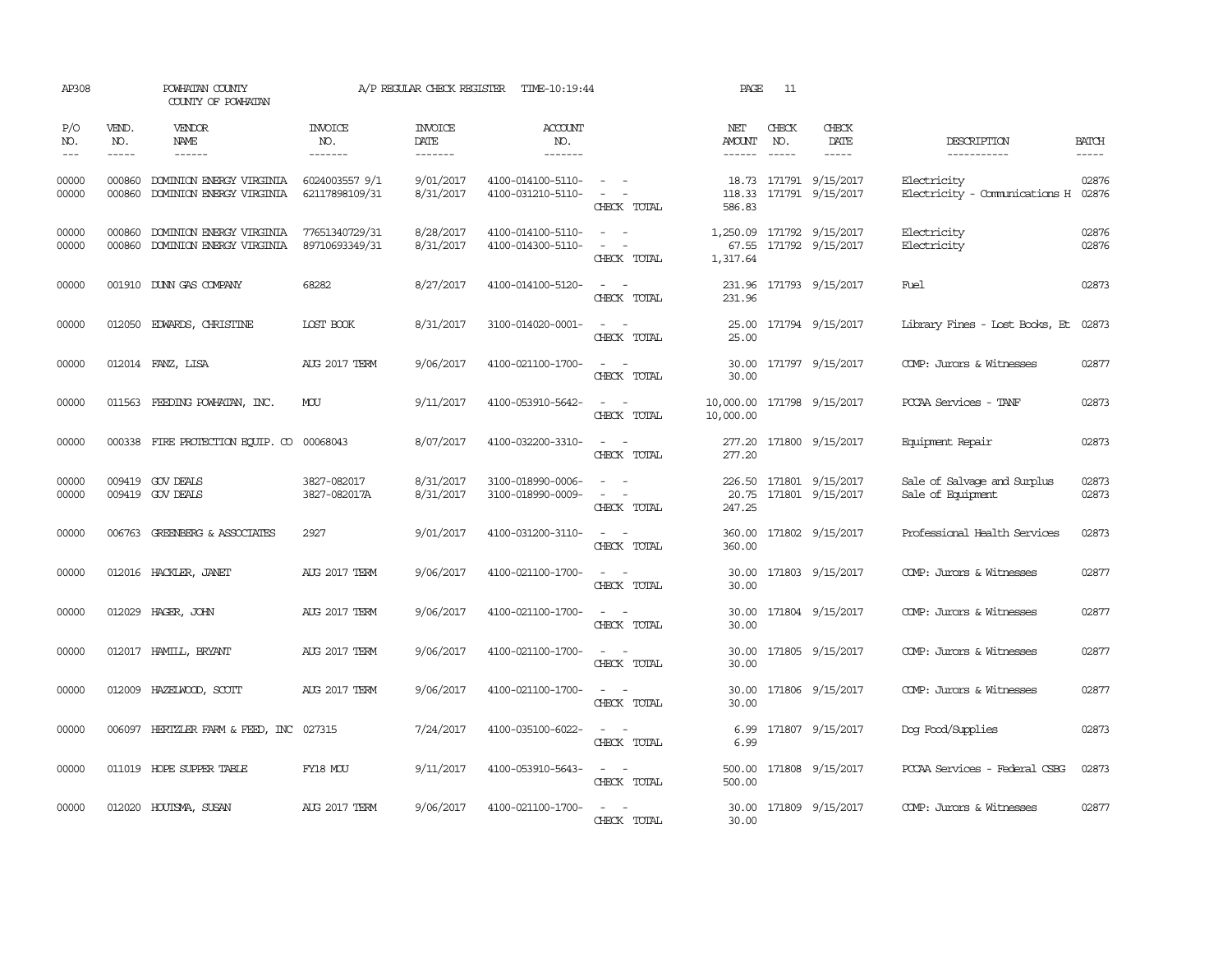| AP308               |                             | POWHATAN COUNTY<br>COUNTY OF POWHATAN                      |                                  | A/P REGULAR CHECK REGISTER        | TIME-10:19:44                          |                                                                  | PAGE                           | 12                            |                                            |                                              |                             |
|---------------------|-----------------------------|------------------------------------------------------------|----------------------------------|-----------------------------------|----------------------------------------|------------------------------------------------------------------|--------------------------------|-------------------------------|--------------------------------------------|----------------------------------------------|-----------------------------|
| P/O<br>NO.<br>$---$ | VEND.<br>NO.<br>$- - - - -$ | <b>VENDOR</b><br>NAME<br>$- - - - - -$                     | <b>INVOICE</b><br>NO.<br>------- | <b>INVOICE</b><br>DATE<br>------- | ACCOUNT<br>NO.<br>$- - - - - - -$      |                                                                  | NET<br>AMOUNT<br>$- - - - - -$ | CHECK<br>NO.<br>$\frac{1}{2}$ | CHECK<br>DATE<br>$- - - - -$               | DESCRIPTION<br>-----------                   | <b>BATCH</b><br>$- - - - -$ |
| 00000               |                             | 010755 INNOVATIVE TURF                                     | 3564                             | 9/05/2017                         | 4100-014600-3320-                      | $\sim$ $ -$<br>CHECK TOTAL                                       | 1,580.95                       |                               | 1,580.95 171810 9/15/2017                  | Maintenance/Service Contracts                | 02873                       |
| 00000               |                             | 012034 INTOWN SUITES                                       | H.SPROUSE                        | 9/07/2017                         | 4100-053910-5642-                      | $\sim$ 100 $\sim$ 100 $\sim$<br>CHECK TOTAL                      | 326.00                         |                               | 326.00 171812 9/15/2017                    | PCCAA Services - TANF                        | 02873                       |
| 00000               |                             | 011524 J & K DIESEL & AUTOMOTIVE 10564                     |                                  | 9/11/2017                         | 4100-032200-6009-                      | $\sim$ 100 $\sim$<br>CHECK TOTAL                                 | 124.57                         |                               | 124.57 171813 9/15/2017                    | Auto Repairs and Parts                       | 02873                       |
| 00000               |                             | 010231 J & K HEAVY TRUCKS &                                | 9358                             | 9/07/2017                         | 4100-032200-6009-                      | $\sim$<br>CHECK TOTAL                                            | 16.00<br>16.00                 |                               | 171814 9/15/2017                           | Auto Repairs and Parts                       | 02873                       |
| 00000<br>00000      |                             | 010811 LAND AND COATES, INC<br>010811 LAND AND COATES, INC | 822050<br>822050                 | 9/07/2017<br>9/07/2017            | 4100-014500-6008-<br>4100-014100-6004- | $\sim$<br>$\sim$<br>CHECK TOTAL                                  | 91.68<br>116.63                |                               | 171816 9/15/2017<br>24.95 171816 9/15/2017 | Gas/Grease/Oil<br>Tools and Equipment        | 02873<br>02873              |
| 00000               |                             | 007981 LANGUAGE LINE SERVICES                              | 4151070                          | 8/31/2017                         | 4100-031200-5230-                      | CHECK TOTAL                                                      | 72.00<br>72.00                 |                               | 171817 9/15/2017                           | Telephone Services                           | 02873                       |
| 00000               |                             | 009238 LOCAL GOVERNMENT                                    | FY18-136                         | 9/01/2017                         | 4100-012210-5810-                      | $\sim$ $\sim$<br>CHECK TOTAL                                     | 425.00<br>425.00               |                               | 171818 9/15/2017                           | Dues/Association Memberships                 | 02873                       |
| 00000<br>00000      |                             | 000166 LUCK STONE CORP.<br>000166 LUCK STONE CORP.         | IV-100757563<br>IV-100757563     | 8/31/2017<br>8/31/2017            | 4100-014100-3310-<br>4100-014500-3190- | $\sim$ 100 $\sim$ 100 $\sim$<br>$\sim$ 100 $\sim$<br>CHECK TOTAL | 433.08<br>451.37               |                               | 18.29 171819 9/15/2017<br>171819 9/15/2017 | Repairs & Maintenance<br>Grounds Maintenance | 02873<br>02873              |
| 00000               |                             | 012012 MANN, EVELYN                                        | <b>AUG 2017 TERM</b>             | 9/06/2017                         | 4100-021100-1700-                      | $\sim$ $ \sim$<br>CHECK TOTAL                                    | 30.00<br>30.00                 |                               | 171820 9/15/2017                           | COMP: Jurors & Witnesses                     | 02877                       |
| 00000               |                             | 009552 MANSFIELD OIL COMPANY                               | SOLCD-349151                     | 9/05/2017                         | 4100-032200-5120-                      | $\sim$<br>$\sim$<br>CHECK TOTAL                                  | 397.12                         |                               | 397.12 171821 9/15/2017                    | Apparatus Fuel                               | 02873                       |
| 00000               |                             | 012008 MICHAEL, KAYLA                                      | AUG 2017 TERM                    | 9/06/2017                         | 4100-021100-1700-                      | $\sim$ 10 $\sim$ 10 $\sim$<br>CHECK TOTAL                        | 30.00<br>30.00                 |                               | 171822 9/15/2017                           | COMP: Jurors & Witnesses                     | 02877                       |
| 00000               |                             | 012005 MILLER, WILLIAM                                     | AUG 2017 TERM                    | 9/06/2017                         | 4100-021100-1700-                      | $\sim$ 100 $\sim$<br>CHECK TOTAL                                 | 30.00<br>30.00                 |                               | 171823 9/15/2017                           | COMP: Jurors & Witnesses                     | 02877                       |
| 00000               |                             | 012024 MOORE, AVA                                          | AUG 2017 TERM                    | 9/06/2017                         | 4100-021100-1700-                      | $\overline{\phantom{a}}$<br>CHECK TOTAL                          | 30.00<br>30.00                 |                               | 171824 9/15/2017                           | COMP: Jurors & Witnesses                     | 02877                       |
| 00000               |                             | 012011 NARD, ANGELA                                        | <b>AUG 2017 TERM</b>             | 9/06/2017                         | 4100-021100-1700-                      | $\sim$<br>CHECK TOTAL                                            | 30.00<br>30.00                 |                               | 171827 9/15/2017                           | COMP: Jurors & Witnesses                     | 02877                       |
| 00000               |                             | 012022 PATRICK, JAMES                                      | AUG 2017 TERM                    | 9/06/2017                         | 4100-021100-1700-                      | $\sim$ $\sim$<br>CHECK TOTAL                                     | 30.00<br>30.00                 |                               | 171828 9/15/2017                           | COMP: Jurors & Witnesses                     | 02877                       |
| 00000               |                             | 009153 PITNEY BOWES GLOBAL                                 | 3304300930                       | 9/01/2017                         | 4100-021200-5210-                      | $\sim$ 100 $\sim$ 100 $\sim$<br>CHECK TOTAL                      | 153.24                         |                               | 153.24 171829 9/15/2017                    | Postage                                      | 02874                       |
| 00000               |                             | 012010 POSTON, RODNEY                                      | <b>AUG 2017 TERM</b>             | 9/06/2017                         | 4100-021100-1700-                      | $\sim$<br>$\sim$<br>CHECK TOTAL                                  | 30.00                          |                               | 30.00 171830 9/15/2017                     | COMP: Jurors & Witnesses                     | 02877                       |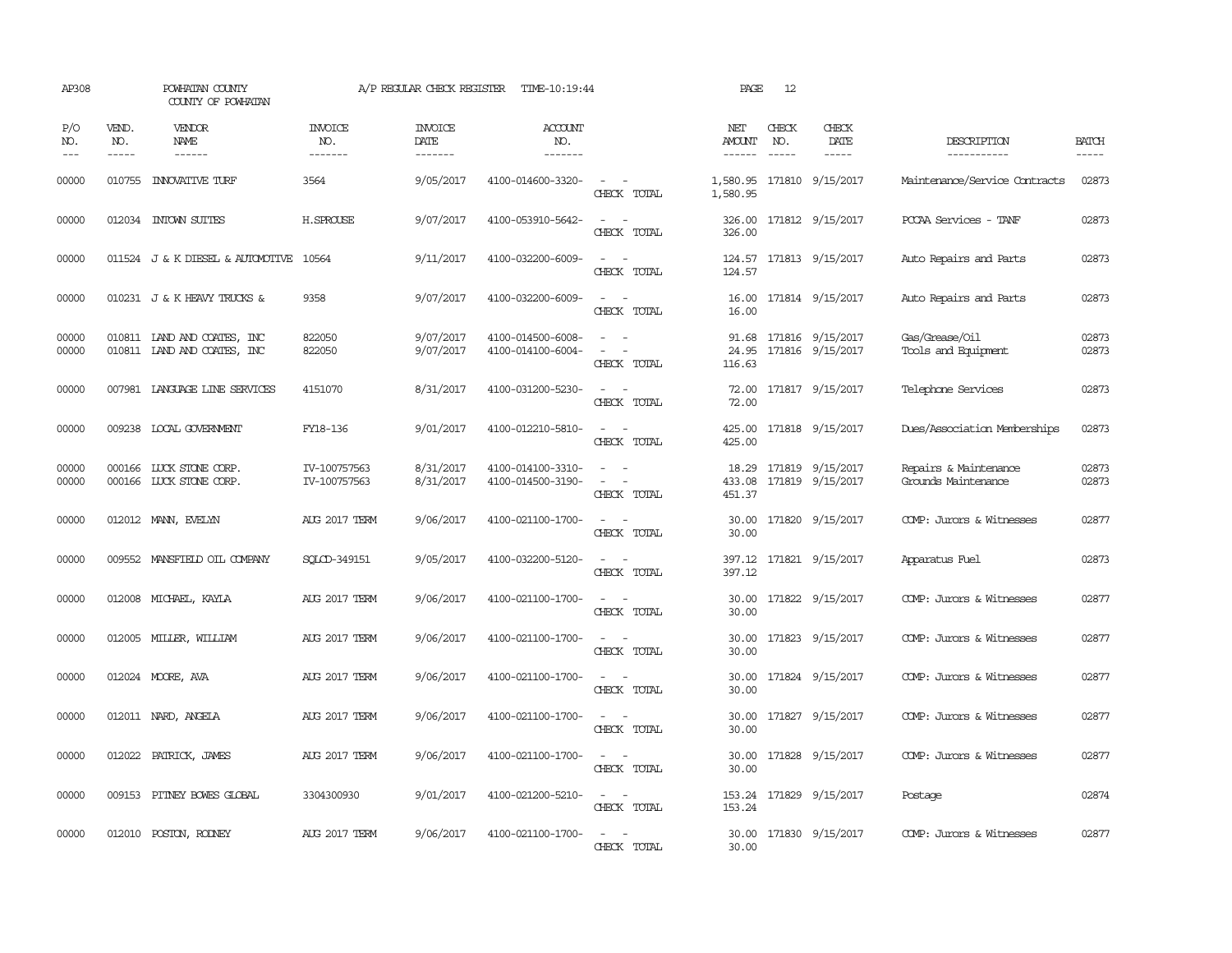| AP308                                              |                                                          | POWHATAN COUNTY<br>COUNTY OF POWHATAN                                                                                                                                  |                                                                                             | A/P REGULAR CHECK REGISTER                                                 | TIME-10:19:44                                                                                                              |                                                     | PAGE                                                                    | 13                                                      |                                                                                                               |                                                                                                                                                          |                                                    |
|----------------------------------------------------|----------------------------------------------------------|------------------------------------------------------------------------------------------------------------------------------------------------------------------------|---------------------------------------------------------------------------------------------|----------------------------------------------------------------------------|----------------------------------------------------------------------------------------------------------------------------|-----------------------------------------------------|-------------------------------------------------------------------------|---------------------------------------------------------|---------------------------------------------------------------------------------------------------------------|----------------------------------------------------------------------------------------------------------------------------------------------------------|----------------------------------------------------|
| P/O<br>NO.<br>$\frac{1}{2}$                        | VEND.<br>NO.<br>$- - - - -$                              | VENDOR<br>NAME<br>------                                                                                                                                               | <b>INVOICE</b><br>NO.<br>-------                                                            | <b>INVOICE</b><br><b>DATE</b><br>-------                                   | <b>ACCOUNT</b><br>NO.<br>-------                                                                                           |                                                     | NET<br>AMOUNT<br>$- - - - - -$                                          | CHECK<br>NO.<br>$- - - - -$                             | CHECK<br>DATE<br>-----                                                                                        | DESCRIPTION<br>-----------                                                                                                                               | <b>BATCH</b><br>-----                              |
| 00000<br>00000<br>00000<br>00000<br>00000<br>00000 | 001250<br>001250<br>001250<br>001250<br>001250<br>001250 | POWHATAN AUTO & TRACTOR<br>POWHATAN AUTO & TRACTOR<br>POWHATAN AUTO & TRACTOR<br>POWHATAN AUTO & TRACTOR<br>POWHATAN AUTO & TRACTOR<br>POWHATAN AUTO & TRACTOR         | 460823<br>460930<br>461090<br>462543<br>462998<br>464144                                    | 8/04/2017<br>8/05/2017<br>8/07/2017<br>8/17/2017<br>8/21/2017<br>8/29/2017 | 4100-032200-6009-<br>4100-032200-6009-<br>4100-014100-6008-<br>4100-032200-6009-<br>4100-014500-3319-<br>4100-032200-6009- |                                                     | 53.12<br>11.99<br>28.63<br>47.04<br>45.84                               | 171831<br>171831<br>171831<br>171831                    | 9/15/2017<br>9/15/2017<br>9/15/2017<br>9/15/2017<br>17.38 171831 9/15/2017<br>171831 9/15/2017                | Auto Repairs and Parts<br>Auto Repairs and Parts<br>Gas/Grease/Oil<br>Auto Repairs and Parts<br>Equipment Repairs and Maintena<br>Auto Repairs and Parts | 02874<br>02874<br>02874<br>02874<br>02874<br>02874 |
| 00000<br>00000                                     | 006914<br>006914                                         | POWHATAN AUTO REPAIR<br>POWHATAN AUTO REPAIR                                                                                                                           | 906<br>907                                                                                  | 8/18/2017<br>9/06/2017                                                     | 4100-081100-6009-<br>4100-031200-6008-                                                                                     | CHECK TOTAL<br>$\overline{\phantom{a}}$             | 204.00<br>88.00<br>49.88                                                |                                                         | 171832 9/15/2017<br>171832 9/15/2017                                                                          | Auto Parts/Repair<br>Gas/Grease/Oil                                                                                                                      | 02874<br>02874                                     |
| 00000                                              | 008294                                                   | POWHATAN COUNTY PUBLIC                                                                                                                                                 | <b>PAPER 9-8-17</b>                                                                         | 9/08/2017                                                                  | 100-000100-0015-                                                                                                           | CHECK TOTAL<br>$\sim$<br>$\sim$<br>CHECK TOTAL      | 137.88<br>1,728.80<br>1,728.80                                          |                                                         | 171833 9/15/2017                                                                                              | Prepaid Expenses                                                                                                                                         | 02874                                              |
| 00000<br>00000<br>00000<br>00000<br>00000<br>00000 | 006474<br>006474<br>006474<br>006474                     | PROGRESSIVE AUTO WORKS<br>PROGRESSIVE AUTO WORKS<br>PROGRESSIVE AUTO WORKS<br>PROGRESSIVE AUTO WORKS<br>006474 PROGRESSIVE AUTO WORKS<br>006474 PROGRESSIVE AUTO WORKS | 0034874<br>0034891<br>0034899<br>0034904<br>0034913<br>0034924                              | 9/01/2017<br>9/01/2017<br>9/01/2017<br>9/06/2017<br>9/06/2017<br>9/06/2017 | 4100-031200-6009-<br>4100-031200-6009-<br>4100-031200-6008-<br>4100-031200-6009-<br>4100-031200-6009-<br>4100-031200-6009- | $\equiv$<br>CHECK TOTAL                             | 1,378.68<br>324.05<br>55.86<br>630.58<br>1,026.08<br>652.11<br>4,067.36 | 171834                                                  | 171834 9/15/2017<br>9/15/2017<br>171834 9/15/2017<br>171834 9/15/2017<br>171834 9/15/2017<br>171834 9/15/2017 | Auto Parts/Repairs<br>Auto Parts/Repairs<br>Gas/Grease/Oil<br>Auto Parts/Repairs<br>Auto Parts/Repairs<br>Auto Parts/Repairs                             | 02874<br>02874<br>02874<br>02874<br>02874<br>02874 |
| 00000<br>00000<br>00000<br>00000<br>00000<br>00000 | 000780<br>000780<br>000780<br>000780<br>000780<br>000780 | <b>CUILL CORPORATION</b><br><b>QUILL CORPORATION</b><br><b>CUILL CORPORATION</b><br><b>CUILL CORPORATION</b><br><b>QUILL CORPORATION</b><br><b>CUILL CORPORATION</b>   | 9078587<br>9092810<br>916152<br>917508<br>922474<br>9532576                                 | 8/15/2017<br>8/16/2017<br>7/03/2017<br>7/05/2017<br>8/15/2017<br>8/31/2017 | 4100-012410-6001-<br>4100-012410-6001-<br>4100-012410-6001-<br>4100-012410-6001-<br>4100-012410-6001-<br>4100-014400-6001- | $\equiv$<br>$\overline{\phantom{a}}$<br>CHECK TOTAL | 84.99<br>68.83<br>63.83                                                 | 171835<br>61.31 171835<br>87.70- 171835<br>61.31-171835 | 9/15/2017<br>9/15/2017<br>9/15/2017<br>9/15/2017<br>2.29-171835 9/15/2017<br>171835 9/15/2017                 | Office Supplies<br>Office Supplies<br>Office Supplies<br>Office Supplies<br>Office Supplies<br>Stationery/Office Supplies                                | 02874<br>02874<br>02874<br>02874<br>02874<br>02874 |
| 00000<br>00000                                     | 000620                                                   | R. C. GOODWYN & SONS, INC<br>000620 R. C. GOODWYN & SONS, INC                                                                                                          | 0778703<br>0779898                                                                          | 8/15/2017<br>8/23/2017                                                     | 4100-014600-3310-<br>4100-014500-3319-                                                                                     | CHECK TOTAL                                         | 9.99<br>8.99<br>18.98                                                   | 171836<br>171836                                        | 9/15/2017<br>9/15/2017                                                                                        | Repairs and Maintenance<br>Equipment Repairs and Maintena                                                                                                | 02874<br>02874                                     |
| 00000                                              | 007975                                                   | REMOVAL SERVICES OF VA                                                                                                                                                 | 2017015216                                                                                  | 8/21/2017                                                                  | 4100-035300-3110-                                                                                                          | CHECK TOTAL                                         | 79.00<br>79.00                                                          |                                                         | 171837 9/15/2017                                                                                              | Professional Health Services                                                                                                                             | 02874                                              |
| 00000                                              | 012027                                                   | RICHARDSON, JOANNA                                                                                                                                                     | <b>AUG 2017 TERM</b>                                                                        | 9/06/2017                                                                  | 4100-021100-1700-                                                                                                          | CHECK TOTAL                                         | 30.00<br>30.00                                                          |                                                         | 171838 9/15/2017                                                                                              | COMP: Jurors & Witnesses                                                                                                                                 | 02877                                              |
| 00000                                              |                                                          | 007325 RICHMOND OXYGEN CO.                                                                                                                                             | 263080                                                                                      | 8/31/2017                                                                  | 4100-032200-3320-                                                                                                          | $\equiv$<br>$\overline{\phantom{a}}$<br>CHECK TOTAL | 255.00<br>255.00                                                        |                                                         | 171839 9/15/2017                                                                                              | Maintenance & Service Contract                                                                                                                           | 02874                                              |
| 00000<br>00000<br>00000<br>00000<br>00000          | 007942<br>007942                                         | 007942 RICHMOND SUBURBAN<br>007942 RICHMOND SUBURBAN<br>RICHMOND SUBURBAN<br>RICHMOND SUBURBAN<br>007942 RICHMOND SUBURBAN                                             | I00005877680816<br>I00005877680823<br>I00005897090816<br>I00005897090823<br>I00005944560823 | 8/16/2017<br>8/23/2017<br>8/16/2017<br>8/23/2017<br>8/23/2017              | 4100-011010-3600-<br>4100-013200-3600-<br>4100-011010-3600-<br>4100-013200-3600-<br>4100-081100-3600-                      | CHECK TOTAL                                         | 263.25<br>263.25<br>263.25<br>263.25<br>160.88<br>1,213.88              | 171840<br>171840<br>171840<br>171840                    | 9/15/2017<br>9/15/2017<br>9/15/2017<br>9/15/2017<br>171840 9/15/2017                                          | Advertising<br>Advertising<br>Advertising<br>Advertising<br>Advertising                                                                                  | 02875<br>02875<br>02875<br>02875<br>02875          |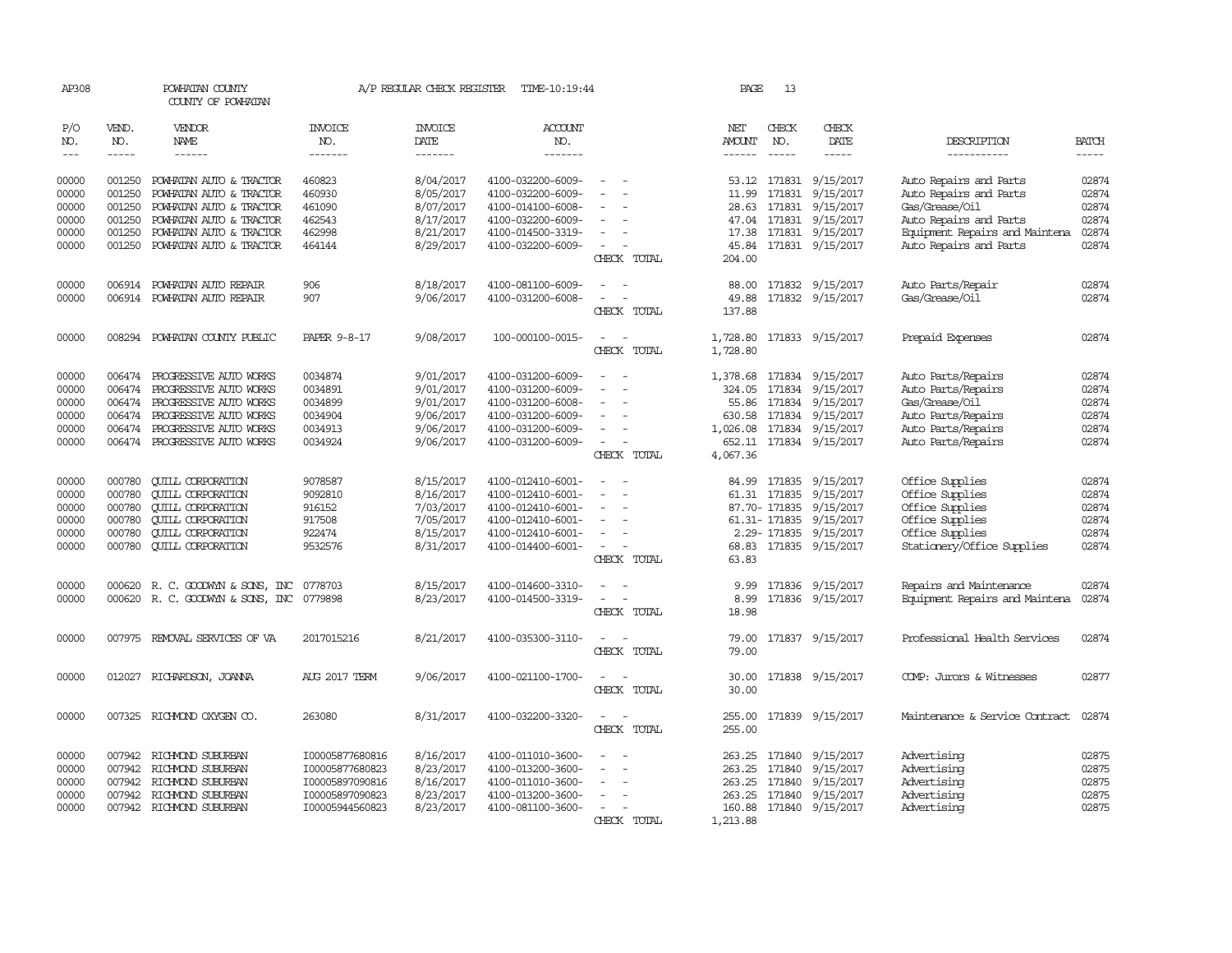| AP308                       |                             | POWHATAN COUNTY<br>COUNTY OF POWHATAN                     |                                    | A/P REGULAR CHECK REGISTER          | TIME-10:19:44                                               |                                                                                                                             | PAGE                           | 14                          |                                                                |                                              |                         |
|-----------------------------|-----------------------------|-----------------------------------------------------------|------------------------------------|-------------------------------------|-------------------------------------------------------------|-----------------------------------------------------------------------------------------------------------------------------|--------------------------------|-----------------------------|----------------------------------------------------------------|----------------------------------------------|-------------------------|
| P/O<br>NO.<br>$\frac{1}{2}$ | VEND.<br>NO.<br>$- - - - -$ | VENDOR<br><b>NAME</b><br>$- - - - - -$                    | INVOICE<br>NO.<br>-------          | <b>INVOICE</b><br>DATE<br>-------   | <b>ACCOUNT</b><br>NO.<br>-------                            |                                                                                                                             | NET<br>AMOUNT<br>$- - - - - -$ | CHECK<br>NO.<br>$- - - - -$ | CHECK<br>DATE<br>$- - - - -$                                   | DESCRIPTION<br>-----------                   | <b>BATCH</b><br>-----   |
| 00000                       | 009928                      | ROBERTS, KATHLEEN C.                                      | <b>AUG 2017 TERM</b>               | 9/06/2017                           | 4100-021100-1700-                                           | $\sim$<br>CHECK TOTAL                                                                                                       | 30.00<br>30.00                 |                             | 171841 9/15/2017                                               | COMP: Jurors & Witnesses                     | 02877                   |
| 00000                       | 012026                      | SAUERBREY, APRIL                                          | <b>AUG 2017 TERM</b>               | 9/06/2017                           | 4100-021100-1700-                                           | $\sim$<br>$\sim$<br>CHECK TOTAL                                                                                             | 30.00<br>30.00                 |                             | 171843 9/15/2017                                               | COMP: Jurors & Witnesses                     | 02877                   |
| 00000<br>00000<br>00000     | 010435<br>010435            | SCITEST/SANAIR<br>SCITEST/SANAIR<br>010435 SCITEST/SANAIR | 00000056<br>00000067<br>00000070   | 1/01/2017<br>9/08/2017<br>9/08/2017 | 4100-012220-3141-<br>4100-012220-3141-<br>4100-012220-3141- | $\sim$<br>$\overline{\phantom{a}}$<br>$\overline{\phantom{a}}$<br>CHECK TOTAL                                               | 35.00<br>245.00<br>350.00      |                             | 70.00 171844 9/15/2017<br>171844 9/15/2017<br>171844 9/15/2017 | Drug Testing<br>Drug Testing<br>Drug Testing | 02875<br>02875<br>02875 |
| 00000                       |                             | 012015 SMITH, V, HIRAM                                    | <b>AUG 2017 TERM</b>               | 9/06/2017                           | 4100-021100-1700-                                           | CHECK TOTAL                                                                                                                 | 30.00<br>30.00                 |                             | 171845 9/15/2017                                               | COMP: Jurors & Witnesses                     | 02877                   |
| 00000                       |                             | 001320 SOUTHERN POLICE                                    | 192255                             | 9/02/2017                           | 4100-031200-6011-                                           | $\sim$<br>CHECK TOTAL                                                                                                       | 323.00<br>323.00               |                             | 171846 9/15/2017                                               | Uniforms                                     | 02875                   |
| 00000<br>00000              | 008578<br>008578            | STAPLES BUSINESS AD-<br>STAPLES BUSINESS AD-              | 3350274983<br>3350478191           | 8/25/2017<br>8/26/2017              | 4100-034100-6001-<br>4100-073100-6001-                      | $\overline{\phantom{a}}$<br>$\sim$<br>$\sim$<br>CHECK TOTAL                                                                 | 28.65<br>84.99                 |                             | 56.34 171848 9/15/2017<br>171848 9/15/2017                     | Office Supplies<br>Office Supplies           | 02875<br>02875          |
| 00000                       |                             | 012023 THOMAS, RANDY                                      | AUG 2017 TERM                      | 9/06/2017                           | 4100-021100-1700-                                           | $\frac{1}{2} \left( \frac{1}{2} \right) \left( \frac{1}{2} \right) = \frac{1}{2} \left( \frac{1}{2} \right)$<br>CHECK TOTAL | 30.00<br>30.00                 |                             | 171851 9/15/2017                                               | COMP: Jurors & Witnesses                     | 02877                   |
| 00000                       |                             | 012028 TWO FIRES, SARAH                                   | AUG 2017 TERM                      | 9/06/2017                           | 4100-021100-1700-                                           | $\sim$<br>- -<br>CHECK TOTAL                                                                                                | 30.00<br>30.00                 |                             | 171854 9/15/2017                                               | COMP: Jurors & Witnesses                     | 02877                   |
| 00000                       |                             | 006324 ULTRA-VIOLET LASER                                 | 97510                              | 9/06/2017                           | 4100-073100-6002-                                           | $\sim$ 100 $\sim$ 100 $\sim$<br>CHECK TOTAL                                                                                 | 750.60<br>750.60               |                             | 171855 9/15/2017                                               | Computer Equipment-non-capital               | 02875                   |
| 00000                       |                             | 009574 UNIQUE MANAGEMENT                                  | 449925                             | 9/01/2017                           | 4100-073100-6012-                                           | $\sim$ $  -$<br>CHECK TOTAL                                                                                                 | 159.20                         |                             | 159.20 171856 9/15/2017                                        | Books & Subscriptions                        | 02875                   |
| 00000<br>00000              | 008126                      | VERIZON<br>008126 VERIZON                                 | 9791598285<br>9791974498           | 8/23/2017<br>9/01/2017              | 4100-032200-5260-<br>4100-031200-5250-                      | $\sim$<br>$\overline{\phantom{a}}$<br>CHECK TOTAL                                                                           | 360.09<br>3,898.75             |                             | 171858 9/15/2017<br>3,538.66 171858 9/15/2017                  | Intemet<br>Cell Phones                       | 02875<br>02875          |
| 00000<br>00000              |                             | 011169 VERIZON<br>011169 VERIZON                          | 8043780915 8/17<br>8047061627 8/17 | 8/25/2017<br>8/01/2017              | 4100-032220-5230-<br>4100-031210-5232-                      | $\equiv$<br>CHECK TOTAL                                                                                                     | 84.83<br>1,404.12<br>1,488.95  |                             | 171859 9/15/2017<br>171859 9/15/2017                           | Telephone System<br>Wireline 911             | 02875<br>02875          |
| 00000                       |                             | 008785 VERIZON CABS                                       | M55049170617237                    | 8/25/2017                           | 4100-031210-5232-                                           | $\sim$ 10 $\sim$ 10 $\sim$<br>CHECK TOTAL                                                                                   | 476.19                         |                             | 476.19 171860 9/15/2017                                        | Wireline 911                                 | 02875                   |
| 00000                       |                             | 012021 VIDETIC, ROBERT                                    | AUG 2017 TERM                      | 9/06/2017                           | 4100-021100-1700-                                           | $\sim$ $ \sim$<br>CHECK TOTAL                                                                                               | 30.00<br>30.00                 |                             | 171861 9/15/2017                                               | COMP: Jurors & Witnesses                     | 02877                   |
| 00000                       |                             | 008710 VIRGINIA BUSINESS SYSTEMS                          | 21206493                           | 8/28/2017                           | 4100-012100-3320-                                           | $\sim$ $\sim$<br>CHECK TOTAL                                                                                                | 162.20<br>162.20               |                             | 171862 9/15/2017                                               | Maintenance & Service Contract               | 02875                   |
| 00000                       |                             | 009768 WAMPLER EANES APPRAISAL                            | $012 - 18$                         | 9/05/2017                           | 100-000200-0009-                                            | $\sim$ $\sim$                                                                                                               |                                |                             | 665.48-171864 9/15/2017                                        | Retainage Payable                            | 02875                   |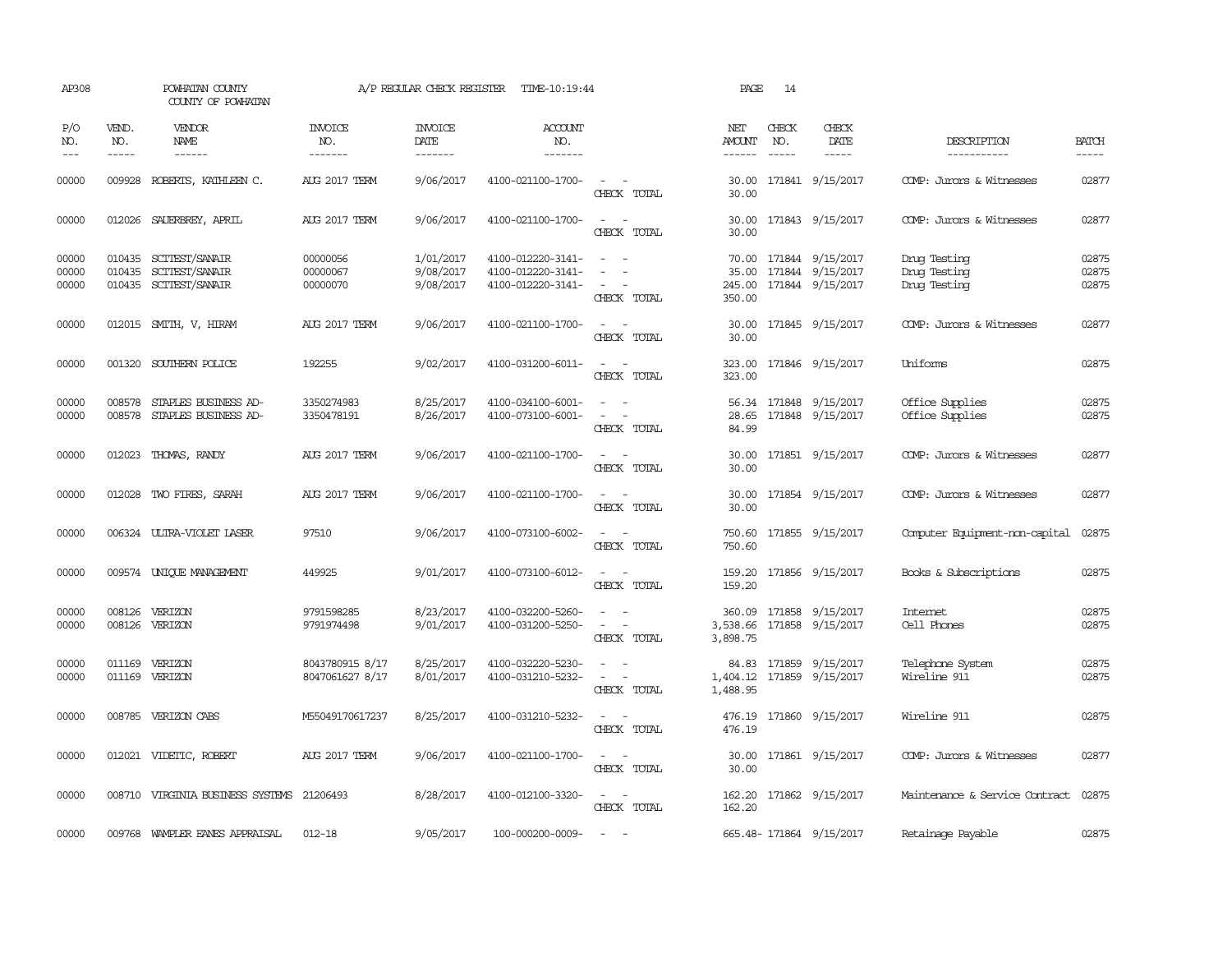| AP308                                                                                  |                             | POWHATAN COUNTY<br>COUNTY OF POWHATAN                                                                                                                                                                                                                                                                    |                                                                                                                                                              | A/P REGULAR CHECK REGISTER                                                                                                     | TIME-10:19:44                                                                                                                                                                                                  |                                                                                                                                                           | PAGE                           | 15                            |                                                                                                                                                                                                                                                        |                                                                                                                           |                                                                                        |
|----------------------------------------------------------------------------------------|-----------------------------|----------------------------------------------------------------------------------------------------------------------------------------------------------------------------------------------------------------------------------------------------------------------------------------------------------|--------------------------------------------------------------------------------------------------------------------------------------------------------------|--------------------------------------------------------------------------------------------------------------------------------|----------------------------------------------------------------------------------------------------------------------------------------------------------------------------------------------------------------|-----------------------------------------------------------------------------------------------------------------------------------------------------------|--------------------------------|-------------------------------|--------------------------------------------------------------------------------------------------------------------------------------------------------------------------------------------------------------------------------------------------------|---------------------------------------------------------------------------------------------------------------------------|----------------------------------------------------------------------------------------|
| P/O<br>NO.<br>$---$                                                                    | VEND.<br>NO.<br>$- - - - -$ | VENDOR<br>NAME<br>$- - - - - -$                                                                                                                                                                                                                                                                          | <b>INVOICE</b><br>NO.<br>-------                                                                                                                             | <b>INVOICE</b><br><b>DATE</b><br>-------                                                                                       | <b>ACCOUNT</b><br>NO.<br>-------                                                                                                                                                                               |                                                                                                                                                           | NET<br>AMOUNT<br>$- - - - - -$ | CHECK<br>NO.<br>$\frac{1}{2}$ | CHECK<br>DATE<br>$- - - - -$                                                                                                                                                                                                                           | DESCRIPTION<br>-----------                                                                                                | <b>BATCH</b><br>-----                                                                  |
| 00000                                                                                  |                             | 009768 WAMPLER EANES APPRAISAL                                                                                                                                                                                                                                                                           | $012 - 18$                                                                                                                                                   | 9/05/2017                                                                                                                      | 4100-012320-3160-                                                                                                                                                                                              | CHECK TOTAL                                                                                                                                               | 5,989.27                       |                               | 6,654.75 171864 9/15/2017                                                                                                                                                                                                                              | Reassessment Services                                                                                                     | 02875                                                                                  |
| 00000                                                                                  |                             | 012013 WHITE, NINA                                                                                                                                                                                                                                                                                       | <b>AUG 2017 TERM</b>                                                                                                                                         | 9/06/2017                                                                                                                      | 4100-021100-1700-                                                                                                                                                                                              | CHECK TOTAL                                                                                                                                               | 30.00                          |                               | 30.00 171865 9/15/2017                                                                                                                                                                                                                                 | COMP: Jurors & Witnesses                                                                                                  | 02877                                                                                  |
| 00000                                                                                  |                             | 008079 WINDSTREAM/PAETEC                                                                                                                                                                                                                                                                                 | 012272474 8/17                                                                                                                                               | 8/29/2017                                                                                                                      | 4100-012510-5230-                                                                                                                                                                                              | CHECK TOTAL                                                                                                                                               | 754.37                         |                               | 754.37 171866 9/15/2017                                                                                                                                                                                                                                | Telephone Services                                                                                                        | 02875                                                                                  |
| 00000                                                                                  |                             | 007755 WITMER ASSOCIATES INC.                                                                                                                                                                                                                                                                            | 1794463-A                                                                                                                                                    | 8/17/2017                                                                                                                      | 4100-032200-6011-                                                                                                                                                                                              | $\frac{1}{2} \left( \frac{1}{2} \right) \left( \frac{1}{2} \right) = \frac{1}{2} \left( \frac{1}{2} \right)$<br>CHECK TOTAL                               | 1,502.75                       |                               | 1,502.75 171868 9/15/2017                                                                                                                                                                                                                              | Protective Gear/Uniforms                                                                                                  | 02875                                                                                  |
| 00000                                                                                  |                             | 012007 YEARY, DANIEL                                                                                                                                                                                                                                                                                     | <b>AUG 2017 TERM</b>                                                                                                                                         | 9/06/2017                                                                                                                      | 4100-021100-1700-                                                                                                                                                                                              | CHECK TOTAL                                                                                                                                               | 30.00                          |                               | 30.00 171869 9/15/2017                                                                                                                                                                                                                                 | COMP: Jurors & Witnesses                                                                                                  | 02877                                                                                  |
| 00000                                                                                  |                             | 007812 ABS TECHNOLOGY ARCHITECTS                                                                                                                                                                                                                                                                         | INV0027706                                                                                                                                                   | 8/31/2017                                                                                                                      | 4100-012510-6014-                                                                                                                                                                                              | CHECK TOTAL                                                                                                                                               | 245.00<br>245.00               |                               | 171870 9/21/2017                                                                                                                                                                                                                                       | Other Operating Supplies                                                                                                  | 02878                                                                                  |
| 00000                                                                                  |                             | 006175 ADAMS OIL COMPANY, INC.                                                                                                                                                                                                                                                                           | 00596                                                                                                                                                        | 8/03/2017                                                                                                                      | 4100-014500-6008-                                                                                                                                                                                              | $\overline{\phantom{a}}$<br>CHECK TOTAL                                                                                                                   | 95.27<br>95.27                 |                               | 171871 9/21/2017                                                                                                                                                                                                                                       | Gas/Grease/0il                                                                                                            | 02878                                                                                  |
| 00000                                                                                  |                             | 006815 ANTHEM BLUE CROSS/SHIELD                                                                                                                                                                                                                                                                          | CTY200 8/17                                                                                                                                                  | 9/18/2017                                                                                                                      | 4100-033400-3845-                                                                                                                                                                                              | CHECK TOTAL                                                                                                                                               | 53.26                          |                               | 53.26 171874 9/21/2017                                                                                                                                                                                                                                 | Detention of Adults - Health C 02885                                                                                      |                                                                                        |
| 00000<br>00000<br>00000<br>00000<br>00000<br>00000<br>00000<br>00000<br>00000<br>00000 |                             | 007436 AQUA VIRGINIA, INC.<br>007436 AOUA VIRGINIA, INC.<br>007436 AQUA VIRGINIA, INC.<br>007436 AQUA VIRGINIA, INC.<br>007436 AQUA VIRGINIA, INC.<br>007436 AQUA VIRGINIA, INC.<br>007436 AQUA VIRGINIA, INC.<br>007436 AQUA VIRGINIA, INC.<br>007436 AQUA VIRGINIA, INC.<br>007436 AQUA VIRGINIA, INC. | 0559913 9/17<br>0574341 9/17<br>0574622 9/17<br>0575072 9/17<br>0575528 9/17<br>0620830 9/17<br>0620830 9/17<br>0621132 9/17<br>0621730 9/17<br>0621781 9/17 | 9/07/2017<br>9/07/2017<br>9/07/2017<br>9/07/2017<br>9/07/2017<br>9/07/2017<br>9/07/2017<br>9/07/2017<br>9/07/2017<br>9/07/2017 | 4100-014100-5130-<br>4100-022100-5130-<br>4100-014100-5130-<br>4100-014100-5130-<br>4100-032210-5130-<br>4100-014100-5130-<br>4100-031200-5130-<br>4100-014600-5130-<br>4100-014100-5130-<br>4100-014100-5130- | $\sim$<br>$\overline{\phantom{a}}$<br>$\overline{\phantom{a}}$<br>$\overline{\phantom{a}}$<br>$\overline{\phantom{a}}$<br>$\sim$<br>$\sim$<br>CHECK TOTAL | 133.22<br>1,129.39             | 171875                        | 21.68 171875 9/21/2017<br>25.48 171875 9/21/2017<br>66.09 171875 9/21/2017<br>75.22 171875 9/21/2017<br>85.36 171875 9/21/2017<br>133.22 171875 9/21/2017<br>9/21/2017<br>377.56 171875 9/21/2017<br>165.04 171875 9/21/2017<br>46.52 171875 9/21/2017 | Water<br>Water<br>Water<br>Water<br>Water<br>Water<br>Water<br>Water - Field Irrigation<br>Water<br>Water                 | 02878<br>02878<br>02878<br>02878<br>02878<br>02878<br>02878<br>02878<br>02878<br>02878 |
| 00000<br>00000<br>00000<br>00000<br>00000                                              |                             | 007436 AQUA VIRGINIA, INC.<br>007436 AQUA VIRGINIA, INC.<br>007436 AQUA VIRGINIA, INC.<br>007436 AQUA VIRGINIA, INC.<br>007436 AQUA VIRGINIA, INC.                                                                                                                                                       | 0621784 9/17<br>0621880 9/17<br>1100656 9/17<br>1100657 9/17<br>1401897 9/17                                                                                 | 9/07/2017<br>9/07/2017<br>9/07/2017<br>9/07/2017<br>9/07/2017                                                                  | 4100-014100-5130-<br>4100-014600-5130-<br>4100-014600-5130-<br>4100-014100-5130-<br>4100-014600-5130-                                                                                                          | $\sim$ $ \sim$<br>$\sim$<br>$\overline{\phantom{a}}$<br>$\sim$<br>CHECK TOTAL                                                                             | 550.56                         |                               | 41.76 171876 9/21/2017<br>19.14 171876 9/21/2017<br>352.63 171876 9/21/2017<br>119.41 171876 9/21/2017<br>17.62 171876 9/21/2017                                                                                                                       | Water<br>Water - Field Irrigation<br>Water - Field Irrigation<br>Water<br>Water - Field Irrigation                        | 02878<br>02878<br>02878<br>02878<br>02878                                              |
| 00000                                                                                  |                             | 009661 ARCHITECTURAL PRODUCTS OF 7323800-IN                                                                                                                                                                                                                                                              |                                                                                                                                                              | 8/30/2017                                                                                                                      | 4100-014100-3310-                                                                                                                                                                                              | $\frac{1}{2} \left( \frac{1}{2} \right) \left( \frac{1}{2} \right) = \frac{1}{2} \left( \frac{1}{2} \right)$<br>CHECK TOTAL                               | 419.46                         |                               | 419.46 171878 9/21/2017                                                                                                                                                                                                                                | Repairs & Maintenance                                                                                                     | 02878                                                                                  |
| 00000<br>00000<br>00000<br>00000<br>00000                                              | 007941<br>007941<br>007941  | BAKER & TAYLOR<br>BAKER & TAYLOR<br>BAKER & TAYLOR<br>007941 BAKER & TAYLOR<br>007941 BAKER & TAYLOR                                                                                                                                                                                                     | K06882700<br>K06882701<br>K07263160<br>5014693289<br>B60516560                                                                                               | 9/08/2017<br>9/08/2017<br>9/12/2017<br>9/08/2017<br>9/07/2017                                                                  | 4100-073100-6012-<br>4100-073100-6012-<br>4100-073100-6012-<br>4100-073100-6012-<br>4100-073100-6012-                                                                                                          | $\overline{\phantom{a}}$<br>$\sim$                                                                                                                        | 47.73<br>15.85                 | 171879<br>171879              | 97.50 171879 9/21/2017<br>9/21/2017<br>9/21/2017<br>258.33 171879 9/21/2017<br>11.72 171879 9/21/2017                                                                                                                                                  | Books & Subscriptions<br>Books & Subscriptions<br>Books & Subscriptions<br>Books & Subscriptions<br>Books & Subscriptions | 02878<br>02878<br>02878<br>02878<br>02885                                              |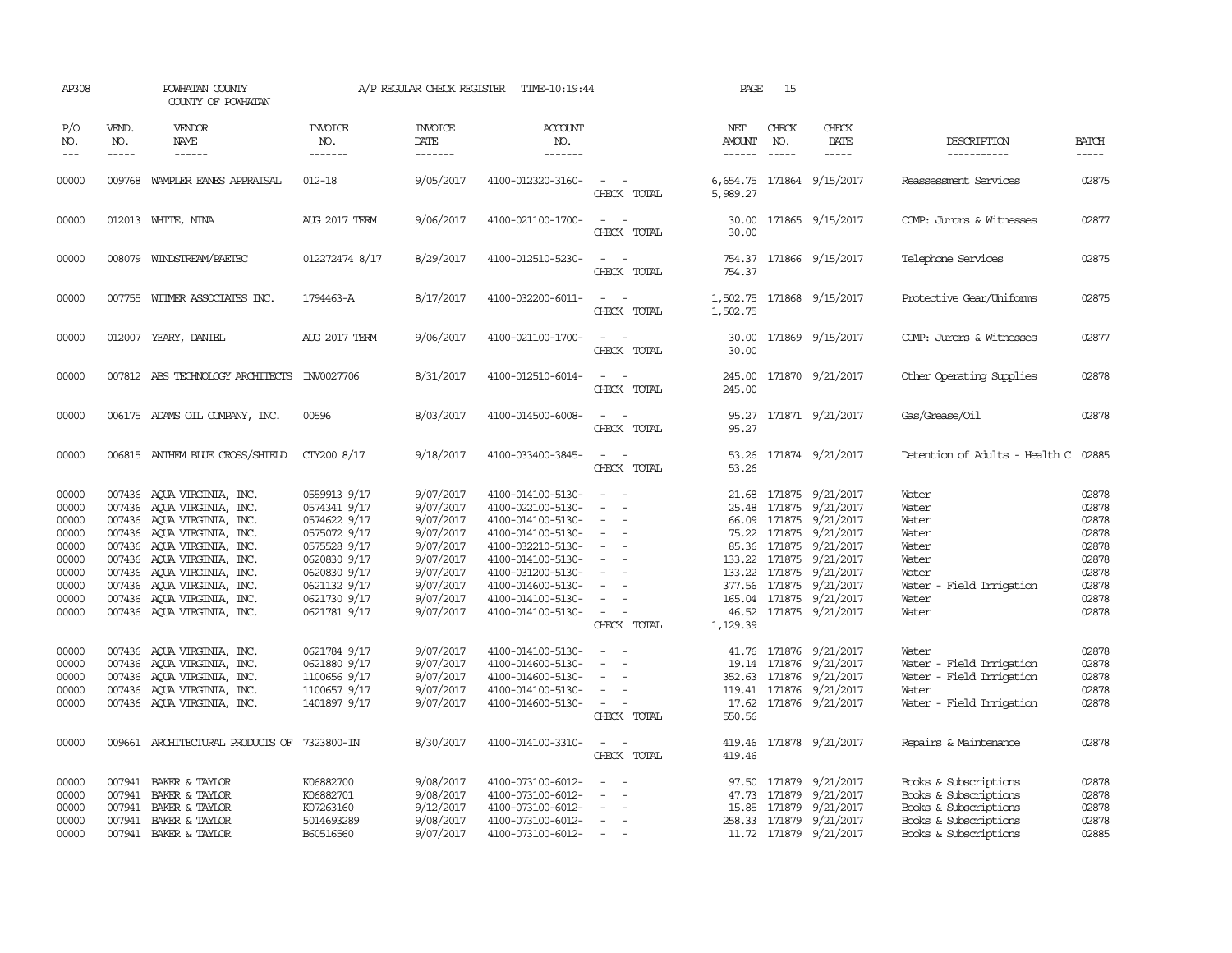| AP308               |                             | POWHATAN COUNTY<br>COUNTY OF POWHATAN |                                  | A/P REGULAR CHECK REGISTER        | TIME-10:19:44                    |                                                      | PAGE                                  | 16                          |                              |                                |                               |
|---------------------|-----------------------------|---------------------------------------|----------------------------------|-----------------------------------|----------------------------------|------------------------------------------------------|---------------------------------------|-----------------------------|------------------------------|--------------------------------|-------------------------------|
| P/O<br>NO.<br>$---$ | VEND.<br>NO.<br>$- - - - -$ | VENDOR<br>NAME<br>$- - - - - -$       | <b>INVOICE</b><br>NO.<br>------- | <b>INVOICE</b><br>DATE<br>------- | <b>ACCOUNT</b><br>NO.<br>------- |                                                      | NET<br><b>AMOUNT</b><br>$- - - - - -$ | CHECK<br>NO.<br>$- - - - -$ | CHECK<br>DATE<br>$- - - - -$ | DESCRIPTION<br>-----------     | <b>BATCH</b><br>$\frac{1}{2}$ |
| 00000               | 007941                      | BAKER & TAYLOR                        | K01340650                        | 6/30/2017                         | 4100-073100-6012-                |                                                      |                                       | 10.47 171879                | 9/21/2017                    | Books & Subscriptions          | 02885                         |
| 00000               |                             | 007941 BAKER & TAYLOR                 | 0003008426                       | 9/05/2017                         | 4100-073100-6012-                | CHECK TOTAL                                          | 435.43                                | 6.17- 171879                | 9/21/2017                    | Books & Subscriptions          | 02885                         |
| 00000               | 008668                      | BANK OF AMERICA                       | 09/01/2017                       | 9/01/2017                         | 4100-012310-5540-                |                                                      | .00                                   | 171880                      | 9/21/2017                    | Conferences & Training         | 02881                         |
| 00000               | 008668                      | BANK OF AMERICA                       | 09/01/2017                       | 9/01/2017                         | 4100-012310-5540-                |                                                      | 142.51                                | 171880                      | 9/21/2017                    | Conferences & Training         | 02881                         |
| 00000               | 008668                      | BANK OF AMERICA                       | 09/01/2017                       | 9/01/2017                         | 4100-012410-5540-                |                                                      | 181.39                                | 171880                      | 9/21/2017                    | Conferences & Training         | 02881                         |
| 00000               | 008668                      | BANK OF AMERICA                       | 09/01/2017                       | 9/01/2017                         | 4100-012220-3600-                | $\sim$                                               | 481.00                                | 171880                      | 9/21/2017                    | Advertising                    | 02881                         |
| 00000               | 008668                      | BANK OF AMERICA                       | 09/01/2017                       | 9/01/2017                         | 4100-012220-5570-                | $\sim$                                               | 20.00                                 | 171880                      | 9/21/2017                    | Interview Expense              | 02881                         |
| 00000               | 008668                      | BANK OF AMERICA                       | 09/01/2017                       | 9/01/2017                         | 4100-012220-5570-                |                                                      | 20.00                                 | 171880                      | 9/21/2017                    | Interview Expense              | 02881                         |
| 00000               | 008668                      | BANK OF AMERICA                       | 09/01/2017                       | 9/01/2017                         | 4100-012220-5570-                |                                                      | 20.00                                 | 171880                      | 9/21/2017                    | Interview Expense              | 02881                         |
| 00000               | 008668                      | BANK OF AMERICA                       | 09/01/2017                       | 9/01/2017                         | 4100-012220-5570-                | $\equiv$<br>$\equiv$                                 | 20.00                                 | 171880                      | 9/21/2017                    | Interview Expense              | 02881                         |
| 00000               | 008668                      | BANK OF AMERICA                       | 09/01/2017                       | 9/01/2017                         | 4100-012410-3321-                |                                                      | 19.95                                 | 171880                      | 9/21/2017                    | BAI.NET Credit Card Fees       | 02881                         |
| 00000               | 008668                      | BANK OF AMERICA                       | 09/01/2017                       | 9/01/2017                         | 4100-013200-5210-                |                                                      | 98.00                                 | 171880                      | 9/21/2017                    | Postage                        | 02881                         |
| 00000               | 008668                      | BANK OF AMERICA                       | 09/01/2017                       | 9/01/2017                         | 4100-013200-5210-                |                                                      |                                       | 57.40 171880                | 9/21/2017                    | Postage                        | 02881                         |
| 00000               | 008668                      | BANK OF AMERICA                       | 09/01/2017                       | 9/01/2017                         | 4100-073100-5210-                | $\overline{\phantom{a}}$                             | 5.47                                  | 171880                      | 9/21/2017                    | Postage                        | 02881                         |
| 00000               | 008668                      | BANK OF AMERICA                       | 09/01/2017                       | 9/01/2017                         | 4100-073100-5210-                | $\sim$                                               | 2.97                                  | 171880                      | 9/21/2017                    | Postage                        | 02881                         |
| 00000               | 008668                      | BANK OF AMERICA                       | 09/01/2017                       | 9/01/2017                         | 4100-073100-5210-                |                                                      |                                       | 2.97 171880                 | 9/21/2017                    | Postage                        | 02881                         |
| 00000               | 008668                      | BANK OF AMERICA                       | 09/01/2017                       | 9/01/2017                         | 4100-073100-5210-                | $\overline{\phantom{a}}$<br>$\overline{\phantom{a}}$ | 3.13                                  | 171880                      | 9/21/2017                    | Postage                        | 02881                         |
| 00000               | 008668                      | BANK OF AMERICA                       | 09/01/2017                       | 9/01/2017                         | 4100-073100-5210-                |                                                      | 7.97                                  | 171880                      | 9/21/2017                    | Postage                        | 02881                         |
| 00000               | 008668                      | BANK OF AMERICA                       | 09/01/2017                       | 9/01/2017                         | 4100-073100-5210-                |                                                      | 10.77                                 | 171880                      | 9/21/2017                    | Postage                        | 02881                         |
| 00000               | 008668                      | BANK OF AMERICA                       | 09/01/2017                       | 9/01/2017                         | 4100-031210-6001-                |                                                      |                                       | 14.37 171880                | 9/21/2017                    | Office Supplies                | 02881                         |
| 00000               | 008668                      | BANK OF AMERICA                       | 09/01/2017                       | 9/01/2017                         | 4100-032200-5130-                | $\sim$                                               | 83.96                                 | 171880                      | 9/21/2017                    | Water                          | 02881                         |
| 00000               | 008668                      | BANK OF AMERICA                       | 09/01/2017                       | 9/01/2017                         | 4100-032200-5815-                |                                                      | 39.92                                 | 171880                      | 9/21/2017                    | Training/Seminars              | 02881                         |
| 00000               | 008668                      | BANK OF AMERICA                       | 09/01/2017                       | 9/01/2017                         | 4100-032200-6009-                |                                                      | 18.83                                 | 171880                      | 9/21/2017                    | Auto Repairs and Parts         | 02881                         |
| 00000               | 008668                      | BANK OF AMERICA                       | 09/01/2017                       | 9/01/2017                         | 4100-014100-3400-                | $\overline{\phantom{a}}$                             | 25.00                                 | 171880                      | 9/21/2017                    | Misc. Meetings - Set Up        | 02881                         |
| 00000               | 008668                      | BANK OF AMERICA                       | 09/01/2017                       | 9/01/2017                         | 4100-014100-6004-                |                                                      | 274.96                                | 171880                      | 9/21/2017                    | Tools and Equipment            | 02881                         |
| 00000               | 008668                      | BANK OF AMERICA                       | 09/01/2017                       | 9/01/2017                         | 4100-021600-6001-                |                                                      | 10.99                                 | 171880                      | 9/21/2017                    | Office Supplies                | 02881                         |
| 00000               | 008668                      | BANK OF AMERICA                       | 09/01/2017                       | 9/01/2017                         | 4100-021600-6001-                |                                                      | 32.99                                 | 171880                      | 9/21/2017                    | Office Supplies                | 02881                         |
| 00000               | 008668                      | BANK OF AMERICA                       | 09/01/2017                       | 9/01/2017                         | 4100-021600-6001-                | $\sim$<br>$\overline{\phantom{a}}$                   | 116.80                                | 171880                      | 9/21/2017                    | Office Supplies                | 02881                         |
| 00000               | 008668                      | BANK OF AMERICA                       | 09/01/2017                       | 9/01/2017                         | 4100-021600-6001-                |                                                      | 87.20                                 | 171880                      | 9/21/2017                    | Office Supplies                | 02881                         |
| 00000               | 008668                      | BANK OF AMERICA                       | 09/01/2017                       | 9/01/2017                         | 4100-021600-6001-                |                                                      | 45.98                                 | 171880                      | 9/21/2017                    | Office Supplies                | 02881                         |
| 00000               | 008668                      | BANK OF AMERICA                       | 09/01/2017                       | 9/01/2017                         | 4100-021600-6001-                | $\sim$                                               | 18.22                                 | 171880                      | 9/21/2017                    | Office Supplies                | 02881                         |
| 00000               | 008668                      | BANK OF AMERICA                       | 09/01/2017                       | 9/01/2017                         | 4100-034100-5250-                |                                                      | 22.49                                 | 171880                      | 9/21/2017                    | Cell Phones                    | 02881                         |
| 00000               | 008668                      | BANK OF AMERICA                       | 09/01/2017                       | 9/01/2017                         | 4100-035500-6014-                |                                                      | 66.50                                 | 171880                      | 9/21/2017                    | Other Operating Supplies       | 02881                         |
| 00000               | 008668                      | BANK OF AMERICA                       | 09/01/2017                       | 9/01/2017                         | 4100-073100-6012-                |                                                      | 19.99                                 | 171880                      | 9/21/2017                    | Books & Subscriptions          | 02881                         |
| 00000               | 008668                      | BANK OF AMERICA                       | 09/01/2017                       | 9/01/2017                         | 4100-073100-6012-                | $\sim$<br>$\equiv$                                   | 43.92                                 | 171880                      | 9/21/2017                    | Books & Subscriptions          | 02881                         |
| 00000               | 008668                      | BANK OF AMERICA                       | 09/01/2017                       | 9/01/2017                         | 4100-073100-6012-                |                                                      | 7.25                                  | 171880                      | 9/21/2017                    | Books & Subscriptions          | 02881                         |
| 00000               | 008668                      | BANK OF AMERICA                       | 09/01/2017                       | 9/01/2017                         | 4100-083500-6014-                |                                                      | 46.50                                 | 171880                      | 9/21/2017                    | Other Operating Supplies       | 02881                         |
| 00000               | 008668                      | BANK OF AMERICA                       | 09/01/2017                       | 9/01/2017                         | 4100-014100-3308-                |                                                      | 499.00                                | 171880                      | 9/21/2017                    | HVAC Service and Repairs       | 02881                         |
| 00000               | 008668                      | BANK OF AMERICA                       | 09/01/2017                       | 9/01/2017                         | 4100-014100-3310-                | $\overline{\phantom{a}}$                             | 428.75                                | 171880                      | 9/21/2017                    | Repairs & Maintenance          | 02881                         |
| 00000               | 008668                      | BANK OF AMERICA                       | 09/01/2017                       | 9/01/2017                         | 4100-014500-3190-                | $\overline{\phantom{a}}$                             | 54.99                                 | 171880                      | 9/21/2017                    | Grounds Maintenance            | 02881                         |
| 00000               | 008668                      | BANK OF AMERICA                       | 09/01/2017                       | 9/01/2017                         | 4100-014500-3319-                |                                                      | 15.99                                 | 171880                      | 9/21/2017                    | Equipment Repairs and Maintena | 02881                         |
| 00000               | 008668                      | BANK OF AMERICA                       | 09/01/2017                       | 9/01/2017                         | 4100-012220-5210-                | $\overline{\phantom{a}}$<br>$\overline{\phantom{a}}$ | 9.08                                  | 171880                      | 9/21/2017                    | Postage                        | 02881                         |
| 00000               | 008668                      | BANK OF AMERICA                       | 09/01/2017                       | 9/01/2017                         | 4100-032200-5210-                |                                                      | 12.15                                 | 171880                      | 9/21/2017                    | Postage                        | 02881                         |
| 00000               | 008668                      | BANK OF AMERICA                       | 09/01/2017                       | 9/01/2017                         | 4100-032200-5210-                |                                                      | 11.25                                 | 171880                      | 9/21/2017                    | Postage                        | 02881                         |
| 00000               | 008668                      | BANK OF AMERICA                       | 09/01/2017                       | 9/01/2017                         | 4100-012100-5540-                |                                                      | 690.00                                | 171880                      | 9/21/2017                    | Conference & Training          | 02881                         |
| 00000               | 008668                      | BANK OF AMERICA                       | 09/01/2017                       | 9/01/2017                         | 4100-083500-6009-                |                                                      | 225.87                                | 171880                      | 9/21/2017                    | Auto Parts and Repairs         | 02881                         |
| 00000               | 008668                      | BANK OF AMERICA                       | 09/01/2017                       | 9/01/2017                         | 4100-034100-6012-                |                                                      | 528.91                                | 171880                      | 9/21/2017                    | Books & Subscriptions          | 02881                         |
| 00000               | 008668                      | BANK OF AMERICA                       | 09/01/2017                       | 9/01/2017                         | 4100-034100-6012-                |                                                      |                                       | 25.61- 171880               | 9/21/2017                    | Books & Subscriptions          | 02881                         |
| 00000               |                             | 008668 BANK OF AMERICA                | 09/01/2017                       | 9/01/2017                         | 4100-011010-6014-                | $\overline{\phantom{a}}$                             |                                       | 24.99 171880                | 9/21/2017                    | Other Operating Supplies       | 02881                         |
|                     |                             |                                       |                                  |                                   |                                  |                                                      |                                       |                             |                              |                                |                               |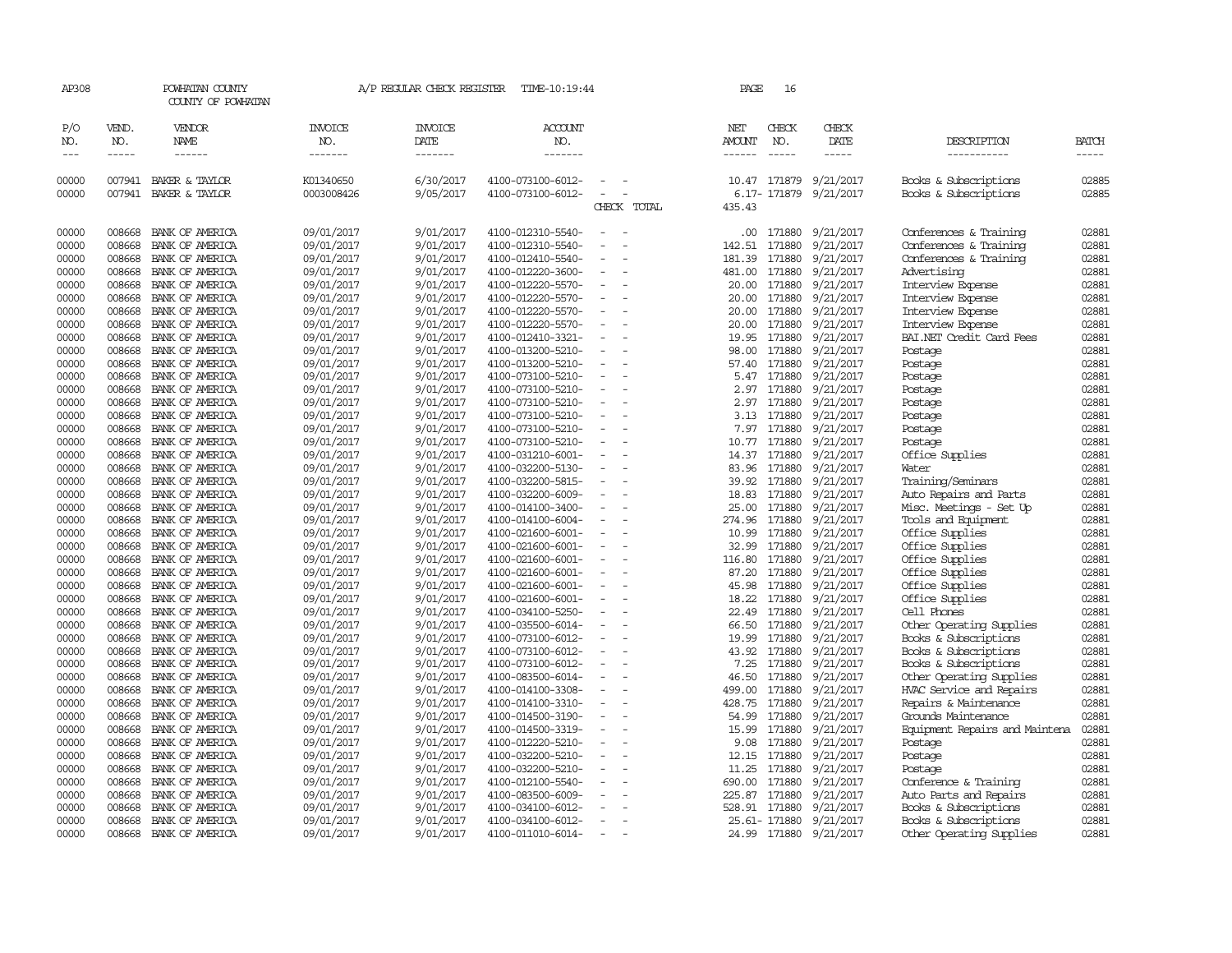| AP308               |                             | POWHATAN COUNTY<br>COUNTY OF POWHATAN |                            | A/P REGULAR CHECK REGISTER        | TIME-10:19:44                          |                          | PAGE                    | 17                            |                              |                                                      |                       |
|---------------------|-----------------------------|---------------------------------------|----------------------------|-----------------------------------|----------------------------------------|--------------------------|-------------------------|-------------------------------|------------------------------|------------------------------------------------------|-----------------------|
| P/O<br>NO.<br>$---$ | VEND.<br>NO.<br>$- - - - -$ | VENDOR<br>NAME<br>------              | INVOICE<br>NO.<br>-------- | <b>INVOICE</b><br>DATE<br>------- | ACCOUNT<br>NO.<br>-------              |                          | NET<br>AMOUNT<br>------ | CHECK<br>NO.<br>$\frac{1}{2}$ | CHECK<br>DATE<br>$- - - - -$ | DESCRIPTION<br>-----------                           | <b>BATCH</b><br>----- |
| 00000               | 008668                      | BANK OF AMERICA                       | 09/01/2017                 | 9/01/2017                         | 4100-081100-6001-                      |                          | 46.99                   | 171880                        | 9/21/2017                    | Office Supplies                                      | 02881                 |
| 00000               | 008668                      | BANK OF AMERICA                       | 09/01/2017                 | 9/01/2017                         | 4100-081100-5815-                      |                          | 20.00                   | 171880                        | 9/21/2017                    | Training/Seminars                                    | 02881                 |
| 00000               | 008668                      | BANK OF AMERICA                       | 09/01/2017                 | 9/01/2017                         | 4100-013200-5540-                      | $\overline{\phantom{a}}$ | 35.00                   | 171880                        | 9/21/2017                    | Conferences & Training                               | 02881                 |
| 00000               | 008668                      | BANK OF AMERICA                       | 09/01/2017                 | 9/01/2017                         | 4100-035500-6008-                      |                          | 43.00                   | 171880                        | 9/21/2017                    | Gas/Grease/Oil                                       | 02881                 |
| 00000               | 008668                      | BANK OF AMERICA                       | 09/01/2017                 | 9/01/2017                         | 4100-073100-3600-                      |                          | 2.05                    | 171880                        | 9/21/2017                    | Advertising                                          | 02881                 |
| 00000               | 008668                      | BANK OF AMERICA                       | 09/01/2017                 | 9/01/2017                         | 4100-073100-6012-                      |                          | 15.00                   | 171880                        | 9/21/2017                    | Books & Subscriptions                                | 02881                 |
| 00000               | 008668                      | BANK OF AMERICA                       | 09/01/2017                 | 9/01/2017                         | 4100-081100-5810-                      | $\equiv$                 | 78.00                   | 171880                        | 9/21/2017                    | Dues/Association Memberships                         | 02881                 |
| 00000               | 008668                      | BANK OF AMERICA                       | 09/01/2017                 | 9/01/2017                         | 4100-014100-6004-                      |                          | 249.99                  | 171880                        | 9/21/2017                    | Tools and Equipment                                  | 02881                 |
| 00000               | 008668                      | BANK OF AMERICA                       | 09/01/2017                 | 9/01/2017                         | 4100-013200-5540-                      |                          | 325.68                  | 171880                        | 9/21/2017                    | Conferences & Training                               | 02881                 |
| 00000               | 008668                      | BANK OF AMERICA                       | 09/01/2017                 | 9/01/2017                         | 4100-034100-3320-                      | $\equiv$                 | 49.00                   | 171880                        | 9/21/2017                    | Maintenance & Service Contract                       | 02881                 |
| 00000               | 008668                      | BANK OF AMERICA                       | 09/01/2017                 | 9/01/2017                         | 4100-031210-5540-                      |                          | 25.00                   | 171880                        | 9/21/2017                    | Conferences and Training                             | 02881                 |
| 00000               | 008668                      | BANK OF AMERICA                       | 09/01/2017                 | 9/01/2017                         | 4100-031210-5540-                      |                          | 25.00                   | 171880                        | 9/21/2017                    | Conferences and Training                             | 02881                 |
| 00000               | 008668                      | BANK OF AMERICA                       | 09/01/2017                 | 9/01/2017                         | 4100-031210-5540-                      | $\equiv$                 | 95.00                   | 171880                        | 9/21/2017                    | Conferences and Training                             | 02881                 |
| 00000               | 008668                      | BANK OF AMERICA                       | 09/01/2017                 | 9/01/2017                         | 4100-081500-5540-                      | $\sim$                   | 399.00                  | 171880                        | 9/21/2017                    | Conferences & Training                               | 02881                 |
| 00000               | 008668                      | BANK OF AMERICA                       | 09/01/2017                 | 9/01/2017                         | 4100-032200-3310-                      |                          | 66.15                   | 171880                        | 9/21/2017                    | Equipment Repair                                     | 02881                 |
| 00000               | 008668                      | BANK OF AMERICA                       | 09/01/2017                 | 9/01/2017                         | 4100-012200-6001-                      |                          | 15.00                   | 171880                        | 9/21/2017                    | Office Supplies                                      | 02881                 |
| 00000               | 008668                      | BANK OF AMERICA                       | 09/01/2017                 | 9/01/2017                         | 4100-012510-5260-                      | $\equiv$                 | 59.52                   | 171880                        | 9/21/2017                    | Internet Usage                                       | 02881                 |
| 00000               | 008668                      | BANK OF AMERICA                       | 09/01/2017                 | 9/01/2017                         | 4100-032200-5815-                      |                          | 90.77                   | 171880                        | 9/21/2017                    | Training/Seminars                                    | 02881                 |
| 00000               | 008668                      | BANK OF AMERICA                       | 09/01/2017                 | 9/01/2017                         | 4100-012220-3600-                      |                          | 25.00                   | 171880                        | 9/21/2017                    | Advertising                                          | 02881                 |
| 00000               | 008668                      | BANK OF AMERICA                       | 09/01/2017                 | 9/01/2017                         | 4100-034100-3600-                      |                          | 75.00                   | 171880                        | 9/21/2017                    | Advertising                                          | 02881                 |
| 00000               | 008668                      | BANK OF AMERICA                       | 09/01/2017                 | 9/01/2017                         | 4100-034100-3600-                      |                          | 75.00                   | 171880                        | 9/21/2017                    | Advertising                                          | 02881                 |
| 00000               | 008668                      | BANK OF AMERICA                       | 09/01/2017                 | 9/01/2017                         | 4100-032200-5815-                      |                          | 185.00                  | 171880                        | 9/21/2017                    | Training/Seminars                                    | 02881                 |
| 00000               | 008668                      | BANK OF AMERICA                       | 09/01/2017                 | 9/01/2017                         | 4100-012510-3320-                      |                          | 9.99                    | 171880                        | 9/21/2017                    | Maintenance & Service Contract                       | 02881                 |
| 00000               | 008668                      | BANK OF AMERICA                       | 09/01/2017                 | 9/01/2017                         | 4100-081100-5810-                      | $\sim$                   | 75.00                   | 171880                        | 9/21/2017                    | Dues/Association Memberships                         | 02881                 |
| 00000               | 008668                      | BANK OF AMERICA                       | 09/01/2017                 | 9/01/2017                         | 4100-012200-5540-CS3-                  |                          | 121.23                  | 171880                        | 9/21/2017                    | VGFOA Conference                                     | 02881                 |
| 00000               | 008668                      | BANK OF AMERICA                       | 09/01/2017                 | 9/01/2017                         | 4100-014100-3310-                      |                          | 720.00                  | 171880                        | 9/21/2017                    | Repairs & Maintenance                                | 02881                 |
| 00000               | 008668                      | BANK OF AMERICA                       | 09/01/2017                 | 9/01/2017                         | 4100-032200-6001-                      | $\overline{\phantom{a}}$ | 200.00                  | 171880                        | 9/21/2017                    | Stationery/Office Supplies                           | 02881                 |
| 00000               | 008668                      | BANK OF AMERICA                       | 09/01/2017                 | 9/01/2017                         | 4100-012510-5260-                      |                          | 79.98                   | 171880                        | 9/21/2017                    | Internet Usage                                       | 02881                 |
| 00000               | 008668                      | BANK OF AMERICA                       | 09/01/2017                 | 9/01/2017                         | 4100-073100-6002-                      | $\sim$                   | 50.00                   | 171880                        | 9/21/2017                    | Computer Equipment-non-capital                       | 02881                 |
| 00000               | 008668                      | BANK OF AMERICA                       | 09/01/2017                 | 9/01/2017                         | 4100-032200-5815-                      |                          | 325.00                  | 171880                        | 9/21/2017                    | Training/Seminars                                    | 02881                 |
| 00000               | 008668                      | BANK OF AMERICA                       | 09/01/2017                 | 9/01/2017                         | 4100-012510-3320-                      | $\equiv$                 | 130.00                  | 171880                        | 9/21/2017                    | Maintenance & Service Contract                       | 02881                 |
| 00000               | 008668                      | BANK OF AMERICA                       | 09/01/2017                 | 9/01/2017                         | 4100-073100-6003-                      |                          | 116.60                  | 171880                        | 9/21/2017                    | Computer Equipment - Capitaliz                       | 02881                 |
| 00000               | 008668                      | BANK OF AMERICA                       | 09/01/2017                 | 9/01/2017                         | 4100-073100-6003-                      |                          | 52.25                   | 171880                        | 9/21/2017                    | Computer Equipment - Capitaliz                       | 02881                 |
| 00000               | 008668                      | BANK OF AMERICA                       | 09/01/2017                 | 9/01/2017                         | 4100-073100-6003-                      | $\sim$<br>$\sim$         | 122.00                  | 171880                        | 9/21/2017                    | Computer Equipment - Capitaliz                       | 02881                 |
| 00000               | 008668                      | BANK OF AMERICA                       | 09/01/2017                 | 9/01/2017                         | 4100-032200-6009-                      | $\sim$                   | 150.00                  | 171880                        | 9/21/2017                    | Auto Repairs and Parts                               | 02881                 |
| 00000               | 008668<br>008668            | BANK OF AMERICA                       | 09/01/2017                 | 9/01/2017                         | 4100-012100-5540-                      |                          | 55.00                   | 171880<br>171880              | 9/21/2017                    | Conference & Training                                | 02881                 |
| 00000               |                             | BANK OF AMERICA                       | 09/01/2017                 | 9/01/2017                         | 4100-012100-5540-                      | $\equiv$                 | 525.00                  |                               | 9/21/2017                    | Conference & Training                                | 02881                 |
| 00000<br>00000      | 008668<br>008668            | BANK OF AMERICA<br>BANK OF AMERICA    | 09/01/2017<br>09/01/2017   | 9/01/2017<br>9/01/2017            | 4100-031210-5540-<br>4100-032200-6011- |                          | 783.90                  | 171880<br>171880              | 9/21/2017<br>9/21/2017       | Conferences and Training<br>Protective Gear/Uniforms | 02881<br>02881        |
| 00000               | 008668                      | BANK OF AMERICA                       | 09/01/2017                 | 9/01/2017                         | 4100-013200-6001-                      |                          | 70.86<br>134.78         | 171880                        | 9/21/2017                    | Office Supplies                                      | 02881                 |
| 00000               | 008668                      | BANK OF AMERICA                       | 09/01/2017                 | 9/01/2017                         | 4100-012510-5540-                      |                          | 85.00                   | 171880                        | 9/21/2017                    | Conferences and Training                             | 02881                 |
| 00000               | 008668                      | BANK OF AMERICA                       | 09/01/2017                 | 9/01/2017                         | 4100-012510-5540-                      | $\equiv$                 | 349.00                  | 171880                        | 9/21/2017                    | Conferences and Training                             | 02881                 |
|                     |                             |                                       |                            |                                   |                                        | CHECK TOTAL              | 10,700.51               |                               |                              |                                                      |                       |
| 00000               |                             | 009991 BMS DIRECT                     | 118916P                    | 9/15/2017                         | 4100-012320-5210-                      | $\equiv$<br>CHECK TOTAL  | 6,345.00<br>6,345.00    |                               | 171881 9/21/2017             | Postage                                              | 02878                 |
| 00000               |                             | 011702 BROWN, GRETCHEN HUTT           | 8035786                    | 8/25/2017                         | 4100-021200-3150-                      | CHECK TOTAL              | 120.00<br>120.00        |                               | 171882 9/21/2017             | Outside Counsel                                      | 02879                 |
| 00000               |                             | 001340 BUSINESS CARD                  | 08/27/2017                 | 8/27/2017                         | 4100-031200-6001-                      | $\sim$                   | .00                     |                               | 171883 9/21/2017             | Office Supplies                                      | 02882                 |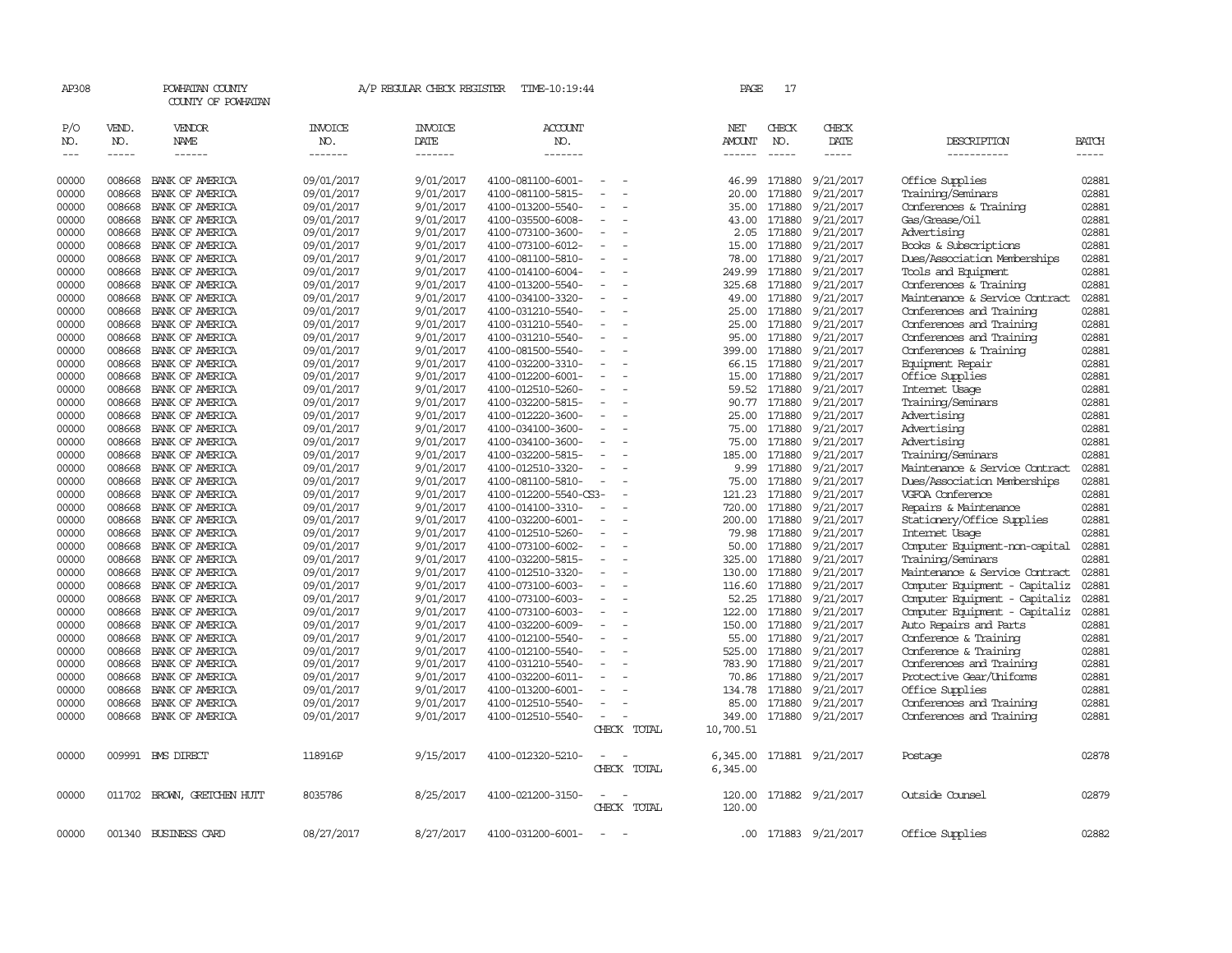| AP308          |                  | POWHATAN COUNTY<br>COUNTY OF POWHATAN            |                 | A/P REGULAR CHECK REGISTER | TIME-10:19:44                          |                                                      | PAGE           | 18               |                        |                                |                |
|----------------|------------------|--------------------------------------------------|-----------------|----------------------------|----------------------------------------|------------------------------------------------------|----------------|------------------|------------------------|--------------------------------|----------------|
| P/O<br>NO.     | VEND.<br>NO.     | VENDOR<br>NAME                                   | INVOICE<br>NO.  | <b>INVOICE</b><br>DATE     | ACCOUNT<br>NO.                         |                                                      | NET<br>AMOUNT  | CHECK<br>NO.     | CHECK<br>DATE          | DESCRIPTION                    | <b>BATCH</b>   |
| $\frac{1}{2}$  | $- - - - -$      | ------                                           | -------         | -------                    | -------                                |                                                      | $- - - - - -$  | $\frac{1}{2}$    | -----                  | -----------                    | $- - - - -$    |
| 00000          |                  | 001340 BUSINESS CARD                             | 08/27/2017      | 8/27/2017                  | 4100-031200-6001-                      |                                                      | 138.89         | 171883           | 9/21/2017              | Office Supplies                | 02882          |
| 00000          | 001340           | <b>BUSINESS CARD</b>                             | 08/27/2017      | 8/27/2017                  | 4100-031200-6001-                      |                                                      | 106.32         | 171883           | 9/21/2017              | Office Supplies                | 02882          |
| 00000          | 001340           | BUSINESS CARD                                    | 08/27/2017      | 8/27/2017                  | 4100-031200-6001-                      |                                                      | 94.56          | 171883           | 9/21/2017              | Office Supplies                | 02882          |
| 00000          | 001340           | BUSINESS CARD                                    | 08/27/2017      | 8/27/2017                  | 4100-031200-6014-                      | $\overline{\phantom{a}}$                             | 22.00          | 171883           | 9/21/2017              | Other Operating Supplies       | 02882          |
| 00000          | 001340           | <b>BUSINESS CARD</b>                             | 08/27/2017      | 8/27/2017                  | 4100-031200-6001-                      |                                                      | 41.99          | 171883           | 9/21/2017              | Office Supplies                | 02882          |
| 00000          | 001340           | <b>BUSINESS CARD</b>                             | 08/27/2017      | 8/27/2017                  | 4100-031200-5210-                      |                                                      | .00.           | 171883           | 9/21/2017              | Postage                        | 02883          |
| 00000          | 001340           | BUSINESS CARD                                    | 08/27/2017      | 8/27/2017                  | 4100-031200-5210-                      | $\overline{\phantom{a}}$                             | 50.00          | 171883           | 9/21/2017              | Postage                        | 02883          |
| 00000          | 001340           | <b>BUSINESS CARD</b>                             | 08/27/2017      | 8/27/2017                  | 4100-031200-5210-                      |                                                      | 15.99          | 171883           | 9/21/2017              | Postage                        | 02883          |
| 00000          | 001340           | <b>BUSINESS CARD</b>                             | 08/27/2017      | 8/27/2017                  | 4100-031200-5210-                      |                                                      | 52.85          | 171883           | 9/21/2017              | Postage                        | 02883          |
| 00000          |                  | 001340 BUSINESS CARD                             | 08/27/2017      | 8/27/2017                  | 4100-031710-5210-                      | $\sim$                                               |                | 15.99 171883     | 9/21/2017              | Postage                        | 02883          |
| 00000          | 001340           | <b>BUSINESS CARD</b>                             | 08/27/2017      | 8/27/2017                  | 4100-031200-6014-                      |                                                      | 45.00          | 171883           | 9/21/2017              | Other Operating Supplies       | 02883          |
| 00000          | 001340           | <b>BUSINESS CARD</b>                             | 08/27/2017      | 8/27/2017                  | 4100-031200-6014-                      |                                                      | 45.00          | 171883           | 9/21/2017              | Other Operating Supplies       | 02883          |
| 00000          | 001340           | <b>BUSINESS CARD</b>                             | 08/27/2017      | 8/27/2017                  | 4100-031200-6001-                      | $\sim$                                               | 86.68          | 171883           | 9/21/2017              | Office Supplies                | 02883          |
| 00000          | 001340           | <b>BUSINESS CARD</b>                             | 08/27/2017      | 8/27/2017                  | 4100-031200-5550-                      |                                                      | 6.89           | 171883           | 9/21/2017              | Prisoner Extradition           | 02883          |
| 00000          | 001340           | <b>BUSINESS CARD</b>                             | 08/27/2017      | 8/27/2017                  | 4100-031200-6001-                      |                                                      |                | 76.49 171883     | 9/21/2017              | Office Supplies                | 02883          |
| 00000          | 001340           | <b>BUSINESS CARD</b>                             | 08/27/2017      | 8/27/2017                  | 4100-031200-5550-                      | $\sim$                                               | 30.00          | 171883           | 9/21/2017              | Prisoner Extradition           | 02883          |
| 00000          | 001340           | BUSINESS CARD                                    | 08/27/2017      | 8/27/2017                  | 4100-031200-5550-                      |                                                      | 30.00          | 171883           | 9/21/2017              | Prisoner Extradition           | 02883          |
| 00000          | 001340           | <b>BUSINESS CARD</b>                             | 08/27/2017      | 8/27/2017                  | 4100-035100-6022-                      |                                                      | 181.00         | 171883           | 9/21/2017              | Dog Food/Supplies              | 02883          |
| 00000          | 001340           | <b>BUSINESS CARD</b>                             | 08/27/2017      | 8/27/2017                  | 4100-031200-5540-                      |                                                      | 209.48         | 171883           | 9/21/2017              | Conferences & Training         | 02883          |
| 00000          | 001340           | <b>BUSINESS CARD</b>                             | 08/27/2017      | 8/27/2017                  | 4100-031200-6011-                      |                                                      | 169.95         | 171883           | 9/21/2017              | Uniforms                       | 02883          |
|                |                  |                                                  |                 |                            |                                        | CHECK TOTAL                                          | 1,419.08       |                  |                        |                                |                |
|                |                  |                                                  |                 |                            |                                        |                                                      |                |                  |                        |                                |                |
| 00000          | 007353           | CDW GOVERNMENT, INC.                             | KBN7176         | 9/05/2017                  | 4100-012510-6002-                      |                                                      | 291.63         | 171885           | 9/21/2017              | Computer Equipment-non-capital | 02879          |
| 00000          | 007353           | CDW GOVERNMENT, INC.                             | <b>JZF3953</b>  | 8/29/2017                  | 4100-073100-6003-                      |                                                      | 800.55         | 171885           | 9/21/2017              | Computer Equipment - Capitaliz | 02885          |
|                |                  |                                                  |                 |                            |                                        | CHECK TOTAL                                          | 1,092.18       |                  |                        |                                |                |
|                |                  |                                                  |                 |                            |                                        |                                                      |                |                  |                        |                                | 02879          |
| 00000          | 000540           | CENTRAL VIRGINIA WASTE                           | 22584           | 9/11/2017                  | 4100-014600-3185-                      |                                                      | 293.55         | 171886           | 9/21/2017              | Trash Removal                  |                |
| 00000          | 000540<br>000540 | CENTRAL VIRGINIA WASTE                           | 22584           | 9/11/2017                  | 4100-014100-3185-                      | $\overline{\phantom{a}}$                             | 195.72         | 171886           | 9/21/2017              | Trash Removal                  | 02879          |
| 00000<br>00000 | 000540           | CENTRAL VIRGINIA WASTE<br>CENTRAL VIRGINIA WASTE | 22584<br>22584  | 9/11/2017<br>9/11/2017     | 4100-035100-3185-<br>4100-073100-3185- | $\overline{\phantom{a}}$                             | 16.31<br>32.62 | 171886<br>171886 | 9/21/2017<br>9/21/2017 | Trash Removal<br>Trash Removal | 02879<br>02879 |
| 00000          | 000540           | CENTRAL VIRGINIA WASTE                           | 22584           | 9/11/2017                  | 4100-032210-3185-                      |                                                      | 16.31          | 171886           | 9/21/2017              | Trash Removal                  | 02879          |
| 00000          | 000540           | CENTRAL VIRGINIA WASTE                           | 22584           | 9/11/2017                  | 4100-032220-3185-                      | $\overline{\phantom{a}}$                             | 16.31          | 171886           | 9/21/2017              | Trash Removal                  | 02879          |
| 00000          | 000540           | CENTRAL VIRGINIA WASTE                           | 22596           | 9/12/2017                  | 4100-014300-3175-                      | $\sim$                                               | 17,961.79      | 171886           | 9/21/2017              | Waste Disposal                 | 02885          |
|                |                  |                                                  |                 |                            |                                        | CHECK TOTAL                                          | 18,532.61      |                  |                        |                                |                |
|                |                  |                                                  |                 |                            |                                        |                                                      |                |                  |                        |                                |                |
| 00000          | 006965           | CINIAS CORPORATION                               | 143247500       | 9/06/2017                  | 4100-014100-6011-                      |                                                      | 62.69          | 171887           | 9/21/2017              | Uniforms                       | 02885          |
| 00000          | 006965           | CINIAS CORPORATION                               | 143247500       | 9/06/2017                  | 4100-014500-6011-                      |                                                      | 64.14          | 171887           | 9/21/2017              | Uniforms                       | 02885          |
| 00000          | 006965           | CINIAS CORPORATION                               | 143247501       | 9/06/2017                  | 4100-014300-6011-                      | $\overline{\phantom{a}}$                             | 104.39         | 171887           | 9/21/2017              | Uniforms                       | 02885          |
| 00000          | 006965           | CINIAS CORPORATION                               | 143251367       | 9/13/2017                  | 4100-014100-6011-                      | $\sim$                                               | 62.69          | 171887           | 9/21/2017              | Uniforms                       | 02885          |
| 00000          | 006965           | CINIAS CORPORATION                               | 143251367       | 9/13/2017                  | 4100-014500-6011-                      | $\overline{\phantom{a}}$<br>$\overline{\phantom{a}}$ |                |                  | 64.14 171887 9/21/2017 | Uniforms                       | 02885          |
|                |                  |                                                  |                 |                            |                                        | CHECK TOTAL                                          | 358.05         |                  |                        |                                |                |
|                |                  |                                                  |                 |                            |                                        |                                                      |                |                  |                        |                                |                |
| 00000          | 011021           | COALITION OF CHURCHES                            | MOU HOUSEREPAIR | 9/19/2017                  | 4100-053910-5643-                      | $\sim$                                               | 15,000.00      |                  | 171888 9/21/2017       | PCCAA Services - Federal CSBG  | 02885          |
|                |                  |                                                  |                 |                            |                                        | CHECK TOTAL                                          | 15,000.00      |                  |                        |                                |                |
| 00000          |                  | 009178 COMCAST                                   | 0089859 9/17    | 9/07/2017                  | 4100-014300-5260-                      |                                                      |                |                  | 94.85 171889 9/21/2017 | <b>Internet</b>                | 02885          |
|                |                  |                                                  |                 |                            |                                        | CHECK TOTAL                                          | 94.85          |                  |                        |                                |                |
|                |                  |                                                  |                 |                            |                                        |                                                      |                |                  |                        |                                |                |
| 00000          |                  | 010949 COMCAST                                   | 56516244        | 9/01/2017                  | 4100-012510-5260-                      |                                                      | 1,127.00       |                  | 171890 9/21/2017       | Internet Usage                 | 02879          |
|                |                  |                                                  |                 |                            |                                        | CHECK TOTAL                                          | 1,127.00       |                  |                        |                                |                |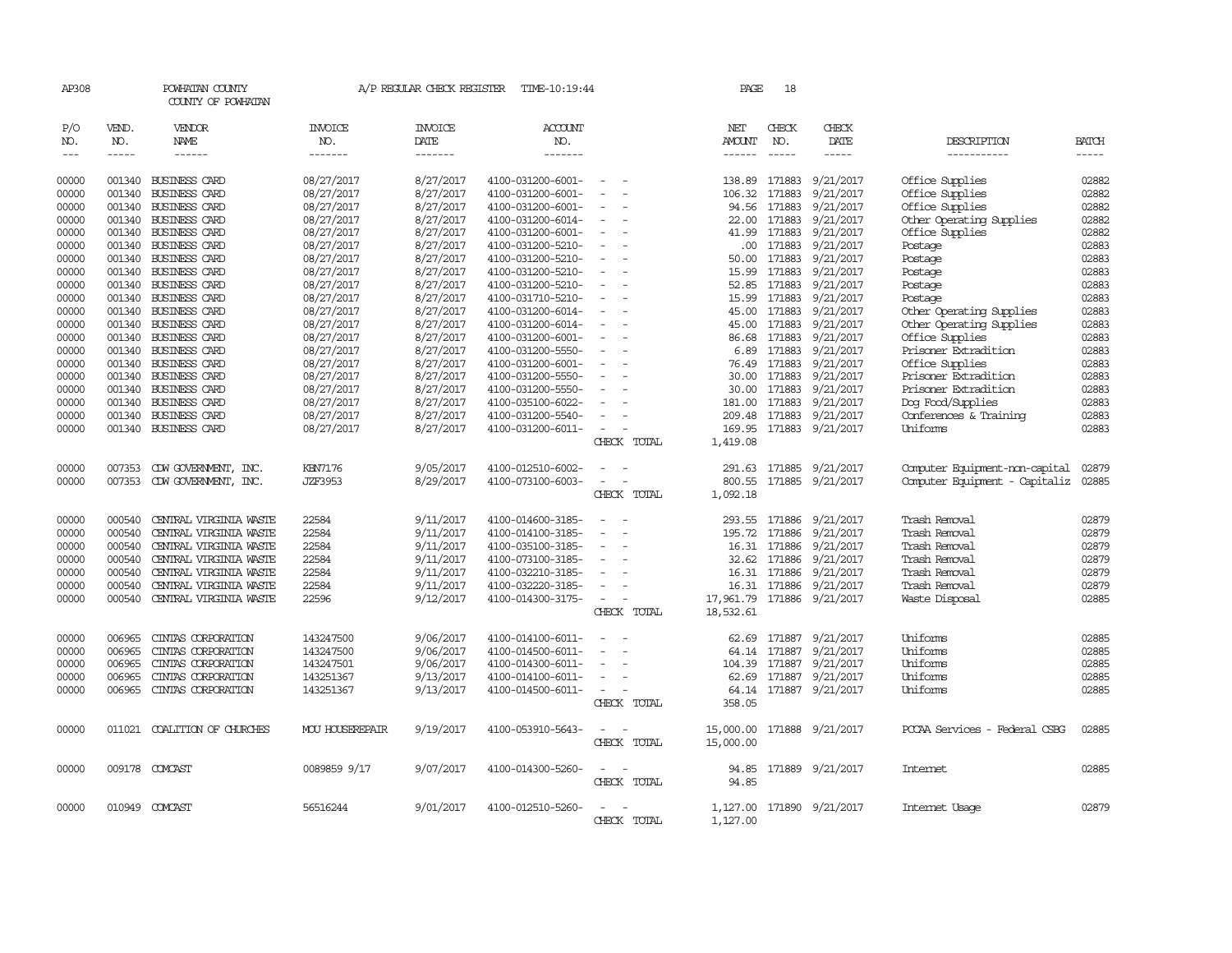| AP308                                                       |                             | POWHATAN COUNTY<br>COUNTY OF POWHATAN                                                                                                                                                                                                             |                                                                                                                                   | A/P REGULAR CHECK REGISTER                                                              | TIME-10:19:44                                                                                                                                   |                                                                                                                                                                | PAGE                                    | 19                     |                                                                                                                                                                                           |                                                                                                                                           |                                                             |
|-------------------------------------------------------------|-----------------------------|---------------------------------------------------------------------------------------------------------------------------------------------------------------------------------------------------------------------------------------------------|-----------------------------------------------------------------------------------------------------------------------------------|-----------------------------------------------------------------------------------------|-------------------------------------------------------------------------------------------------------------------------------------------------|----------------------------------------------------------------------------------------------------------------------------------------------------------------|-----------------------------------------|------------------------|-------------------------------------------------------------------------------------------------------------------------------------------------------------------------------------------|-------------------------------------------------------------------------------------------------------------------------------------------|-------------------------------------------------------------|
| P/O<br>NO.<br>$\frac{1}{2}$                                 | VEND.<br>NO.<br>$- - - - -$ | <b>VENDOR</b><br><b>NAME</b><br>$- - - - - -$                                                                                                                                                                                                     | <b>INVOICE</b><br>NO.<br>-------                                                                                                  | <b>INVOICE</b><br>DATE<br>-------                                                       | ACCOUNT<br>NO.<br>-------                                                                                                                       |                                                                                                                                                                | NET<br>AMOUNT NO.<br>$- - - - - -$      | CHECK<br>$\frac{1}{2}$ | CHECK<br>DATE<br>$- - - - -$                                                                                                                                                              | DESCRIPTION<br>-----------                                                                                                                | <b>BATCH</b><br>-----                                       |
| 00000                                                       |                             | 010587 COX, RICHARD K.                                                                                                                                                                                                                            | <b>BADGE/SHIELD</b>                                                                                                               | 9/15/2017                                                                               | 4100-022100-6001-                                                                                                                               | $\sim$ $ \sim$<br>CHECK TOTAL                                                                                                                                  | 71.81                                   |                        | 71.81 171891 9/21/2017                                                                                                                                                                    | Office Supplies                                                                                                                           | 02884                                                       |
| 00000<br>00000<br>00000<br>00000<br>00000                   |                             | 006240 DIAMOND SPRINGS WATER, INC 3000994<br>006240 DIAMOND SPRINGS WATER, INC 817074500<br>006240 DIAMOND SPRINGS WATER, INC 831074500<br>006240 DIAMOND SPRINGS WATER, INC 811070170<br>006240 DIAMOND SPRINGS WATER, INC 818075450             |                                                                                                                                   | 9/01/2017<br>8/17/2017<br>8/31/2017<br>8/10/2017<br>8/18/2017                           | 4100-014300-5130-<br>4100-014300-5130-<br>4100-014300-5130-<br>4100-031200-5130-<br>4100-031200-5130-                                           | $\sim$<br>$\sim$<br>$\sim$<br>$\sim$<br>$\sim$<br>$\sim$<br>$\sim$                                                                                             |                                         |                        | 11.95 171892 9/21/2017<br>8.97 171892 9/21/2017<br>20.97 171892 9/21/2017<br>27.96 171892 9/21/2017<br>41.94 171892 9/21/2017                                                             | Water<br>Water<br>Water<br>Water<br>Water                                                                                                 | 02879<br>02879<br>02879<br>02885<br>02885                   |
| 00000                                                       |                             | 006240 DIAMOND SPRINGS WATER, INC 825070170                                                                                                                                                                                                       |                                                                                                                                   | 8/25/2017                                                                               | 4100-031200-5130-                                                                                                                               | $\sim$<br>CHECK TOTAL                                                                                                                                          | 139.75                                  |                        | 27.96 171892 9/21/2017                                                                                                                                                                    | Water                                                                                                                                     | 02885                                                       |
| 00000<br>00000<br>00000<br>00000<br>00000<br>00000<br>00000 |                             | 000860 DOMINION ENERGY VIRGINIA<br>000860 DOMINION ENERGY VIRGINIA<br>000860 DOMINION ENERGY VIRGINIA<br>000860 DOMINION ENERGY VIRGINIA<br>000860 DOMINION ENERGY VIRGINIA<br>000860 DOMINION ENERGY VIRGINIA<br>000860 DOMINION ENERGY VIRGINIA | 0962041034 8A17<br>26138327128A/17<br>29323523688A/17<br>4165680929 9/17<br>8009370571 9/17<br>97501209758A/17<br>23222525098/17A | 8/31/2017<br>8/31/2017<br>8/31/2017<br>9/01/2017<br>9/01/2017<br>8/31/2017<br>8/31/2017 | 4100-032210-5110-<br>4100-022100-5110-<br>4100-032220-5110-<br>4100-031210-5110-<br>4100-031210-5110-<br>4100-032220-5110-<br>4100-031200-5110- | $\omega_{\rm{max}}$ and $\omega_{\rm{max}}$<br>$\sim$<br>$\sim$<br>$\overline{\phantom{a}}$<br>$\sim$<br>$\sim$<br>$\sim$<br>$\sim$ $ \sim$ $-$<br>CHECK TOTAL | 3,200.60                                |                        | 856.11 171893 9/21/2017<br>139.21 171893 9/21/2017<br>19.84 171893 9/21/2017<br>129.96 171893 9/21/2017<br>64.96 171893 9/21/2017<br>1,821.01 171893 9/21/2017<br>169.51 171893 9/21/2017 | Electricity<br>Electricity<br>Electricity<br>Electricity - Comunications H<br>Electricity - Comunications H<br>Electricity<br>Electricity | 02879<br>02879<br>02879<br>02879<br>02879<br>02879<br>02885 |
| 00000                                                       |                             | 011160 DUNIVAN, DAVID                                                                                                                                                                                                                             | ICCB3 PLAN EXAM                                                                                                                   | 9/16/2017                                                                               | 4100-034100-5540-                                                                                                                               | $\sim$ $ -$<br>CHECK TOTAL                                                                                                                                     | 199.00                                  |                        | 199.00 171894 9/21/2017                                                                                                                                                                   | Conferences & Training                                                                                                                    | 02885                                                       |
| 00000                                                       |                             | 008223 ELDER, DARRELL                                                                                                                                                                                                                             | 3002511                                                                                                                           | 9/07/2017                                                                               | 4100-022100-6001-                                                                                                                               | $\sim$<br>CHECK TOTAL                                                                                                                                          | 25.50<br>25.50                          |                        | 171896 9/21/2017                                                                                                                                                                          | Office Supplies                                                                                                                           | 02879                                                       |
| 00000                                                       |                             | 007872 EVANS, PAULINE E.                                                                                                                                                                                                                          | PER DIEM                                                                                                                          | 9/18/2017                                                                               | 4100-012410-5540-                                                                                                                               | $\frac{1}{2} \left( \frac{1}{2} \right) \left( \frac{1}{2} \right) = \frac{1}{2} \left( \frac{1}{2} \right)$<br>CHECK TOTAL                                    | 23.00<br>23.00                          |                        | 171897 9/21/2017                                                                                                                                                                          | Conferences & Training                                                                                                                    | 02879                                                       |
| 00000                                                       |                             | 011011 FACILITY DUDE.COM                                                                                                                                                                                                                          | INV-10750                                                                                                                         | 7/17/2017                                                                               | 4100-012510-3320-                                                                                                                               | CHECK TOTAL                                                                                                                                                    | 2,070.00                                |                        | 2,070.00 171898 9/21/2017                                                                                                                                                                 | Maintenance & Service Contract                                                                                                            | 02879                                                       |
| 00000                                                       |                             | 011563 FEEDING POWHATAN, INC.                                                                                                                                                                                                                     | MOU 9/17                                                                                                                          | 9/14/2017                                                                               | 4100-053910-5643-                                                                                                                               | $\frac{1}{2} \left( \frac{1}{2} \right) \left( \frac{1}{2} \right) = \frac{1}{2} \left( \frac{1}{2} \right)$<br>CHECK TOTAL                                    | 19,999.00 171899 9/21/2017<br>19,999.00 |                        |                                                                                                                                                                                           | PCCAA Services - Federal CSBG                                                                                                             | 02885                                                       |
| 00000                                                       |                             | 007251 FLEMING, LISA T.                                                                                                                                                                                                                           | CONF MILEAGE                                                                                                                      | 9/12/2017                                                                               | 4100-031200-5540-                                                                                                                               | $\frac{1}{2} \left( \frac{1}{2} \right) \left( \frac{1}{2} \right) = \frac{1}{2} \left( \frac{1}{2} \right)$<br>CHECK TOTAL                                    | 102.72                                  |                        | 102.72 171900 9/21/2017                                                                                                                                                                   | Conferences & Training                                                                                                                    | 02885                                                       |
| 00000                                                       |                             | 006522 FOOD LION                                                                                                                                                                                                                                  | 2813613611840                                                                                                                     | 9/06/2017                                                                               | 4100-035100-6022-                                                                                                                               | CHECK TOTAL                                                                                                                                                    | 148.12<br>148.12                        |                        | 171901 9/21/2017                                                                                                                                                                          | Dog Food/Supplies                                                                                                                         | 02885                                                       |
| 00000                                                       |                             | 007554 GORDON, DODSON, GORDON AND                                                                                                                                                                                                                 | 8035429                                                                                                                           | 9/01/2017                                                                               | 4100-021200-3150-                                                                                                                               | CHECK TOTAL                                                                                                                                                    | 240.00<br>240.00                        |                        | 171902 9/21/2017                                                                                                                                                                          | Outside Counsel                                                                                                                           | 02879                                                       |
| 00000                                                       |                             | 006013 GRAINGER                                                                                                                                                                                                                                   | 9537968258                                                                                                                        | 8/24/2017                                                                               | 4100-014100-6005-                                                                                                                               | CHECK TOTAL                                                                                                                                                    | 72.34                                   |                        | 72.34 171903 9/21/2017                                                                                                                                                                    | Cleaning Supplies                                                                                                                         | 02879                                                       |
| 00000                                                       |                             | 009690 HARRIS, CYNTHIA D.                                                                                                                                                                                                                         | PER DIEM                                                                                                                          | 9/18/2017                                                                               | 4100-012410-5540-                                                                                                                               | $\sim$ 100 $\sim$ 100 $\sim$<br>CHECK TOTAL                                                                                                                    | 23.00                                   |                        | 23.00 171905 9/21/2017                                                                                                                                                                    | Conferences & Training                                                                                                                    | 02879                                                       |
| 00000                                                       |                             | 011149 HERTLESS BROTHERS                                                                                                                                                                                                                          | 9884                                                                                                                              | 8/30/2017                                                                               | 4100-014100-3310-                                                                                                                               | $\sim$<br>$\sim$<br>CHECK TOTAL                                                                                                                                | 375.00                                  |                        | 375.00 171906 9/21/2017                                                                                                                                                                   | Repairs & Maintenance                                                                                                                     | 02879                                                       |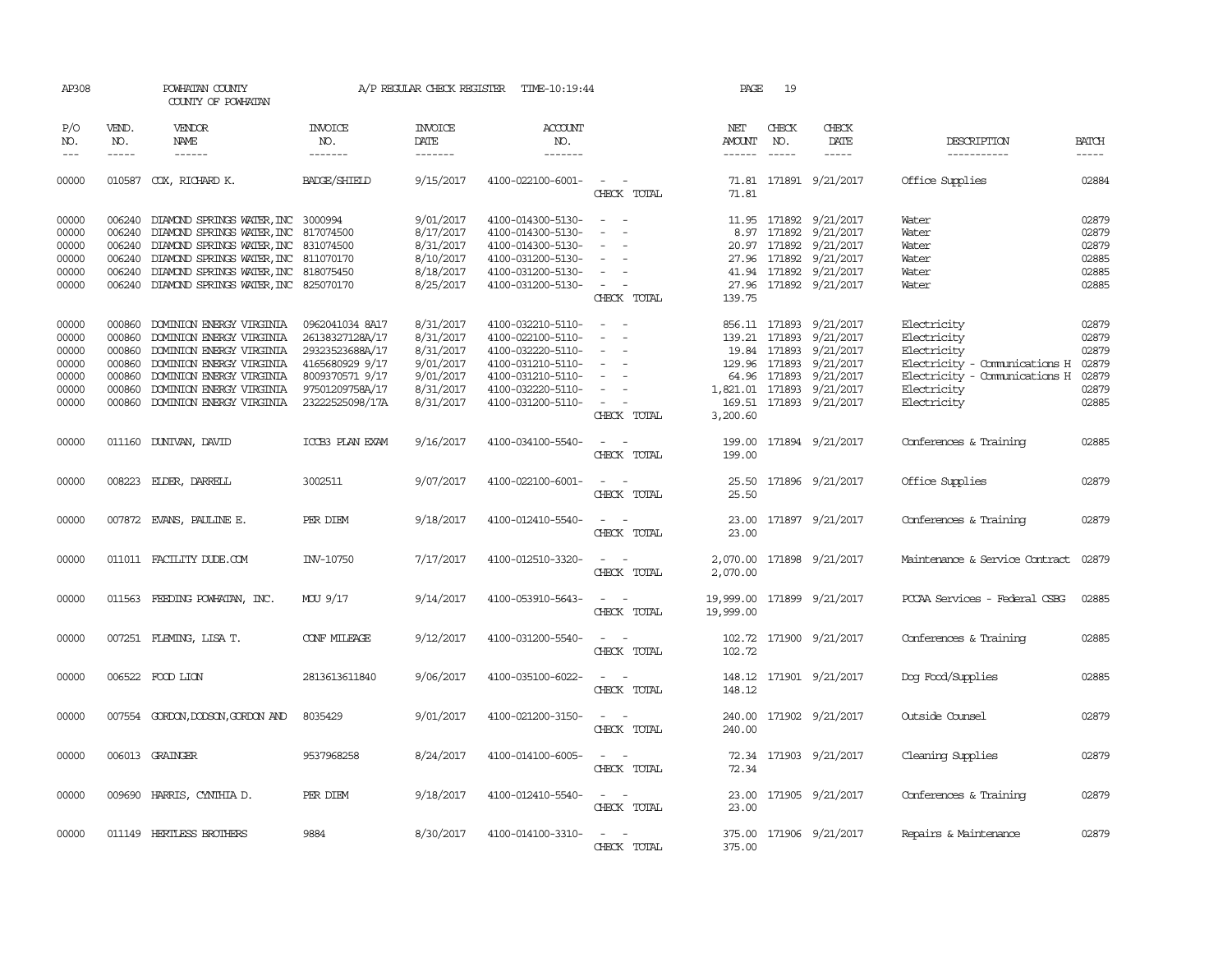| AP308                                                                                  |                                                                                                  | POWHATAN COUNTY<br>COUNTY OF POWHATAN                                                                                                                                                                                                              |                                                                                                  | A/P REGULAR CHECK REGISTER                                                                                                     | TIME-10:19:44                                                                                                                                                                                                  |                                                                 | PAGE                                                                           | 20                            |                                                                                                                                                                                                                             |                                                                                                                                                                                                                                                                                   |                                                                                        |
|----------------------------------------------------------------------------------------|--------------------------------------------------------------------------------------------------|----------------------------------------------------------------------------------------------------------------------------------------------------------------------------------------------------------------------------------------------------|--------------------------------------------------------------------------------------------------|--------------------------------------------------------------------------------------------------------------------------------|----------------------------------------------------------------------------------------------------------------------------------------------------------------------------------------------------------------|-----------------------------------------------------------------|--------------------------------------------------------------------------------|-------------------------------|-----------------------------------------------------------------------------------------------------------------------------------------------------------------------------------------------------------------------------|-----------------------------------------------------------------------------------------------------------------------------------------------------------------------------------------------------------------------------------------------------------------------------------|----------------------------------------------------------------------------------------|
| P/O<br>NO.<br>$---$                                                                    | VEND.<br>NO.<br>$- - - - -$                                                                      | VENDOR<br>NAME<br>------                                                                                                                                                                                                                           | <b>INVOICE</b><br>NO.<br>-------                                                                 | <b>INVOICE</b><br>DATE<br>-------                                                                                              | <b>ACCOUNT</b><br>NO.<br>-------                                                                                                                                                                               |                                                                 | NET<br><b>AMOUNT</b><br>$- - - - - -$                                          | CHECK<br>NO.<br>$\frac{1}{2}$ | CHECK<br>DATE<br>-----                                                                                                                                                                                                      | DESCRIPTION<br>-----------                                                                                                                                                                                                                                                        | <b>BATCH</b><br>-----                                                                  |
| 00000<br>00000                                                                         | 010487<br>010487                                                                                 | IBM CORPORATION<br>IBM CORPORATION                                                                                                                                                                                                                 | <b>O5170FU</b><br>Q5170FU                                                                        | 9/01/2017<br>9/01/2017                                                                                                         | 4100-095101-9300-<br>4100-095101-9301-                                                                                                                                                                         | $\overline{\phantom{a}}$<br>$\sim$<br>CHECK TOTAL               | 809.27<br>45.30<br>854.57                                                      |                               | 171907 9/21/2017<br>171907 9/21/2017                                                                                                                                                                                        | AS400 Lease - Principal<br>AS400 Lease - Interest                                                                                                                                                                                                                                 | 02879<br>02879                                                                         |
| 00000                                                                                  | 007752                                                                                           | ID NEIWORKS, INC.                                                                                                                                                                                                                                  | 272518                                                                                           | 10/01/2017                                                                                                                     | 4100-031200-3320-                                                                                                                                                                                              | CHECK TOTAL                                                     | 216.00<br>216.00                                                               |                               | 171908 9/21/2017                                                                                                                                                                                                            | Maintenance & Service Contract                                                                                                                                                                                                                                                    | 02885                                                                                  |
| 00000<br>00000<br>00000<br>00000<br>00000<br>00000<br>00000<br>00000<br>00000<br>00000 | 000120<br>000120<br>000120<br>000120<br>000120<br>000120<br>000120<br>000120<br>000120<br>000120 | <b>JAMES RIVER AIR</b><br><b>JAMES RIVER AIR</b><br><b>JAMES RIVER AIR</b><br><b>JAMES RIVER AIR</b><br><b>JAMES RIVER AIR</b><br><b>JAMES RIVER AIR</b><br>JAMES RIVER AIR<br>JAMES RIVER AIR<br><b>JAMES RIVER AIR</b><br><b>JAMES RIVER AIR</b> | S84034<br>S84150<br>S83030<br>S83786<br>S83836<br>S84059<br>S84334<br>S84605<br>S84792<br>S84836 | 8/29/2017<br>8/31/2017<br>8/31/2017<br>8/31/2017<br>8/31/2017<br>8/31/2017<br>8/31/2017<br>8/31/2017<br>8/31/2017<br>8/31/2017 | 4100-014100-3308-<br>4100-014100-3308-<br>4100-032210-3310-<br>4100-014100-3308-<br>4100-014100-3308-<br>4100-014100-3308-<br>4100-014100-3308-<br>4100-014100-3308-<br>4100-014100-3308-<br>4100-014100-3308- | $\equiv$<br>$\overline{\phantom{a}}$<br>$\equiv$<br>CHECK TOTAL | 374.13<br>513.00<br>645.00<br>258.00<br>473.00<br>176.02<br>258.00<br>4,642.52 |                               | 171911 9/21/2017<br>171911 9/21/2017<br>171911 9/21/2017<br>387.00 171911 9/21/2017<br>171911 9/21/2017<br>171911 9/21/2017<br>215.00 171911 9/21/2017<br>171911 9/21/2017<br>1,343.37 171911 9/21/2017<br>171911 9/21/2017 | HVAC Service and Repairs<br>HVAC Service and Repairs<br>Repairs & Maintenance<br>HVAC Service and Repairs<br>HVAC Service and Repairs<br>HVAC Service and Repairs<br>HVAC Service and Repairs<br>HVAC Service and Repairs<br>HVAC Service and Repairs<br>HVAC Service and Repairs | 02879<br>02879<br>02880<br>02880<br>02880<br>02880<br>02880<br>02880<br>02880<br>02880 |
| 00000                                                                                  | 006566                                                                                           | KELLAWAY, MANDY JO                                                                                                                                                                                                                                 | PER DIEM                                                                                         | 9/18/2017                                                                                                                      | 4100-012410-5540-                                                                                                                                                                                              | CHECK TOTAL                                                     | 35.00<br>35.00                                                                 |                               | 171912 9/21/2017                                                                                                                                                                                                            | Conferences & Training                                                                                                                                                                                                                                                            | 02880                                                                                  |
| 00000                                                                                  |                                                                                                  | 008255 LANCASTER MASONRY, INC.                                                                                                                                                                                                                     | <b>CLOSET REPAIRS</b>                                                                            | 9/12/2017                                                                                                                      | 4100-014100-3310-                                                                                                                                                                                              | CHECK TOTAL                                                     | 2,538.90                                                                       |                               | 2,538.90 171913 9/21/2017                                                                                                                                                                                                   | Repairs & Maintenance                                                                                                                                                                                                                                                             | 02880                                                                                  |
| 00000<br>00000                                                                         |                                                                                                  | 010771 LAND AND COATES, INC.<br>010771 LAND AND COATES, INC.                                                                                                                                                                                       | 824337<br>824340                                                                                 | 9/13/2017<br>9/13/2017                                                                                                         | 4100-014500-3190-<br>4100-014100-6004-                                                                                                                                                                         | $\overline{\phantom{a}}$<br>CHECK TOTAL                         | 25.95<br>44.95<br>70.90                                                        |                               | 171914 9/21/2017<br>171914 9/21/2017                                                                                                                                                                                        | Grounds Maintenance<br>Tools and Equipment                                                                                                                                                                                                                                        | 02880<br>02880                                                                         |
| 00000                                                                                  |                                                                                                  | 011268 MAILFINANCE                                                                                                                                                                                                                                 | N6738756                                                                                         | 9/10/2017                                                                                                                      | 100-000100-0016-                                                                                                                                                                                               | CHECK TOTAL                                                     | 516.27                                                                         |                               | 516.27 171915 9/21/2017                                                                                                                                                                                                     | Prepaid Postage                                                                                                                                                                                                                                                                   | 02880                                                                                  |
| 00000<br>00000<br>00000<br>00000                                                       | 011354<br>011354<br>011354                                                                       | MATTHEW BENDER & CO, INC.<br>MATTHEW BENDER & CO, INC.<br>MATTHEW BENDER & CO, INC.<br>011354 MATTHEW BENDER & CO, INC.                                                                                                                            | 95239138<br>95691014<br>95917225<br>95919198                                                     | 8/09/2017<br>9/01/2017<br>9/13/2017<br>9/13/2017                                                                               | 4100-022100-6012-<br>4100-011010-3002-<br>4100-012210-6012-<br>4100-073100-6012-                                                                                                                               | CHECK TOTAL                                                     | 50.08<br>670.40                                                                |                               | 178.10 171916 9/21/2017<br>171916 9/21/2017<br>221.11 171916 9/21/2017<br>221.11 171916 9/21/2017                                                                                                                           | Books & Subscriptions<br>County Code<br>Books & Subscriptions<br>Books & Subscriptions                                                                                                                                                                                            | 02880<br>02880<br>02886<br>02886                                                       |
| 00000                                                                                  |                                                                                                  | 009276 MCCREIGHT, FRAN                                                                                                                                                                                                                             | WALMART 9/19/17                                                                                  | 9/19/2017                                                                                                                      | 4100-073100-6001-                                                                                                                                                                                              | $\overline{a}$<br>CHECK TOTAL                                   | 34.60<br>34.60                                                                 |                               | 171917 9/21/2017                                                                                                                                                                                                            | Office Supplies                                                                                                                                                                                                                                                                   | 02886                                                                                  |
| 00000                                                                                  |                                                                                                  | 010086 MEDPROUS                                                                                                                                                                                                                                    | 09142017-4                                                                                       | 9/14/2017                                                                                                                      | 4100-032200-3320-                                                                                                                                                                                              | CHECK TOTAL                                                     | 209.95<br>209.95                                                               |                               | 171918 9/21/2017                                                                                                                                                                                                            | Maintenance & Service Contract                                                                                                                                                                                                                                                    | 02880                                                                                  |
| 00000                                                                                  |                                                                                                  | 009705 MEYER, ANDREW D.                                                                                                                                                                                                                            | 8035976                                                                                          | 8/29/2017                                                                                                                      | 4100-021200-3150-                                                                                                                                                                                              | $\sim$ 100 $\mu$<br>CHECK TOTAL                                 | 240.00<br>240.00                                                               |                               | 171919 9/21/2017                                                                                                                                                                                                            | Outside Counsel                                                                                                                                                                                                                                                                   | 02880                                                                                  |
| 00000<br>00000<br>00000<br>00000                                                       | 006610<br>006610                                                                                 | MO-JOHNS SANITATION<br>MO-JOHNS SANITATION<br>006610 MO-JOHNS SANITATION<br>006610 MO-JOHNS SANITATION                                                                                                                                             | 103241<br>103242<br>103243<br>103244                                                             | 9/01/2017<br>9/01/2017<br>9/01/2017<br>9/01/2017                                                                               | 4100-014600-3311-<br>4100-014600-3311-<br>4100-014600-3311-<br>4100-014600-3311-                                                                                                                               | $\overline{\phantom{a}}$                                        | 103.00<br>206.00<br>125.00                                                     | 171920<br>171920<br>171920    | 9/21/2017<br>9/21/2017<br>9/21/2017<br>103.00 171920 9/21/2017                                                                                                                                                              | Portable Bathrooms<br>Portable Bathrooms<br>Portable Bathrooms<br>Portable Bathrooms                                                                                                                                                                                              | 02880<br>02880<br>02880<br>02880                                                       |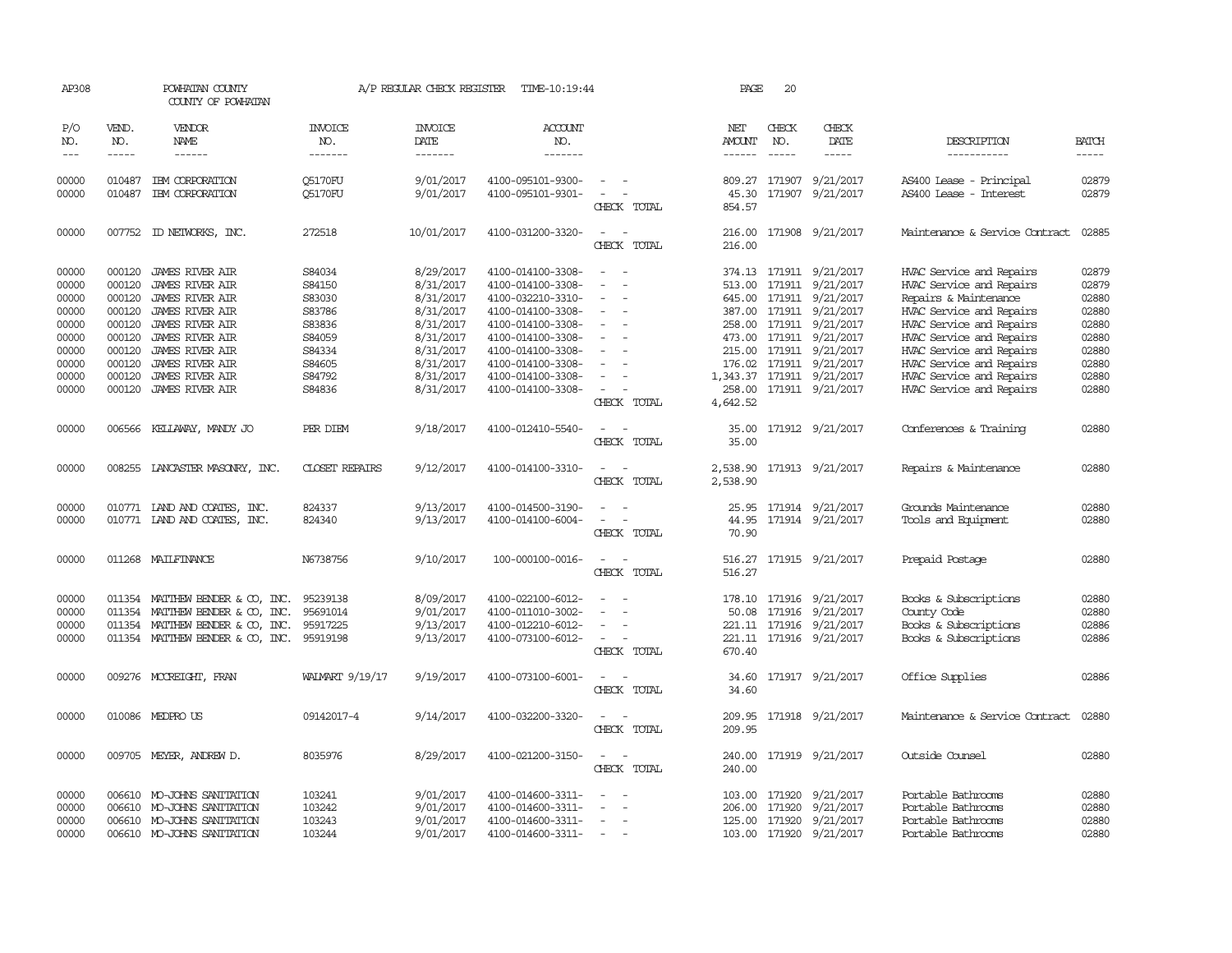| AP308          |              | POWHATAN COUNTY<br>COUNTY OF POWHATAN             |                       | A/P REGULAR CHECK REGISTER | TIME-10:19:44                          |                                                                                                                             | PAGE           | 21                      |                         |                                          |                |
|----------------|--------------|---------------------------------------------------|-----------------------|----------------------------|----------------------------------------|-----------------------------------------------------------------------------------------------------------------------------|----------------|-------------------------|-------------------------|------------------------------------------|----------------|
| P/O<br>NO.     | VEND.<br>NO. | VENDOR<br>NAME                                    | <b>INVOICE</b><br>NO. | <b>INVOICE</b><br>DATE     | ACCOUNT<br>NO.                         |                                                                                                                             | NET<br>AMOUNT  | CHECK<br>NO.            | CHECK<br>DATE           | DESCRIPTION                              | <b>BATCH</b>   |
| $\frac{1}{2}$  | $- - - - -$  | ------                                            | -------               | $- - - - - - -$            | -------                                |                                                                                                                             | ------         | $\frac{1}{2}$           | -----                   | -----------                              | $- - - - -$    |
| 00000<br>00000 | 006610       | 006610 MO-JOHNS SANITATION<br>MO-JOHNS SANITATION | 103245<br>103246      | 9/01/2017<br>9/01/2017     | 4100-014600-3311-<br>4100-014600-3311- | $\sim$<br>$\sim$<br>$\overline{\phantom{a}}$                                                                                | 103.00         | 128.00 171920<br>171920 | 9/21/2017<br>9/21/2017  | Portable Bathrooms<br>Portable Bathrooms | 02880<br>02880 |
| 00000          | 006610       | MO-JOHNS SANITATION                               | 103247                | 9/01/2017                  | 4100-014600-3311-                      |                                                                                                                             | 103.00         | 171920                  | 9/21/2017               | Portable Bathrooms                       | 02880          |
| 00000          |              | 006610 MO-JOHNS SANITATION                        | 103248                | 9/01/2017                  | 4100-014600-3311-                      | $\sim$<br>$\overline{\phantom{a}}$                                                                                          |                | 103.00 171920           | 9/21/2017               | Portable Bathrooms                       | 02880          |
| 00000          |              | 006610 MO-JOHNS SANITATION                        | 103249                | 9/01/2017                  | 4100-014600-3311-                      | $\overline{\phantom{a}}$                                                                                                    |                | 103.00 171920           | 9/21/2017               | Portable Bathrooms                       | 02880          |
| 00000          |              | 006610 MO-JOHNS SANITATION                        | 103250                | 9/01/2017                  | 4100-014600-3311-                      | $\overline{\phantom{a}}$                                                                                                    |                |                         | 334.00 171920 9/21/2017 | Portable Bathrooms                       | 02880          |
|                |              |                                                   |                       |                            |                                        | CHECK TOTAL                                                                                                                 | 1,411.00       |                         |                         |                                          |                |
| 00000          |              | 006610 MO-JOHNS SANITATION                        | 103251                | 9/01/2017                  | 4100-014600-3311-                      |                                                                                                                             | 103.00         |                         | 171921 9/21/2017        | Portable Bathrooms                       | 02880          |
| 00000          |              | 006610 MO-JOHNS SANITATION                        | 103252                | 9/01/2017                  | 4100-014600-3311-                      |                                                                                                                             | 103.00         |                         | 171921 9/21/2017        | Portable Bathrooms                       | 02880          |
| 00000          |              | 006610 MO-JOHNS SANITATION                        | 103253                | 9/01/2017                  | 4100-014600-3311-                      | $\sim$<br>CHECK TOTAL                                                                                                       | 309.00         |                         | 103.00 171921 9/21/2017 | Portable Bathrooms                       | 02880          |
| 00000          |              | 007136 MOORE, JASON                               | 8035788               | 8/25/2017                  | 4100-021200-3150-                      | $\sim$<br>- -                                                                                                               | 136.00         |                         | 171922 9/21/2017        | Outside Counsel                          | 02884          |
|                |              |                                                   |                       |                            |                                        | CHECK TOTAL                                                                                                                 | 136.00         |                         |                         |                                          |                |
| 00000          |              | 006751 NEVIUS, WANDA G.                           | PER DIEM 9/17         | 9/18/2017                  | 4100-012410-5540-                      | $\frac{1}{2} \left( \frac{1}{2} \right) \left( \frac{1}{2} \right) = \frac{1}{2} \left( \frac{1}{2} \right)$<br>CHECK TOTAL | 35.00<br>35.00 |                         | 171923 9/21/2017        | Conferences & Training                   | 02884          |
|                |              |                                                   |                       |                            |                                        |                                                                                                                             |                |                         |                         |                                          |                |
| 00000          |              | 006389 NUNNALLY, REBECCA C                        | PER DIEM 9/17         | 9/18/2017                  | 4100-012410-5540-                      | $\sim$                                                                                                                      |                |                         | 35.00 171925 9/21/2017  | Conferences & Training                   | 02884          |
|                |              |                                                   |                       |                            |                                        | CHECK TOTAL                                                                                                                 | 35.00          |                         |                         |                                          |                |
| 00000          |              | 008967 PACIELLO, BRIGID                           | MILEAGE 9/17          | 9/13/2017                  | 4100-012510-5510-                      |                                                                                                                             |                |                         | 102.06 171926 9/21/2017 | Travel/Mileage/Parking/Tolls             | 02884          |
|                |              |                                                   |                       |                            |                                        | CHECK TOTAL                                                                                                                 | 102.06         |                         |                         |                                          |                |
| 00000          | 008031       | PARRISH MOTOR COMPANY                             | 6031492/1             | 9/05/2017                  | 4100-035100-6009-                      |                                                                                                                             | 160.25         |                         | 171927 9/21/2017        | Auto Parts/Repairs                       | 02886          |
|                |              |                                                   |                       |                            |                                        | CHECK TOTAL                                                                                                                 | 160.25         |                         |                         |                                          |                |
| 00000          | 000375       | PIEDMONT REGIONAL JAIL                            | 2017-109              | 8/31/2017                  | 4100-033400-3841-                      | $\overline{\phantom{a}}$                                                                                                    | 18,176.00      |                         | 171928 9/21/2017        | Detention of Adults                      | 02886          |
|                |              |                                                   |                       |                            |                                        | CHECK TOTAL                                                                                                                 | 18,176.00      |                         |                         |                                          |                |
| 00000          |              | 000761 POSTMASTER OF POWHATAN                     | POSTAGE               | 9/19/2017                  | 4100-012310-5210-                      | $\overline{\phantom{a}}$<br>$\overline{\phantom{a}}$                                                                        | 1,000.00       |                         | 171929 9/21/2017        | Postage                                  | 02884          |
|                |              |                                                   |                       |                            |                                        | CHECK TOTAL                                                                                                                 | 1,000.00       |                         |                         |                                          |                |
| 00000          | 001250       | POWHATAN AUTO & TRACTOR                           | 461183                | 8/08/2017                  | 4100-014500-6008-                      | $\overline{\phantom{a}}$                                                                                                    |                |                         | 40.19 171930 9/21/2017  | Gas/Grease/Oil                           | 02884          |
| 00000          | 001250       | POWHATAN AUTO & TRACTOR                           | 462130                | 8/15/2017                  | 4100-014500-6009-                      |                                                                                                                             | 14.89          | 171930                  | 9/21/2017               | Auto Parts & Repairs                     | 02884          |
| 00000          | 001250       | POWHATAN AUTO & TRACTOR                           | 464113                | 8/29/2017                  | 4100-014500-3319-                      | $\overline{\phantom{a}}$                                                                                                    |                |                         | 55.86 171930 9/21/2017  | Equipment Repairs and Maintena           | 02884          |
|                |              |                                                   |                       |                            |                                        | CHECK TOTAL                                                                                                                 | 110.94         |                         |                         |                                          |                |
| 00000          | 006914       | POWHATAN AUTO REPAIR                              | 909                   | 9/15/2017                  | 4100-031200-6009-                      |                                                                                                                             | 16.00          |                         | 171931 9/21/2017        | Auto Parts/Repairs                       | 02886          |
| 00000          |              | 006914 POWHATAN AUTO REPAIR                       | 910                   | 9/18/2017                  | 4100-081100-6009-                      | $\sim 100$ km s $^{-1}$                                                                                                     |                |                         | 12.50 171931 9/21/2017  | Auto Parts/Repair                        | 02886          |
|                |              |                                                   |                       |                            |                                        | CHECK TOTAL                                                                                                                 | 28.50          |                         |                         |                                          |                |
| 00000          | 008294       | POWHATAN COUNTY PUBLIC                            | FINGER PRINTING       | 9/01/2017                  | 4100-031200-6014-                      | $\sim$<br>$\sim$                                                                                                            |                |                         | 25.00 171932 9/21/2017  | Other Operating Supplies                 | 02886          |
|                |              |                                                   |                       |                            |                                        | CHECK TOTAL                                                                                                                 | 25.00          |                         |                         |                                          |                |
| 00000          |              | 006474 PROGRESSIVE AUTO WORKS                     | 0034956               | 9/11/2017                  | 4100-031200-6008-                      |                                                                                                                             |                |                         | 61.14 171934 9/21/2017  | Gas/Grease/Oil                           | 02886          |
| 00000          |              | 006474 PROGRESSIVE AUTO WORKS                     | 0034970               | 9/13/2017                  | 4100-031200-6009-                      | $\sim$<br>$\sim$                                                                                                            |                |                         | 37.60 171934 9/21/2017  | Auto Parts/Repairs                       | 02886          |
|                |              |                                                   |                       |                            |                                        | CHECK TOTAL                                                                                                                 | 98.74          |                         |                         |                                          |                |
| 00000          |              | 000620 R. C. GOODWYN & SONS, INC 0779919          |                       | 8/23/2017                  | 4100-014100-3310-                      | $\sim$                                                                                                                      |                |                         | 3.77 171935 9/21/2017   | Repairs & Maintenance                    | 02884          |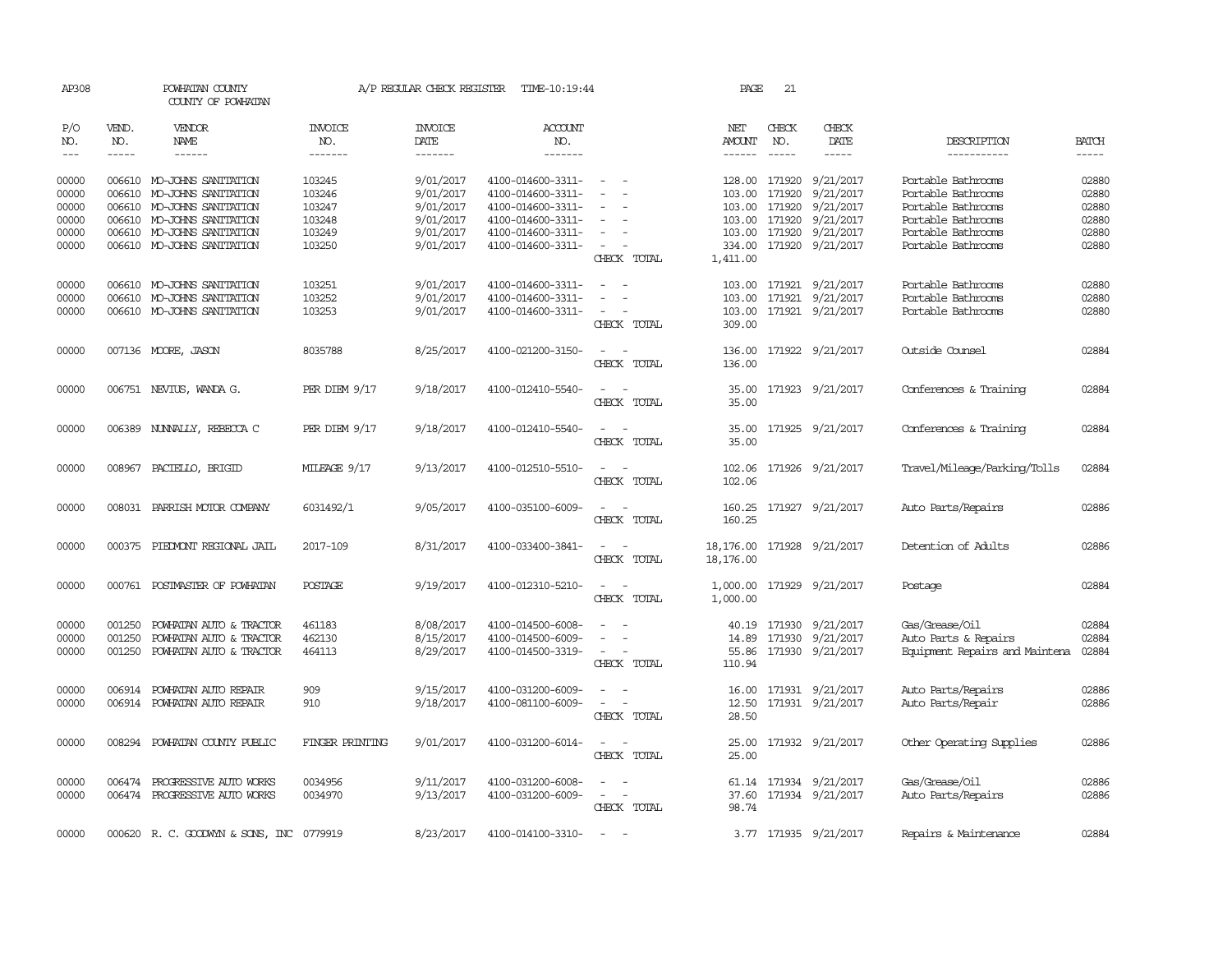| AP308      |               | POWHATAN COUNTY<br>COUNTY OF POWHATAN    |                       | A/P REGULAR CHECK REGISTER | TIME-10:19:44         |                                                      | PAGE           | 22            |                            |                                |              |
|------------|---------------|------------------------------------------|-----------------------|----------------------------|-----------------------|------------------------------------------------------|----------------|---------------|----------------------------|--------------------------------|--------------|
| P/O<br>NO. | VEND.<br>NO.  | <b>VENDOR</b><br>NAME                    | <b>INVOICE</b><br>NO. | <b>INVOICE</b><br>DATE     | <b>ACCOUNT</b><br>NO. |                                                      | NET<br>AMOUNT  | CHECK<br>NO.  | CHECK<br>DATE              | DESCRIPTION                    | <b>BATCH</b> |
| $---$      | $\frac{1}{2}$ | ------                                   | -------               | -------                    | -------               |                                                      | $- - - - - -$  | $- - - - -$   | -----                      | -----------                    | $- - - - -$  |
|            |               |                                          |                       |                            |                       |                                                      |                |               |                            |                                |              |
| 00000      |               | 000620 R. C. GOODWYN & SONS, INC         | 0780134               | 8/25/2017                  | 4100-014100-3310-     | $\sim$                                               |                | 42.60 171935  | 9/21/2017                  | Repairs & Maintenance          | 02884        |
| 00000      |               | 000620 R. C. GOODWYN & SONS, INC         | 0780137               | 8/25/2017                  | 4100-014100-6004-     |                                                      | 33.97          | 171935        | 9/21/2017                  | Tools and Equipment            | 02884        |
| 00000      |               | 000620 R. C. GOODWYN & SONS, INC         | 0780402               | 8/28/2017                  | 4100-014100-3310-     |                                                      |                | 18.17 171935  | 9/21/2017                  | Repairs & Maintenance          | 02884        |
| 00000      |               | 000620 R. C. GOODWYN & SONS, INC         | 0780458               | 8/28/2017                  | 4100-014100-3310-     | $\equiv$                                             |                | 25.99 171935  | 9/21/2017                  | Repairs & Maintenance          | 02884        |
| 00000      |               | 000620 R. C. GOODWYN & SONS, INC         | 0780476               | 8/28/2017                  | 4100-014100-3310-     |                                                      |                | 39.07 171935  | 9/21/2017                  | Repairs & Maintenance          | 02884        |
| 00000      |               | 000620 R. C. GOODWYN & SONS, INC         | 0780616               | 8/29/2017                  | 4100-014100-3310-     | $\sim$                                               |                | 1.87 171935   | 9/21/2017                  | Repairs & Maintenance          | 02884        |
| 00000      |               | 000620 R. C. GOODWYN & SONS, INC 0780894 |                       | 8/31/2017                  | 4100-014100-3310-     | $\sim$                                               |                |               | 12.42 171935 9/21/2017     | Repairs & Maintenance          | 02884        |
|            |               |                                          |                       |                            |                       | CHECK TOTAL                                          | 177.86         |               |                            |                                |              |
| 00000      |               | 006253 SALISBURY TIRE & SERVICE          | 0097817               | 9/07/2017                  | 4100-014500-6009-     | $\overline{\phantom{a}}$<br>$\sim$                   |                |               | 109.37 171936 9/21/2017    | Auto Parts & Repairs           | 02884        |
|            |               |                                          |                       |                            |                       | CHECK TOTAL                                          | 109.37         |               |                            |                                |              |
| 00000      | 007157        | SHORES COLLISION, INC.                   | 17-11513              | 9/13/2017                  | 4100-031200-6009-     |                                                      |                |               | 992.60 171938 9/21/2017    | Auto Parts/Repairs             | 02886        |
| 00000      |               | 007157 SHORES COLLISION, INC.            | 17-11539              | 9/15/2017                  | 4100-031200-6009-     | $\sim$<br>$\overline{\phantom{a}}$                   | 724.90         |               | 171938 9/21/2017           | Auto Parts/Repairs             | 02886        |
|            |               |                                          |                       |                            |                       | CHECK TOTAL                                          | 1,717.50       |               |                            |                                |              |
|            |               |                                          |                       |                            |                       |                                                      |                |               |                            |                                |              |
| 00000      |               | 012056 SIGMA CONSULTING &                | 9455                  | 8/31/2017                  | 4100-014300-5540-     |                                                      | 500.00         |               | 171939 9/21/2017           | Training and Education         | 02884        |
|            |               |                                          |                       |                            |                       | CHECK TOTAL                                          | 500.00         |               |                            |                                |              |
| 00000      | 009128        | SIGN DESIGN OF VA, LLC                   | 4186                  | 9/14/2017                  | 4100-031200-6014-     | $\overline{\phantom{a}}$                             |                |               | 381.00 171940 9/21/2017    | Other Operating Supplies       | 02886        |
|            |               |                                          |                       |                            |                       | CHECK TOTAL                                          | 381.00         |               |                            |                                |              |
|            |               |                                          |                       |                            |                       |                                                      |                |               |                            |                                |              |
| 00000      |               | 006594 SOUTHSIDE ELECTRIC COOP           | 63504001 9/17         | 9/18/2017                  | 4100-073100-5110-     | $\overline{\phantom{a}}$                             |                |               | 2, 234.45 171941 9/21/2017 | Electricity                    | 02886        |
|            |               |                                          |                       |                            |                       | CHECK TOTAL                                          | 2,234.45       |               |                            |                                |              |
| 00000      | 008578        | STAPLES BUSINESS AD-                     | 3352001952            | 9/07/2017                  | 4100-073100-6001-     |                                                      | 14.79          | 171942        | 9/21/2017                  | Office Supplies                | 02886        |
| 00000      | 008578        | STAPLES BUSINESS AD-                     | 3352086769            | 9/08/2017                  | 4100-014400-6001-     |                                                      |                | 3.30 171942   | 9/21/2017                  | Stationery/Office Supplies     | 02886        |
| 00000      | 008578        | STAPLES BUSINESS AD-                     | 3352086770            | 9/08/2017                  | 4100-014400-6001-     | $\overline{\phantom{a}}$                             |                | 39.25 171942  | 9/21/2017                  | Stationery/Office Supplies     | 02886        |
| 00000      | 008578        | STAPLES BUSINESS AD-                     | 7183485162-0001       | 9/18/2017                  | 4100-081100-6001-     | $\sim$                                               |                |               | 107.47 171942 9/21/2017    | Office Supplies                | 02886        |
|            |               |                                          |                       |                            |                       | CHECK TOTAL                                          | 164.81         |               |                            |                                |              |
| 00000      |               | 007450 THOMSON REUTERS -                 | 836765666             | 9/01/2017                  | 4100-031200-3320-     | $\sim$<br>$\overline{\phantom{a}}$                   |                |               | 246.26 171945 9/21/2017    | Maintenance & Service Contract | 02886        |
|            |               |                                          |                       |                            |                       | CHECK TOTAL                                          | 246.26         |               |                            |                                |              |
| 00000      | 000845        | TOWN POLICE SUPPLY OF                    | R81066                | 9/07/2017                  | 4100-031200-6011-     | $\overline{\phantom{a}}$<br>$\sim$                   |                | 14.80 171946  | 9/21/2017                  | Uniforms                       | 02886        |
| 00000      | 000845        | TOWN POLICE SUPPLY OF                    | R81073                | 9/13/2017                  | 4100-031200-6011-     | $\overline{\phantom{a}}$<br>$\sim$                   | 148.18         | 171946        | 9/21/2017                  | Uniforms                       | 02886        |
| 00000      | 000845        | TOWN POLICE SUPPLY OF                    | 9092                  | 9/06/2017                  | 4100-031200-6011-     | $\sim$                                               |                | 329.99 171946 | 9/21/2017                  | Uniforms                       | 02886        |
| 00000      | 000845        | TOWN POLICE SUPPLY OF                    | 9126                  | 9/18/2017                  | 4100-031200-6011-     | $\overline{\phantom{a}}$<br>$\overline{\phantom{a}}$ |                | 179.94 171946 | 9/21/2017                  | Uniforms                       | 02886        |
| 00000      | 000845        | TOWN POLICE SUPPLY OF                    | 9127                  | 9/18/2017                  | 4100-031200-6011-     | $\overline{\phantom{a}}$                             |                | 114.00 171946 | 9/21/2017                  | Uniforms                       | 02886        |
| 00000      | 000845        | TOWN POLICE SUPPLY OF                    | 9128                  | 9/18/2017                  | 4100-031200-6011-     | $\sim$                                               | 215.76         | 171946        | 9/21/2017                  | Uniforms                       | 02886        |
|            |               |                                          |                       |                            |                       | CHECK TOTAL                                          | 1,002.67       |               |                            |                                |              |
|            |               |                                          |                       |                            |                       |                                                      |                |               |                            |                                |              |
| 00000      | 008565        | TRACTOR SUPPLY CREDIT                    | 200587736             | 8/15/2017                  | 4100-031200-6022-     | $\sim$<br>CHECK TOTAL                                | 73.98<br>73.98 |               | 171947 9/21/2017           | Dog Food & Supplies K9         | 02886        |
|            |               |                                          |                       |                            |                       |                                                      |                |               |                            |                                |              |
| 00000      | 010088        | TREASURER                                | 09/20/2017            | 9/20/2017                  | 4100-031200-6009-     |                                                      |                | .00 171948    | 9/21/2017                  | Auto Parts/Repairs             | 02887        |
| 00000      | 010088        | TREASURER                                | 09/20/2017            | 9/20/2017                  | 4100-031200-6009-     |                                                      | 220.00         | 171948        | 9/21/2017                  | Auto Parts/Repairs             | 02887        |
| 00000      | 010088        | TREASURER                                | 09/20/2017            | 9/20/2017                  | 4100-031200-6009-     | $\sim$                                               |                |               | 700.00 171948 9/21/2017    | Auto Parts/Repairs             | 02887        |
|            |               |                                          |                       |                            |                       | CHECK TOTAL                                          | 920.00         |               |                            |                                |              |
| 00000      |               | 008126 VERIZON                           | 9792233686            | 9/06/2017                  | 100-000100-0006-      | $\equiv$<br>$\overline{\phantom{a}}$                 |                |               | 40.01 171949 9/21/2017     | Due from Other Agencies        | 02884        |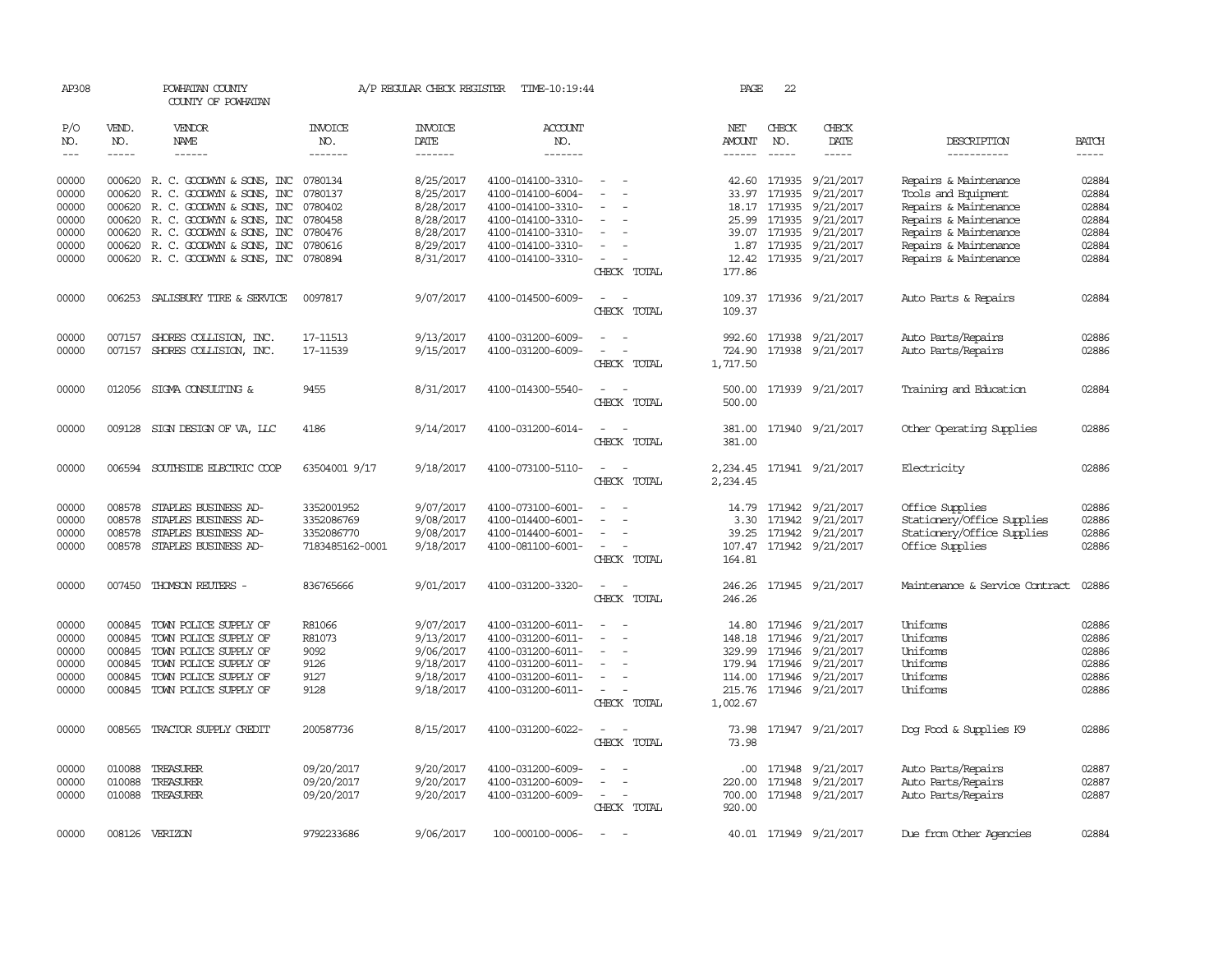| AP308          |                  | POWHATAN COUNTY<br>COUNTY OF POWHATAN |                                    | A/P REGULAR CHECK REGISTER | TIME-10:19:44                          |                          | PAGE                 | 23                     |                        |                                      |                |
|----------------|------------------|---------------------------------------|------------------------------------|----------------------------|----------------------------------------|--------------------------|----------------------|------------------------|------------------------|--------------------------------------|----------------|
| P/O<br>NO.     | VEND.<br>NO.     | VENDOR<br>NAME                        | INVOICE<br>NO.                     | <b>INVOICE</b><br>DATE     | <b>ACCOUNT</b><br>NO.                  |                          | NET<br><b>AMOUNT</b> | CHECK<br>NO.           | CHECK<br>DATE          | DESCRIPTION                          | <b>BATCH</b>   |
| $---$          | $\frac{1}{2}$    | $- - - - - -$                         | -------                            | --------                   | -------                                |                          | ------               | $\frac{1}{2}$          | $- - - - -$            | -----------                          | -----          |
| 00000          | 008126           | VERIZON                               | 9791947866                         | 9/01/2017                  | 4100-012100-5250-                      |                          | 99.60                | 171949                 | 9/21/2017              | Cell Phones                          | 02884          |
| 00000          | 008126           | VERIZON                               | 9791947866                         | 9/01/2017                  | 4100-012510-5250-                      | $\equiv$                 | 45.20                | 171949                 | 9/21/2017              | Cell Phones                          | 02884          |
| 00000          | 008126           | VERIZON                               | 9791947866                         | 9/01/2017                  | 4100-012510-5270-                      |                          | 200.02               | 171949                 | 9/21/2017              | Network Service Cornection           | 02884          |
| 00000          | 008126           | VERIZON                               | 9791947866                         | 9/01/2017                  | 4100-014100-5250-                      | $\sim$                   | 493.27               | 171949                 | 9/21/2017              | Cell Phones                          | 02884          |
| 00000          | 008126           | VERIZON                               | 9791947866                         | 9/01/2017                  | 4100-031210-5250-                      |                          |                      | 209.38 171949          | 9/21/2017              | CELL PHONES                          | 02884          |
| 00000          | 008126           | VERIZON                               | 9791947866                         | 9/01/2017                  | 4100-032200-5250-                      |                          | 334.85               | 171949                 | 9/21/2017              | Cell Phones                          | 02884          |
| 00000          | 008126           | VERIZON                               | 9791947866                         | 9/01/2017                  | 4100-033300-5250-                      |                          | 16.55                | 171949                 | 9/21/2017              | Cell Phones                          | 02884          |
| 00000          | 008126           | VERIZON                               | 9791947866                         | 9/01/2017                  | 4100-034100-5250-                      |                          | 206.08               | 171949                 | 9/21/2017              | Cell Phones                          | 02884          |
| 00000          | 008126           | VERIZON                               | 9791947866                         | 9/01/2017                  | 4100-035100-5260-                      |                          | 496.00               | 171949                 | 9/21/2017              | Internet Services                    | 02884          |
| 00000          | 008126           | VERIZON                               | 9791947866                         | 9/01/2017                  | 4100-035500-5250-                      |                          | 49.80                | 171949                 | 9/21/2017              | Cell Phones                          | 02884          |
| 00000          | 008126           | VERIZON                               | 9791947866                         | 9/01/2017                  | 4100-071110-5250-                      |                          | 35.20                | 171949                 | 9/21/2017              | Cell Phones                          | 02884          |
| 00000          | 008126           | VERIZON                               | 9791947866                         | 9/01/2017                  | 4100-073100-5250-                      |                          | 70.40                | 171949                 | 9/21/2017              | Cell Phones                          | 02884          |
| 00000          | 008126           | VERIZON                               | 9791947866                         | 9/01/2017                  | 4100-081100-5250-                      |                          | 4.84                 | 171949                 | 9/21/2017              | Cell Phones                          | 02884          |
| 00000          | 008126           | VERIZON<br>VERIZON                    | 9792233686                         | 9/06/2017                  | 4100-012510-5260-                      |                          | 40.01                | 171949                 | 9/21/2017              | Internet Usage<br>Internet           | 02884<br>02884 |
| 00000          | 008126           |                                       | 9792233686                         | 9/06/2017                  | 4100-035500-5260-                      | CHECK TOTAL              | 40.01<br>2,381.22    |                        | 171949 9/21/2017       |                                      |                |
|                |                  |                                       |                                    |                            |                                        |                          |                      |                        |                        |                                      |                |
| 00000          | 011169           | VERIZON                               | 8045985600 0717                    | 7/28/2017                  | 100-000100-0006-                       | ÷.                       | 105.27               | 171950                 | 9/21/2017              | Due from Other Agencies              | 02884          |
| 00000          | 011169           | VERIZON                               | 0401357783 9/17                    | 9/01/2017                  | 4100-031210-5230-                      | $\equiv$                 | 6.76                 | 171950                 | 9/21/2017              | Telephone Services                   | 02884          |
| 00000          | 011169           | VERIZON                               | 8045985600 0717                    | 7/28/2017                  | 4100-012310-5230-                      |                          | 44.23                | 171950                 | 9/21/2017              | Telephone Services                   | 02884          |
| 00000          | 011169           | VERIZON                               | 8045985600 0717                    | 7/28/2017                  | 4100-012410-5230-                      |                          | 44.23                |                        | 171950 9/21/2017       | Telephone Services                   | 02884          |
| 00000          | 011169           | VERIZON                               | 8045985600 0717                    | 7/28/2017                  | 4100-012510-5230-                      |                          | 139.15               | 171950                 | 9/21/2017              | Telephone Services                   | 02884          |
| 00000          | 011169           | VERIZON                               | 8045985600 0717                    | 7/28/2017                  | 4100-014100-5230-                      | $\equiv$                 | 183.65               | 171950                 | 9/21/2017              | Telephone Services                   | 02884          |
| 00000          | 011169           | VERIZON                               | 8045985600 0717                    | 7/28/2017                  | 4100-021200-5230-                      |                          | 38.43                | 171950                 | 9/21/2017              | Telephone Services                   | 02884          |
| 00000          | 011169           | VERIZON                               | 8045985600 0717                    | 7/28/2017                  | 4100-031200-5230-                      |                          | 157.73               | 171950                 | 9/21/2017              | Telephone Services                   | 02884          |
| 00000          | 011169           | VERIZON                               | 8045985600 0717                    | 7/28/2017                  | 4100-031710-5230-                      |                          | 44.23                | 171950                 | 9/21/2017              | Telephone Services                   | 02884          |
| 00000          | 011169           | VERIZON                               | 8045985600 0717                    | 7/28/2017                  | 4100-021200-5230-                      | $\overline{\phantom{a}}$ | 14.20                | 171950                 | 9/21/2017              | Telephone Services                   | 02884          |
| 00000          | 011169           | VERIZON                               | 8045985600 0717                    | 7/28/2017                  | 4100-031210-5230-                      |                          | 38.43                | 171950                 | 9/21/2017              | Telephone Services                   | 02884          |
| 00000          | 011169           | VERIZON                               | 8045985600 0717                    | 7/28/2017                  | 4100-032200-5230-                      |                          | 257.13               | 171950                 | 9/21/2017              | Telephone Services                   | 02884<br>02884 |
| 00000<br>00000 | 011169<br>011169 | VERIZON<br>VERIZON                    | 8045985600 0717<br>8045985600 0717 | 7/28/2017<br>7/28/2017     | 4100-032200-5260-<br>4100-032210-5230- | $\overline{\phantom{a}}$ | 82.66                | 171950<br>59.40 171950 | 9/21/2017<br>9/21/2017 | Internet<br>Telephone Services       | 02884          |
| 00000          | 011169           | VERIZON                               | 8045985600 0717                    | 7/28/2017                  | 4100-014300-5230-                      |                          |                      | 73.11 171950           | 9/21/2017              | Telephone Services                   | 02884          |
| 00000          | 011169           | VERIZON                               | 8045985600 0717                    | 7/28/2017                  | 4100-073100-5230-                      |                          | 88.45                | 171950                 | 9/21/2017              | Telephone Services                   | 02884          |
| 00000          | 011169           | VERIZON                               | 8045985600 0717                    | 7/28/2017                  | 4100-034100-5230-                      |                          | 44.23                | 171950                 | 9/21/2017              | Telephone Services                   | 02884          |
| 00000          | 011169           | VERIZON                               | 8045985600 0717                    | 7/28/2017                  | 4100-035500-5230-                      |                          | 38.43                | 171950                 | 9/21/2017              | Telephone Services                   | 02884          |
| 00000          | 011169           | VERIZON                               | 8045985600 0717                    | 7/28/2017                  | 4100-071110-5230-                      |                          | 38.43                | 171950                 | 9/21/2017              | Telephone Services                   | 02884          |
| 00000          | 011169           | VERIZON                               | 8045987939 7/17                    | 7/28/2017                  | 4100-022100-5230-                      | $\equiv$                 | 44.94                | 171950                 | 9/21/2017              | Telephone Services                   | 02884          |
|                |                  |                                       |                                    |                            |                                        | CHECK TOTAL              | 1,543.09             |                        |                        |                                      |                |
|                |                  |                                       |                                    |                            |                                        |                          |                      |                        |                        |                                      |                |
| 00000          | 001680           | WASTE MANAGEMENT OF                   | 3218235-2424-4                     | 9/05/2017                  | 4100-014300-3175-                      |                          | 288.37               |                        | 171952 9/21/2017       | Waste Disposal                       | 02886          |
|                |                  |                                       |                                    |                            |                                        | CHECK TOTAL              | 288.37               |                        |                        |                                      |                |
| 00000          | 007758           | ADVANCE AUTO PARTS                    | 6819721350501                      | 8/01/2017                  | 4100-032200-6009-                      |                          | 22.99                |                        | 171973 9/29/2017       | Auto Repairs and Parts               | 02888          |
| 00000          | 007758           | ADVANCE AUTO PARTS                    | 6819721735879                      | 8/05/2017                  | 4100-032200-6009-                      | $\equiv$                 | 34.95                |                        | 171973 9/29/2017       | Auto Repairs and Parts               | 02888          |
|                |                  |                                       |                                    |                            |                                        | CHECK TOTAL              | 57.94                |                        |                        |                                      |                |
|                |                  |                                       |                                    |                            |                                        |                          |                      |                        |                        |                                      |                |
| 00000          |                  | 008774 ALLEN, SUSAN E.                | 8003188                            | 8/25/2017                  | 4100-021200-3150-                      |                          | 120.00               |                        | 171975 9/29/2017       | Outside Counsel                      | 02888          |
| 00000          |                  | 008774 ALLEN, SUSAN E.                | 8171008                            | 8/25/2017                  | 4100-021200-3150-                      | $\overline{\phantom{a}}$ | 120.00               |                        | 171975 9/29/2017       | Outside Counsel                      | 02888          |
|                |                  |                                       |                                    |                            |                                        | CHECK TOTAL              | 240.00               |                        |                        |                                      |                |
|                |                  |                                       |                                    |                            |                                        |                          |                      |                        |                        |                                      |                |
| 00000          |                  | 012061 ANDERSON, LEANNE               | REFUND BOOK FEE                    | 9/26/2017                  | 3100-014020-0001-                      | $\overline{\phantom{a}}$ | 44.98                |                        | 171976 9/29/2017       | Library Fines - Lost Books, Et 02891 |                |
|                |                  |                                       |                                    |                            |                                        | CHECK TOTAL              | 44.98                |                        |                        |                                      |                |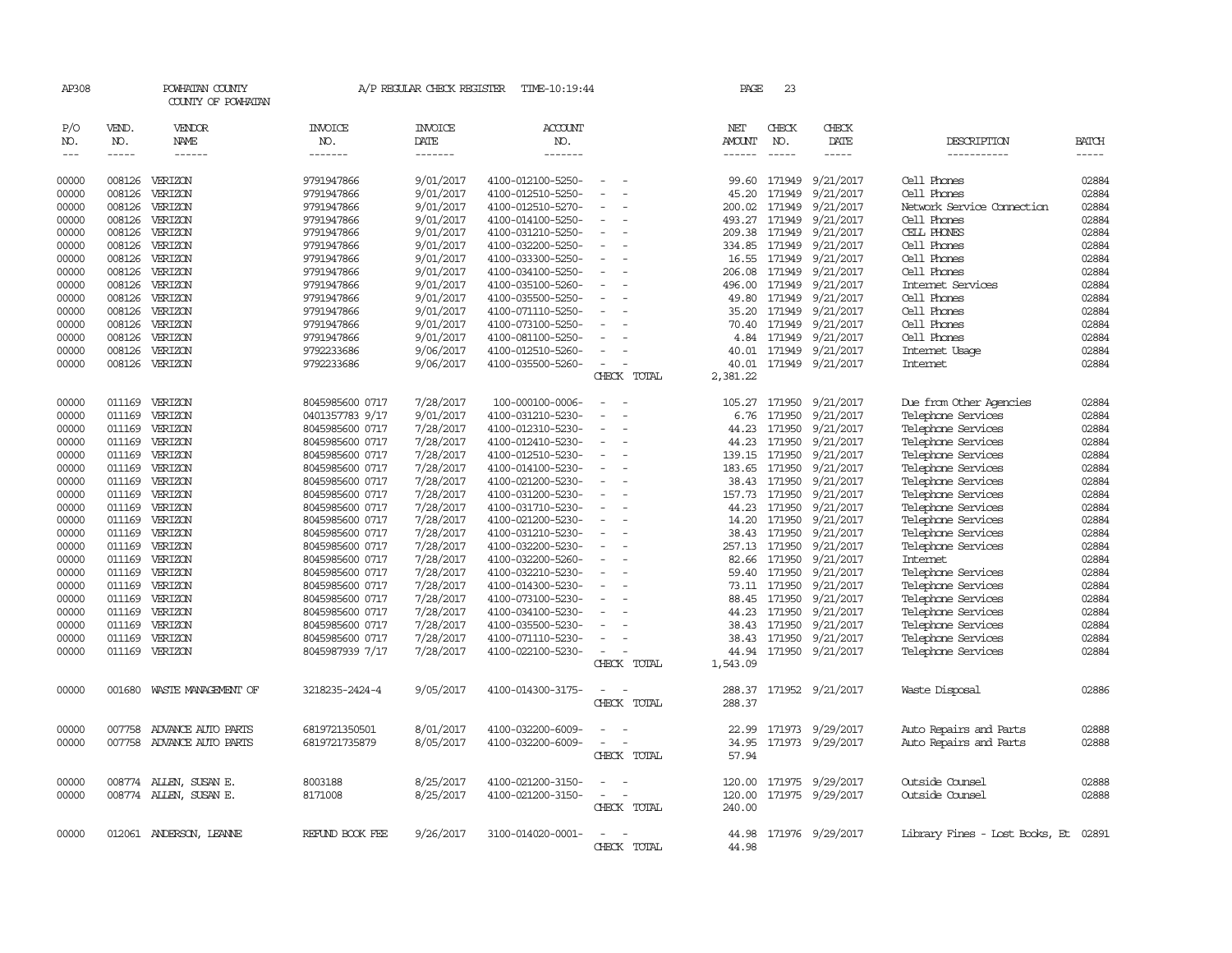| AP308                            |                                      | POWHATAN COUNTY<br>COUNTY OF POWHATAN                                                                |                                                    | A/P REGULAR CHECK REGISTER                       | TIME-10:19:44                                                                    |                                                                                                                                                                     | PAGE                                  | 24                          |                                                                              |                                                                                                  |                                  |
|----------------------------------|--------------------------------------|------------------------------------------------------------------------------------------------------|----------------------------------------------------|--------------------------------------------------|----------------------------------------------------------------------------------|---------------------------------------------------------------------------------------------------------------------------------------------------------------------|---------------------------------------|-----------------------------|------------------------------------------------------------------------------|--------------------------------------------------------------------------------------------------|----------------------------------|
| P/O<br>NO.<br>$\frac{1}{2}$      | VEND.<br>NO.<br>$- - - - -$          | <b>VENDOR</b><br>NAME<br>$- - - - - -$                                                               | <b>INVOICE</b><br>NO.<br>-------                   | <b>INVOICE</b><br>DATE<br>-------                | <b>ACCOUNT</b><br>NO.<br>-------                                                 |                                                                                                                                                                     | NET<br><b>AMOUNT</b><br>$- - - - - -$ | CHECK<br>NO.<br>$- - - - -$ | CHECK<br>DATE<br>-----                                                       | DESCRIPTION<br>-----------                                                                       | <b>BATCH</b><br>$- - - - -$      |
| 00000                            |                                      | 007436 AOUA VIRGINIA, INC.                                                                           | 0621788 9/17                                       | 9/07/2017                                        | 4100-073100-5130-                                                                | $\overline{\phantom{a}}$<br>CHECK TOTAL                                                                                                                             | 67.11                                 |                             | 67.11 171977 9/29/2017                                                       | Water                                                                                            | 02891                            |
| 00000<br>00000                   |                                      | 011479 ATLANTIC EMERGENCY<br>011479 ATLANTIC EMERGENCY                                               | 3323RIC<br>3466RIC                                 | 8/08/2017<br>9/21/2017                           | 4100-032200-6009-<br>4100-032200-6009-                                           | $\frac{1}{2} \left( \frac{1}{2} \right) \left( \frac{1}{2} \right) = \frac{1}{2} \left( \frac{1}{2} \right)$<br>$\equiv$<br>$\overline{\phantom{a}}$<br>CHECK TOTAL | 90.47<br>303.97                       |                             | 213.50 171978 9/29/2017<br>171978 9/29/2017                                  | Auto Repairs and Parts<br>Auto Repairs and Parts                                                 | 02888<br>02891                   |
| 00000<br>00000<br>00000<br>00000 | 007941<br>007941<br>007941           | BAKER & TAYLOR<br>BAKER & TAYLOR<br>BAKER & TAYLOR<br>007941 BAKER & TAYLOR                          | B61372410<br>K08023610<br>5014703665<br>5014707066 | 9/21/2017<br>9/20/2017<br>9/19/2017<br>9/21/2017 | 4100-073100-6012-<br>4100-073100-6012-<br>4100-073100-6012-<br>4100-073100-6012- | $\sim$<br>CHECK TOTAL                                                                                                                                               | 20.69<br>93.12<br>808.17              | 171979<br>171979            | 9/29/2017<br>9/29/2017<br>352.95 171979 9/29/2017<br>341.41 171979 9/29/2017 | Books & Subscriptions<br>Books & Subscriptions<br>Books & Subscriptions<br>Books & Subscriptions | 02891<br>02891<br>02891<br>02891 |
| 00000<br>00000                   | 000032                               | BARTON, FAYE G.<br>000032 BARTON, FAYE G.                                                            | 2017 FALL TRNG<br>2017 FALL TRNG                   | 9/20/2017<br>9/20/2017                           | 4100-012410-5510-<br>4100-012410-5540-                                           | $\equiv$<br>$\overline{\phantom{a}}$<br>CHECK TOTAL                                                                                                                 | 164.78<br>23.00<br>187.78             |                             | 171980 9/29/2017<br>171980 9/29/2017                                         | Travel/Mileage/Parking/Tolls<br>Conferences & Training                                           | 02888<br>02888                   |
| 00000                            |                                      | 006655 BLOSSMAN GAS COMPANIES                                                                        | 1717244                                            | 9/01/2017                                        | 4100-035100-3110-                                                                | CHECK TOTAL                                                                                                                                                         | 12.00                                 |                             | 12.00 171982 9/29/2017                                                       | Professional Health Services                                                                     | 02888                            |
| 00000                            |                                      | 009566 BODINE, NANCY                                                                                 | <b>DESTINY</b>                                     | 9/19/2017                                        | 4100-073100-6012-                                                                | $\sim$ $\sim$<br>CHECK TOTAL                                                                                                                                        | 15.00<br>15.00                        |                             | 171983 9/29/2017                                                             | Books & Subscriptions                                                                            | 02891                            |
| 00000<br>00000<br>00000<br>00000 | 000540<br>000540<br>000540<br>000540 | CENTRAL VIRGINIA WASTE<br>CENTRAL VIRGINIA WASTE<br>CENTRAL VIRGINIA WASTE<br>CENTRAL VIRGINIA WASTE | 22609<br>22621<br>22621<br>22621                   | 9/18/2017<br>9/18/2017<br>9/18/2017<br>9/18/2017 | 4100-014300-3176-<br>4100-014300-3176-<br>4100-014300-3176-<br>4100-014300-3176- | $\overline{\phantom{a}}$<br>CHECK TOTAL                                                                                                                             | 503.91<br>6,270.88 171986<br>4,659.57 | 240.16 171986<br>171986     | 9/29/2017<br>9/29/2017<br>9/29/2017<br>2,355.38-171986 9/29/2017             | Recycling Pulls<br>Recycling Pulls<br>Recycling Pulls<br>Recycling Pulls                         | 02891<br>02891<br>02891<br>02891 |
| 00000<br>00000                   | 006965<br>006965                     | CINIAS CORPORATION<br>CINIAS CORPORATION                                                             | 143251368<br>143255187                             | 9/13/2017<br>9/20/2017                           | 4100-014300-6011-<br>4100-014300-6011-                                           | CHECK TOTAL                                                                                                                                                         | 116.35<br>229.71                      |                             | 113.36 171987 9/29/2017<br>171987 9/29/2017                                  | Uniforms<br>Uniforms                                                                             | 02891<br>02891                   |
| 00000                            | 008700                               | GRADWELL, MELISSA LOWE                                                                               | DRINKS/KICKBALL                                    | 9/20/2017                                        | 4100-012100-5530-                                                                | CHECK TOTAL                                                                                                                                                         | 20.08<br>20.08                        |                             | 171989 9/29/2017                                                             | Business Meetings                                                                                | 02890                            |
| 00000                            | 012060                               | HILL, KIMBERLY B.                                                                                    | TICKET #1700283                                    | 8/29/2017                                        | 3100-013030-0032-                                                                | CHECK TOTAL                                                                                                                                                         | 1,000.00<br>1,000.00                  |                             | 171991 9/29/2017                                                             | Conditional Use Permits                                                                          | 02890                            |
| 00000                            |                                      | 008675 HOLT, GEORGE                                                                                  | 117091247                                          | 9/08/2017                                        | 4100-032200-5815-                                                                | CHECK TOTAL                                                                                                                                                         | 26.00<br>26.00                        |                             | 171992 9/29/2017                                                             | Training/Seminars                                                                                | 02888                            |
| 00000                            |                                      | 007920 HOWLAND, ED                                                                                   | DOR FLOODPLAN                                      | 9/19/2017                                        | 4100-081100-5510-                                                                | $\overline{\phantom{a}}$<br>CHECK TOTAL                                                                                                                             | 31.89<br>31.89                        |                             | 171993 9/29/2017                                                             | Travel/Mileage/Parking/Tolls                                                                     | 02888                            |
| 00000<br>00000                   |                                      | 010231 J & K HEAVY TRUCKS &<br>010231 J & K HEAVY TRUCKS &                                           | 9471<br>9480                                       | 9/22/2017<br>9/22/2017                           | 4100-032200-6009-<br>4100-032200-6009-                                           | $\equiv$<br>$\overline{a}$<br>CHECK TOTAL                                                                                                                           | 137.48<br>1,236.60                    |                             | 171994 9/29/2017<br>1,099.12 171994 9/29/2017                                | Auto Repairs and Parts<br>Auto Repairs and Parts                                                 | 02888<br>02888                   |
| 00000                            |                                      | 009113 LIBRARY JOURNAL                                                                               | 2967036-3 11/17                                    | 9/26/2017                                        | 4100-073100-6012-                                                                | $\sim$<br>CHECK TOTAL                                                                                                                                               | 157.99<br>157.99                      |                             | 171995 9/29/2017                                                             | Books & Subscriptions                                                                            | 02891                            |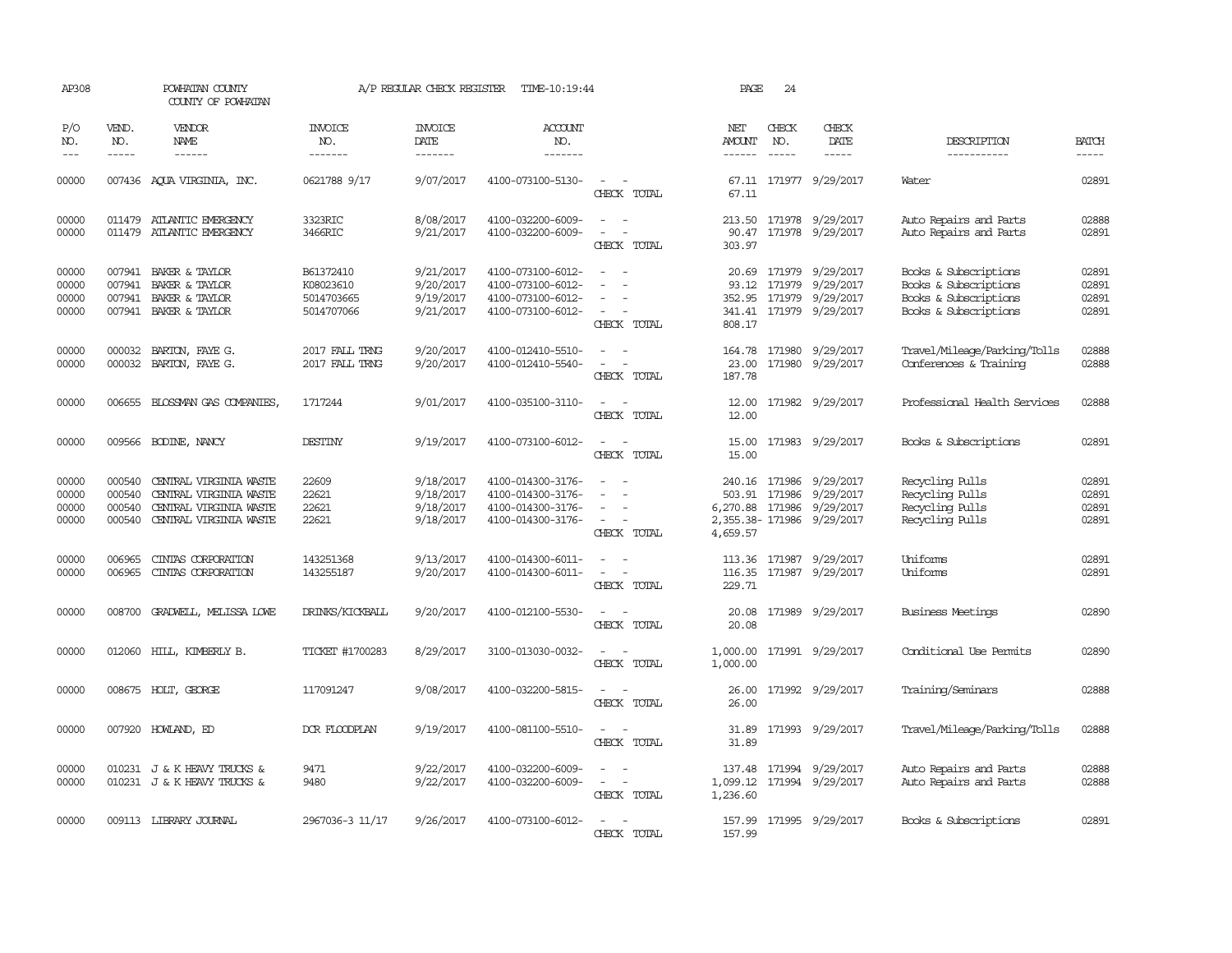| AP308                            |                                      | POWHATAN COUNTY<br>COUNTY OF POWHATAN                                                                |                                           | A/P REGULAR CHECK REGISTER                       | TIME-10:19:44                                                                    |                                                                               | PAGE                           | 25                          |                                                                                           |                                                                                      |                                  |
|----------------------------------|--------------------------------------|------------------------------------------------------------------------------------------------------|-------------------------------------------|--------------------------------------------------|----------------------------------------------------------------------------------|-------------------------------------------------------------------------------|--------------------------------|-----------------------------|-------------------------------------------------------------------------------------------|--------------------------------------------------------------------------------------|----------------------------------|
| P/O<br>NO.<br>$---$              | VEND.<br>NO.<br>$- - - - -$          | VENDOR<br>NAME<br>------                                                                             | <b>INVOICE</b><br>NO.<br>-------          | <b>INVOICE</b><br>DATE<br>-------                | <b>ACCOUNT</b><br>NO.<br>-------                                                 |                                                                               | NET<br><b>AMOUNT</b><br>------ | CHECK<br>NO.<br>$- - - - -$ | CHECK<br>DATE<br>$- - - - -$                                                              | DESCRIPTION<br>-----------                                                           | <b>BATCH</b><br>-----            |
| 00000                            |                                      | 009552 MANSFIELD OIL COMPANY                                                                         | SQLCD-352787                              | 9/18/2017                                        | 4100-032200-5120-                                                                | $\equiv$<br>CHECK TOTAL                                                       | 14.80<br>14.80                 |                             | 171996 9/29/2017                                                                          | Apparatus Fuel                                                                       | 02891                            |
| 00000                            |                                      | 008885 MARTIN, PEGGY                                                                                 | DIR MIG 9/17                              | 9/25/2017                                        | 4100-073100-5510-                                                                | $\sim$<br>$\sim$<br>CHECK TOTAL                                               | 65.81                          |                             | 65.81 171997 9/29/2017                                                                    | Travel/Mileage/Parking/Tolls                                                         | 02891                            |
| 00000                            |                                      | 011846 MATTHEW BENDER<br>PCARD                                                                       | 95930086                                  | 9/13/2017                                        | 4100-031200-5810-                                                                | CHECK TOTAL                                                                   | 221.11                         |                             | 221.11 171998 9/29/2017                                                                   | Dues/Association Memberships                                                         | 02888                            |
| 00000                            |                                      | 010086 MEDPRO US                                                                                     | 09112017-27                               | 9/20/2017                                        | 4100-032200-3320-                                                                | $\sim$ 10 $\sim$ 10 $\sim$<br>CHECK TOTAL                                     | 370.00<br>370.00               |                             | 171999 9/29/2017                                                                          | Maintenance & Service Contract                                                       | 02891                            |
| 00000<br>00000                   | 006928<br>006928                     | POWHATAN COUNTY DEPT. OF<br>POWHATAN COUNTY DEPT. OF                                                 | EMERG GIFT CARD<br>FOOD CAA MTG           | 9/22/2017<br>9/22/2017                           | 4100-053910-5643-<br>4100-053910-5643-                                           | CHECK TOTAL                                                                   | 200.00<br>38.58<br>238.58      |                             | 172002 9/29/2017<br>172002 9/29/2017                                                      | PCCAA Services - Federal CSBG<br>PCCAA Services - Federal CSBG                       | 02891<br>02891                   |
| 00000                            | 000770                               | POWHATAN HEALTH DEPT                                                                                 | 2ND QTR FY18                              | 9/22/2017                                        | 4100-051200-5699-                                                                | $\sim$ 10 $\,$<br>CHECK TOTAL                                                 | 49,825.25<br>49,825.25         |                             | 172003 9/29/2017                                                                          | State Health Department                                                              | 02890                            |
| 00000                            | 009318                               | POWHATAN SHERIFF'S DEPT.                                                                             | MOU TRIAD 9/17                            | 9/22/2017                                        | 4100-053910-5643-                                                                | CHECK TOTAL                                                                   | 5,000.00<br>5,000.00           |                             | 172004 9/29/2017                                                                          | PCCAA Services - Federal CSBG                                                        | 02891                            |
| 00000<br>00000<br>00000<br>00000 | 006474<br>006474<br>006474<br>006474 | PROGRESSIVE AUTO WORKS<br>PROGRESSIVE AUTO WORKS<br>PROGRESSIVE AUTO WORKS<br>PROGRESSIVE AUIO WORKS | 0034325A<br>0034798<br>0034799<br>0034929 | 8/14/2017<br>8/24/2017<br>8/24/2017<br>9/07/2017 | 4100-031200-6009-<br>4100-031200-6009-<br>4100-031200-6009-<br>4100-031200-6009- | CHECK TOTAL                                                                   | 758.77<br>2,117.22             | 172005                      | 623.65 172005 9/29/2017<br>9/29/2017<br>661.26 172005 9/29/2017<br>73.54 172005 9/29/2017 | Auto Parts/Repairs<br>Auto Parts/Repairs<br>Auto Parts/Repairs<br>Auto Parts/Repairs | 02888<br>02888<br>02888<br>02888 |
| 00000<br>00000                   | 006579                               | RICHMOND ALARM COMPANY<br>006579 RICHMOND ALARM COMPANY                                              | 203904<br>204781                          | 9/07/2017<br>9/14/2017                           | 4100-032200-3320-<br>4100-032200-3320-                                           | $\overline{\phantom{a}}$<br>$\sim$<br>$\overline{\phantom{a}}$<br>CHECK TOTAL | 122.50<br>351.25               |                             | 172006 9/29/2017<br>228.75 172006 9/29/2017                                               | Maintenance & Service Contract<br>Maintenance & Service Contract                     | 02888<br>02891                   |
| 00000                            |                                      | 007400 SAFE AIR SYSTEMS, INC.                                                                        | 0082498                                   | 9/12/2017                                        | 4100-032200-6010-                                                                | CHECK TOTAL                                                                   | 762.28<br>762.28               |                             | 172008 9/29/2017                                                                          | Breathing Apparatus                                                                  | 02888                            |
| 00000                            |                                      | 011800 SCHARDEIN, BRET                                                                               | MILEAGE 4-9/17                            | 9/25/2017                                        | 4100-081100-5510-                                                                | $\overline{\phantom{a}}$<br>$\sim$<br>CHECK TOTAL                             | 331.00<br>331.00               |                             | 172009 9/29/2017                                                                          | Travel/Mileage/Parking/Tolls                                                         | 02888                            |
| 00000                            |                                      | 009139 SEAY'S AUTO BODY &                                                                            | 2009 CHARGER                              | 9/19/2017                                        | 4100-032200-6009-                                                                | $\overline{\phantom{a}}$<br>- -<br>CHECK TOTAL                                | 350.00<br>350.00               |                             | 172010 9/29/2017                                                                          | Auto Repairs and Parts                                                               | 02888                            |
| 00000<br>00000                   | 006594<br>006594                     | SOUTHSIDE ELECTRIC COOP<br>SOUTHSIDE ELECTRIC COOP                                                   | 63504004 9/17<br>63504005 9/17            | 9/18/2017<br>9/11/2017                           | 4100-035100-5110-<br>4100-031210-5110-                                           | $\sim$<br>$\equiv$<br>$\overline{\phantom{a}}$<br>CHECK TOTAL                 | 463.97<br>113.81<br>577.78     |                             | 172012 9/29/2017<br>172012 9/29/2017                                                      | Electricity<br>Electricity - Comunications H                                         | 02890<br>02890                   |
| 00000<br>00000<br>00000          | 008578<br>008578<br>008578           | STAPLES BUSINESS AD-<br>STAPLES BUSINESS AD-<br>STAPLES BUSINESS AD-                                 | 3352205252<br>3352205253<br>3352086768    | 9/09/2017<br>9/09/2017<br>9/08/2017              | 4100-032200-3310-<br>4100-032200-3310-<br>4100-083500-6001-                      | $\sim$ 10 $\,$<br>CHECK TOTAL                                                 | 62.99<br>191.10                |                             | 70.39 172015 9/29/2017<br>172015 9/29/2017<br>57.72 172015 9/29/2017                      | Equipment Repair<br>Equipment Repair<br>Office Supplies                              | 02890<br>02890<br>02891          |
| 00000                            | 009520                               | STONE'S OFFICE EQUIPMENT                                                                             | 89754                                     | 9/18/2017                                        | 4100-073100-3320-                                                                | $\sim$                                                                        |                                |                             | 585.04 172016 9/29/2017                                                                   | Maintenance & Service Contract 02891                                                 |                                  |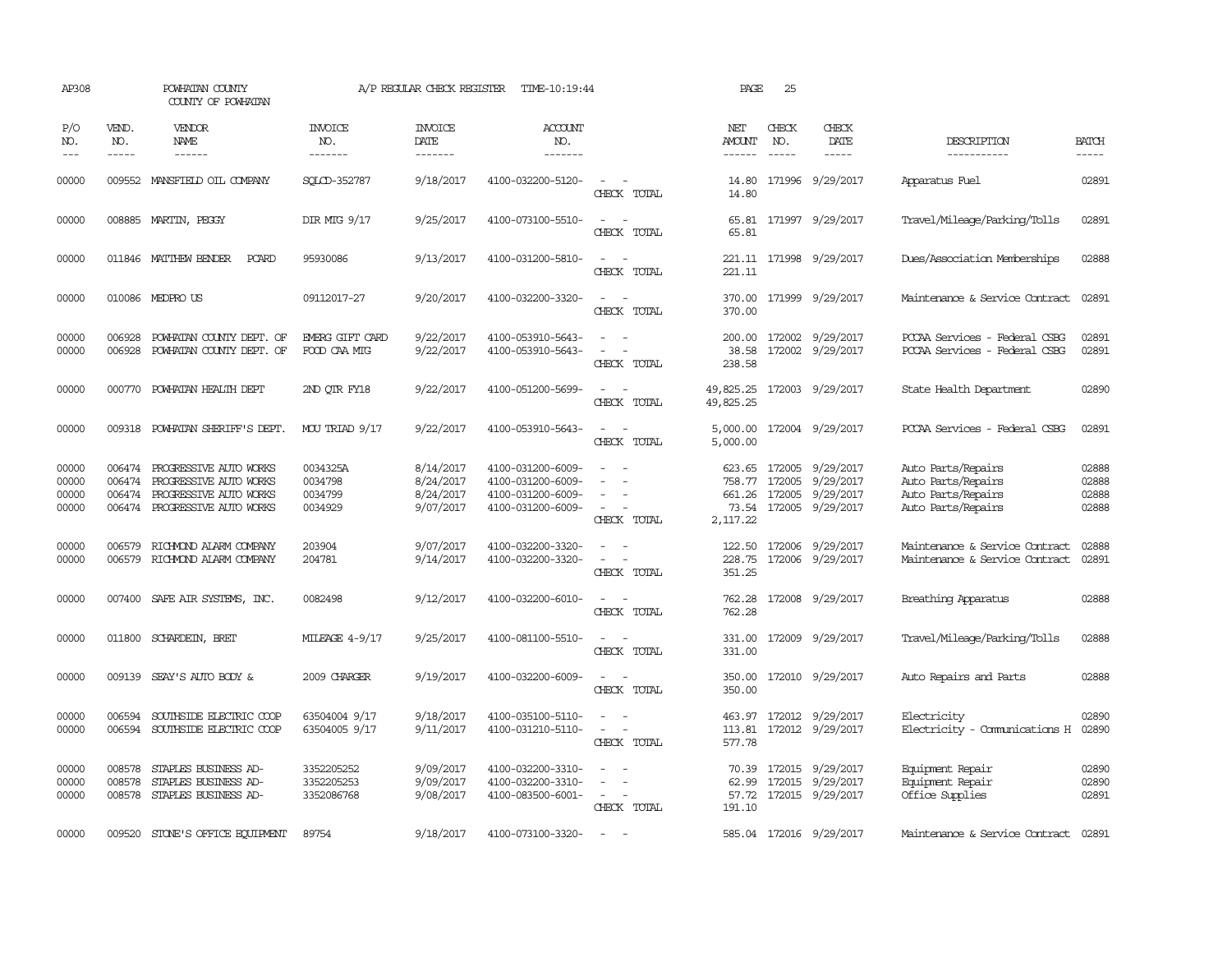| AP308                   |                             | POWHATAN COUNTY<br>COUNTY OF POWHATAN      |                                                       | A/P REGULAR CHECK REGISTER               | TIME-10:19:44                                               |                                         | PAGE                               | 26                          |                                            |                                                          |                         |
|-------------------------|-----------------------------|--------------------------------------------|-------------------------------------------------------|------------------------------------------|-------------------------------------------------------------|-----------------------------------------|------------------------------------|-----------------------------|--------------------------------------------|----------------------------------------------------------|-------------------------|
| P/O<br>NO.<br>---       | VEND.<br>NO.<br>$- - - - -$ | <b>VENDOR</b><br><b>NAME</b><br>------     | <b>INVOICE</b><br>NO.<br>-------                      | <b>INVOICE</b><br><b>DATE</b><br>------- | <b>ACCOUNT</b><br>NO.<br>-------                            |                                         | NET<br><b>AMOUNT</b><br>-------    | CHECK<br>NO.<br>$- - - - -$ | CHECK<br>DATE<br>-----                     | DESCRIPTION<br>-----------                               | <b>BATCH</b><br>-----   |
| 00000                   | 009520                      | STONE'S OFFICE EQUIPMENT                   | 89755                                                 | 9/18/2017                                | 4100-073100-3320-                                           | CHECK TOTAL                             | 146.63<br>731.67                   | 172016                      | 9/29/2017                                  | Maintenance & Service Contract                           | 02891                   |
| 00000                   | 008351                      | VACORP                                     | 14370                                                 | 7/01/2017                                | 4100-012550-2710-                                           | $\sim$<br>CHECK TOTAL                   | 10,987.00<br>10,987.00             |                             | 172018 9/29/2017                           | Worker's Compensation                                    | 02890                   |
| 00000                   | 008126                      | VERIZON                                    | 9791884445                                            | 9/01/2017                                | 4100-032200-5260-                                           | CHECK TOTAL                             | 240.14<br>240.14                   |                             | 172019 9/29/2017                           | Internet                                                 | 02891                   |
| 00000<br>00000<br>00000 | 011169<br>011169<br>011169  | VERIZON<br>VERIZON<br>VERIZON              | 80459837157/17A<br>8045987939 8/17<br>8045985671 9/17 | 7/28/2017<br>7/28/2017<br>9/11/2017      | 4100-031210-5232-<br>4100-022100-5230-<br>4100-073100-5230- | CHECK TOTAL                             | 128.16<br>44.88<br>44.21<br>217.25 | 172020<br>172020            | 172020 9/29/2017<br>9/29/2017<br>9/29/2017 | Wireline 911<br>Telephone Services<br>Telephone Services | 02890<br>02890<br>02891 |
| 00000                   | 006932                      | VIRGINIA CHAMBER OF                        | 63747                                                 | 9/08/2017                                | 4100-012100-5810-                                           | $\overline{\phantom{a}}$<br>CHECK TOTAL | 250.00<br>250.00                   |                             | 172021 9/29/2017                           | Dues/Association Memberships                             | 02890                   |
| 00000<br>00000          | 012059<br>012059            | VIRGINIA RETIREMENT<br>VIRGINIA RETIREMENT | LODA-IMP-55172<br>LODA-IMP-55172                      | 9/08/2017<br>9/08/2017                   | 4100-032200-2410-<br>4100-031200-2410-                      | CHECK TOTAL                             | 1,442.33<br>591.03<br>2,033.36     |                             | 172022 9/29/2017<br>172022 9/29/2017       | Line of Duty Act<br>Line of Duty Act                     | 02890<br>02890          |
| 00000                   | 001890 X-ZACT               |                                            | 3745                                                  | 8/31/2017                                | 4100-031200-6001-                                           | CHECK TOTAL                             | 70.00<br>70.00                     | 172025                      | 9/29/2017                                  | Office Supplies                                          | 02890                   |
|                         |                             |                                            |                                                       |                                          |                                                             | CHECK TYPE TOTAL                        | 427,043.65                         |                             |                                            |                                                          |                         |
|                         |                             |                                            |                                                       |                                          |                                                             | FINAL TOTAL                             | 427,043.65                         |                             |                                            |                                                          |                         |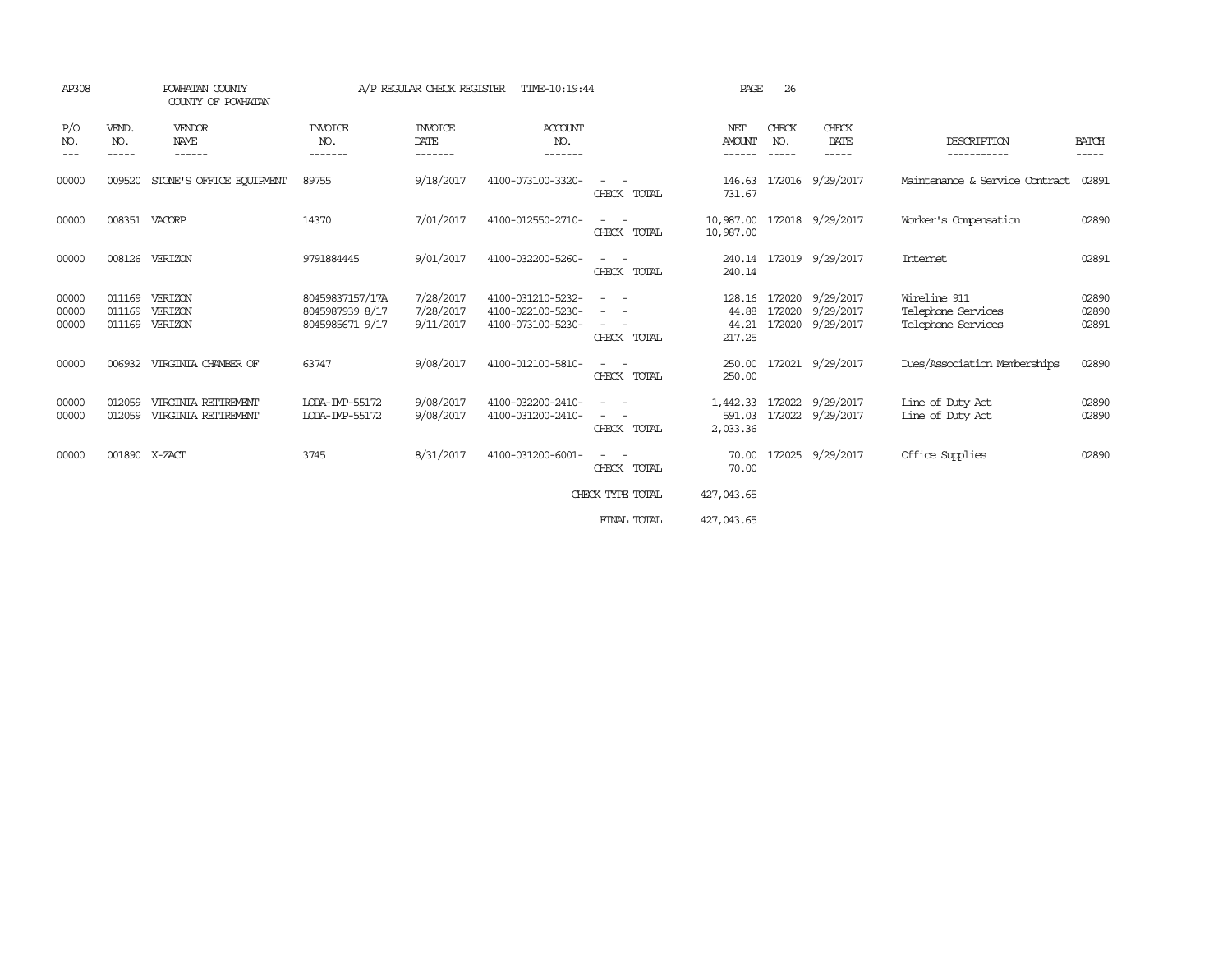| AP308               | POWHATAN COUNTY<br>COUNTY OF POWHATAN |                           |                                  |                                   | A/P REGULAR CHECK REGISTER TIME-10:20:27  |             | PAGE                    |                        |                         |                            |                             |
|---------------------|---------------------------------------|---------------------------|----------------------------------|-----------------------------------|-------------------------------------------|-------------|-------------------------|------------------------|-------------------------|----------------------------|-----------------------------|
| P/O<br>NO.<br>$---$ | VEND.<br>NO.<br>-----                 | VENDOR<br>NAME<br>------- | <b>INVOICE</b><br>NO.<br>------- | <b>INVOICE</b><br>DATE<br>------- | ACCOUNT<br>NO.<br>-------                 |             | NET<br>AMOUNT<br>------ | CHECK<br>NO.<br>------ | CHECK<br>DATE           | DESCRIPTION<br>----------- | <b>BATCH</b><br>$- - - - -$ |
| 00000               |                                       | 008668 BANK OF AMERICA    | 09/01/2017                       | 9/01/2017                         | 4103-012510-0001-<br>and the state of the | CHECK TOTAL | 549.00                  |                        | 549.00 171880 9/21/2017 | Capital Outlay             | 02881                       |
|                     |                                       |                           |                                  |                                   | CHECK TYPE TOTAL                          |             | 549.00                  |                        |                         |                            |                             |
|                     |                                       |                           |                                  |                                   |                                           | FINAL TOTAL | 549.00                  |                        |                         |                            |                             |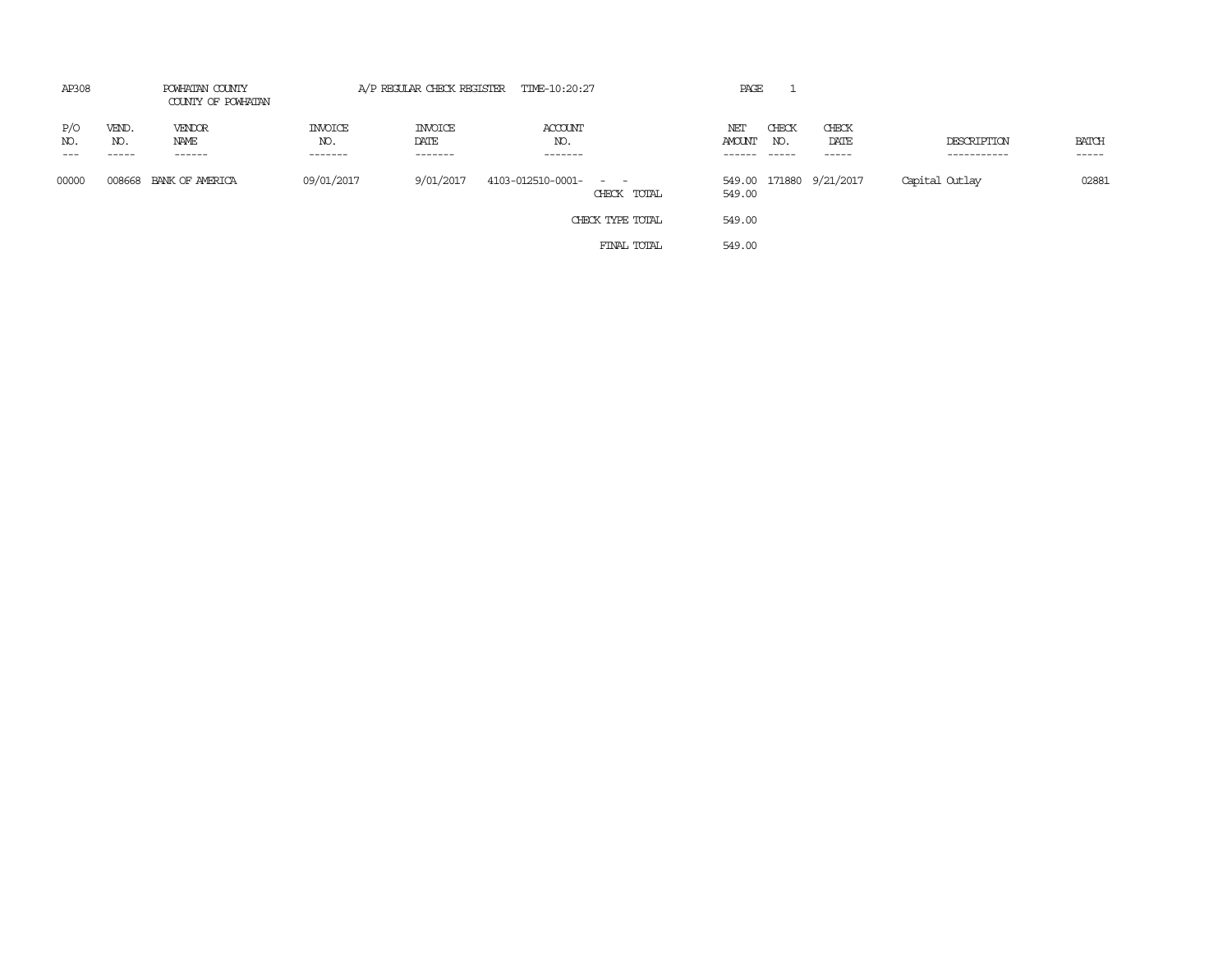| AP308               |              | POWHATAN COUNTY<br>COUNTY OF POWHATAN                                                                                                                                                                                                                                                                                                                                                                                                                   |                       |                        | A/P REGULAR CHECK REGISTER TIME-10:21:08 |                                  | PAGE          | 1                      |                            |                               |              |
|---------------------|--------------|---------------------------------------------------------------------------------------------------------------------------------------------------------------------------------------------------------------------------------------------------------------------------------------------------------------------------------------------------------------------------------------------------------------------------------------------------------|-----------------------|------------------------|------------------------------------------|----------------------------------|---------------|------------------------|----------------------------|-------------------------------|--------------|
| P/O<br>NO.          | VEND.<br>NO. | <b>VENDOR</b><br>NAME                                                                                                                                                                                                                                                                                                                                                                                                                                   | <b>INVOICE</b><br>NO. | <b>INVOICE</b><br>DATE | <b>ACCOUNT</b><br>NO.                    |                                  | NET<br>AMOUNT | CHECK<br>NO.           | CHECK<br>DATE              | DESCRIPTION                   | <b>BATCH</b> |
| $\qquad \qquad - -$ | $- - - - -$  | $\begin{tabular}{ccccc} \multicolumn{2}{c }{\multicolumn{2}{c }{\multicolumn{2}{c }{\multicolumn{2}{c}}{\hspace{-2.2cm}}}} \multicolumn{2}{c }{\multicolumn{2}{c }{\hspace{-2.2cm}}\hline} \multicolumn{2}{c }{\hspace{-2.2cm}}\hline \multicolumn{2}{c }{\hspace{-2.2cm}}\hline \multicolumn{2}{c }{\hspace{-2.2cm}}\hline \multicolumn{2}{c }{\hspace{-2.2cm}}\hline \multicolumn{2}{c }{\hspace{-2.2cm}}\hline \multicolumn{2}{c }{\hspace{-2.2cm}}$ | -------               |                        | -------                                  |                                  |               | $\cdots \cdots \cdots$ | -----                      | -----------                   | $- - - - -$  |
| 00000               |              | 010565 A. D. DESIGNS                                                                                                                                                                                                                                                                                                                                                                                                                                    | 1370                  | 8/07/2017              | 4116-032203-0001-                        | $\sim$ $  -$<br>CHECK TOTAL      | 54.00         |                        | 54.00 171628 9/01/2017     | <b>JET</b> Program            | 02863        |
| 00000               | 009183       | AIR, WATER & SOIL LABORA- V17005780                                                                                                                                                                                                                                                                                                                                                                                                                     |                       | 8/15/2017              | 4501-043600-3142-                        | $\sim$<br>$\sim$                 |               |                        | 111.80 171630 9/01/2017    | Professional Services - Sewer | 02865        |
| 00000               |              | 009183 AIR, WATER & SOIL LABORA- V17005986                                                                                                                                                                                                                                                                                                                                                                                                              |                       | 8/22/2017              | 4501-043600-3142-                        | $\sim$<br>$\sim$                 |               | 133.60 171630          | 9/01/2017                  | Professional Services - Sewer | 02865        |
| 00000               |              | 009183 AIR, WATER & SOIL LABORA- V17005997                                                                                                                                                                                                                                                                                                                                                                                                              |                       | 8/22/2017              | 4501-043600-3142-                        | $\overline{\phantom{a}}$         |               | 152.60 171630          | 9/01/2017                  | Professional Services - Sewer | 02865        |
| 00000               |              | 009183 AIR, WATER & SOIL LABORA- V17006034                                                                                                                                                                                                                                                                                                                                                                                                              |                       | 8/24/2017              | 4501-043500-3140-                        |                                  |               | 40.00 171630           | 9/01/2017                  | Professional Services - Water | 02865        |
| 00000               |              | 009183 AIR, WATER & SOIL LABORA- V17006097                                                                                                                                                                                                                                                                                                                                                                                                              |                       | 8/25/2017              | 4501-043600-3142-                        | $\sim$<br>$\sim$                 |               | 111.40 171630          | 9/01/2017                  | Professional Services - Sewer | 02865        |
| 00000               | 009183       | AIR, WATER & SOIL LABORA- V17006098                                                                                                                                                                                                                                                                                                                                                                                                                     |                       | 8/25/2017              | 4501-043600-3142-                        | $\sim$                           |               | 40.00 171630           | 9/01/2017                  | Professional Services - Sewer | 02865        |
| 00000               |              | 009183 AIR, WATER & SOIL LABORA- V17006136                                                                                                                                                                                                                                                                                                                                                                                                              |                       | 8/29/2017              | 4501-043600-3142-                        | $\sim$                           |               |                        | 133.60 171630 9/01/2017    | Professional Services - Sewer | 02865        |
| 00000               |              | 009183 AIR, WATER & SOIL LABORA- V17006137                                                                                                                                                                                                                                                                                                                                                                                                              |                       | 8/29/2017              | 4501-043600-3142-                        | $\sim$ $  -$<br>CHECK TOTAL      | 834.80        |                        | 111.80 171630 9/01/2017    | Professional Services - Sewer | 02865        |
| 00000               |              | 011931 ALTAIRIS TECHNOLOGY                                                                                                                                                                                                                                                                                                                                                                                                                              | 03-POW                | 8/10/2017              | 4301-031200-6001-                        | $\sim$ $ -$<br>CHECK TOTAL       | 15,787.80     |                        | 15,787.80 171634 9/01/2017 | Public Safety Radio System    | 02865        |
| 00000               |              | 008713 BLUE RIDGE RESCUE                                                                                                                                                                                                                                                                                                                                                                                                                                | 41892                 | 8/11/2017              | 4116-032200-0010-                        | $\sim$ $ -$<br>CHECK TOTAL       | 1,810.00      |                        | 1,810.00 171640 9/01/2017  | SAFER Expenses                | 02865        |
|                     |              |                                                                                                                                                                                                                                                                                                                                                                                                                                                         |                       |                        |                                          |                                  |               |                        |                            |                               |              |
| 00000               |              | 009991 BMS DIRECT                                                                                                                                                                                                                                                                                                                                                                                                                                       | 118273P               | 8/17/2017              | 4501-043400-5210-                        |                                  |               |                        | 584.37 171641 9/01/2017    | Postage                       | 02865        |
|                     |              |                                                                                                                                                                                                                                                                                                                                                                                                                                                         |                       |                        |                                          | CHECK TOTAL                      | 584.37        |                        |                            |                               |              |
| 00000               | 006965       | CINIAS CORPORATION                                                                                                                                                                                                                                                                                                                                                                                                                                      | 143232220             | 8/09/2017              | 4501-043400-6011-                        | $\sim$<br>$\sim$                 |               |                        | 96.44 171647 9/01/2017     | Uniforms                      | 02865        |
| 00000               | 006965       | CINIAS CORPORATION                                                                                                                                                                                                                                                                                                                                                                                                                                      | 143236072             | 8/16/2017              | 4501-043400-6011-                        | $\sim$                           |               |                        | 96.44 171647 9/01/2017     | Uniforms                      | 02865        |
| 00000               |              | 006965 CINIAS CORPORATION                                                                                                                                                                                                                                                                                                                                                                                                                               | 143239850             | 8/23/2017              | 4501-043400-6011-                        | $\sim$ $ -$                      |               |                        | 96.44 171647 9/01/2017     | Uniforms                      | 02867        |
|                     |              |                                                                                                                                                                                                                                                                                                                                                                                                                                                         |                       |                        |                                          | CHECK TOTAL                      | 289.32        |                        |                            |                               |              |
| 00000               |              | 001760 COURTOIS SIGNS, GRAPHICS,                                                                                                                                                                                                                                                                                                                                                                                                                        | 17659                 | 8/17/2017              | 4301-014200-6004-                        | $\sim$ 100 $\sim$<br>CHECK TOTAL | 127.80        |                        | 127.80 171649 9/01/2017    | Paving Village Building       | 02863        |
| 00000               | 007147       | DRAPER ADEN ASSOCIATES,                                                                                                                                                                                                                                                                                                                                                                                                                                 | 2017070638            | 7/31/2017              | 4501-043500-3140-                        | $\sim$<br>$\sim$                 |               |                        | 850.00 171653 9/01/2017    | Professional Services - Water | 02867        |
| 00000               |              | 007147 DRAPER ADEN ASSOCIATES,                                                                                                                                                                                                                                                                                                                                                                                                                          | 2017070638            | 7/31/2017              | 4501-043600-3142-                        | $\sim$ $ \sim$                   |               |                        | 850.00 171653 9/01/2017    | Professional Services - Sewer | 02867        |
|                     |              |                                                                                                                                                                                                                                                                                                                                                                                                                                                         |                       |                        |                                          | CHECK TOTAL                      | 1,700.00      |                        |                            |                               |              |
| 00000               |              | 008336 FERGUSON ENTERPRISES INC. 1914032                                                                                                                                                                                                                                                                                                                                                                                                                |                       | 8/18/2017              | 4501-043600-3310-                        | $\sim$ $ \sim$                   |               |                        | 114.84 171655 9/01/2017    | Repairs and Maintenance       | 02867        |
|                     |              |                                                                                                                                                                                                                                                                                                                                                                                                                                                         |                       |                        |                                          | CHECK TOTAL                      | 114.84        |                        |                            |                               |              |
| 00000               |              | 008579 POWHATAN COMMERCIAL                                                                                                                                                                                                                                                                                                                                                                                                                              | 0085201709            | 9/01/2017              | 4501-043400-5420-                        | $ -$                             |               |                        | 2,509.70 171671 9/01/2017  | Rent - Office Space           | 02866        |
|                     |              |                                                                                                                                                                                                                                                                                                                                                                                                                                                         |                       |                        |                                          | CHECK TOTAL                      | 2,509.70      |                        |                            |                               |              |
| 00000               |              | 000620 R. C. GOODWYN & SONS, INC 0777567                                                                                                                                                                                                                                                                                                                                                                                                                |                       | 8/07/2017              | 4301-014200-6004-                        |                                  | 12.28         |                        | 171677 9/01/2017           | Paving Village Building       | 02864        |
|                     |              |                                                                                                                                                                                                                                                                                                                                                                                                                                                         |                       |                        |                                          | CHECK TOTAL                      | 12.28         |                        |                            |                               |              |
| 00000               |              | 006466 RADIO COMMUNICATION OF VA 601000316-1                                                                                                                                                                                                                                                                                                                                                                                                            |                       | 8/24/2017              | 4301-012400-8301-                        | $\sim$ $ -$                      | 758.00        |                        | 171679 9/01/2017           | Fire Department Equipment     | 02867        |
|                     |              |                                                                                                                                                                                                                                                                                                                                                                                                                                                         |                       |                        |                                          | CHECK TOTAL                      | 758.00        |                        |                            |                               |              |
| 00000               |              | 007310 SOUTHEASTERN EMERGENCY                                                                                                                                                                                                                                                                                                                                                                                                                           | 774027                | 8/22/2017              | 4120-032301-6013-                        | $\sim$ $ -$                      |               |                        | 2,069.71 171688 9/01/2017  | Medical Supplies              | 02867        |
|                     |              |                                                                                                                                                                                                                                                                                                                                                                                                                                                         |                       |                        |                                          | CHECK TOTAL                      | 2,069.71      |                        |                            |                               |              |
|                     |              |                                                                                                                                                                                                                                                                                                                                                                                                                                                         |                       |                        |                                          |                                  |               |                        |                            |                               |              |
| 00000               |              | 006594 SOUTHSIDE ELECTRIC COOP                                                                                                                                                                                                                                                                                                                                                                                                                          | 63504003 8/17         | 8/16/2017              | 4501-043600-5110-                        | $\sim$ $  -$                     |               |                        | 1,993.46 171689 9/01/2017  | Electricity                   | 02867        |
|                     |              |                                                                                                                                                                                                                                                                                                                                                                                                                                                         |                       |                        |                                          | CHECK TOTAL                      | 1,993.46      |                        |                            |                               |              |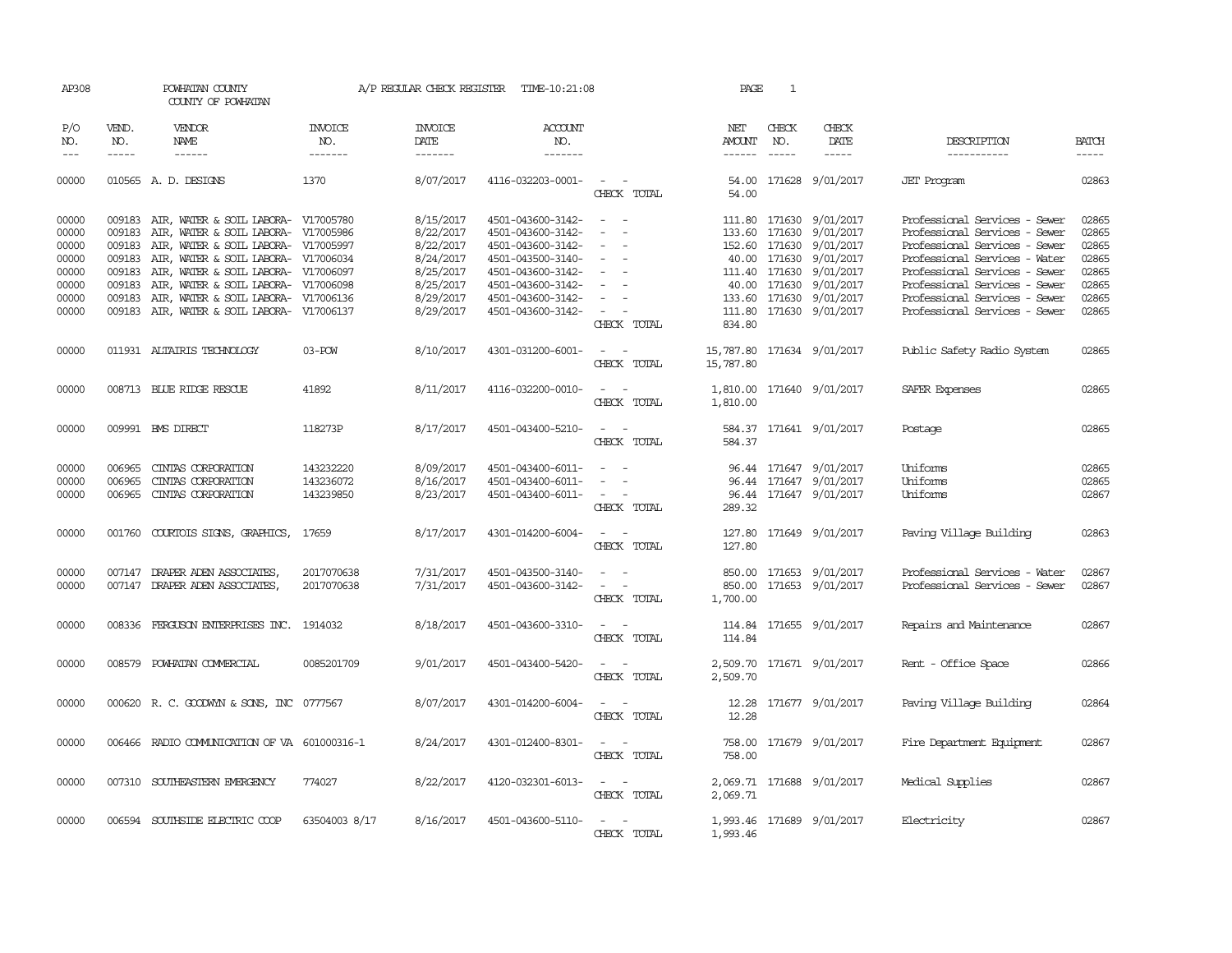| AP308                 |                               | POWHATAN COUNTY<br>COUNTY OF POWHATAN                                             |                           |                                   | A/P REGULAR CHECK REGISTER TIME-10:21:08 |                                                                                      | PAGE                                      | 2                             |                                                        |                                                                        |                             |
|-----------------------|-------------------------------|-----------------------------------------------------------------------------------|---------------------------|-----------------------------------|------------------------------------------|--------------------------------------------------------------------------------------|-------------------------------------------|-------------------------------|--------------------------------------------------------|------------------------------------------------------------------------|-----------------------------|
| P/O<br>NO.<br>$- - -$ | VEND.<br>NO.<br>$\frac{1}{2}$ | <b>VENDOR</b><br>NAME<br>$- - - - - -$                                            | INVOICE<br>NO.<br>------- | <b>INVOICE</b><br>DATE<br>------- | <b>ACCOUNT</b><br>NO.<br>-------         |                                                                                      | NET<br><b>AMOUNT</b><br>$- - - - - -$     | CHECK<br>NO.<br>$\frac{1}{2}$ | CHECK<br>DATE<br>$- - - - -$                           | DESCRIPTION<br>------------                                            | <b>BATCH</b><br>$- - - - -$ |
| 00000                 | 008578                        | STAPLES BUSINESS AD-                                                              | 3349556908                | 8/17/2017                         | 4501-043400-6001-                        | $\overline{\phantom{a}}$<br>CHECK TOTAL                                              | 23.81                                     |                               | 23.81 171690 9/01/2017                                 | Office Supplies                                                        | 02867                       |
| 00000                 |                               | 006261 TIMMONS GROUP                                                              | 190143                    | 4/26/2017                         | 4301-014100-6009-                        | $\sim$<br>$\sim$<br>CHECK TOTAL                                                      | 6,854.40                                  |                               | 6,854.40 171694 9/01/2017                              | Human Services Building Facade 02864                                   |                             |
| 00000<br>00000        | 006463                        | TREASURER OF VIRGINIA<br>006463 TREASURER OF VIRGINIA                             | 713317<br>713369          | 9/01/2017<br>9/01/2017            | 4501-043600-6013-<br>4501-043600-6013-   | $\sim$ $ -$<br>$\sim$ $ -$<br>CHECK TOTAL                                            | 4,898.00                                  |                               | 2,177.00 171697 9/01/2017<br>2,721.00 171697 9/01/2017 | Fees - VPDES & VPA<br>Fees - VPDES & VPA                               | 02867<br>02867              |
| 00000                 |                               | 009787 3D DESIGN & MANUFACTURING 2376                                             |                           | 7/25/2017                         | 4301-012400-8301-                        | $\sim$<br>CHECK TOTAL                                                                | 2,558.30                                  |                               | 2,558.30 171702 9/01/2017                              | Fire Department Equipment                                              | 02867                       |
| 00000<br>00000        | 009183                        | AIR, WATER & SOIL LABORA- V17006231<br>009183 AIR, WATER & SOIL LABORA- V17006291 |                           | 8/31/2017<br>9/01/2017            | 4501-043400-3142-<br>4501-043500-3140-   | $\sim$<br>$\sim$<br>$\overline{\phantom{a}}$<br>CHECK TOTAL                          | 40.00<br>80.00                            |                               | 171706 9/08/2017<br>40.00 171706 9/08/2017             | Professional Services - Sewer<br>Professional Services - Water         | 02869<br>02869              |
| 00000                 |                               | 006192 BUSINESS DATA OF VIRGINIA 2005-2017                                        |                           | 8/17/2017                         | 4501-043400-3146-                        | $\sim$ $ \sim$<br>CHECK TOTAL                                                        | 440.00                                    |                               | 440.00 171713 9/08/2017                                | Professional Services                                                  | 02869                       |
| 00000                 |                               | 008686 C.W. WILLIAMS & CO., INC. 604956                                           |                           | 8/28/2017                         | 4301-012400-8301-                        | $\sim$<br>CHECK TOTAL                                                                | 1,309.47                                  |                               | 1,309.47 171714 9/08/2017                              | Fire Department Equipment                                              | 02869                       |
| 00000                 |                               | 000076 DELL MARKETING L.P.                                                        | 10184935581               | 8/14/2017                         | 4301-012510-8304-                        | CHECK TOTAL                                                                          | 8,773.36                                  |                               | 8,773.36 171720 9/08/2017                              | PC Replacement                                                         | 02869                       |
| 00000                 |                               | 010925 DUNBAR MILBY WILLIAMS                                                      | 000000072023              | 8/25/2017                         | 4301-014200-6004-                        | $\sim$ $ \sim$<br>CHECK TOTAL                                                        | 437.50<br>437.50                          |                               | 171722 9/08/2017                                       | Paving Village Building                                                | 02869                       |
| 00000                 |                               | 011224 ELECTRONIC SYSTEMS, INC.                                                   | IN762557                  | 8/22/2017                         | 4501-043400-3320-                        | CHECK TOTAL                                                                          | 39.83<br>39.83                            |                               | 171726 9/08/2017                                       | Maintenance and Service Contra                                         | 02870                       |
| 00000                 |                               | 010755 INNOVATIVE TURF                                                            | 3539                      | 8/17/2017                         | 4301-071120-0004-                        | $\overline{\phantom{a}}$<br>CHECK TOTAL                                              | 3,375.00                                  |                               | 3,375.00 171732 9/08/2017                              | Infield Mix                                                            | 02870                       |
| 00000                 |                               | 000120 JAMES RIVER AIR                                                            | J40801                    | 8/28/2017                         | 4301-014400-0014-                        | $\sim$ $-$<br>CHECK TOTAL                                                            | 8,464.00                                  |                               | 8,464.00 171734 9/08/2017                              | Courthouse Server Room Unit                                            | 02870                       |
| 00000                 |                               | 011207 KINGMOR SUPPLY, INC.                                                       | 577                       | 7/11/2017                         | 4301-012600-8301-                        | $\omega_{\rm{max}}$ and $\omega_{\rm{max}}$<br>CHECK TOTAL                           | 191,800.00 171736 9/08/2017<br>191,800.00 |                               |                                                        | School Buses/School Support Ve                                         | 02870                       |
| 00000                 |                               | 009303 MOMASTER-CARR                                                              | 43859425                  | 8/15/2017                         | 4501-043600-3310-                        | $\sim$ $ -$<br>CHECK TOTAL                                                           | 247.66                                    |                               | 247.66 171741 9/08/2017                                | Repairs and Maintenance                                                | 02870                       |
| 00000<br>00000        |                               | 010924 MITCHELL PEST<br>010924 MITCHELL PEST                                      | 103478<br>103479          | 8/09/2017<br>8/09/2017            | 4501-043400-3320-<br>4501-043400-3320-   | $\sim$ $\sim$<br>$\overline{\phantom{a}}$<br>$\overline{\phantom{a}}$<br>CHECK TOTAL | 190.00                                    |                               | 95.00 171743 9/08/2017<br>95.00 171743 9/08/2017       | Maintenance and Service Contra<br>Maintenance and Service Contra 02870 | 02870                       |
| 00000                 |                               | 006610 MO-JOHNS SANITATION                                                        | 103325                    | 9/05/2017                         | 4116-032203-0001-                        | $\sim$ $  -$<br>CHECK TOTAL                                                          | 190.00                                    |                               | 190.00 171744 9/08/2017                                | <b>JET</b> Program                                                     | 02870                       |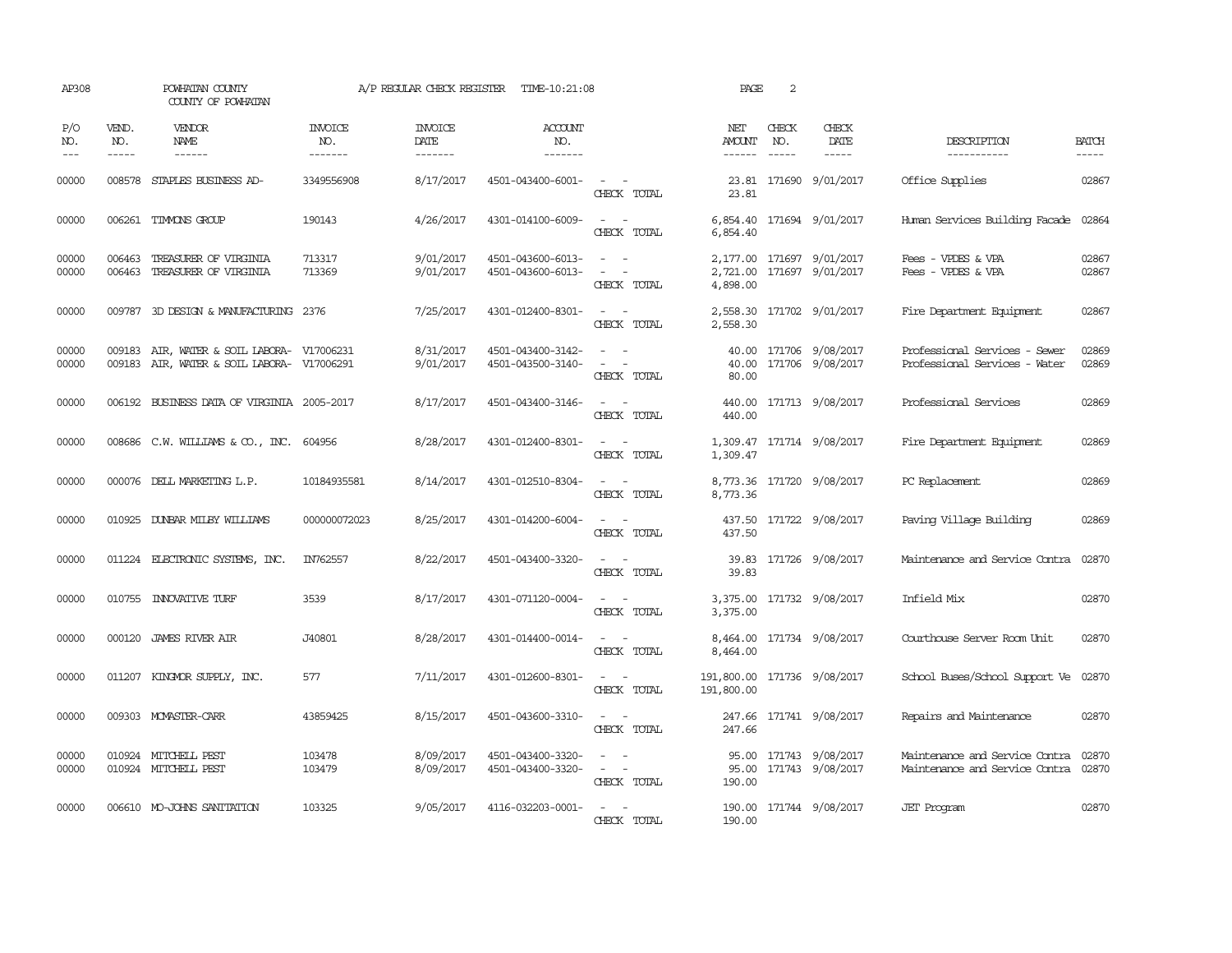| AP308                                     |                               | POWHATAN COUNTY<br>COUNTY OF POWHATAN                                                                                                                                                                                |                                  | A/P REGULAR CHECK REGISTER                                    | TIME-10:21:08                                                                                         |                                                                                                | PAGE                                                                    | 3                             |                                                                                                                                                                                                                                                                                    |                                                                                                                                                                   |                                           |
|-------------------------------------------|-------------------------------|----------------------------------------------------------------------------------------------------------------------------------------------------------------------------------------------------------------------|----------------------------------|---------------------------------------------------------------|-------------------------------------------------------------------------------------------------------|------------------------------------------------------------------------------------------------|-------------------------------------------------------------------------|-------------------------------|------------------------------------------------------------------------------------------------------------------------------------------------------------------------------------------------------------------------------------------------------------------------------------|-------------------------------------------------------------------------------------------------------------------------------------------------------------------|-------------------------------------------|
| P/O<br>NO.<br>$\frac{1}{2}$               | VEND.<br>NO.<br>$\frac{1}{2}$ | VENDOR<br><b>NAME</b><br>$- - - - - -$                                                                                                                                                                               | INVOICE<br>NO.<br>-------        | <b>INVOICE</b><br><b>DATE</b>                                 | <b>ACCOUNT</b><br>NO.<br>$- - - - - - -$                                                              |                                                                                                | NET<br>AMOUNT<br>$- - - - - -$                                          | CHECK<br>NO.<br>$\frac{1}{2}$ | CHECK<br>DATE<br>$\begin{tabular}{ccccc} \multicolumn{2}{c }{\multicolumn{2}{c }{\multicolumn{2}{c }{\multicolumn{2}{c}}}{\multicolumn{2}{c }{\multicolumn{2}{c}}}{\multicolumn{2}{c }{\multicolumn{2}{c}}}{\multicolumn{2}{c }{\multicolumn{2}{c}}}{\end{tabular}} \end{tabular}$ | DESCRIPTION<br>-----------                                                                                                                                        | <b>BATCH</b><br>$- - - - -$               |
| 00000                                     |                               | 011110 MOSELEY ARCHITECTS                                                                                                                                                                                            | 550492-020                       | 8/31/2017                                                     | 4301-031200-6002-                                                                                     | $\sim$ $ -$<br>CHECK TOTAL                                                                     | 2,000.00                                                                |                               | 2,000.00 171745 9/08/2017                                                                                                                                                                                                                                                          | Sally Port & Courthouse Expans 02870                                                                                                                              |                                           |
| 00000<br>00000                            | 012003                        | 012003 PHOENIX FABRICATORS AND<br>PHOENIX FABRICATORS AND                                                                                                                                                            | <b>ONEA</b><br><b>ONE</b>        | 8/31/2017<br>8/31/2017                                        | 301-000200-0008-<br>4301-046000-8301-                                                                 | $\sim$ $  -$<br>$\omega_{\rm{max}}$ and $\omega_{\rm{max}}$<br>CHECK TOTAL                     | 434,762.00 171746 9/08/2017<br>413,023.90                               |                               | 21,738.10-171746 9/08/2017                                                                                                                                                                                                                                                         | Retainages Payable<br>Water Tower - Village Area                                                                                                                  | 02870<br>02870                            |
| 00000                                     |                               | 000620 R. C. GOODWYN & SONS, INC 0779085                                                                                                                                                                             |                                  | 8/17/2017                                                     | 4301-014400-0014-                                                                                     | $\sim$ 100 $\sim$<br>CHECK TOTAL                                                               | 13.25                                                                   |                               | 13.25 171751 9/08/2017                                                                                                                                                                                                                                                             | Courthouse Server Room Unit                                                                                                                                       | 02871                                     |
| 00000                                     |                               | 000620 R. C. GOODWYN & SONS, INC 0780087                                                                                                                                                                             |                                  | 8/24/2017                                                     | 4301-014400-0014-                                                                                     | CHECK TOTAL                                                                                    | 159.49                                                                  |                               | 159.49 171752 9/08/2017                                                                                                                                                                                                                                                            | Courthouse Server Room Unit                                                                                                                                       | 02871                                     |
| 00000                                     |                               | 001970 SIGN DESIGN OF POWHATAN                                                                                                                                                                                       | 4176                             | 9/02/2017                                                     | 4301-014200-6004-                                                                                     | $\sim$ 100 $\sim$<br>CHECK TOTAL                                                               | 793.00                                                                  |                               | 793.00 171757 9/08/2017                                                                                                                                                                                                                                                            | Paving Village Building                                                                                                                                           | 02871                                     |
| 00000<br>00000                            | 007310                        | SOUTHEASTERN EMERGENCY<br>007310 SOUTHEASTERN EMERGENCY                                                                                                                                                              | 775334<br>775821                 | 8/29/2017<br>8/31/2017                                        | 4120-032301-6013-<br>4120-032301-6013-                                                                | $\sim$ $ \sim$<br>$\omega_{\rm{max}}$<br>CHECK TOTAL                                           | 60.00<br>150.00                                                         |                               | 90.00 171758 9/08/2017<br>171758 9/08/2017                                                                                                                                                                                                                                         | Medical Supplies<br>Medical Supplies                                                                                                                              | 02871<br>02871                            |
| 00000                                     |                               | 006608 ST.JOHN NEUMANN CATHOLIC                                                                                                                                                                                      | <b>MOU TRANSPORT</b>             | 9/06/2017                                                     | 4410-053910-5646-                                                                                     | $\omega_{\rm{max}}$ and $\omega_{\rm{max}}$<br>CHECK TOTAL                                     | 12,000.00                                                               |                               | 12,000.00 171759 9/08/2017                                                                                                                                                                                                                                                         | Special Fund Payments                                                                                                                                             | 02871                                     |
| 00000                                     |                               | 011181 WELLS FARGO FINANCIAL                                                                                                                                                                                         | 5004189562                       | 8/24/2017                                                     | 4501-043400-3320-                                                                                     | $\sim$ $ \sim$<br>CHECK TOTAL                                                                  | 234.74                                                                  |                               | 234.74 171764 9/08/2017                                                                                                                                                                                                                                                            | Maintenance and Service Contra                                                                                                                                    | 02871                                     |
| 00000                                     |                               | 010565 A.D. DESIGNS                                                                                                                                                                                                  | 1361                             | 7/18/2017                                                     | 4116-032203-0001-                                                                                     | CHECK TOTAL                                                                                    | 1,114.00                                                                |                               | 1,114.00 171767 9/15/2017                                                                                                                                                                                                                                                          | <b>JET</b> Program                                                                                                                                                | 02872                                     |
| 00000<br>00000<br>00000<br>00000<br>00000 | 009183<br>009183              | 009183 AIR, WATER & SOIL LABORA- V17006354<br>AIR, WATER & SOIL LABORA- V17006380<br>AIR, WATER & SOIL LABORA- V17006400<br>009183 AIR, WATER & SOIL LABORA- V17006409<br>009183 AIR, WATER & SOIL LABORA- V17006472 |                                  | 9/06/2017<br>9/07/2017<br>9/07/2017<br>9/07/2017<br>9/08/2017 | 4501-043600-3142-<br>4501-043600-3142-<br>4501-043500-3140-<br>4501-043600-3142-<br>4501-043500-3140- | $\sim$<br>$\sim$<br>$\overline{\phantom{a}}$<br>$\sim$<br>$\sim$<br>$\sim$ $ -$<br>CHECK TOTAL | 365.40                                                                  |                               | 40.00 171770 9/15/2017<br>133.60 171770 9/15/2017<br>40.00 171770 9/15/2017<br>111.80 171770 9/15/2017<br>40.00 171770 9/15/2017                                                                                                                                                   | Professional Services - Sewer<br>Professional Services - Sewer<br>Professional Services - Water<br>Professional Services - Sewer<br>Professional Services - Water | 02872<br>02872<br>02872<br>02872<br>02872 |
| 00000                                     |                               | 011931 ALTAIRIS TECHNOLOGY                                                                                                                                                                                           | $04 - POW$                       | 9/07/2017                                                     | 4301-031200-6001-                                                                                     | $\sim$ $ \sim$<br>CHECK TOTAL                                                                  | 18,258.00                                                               |                               | 18,258.00 171771 9/15/2017                                                                                                                                                                                                                                                         | Public Safety Radio System                                                                                                                                        | 02872                                     |
| 00000<br>00000                            |                               | 006986 BCWH, INC.<br>006986 BCWH, INC.                                                                                                                                                                               | APPLICATION #8<br>APPLICATION #8 | 8/31/2017<br>8/31/2017                                        | 301-000200-0008-<br>4301-042000-8301-                                                                 | $\overline{\phantom{a}}$<br>$\sim$ $ -$<br>CHECK TOTAL                                         | 11,369.00-171773 9/15/2017<br>227,380.00 171773 9/15/2017<br>216,011.00 |                               |                                                                                                                                                                                                                                                                                    | Retainages Payable<br>Joint Maintenance Garage                                                                                                                    | 02872<br>02872                            |
| 00000                                     |                               | 009944 BELTON, SR., AVERY SHABAR 991075                                                                                                                                                                              |                                  | 9/10/2017                                                     | 4501-043400-3320-                                                                                     | $\mathcal{L}_{\text{max}}$ , and<br>CHECK TOTAL                                                | 600.00                                                                  |                               | 600.00 171774 9/15/2017                                                                                                                                                                                                                                                            | Maintenance and Service Contra                                                                                                                                    | 02872                                     |
| 00000                                     |                               | 008713 BLUE RIDGE RESCUE                                                                                                                                                                                             | 41991                            | 8/28/2017                                                     | 4116-032200-0010-                                                                                     | $\sim$ $ -$<br>CHECK TOTAL                                                                     | 1,810.00                                                                |                               | 1,810.00 171775 9/15/2017                                                                                                                                                                                                                                                          | SAFER Expenses                                                                                                                                                    | 02872                                     |
| 00000<br>00000                            | 006192                        | 006192 BUSINESS DATA OF VIRGINIA 2008-2017<br>BUSINESS DATA OF VIRGINIA 2012-2017                                                                                                                                    |                                  | 8/21/2017<br>8/24/2017                                        | 4501-043400-3146-<br>4501-043400-3146-                                                                | $\sim$ $ -$<br>$\sim$                                                                          |                                                                         |                               | 330.00 171779 9/15/2017<br>220.00 171779 9/15/2017                                                                                                                                                                                                                                 | Professional Services<br>Professional Services                                                                                                                    | 02872<br>02872                            |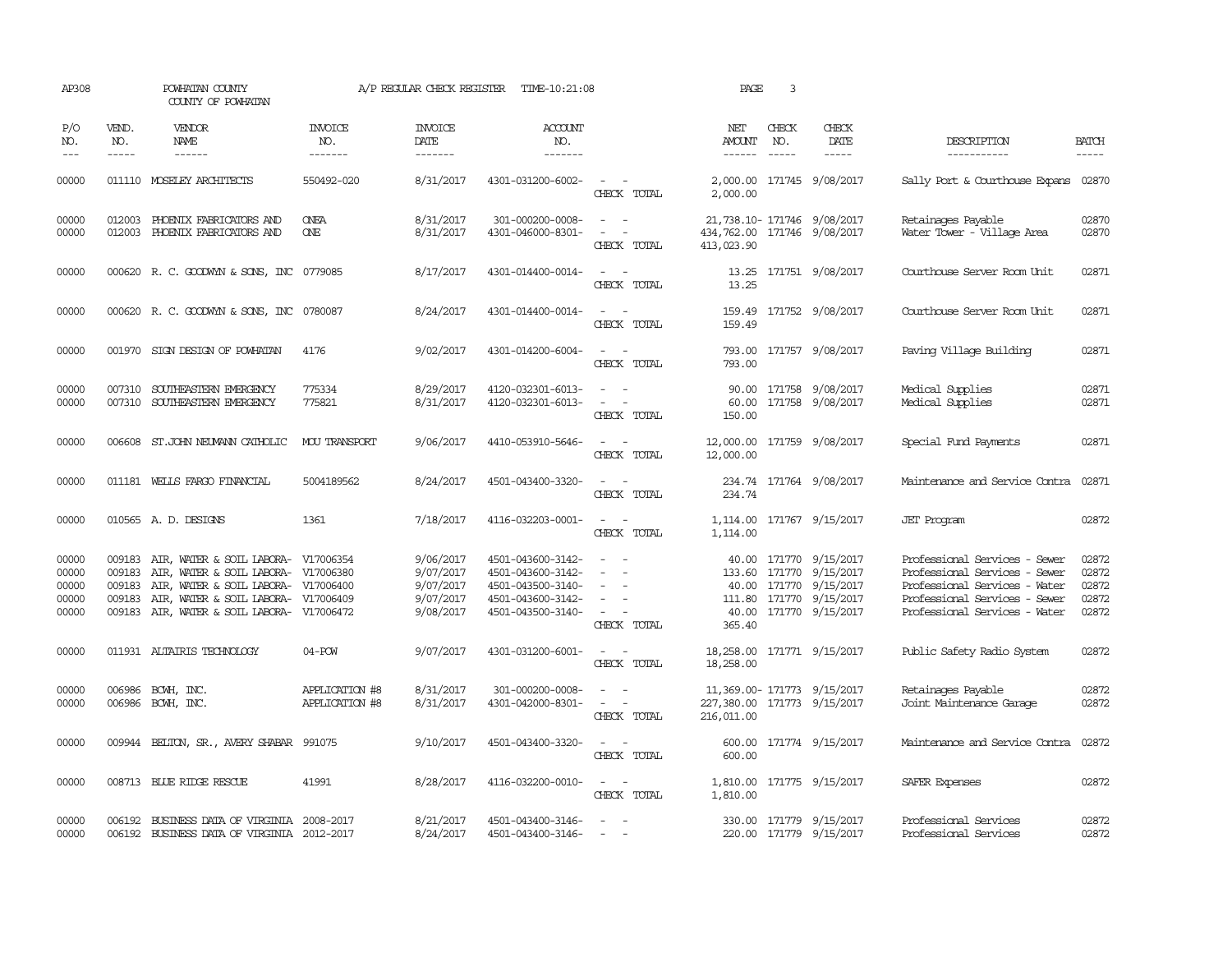| AP308                            |                       | POWHATAN COUNTY<br>COUNTY OF POWHATAN                                                                  |                                                    | A/P REGULAR CHECK REGISTER                       | TIME-10:21:08                                                                    |                                                                                                                                                                      | PAGE                                                                        | 4            |                                                                                                |                                                                                    |                                  |
|----------------------------------|-----------------------|--------------------------------------------------------------------------------------------------------|----------------------------------------------------|--------------------------------------------------|----------------------------------------------------------------------------------|----------------------------------------------------------------------------------------------------------------------------------------------------------------------|-----------------------------------------------------------------------------|--------------|------------------------------------------------------------------------------------------------|------------------------------------------------------------------------------------|----------------------------------|
| P/O<br>NO.<br>$---$              | VEND.<br>NO.<br>----- | <b>VENDOR</b><br>NAME<br>$- - - - - -$                                                                 | <b>INVOICE</b><br>NO.<br>-------                   | <b>INVOICE</b><br>DATE<br>-------                | <b>ACCOUNT</b><br>NO.<br>-------                                                 |                                                                                                                                                                      | NET<br>AMOUNT<br>------                                                     | CHECK<br>NO. | CHECK<br>DATE                                                                                  | DESCRIPTION<br>-----------                                                         | <b>BATCH</b><br>-----            |
| 00000                            |                       | 006192 BUSINESS DATA OF VIRGINIA 2018-2017                                                             |                                                    | 9/01/2017                                        | 4501-043400-3146-                                                                | $\sim$ $\sim$<br>CHECK TOTAL                                                                                                                                         | 935.00                                                                      |              | 385.00 171779 9/15/2017                                                                        | Professional Services                                                              | 02872                            |
| 00000                            |                       | 006965 CINTAS CORPORATION                                                                              | 143243638                                          | 8/30/2017                                        | 4501-043400-6011-                                                                | $ -$<br>CHECK TOTAL                                                                                                                                                  | 96.44                                                                       |              | 96.44 171782 9/15/2017                                                                         | Uniforms                                                                           | 02872                            |
| 00000<br>00000                   | 000860<br>000860      | DOMINION ENERGY VIRGINIA<br>DOMINION ENERGY VIRGINIA                                                   | 09982231509/17<br>1875198911 9/17                  | 8/31/2017<br>9/01/2017                           | 4501-043600-5110-<br>4501-043500-5110-                                           | $\sim$<br>$\sim$<br>$\sim$<br>CHECK TOTAL                                                                                                                            | 21.21<br>121.40                                                             |              | 100.19 171789 9/15/2017<br>171789 9/15/2017                                                    | Electricity<br>Electricity                                                         | 02876<br>02876                   |
| 00000<br>00000                   | 000860<br>000860      | DOMINION ENERGY VIRGINIA<br>DOMINION ENERGY VIRGINIA                                                   | 29070285309/31<br>30854768979/31                   | 8/31/2017<br>8/31/2017                           | 4501-043400-5110-<br>4501-043600-5110-                                           | $\frac{1}{2} \left( \frac{1}{2} \right) \left( \frac{1}{2} \right) \left( \frac{1}{2} \right) \left( \frac{1}{2} \right)$<br>$\overline{\phantom{a}}$<br>CHECK TOTAL | 111.55<br>158.31                                                            |              | 46.76 171790 9/15/2017<br>171790 9/15/2017                                                     | Electricity<br>Electricity                                                         | 02876<br>02876                   |
| 00000                            | 000860                | DOMINION ENERGY VIRGINIA                                                                               | 66563005529/31                                     | 8/31/2017                                        | 4501-043500-5110-                                                                | $\sim$ $ \sim$<br>CHECK TOTAL                                                                                                                                        | 383.74                                                                      |              | 383.74 171791 9/15/2017                                                                        | Electricity                                                                        | 02876                            |
| 00000<br>00000                   | 000860<br>000860      | DOMINION ENERGY VIRGINIA<br>DOMINION ENERGY VIRGINIA                                                   | 78970558569/31<br>90524261959/31                   | 8/31/2017<br>8/31/2017                           | 4501-043600-5110-<br>4501-043600-5110-                                           | $\omega_{\rm{max}}$ and $\omega_{\rm{max}}$<br>$\sim$ $ \sim$<br>CHECK TOTAL                                                                                         | 2,116.56                                                                    |              | 2,069.85 171792 9/15/2017<br>46.71 171792 9/15/2017                                            | Electricity<br>Electricity                                                         | 02876<br>02876                   |
| 00000                            |                       | 006510 EMERGENCY SERVICES                                                                              | 237                                                | 9/07/2017                                        | 4120-032300-3110-                                                                | $\sim$ $\sim$<br>CHECK TOTAL                                                                                                                                         | 25,009.38 171795 9/15/2017<br>25,009.38                                     |              |                                                                                                | Contract Services-Daytime Cove 02873                                               |                                  |
| 00000                            |                       | 009639 EMS MANAGEMENT &                                                                                | 031238                                             | 8/31/2017                                        | 4120-032300-3110-                                                                | $\sim$ $ \sim$<br>CHECK TOTAL                                                                                                                                        | 2,447.39                                                                    |              | 2,447.39 171796 9/15/2017                                                                      | Contract Services-Daytime Cove 02873                                               |                                  |
| 00000                            |                       | 008336 FERGUSON ENTERPRISES INC. 1914496                                                               |                                                    | 8/24/2017                                        | 4501-043600-3310-                                                                | $\frac{1}{2} \left( \frac{1}{2} \right) \left( \frac{1}{2} \right) = \frac{1}{2} \left( \frac{1}{2} \right)$<br>CHECK TOTAL                                          | 1,317.92                                                                    |              | 1,317.92 171799 9/15/2017                                                                      | Repairs and Maintenance                                                            | 02873                            |
| 00000                            |                       | 011635 INNOVYZE, INC.                                                                                  | 09283AM-2017                                       | 9/01/2017                                        | 4501-043400-6002-                                                                | $\sim$ 10 $\sim$ 10 $\sim$<br>CHECK TOTAL                                                                                                                            | 1,600.00                                                                    |              | 1,600.00 171811 9/15/2017                                                                      | Computer Equipment Non-Capital 02873                                               |                                  |
| 00000<br>00000<br>00000          | 011701                | KENBRIDGE CONSTRUCTION<br>011701 KENBRIDGE CONSTRUCTION<br>011701 KENBRIDGE CONSTRUCTION               | APPLICATION #9<br>APPLICATION #9<br>APPLICATION #9 | 8/31/2017<br>8/31/2017<br>8/31/2017              | 301-000200-0008-<br>4301-062100-8302-<br>4301-046000-8301-                       | $\sim$ $ -$<br>$ -$<br>CHECK TOTAL                                                                                                                                   | 95,489.74-171815 9/15/2017<br>1,902,894.80 171815 9/15/2017<br>1,814,305.17 |              | 6,900.11 171815 9/15/2017                                                                      | Retainages Payable<br>RJHS Replacement/Renovation De<br>Water Tower - Village Area | 02873<br>02873<br>02873          |
| 00000                            |                       | 000166 LUCK STONE CORP.                                                                                | IV-100757563                                       | 8/31/2017                                        | 4301-014200-6004-                                                                | $\sim$ $ \sim$<br>CHECK TOTAL                                                                                                                                        | 148.50                                                                      |              | 148.50 171819 9/15/2017                                                                        | Paving Village Building                                                            | 02873                            |
| 00000                            |                       | 012047 MOTIVF CORPORATION                                                                              | 2017-06-001-001                                    | 9/06/2017                                        | 4116-032200-0010-                                                                | $\sim$ $ \sim$<br>CHECK TOTAL                                                                                                                                        | 3,835.60                                                                    |              | 3,835.60 171825 9/15/2017                                                                      | SAFER Expenses                                                                     | 02873                            |
| 00000                            |                       | 008316 MUNICIPAL EMERGENCY SRVCS IN1158547                                                             |                                                    | 8/30/2017                                        | 4116-032200-0010-                                                                | $\sim$ $\sim$<br>CHECK TOTAL                                                                                                                                         | 6,085.57                                                                    |              | 6,085.57 171826 9/15/2017                                                                      | SAFER Expenses                                                                     | 02873                            |
| 00000<br>00000<br>00000<br>00000 | 007325<br>007325      | RICHMOND OXYGEN CO.<br>RICHMOND OXYGEN CO.<br>007325 RICHMOND OXYGEN CO.<br>007325 RICHMOND OXYGEN CO. | 261039<br>261040<br>261304<br>261305               | 8/02/2017<br>8/02/2017<br>8/09/2017<br>8/09/2017 | 4120-032301-6013-<br>4120-032301-6013-<br>4120-032301-6013-<br>4120-032301-6013- | $\overline{\phantom{a}}$<br>$\overline{\phantom{a}}$<br>$\sim$                                                                                                       | 83.00                                                                       |              | 72.00 171839 9/15/2017<br>171839 9/15/2017<br>40.00 171839 9/15/2017<br>79.00 171839 9/15/2017 | Medical Supplies<br>Medical Supplies<br>Medical Supplies<br>Medical Supplies       | 02874<br>02874<br>02874<br>02874 |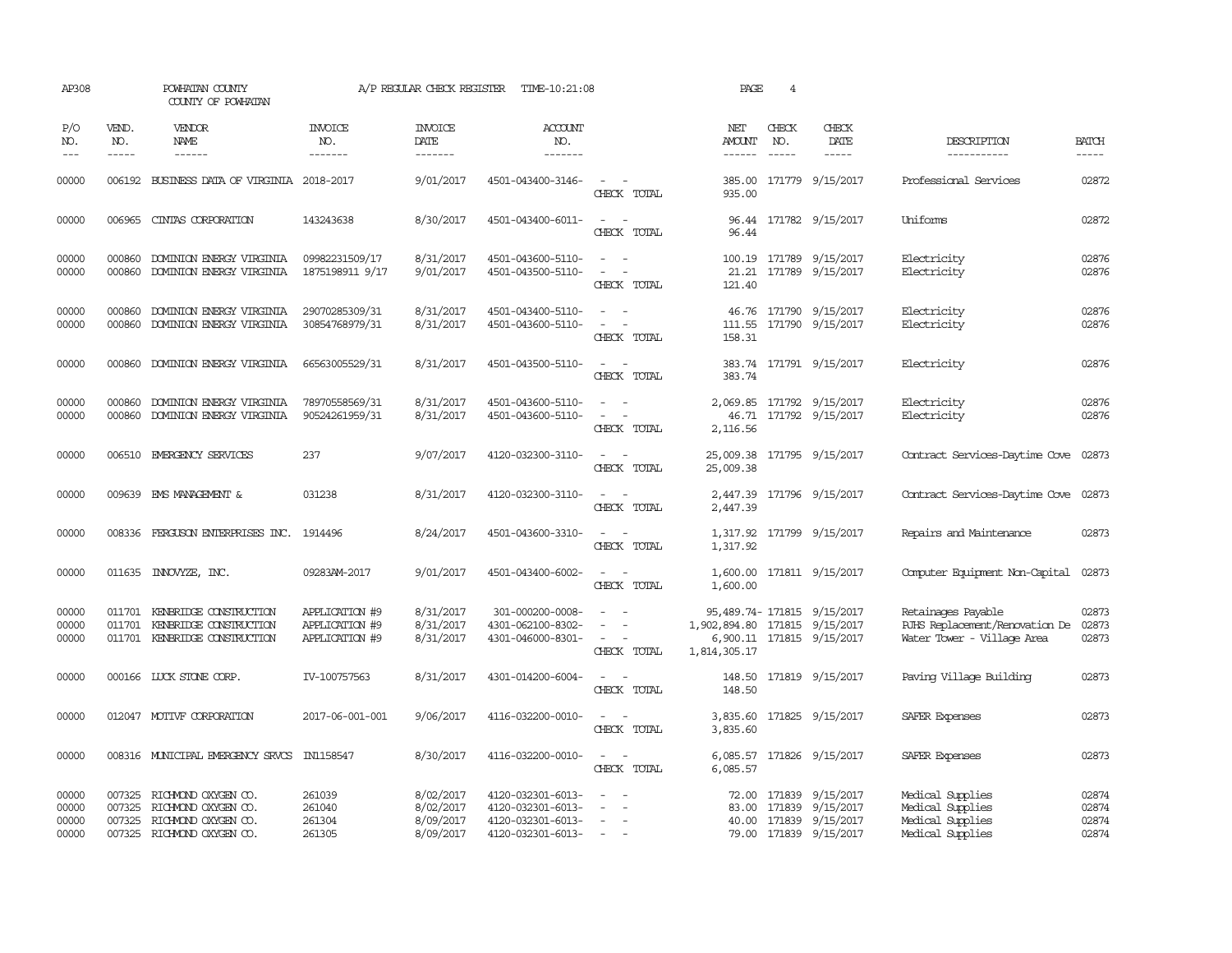| AP308                                                       |                                      | POWHATAN COUNTY<br>COUNTY OF POWHATAN                                                                                                                                                                                                                                                              |                           | A/P REGULAR CHECK REGISTER                                                              | TIME-10:21:08                                                                                                                                   |                                                                                                                                                         | PAGE                           | 5                             |                                                                                                                                                                                      |                                                                                                                                                                                                                                     |                                                             |
|-------------------------------------------------------------|--------------------------------------|----------------------------------------------------------------------------------------------------------------------------------------------------------------------------------------------------------------------------------------------------------------------------------------------------|---------------------------|-----------------------------------------------------------------------------------------|-------------------------------------------------------------------------------------------------------------------------------------------------|---------------------------------------------------------------------------------------------------------------------------------------------------------|--------------------------------|-------------------------------|--------------------------------------------------------------------------------------------------------------------------------------------------------------------------------------|-------------------------------------------------------------------------------------------------------------------------------------------------------------------------------------------------------------------------------------|-------------------------------------------------------------|
| P/O<br>NO.<br>$---$                                         | VEND.<br>NO.<br>$- - - - -$          | <b>VENDOR</b><br>NAME<br>$- - - - - -$                                                                                                                                                                                                                                                             | INVOICE<br>NO.<br>------- | <b>INVOICE</b><br>DATE<br>-------                                                       | <b>ACCOUNT</b><br>NO.<br>$- - - - - - -$                                                                                                        |                                                                                                                                                         | NET<br>AMOUNT<br>$- - - - - -$ | CHECK<br>NO.<br>$\frac{1}{2}$ | CHECK<br>DATE<br>$- - - - -$                                                                                                                                                         | DESCRIPTION<br>-----------                                                                                                                                                                                                          | <b>BATCH</b><br>-----                                       |
| 00000                                                       |                                      | 007325 RICHMOND OXYGEN CO.                                                                                                                                                                                                                                                                         | 261794                    | 8/23/2017                                                                               | 4120-032301-6013-                                                                                                                               | $\sim$ $ \sim$<br>CHECK TOTAL                                                                                                                           | 337.00                         |                               | 63.00 171839 9/15/2017                                                                                                                                                               | Medical Supplies                                                                                                                                                                                                                    | 02874                                                       |
| 00000<br>00000                                              | 006253<br>006253                     | SALISBURY TIRE & SERVICE<br>SALISBURY TIRE & SERVICE                                                                                                                                                                                                                                               | 0097311<br>0097560        | 8/16/2017<br>8/25/2017                                                                  | 4501-043400-6008-<br>4501-043400-6008-                                                                                                          | $\sim$ $ -$<br>$\sim$ $ -$<br>CHECK TOTAL                                                                                                               | 77.98                          |                               | 57.99 171842 9/15/2017<br>19.99 171842 9/15/2017                                                                                                                                     | Gas/Grease/Oil/Vehicle Repairs 02875<br>Gas/Grease/Oil/Vehicle Repairs 02875                                                                                                                                                        |                                                             |
| 00000                                                       |                                      | 009450 SPEC (SLUDGE PROCESS                                                                                                                                                                                                                                                                        | 2172408-PCU               | 9/06/2017                                                                               | 4501-043600-6016-                                                                                                                               | $\sim$ $  -$<br>CHECK TOTAL                                                                                                                             | 1,950.00                       |                               | 1,950.00 171847 9/15/2017                                                                                                                                                            | Chemicals                                                                                                                                                                                                                           | 02875                                                       |
| 00000                                                       |                                      | 007219 STRISON WIRELESS SYSTEMS,                                                                                                                                                                                                                                                                   | 1600                      | 8/24/2017                                                                               | 4501-043400-3320-                                                                                                                               | $\sim$<br>$\sim$<br>CHECK TOTAL                                                                                                                         | 600.00<br>600.00               |                               | 171849 9/15/2017                                                                                                                                                                     | Maintenance and Service Contra 02875                                                                                                                                                                                                |                                                             |
| 00000<br>00000                                              | 006722                               | SYLNOR HYDRO INC.<br>006722 SYLNOR HYDRO INC.                                                                                                                                                                                                                                                      | 37100<br>37100            | 9/01/2017<br>9/01/2017                                                                  | 4501-043400-3140-<br>4501-043400-3142-                                                                                                          | $\frac{1}{2} \left( \frac{1}{2} \right) \left( \frac{1}{2} \right) = \frac{1}{2} \left( \frac{1}{2} \right)$<br>$\sim$ $ \sim$<br>CHECK TOTAL           | 518.00                         |                               | 259.00 171850 9/15/2017<br>259.00 171850 9/15/2017                                                                                                                                   | Professional Services - Water<br>Professional Services - Sewer                                                                                                                                                                      | 02875<br>02875                                              |
| 00000                                                       |                                      | 007450 THOMSON REUTERS -                                                                                                                                                                                                                                                                           | 836749777                 | 9/01/2017                                                                               | 4116-021100-6012-                                                                                                                               | $\sim$ $\sim$<br>CHECK TOTAL                                                                                                                            | 404.32                         |                               | 404.32 171852 9/15/2017                                                                                                                                                              | Law Library Expenses                                                                                                                                                                                                                | 02875                                                       |
| 00000                                                       |                                      | 006679 TREASURER, CHESTERFIELD                                                                                                                                                                                                                                                                     | 2015393 8/17              | 8/30/2017                                                                               | 4501-043500-5112-                                                                                                                               | CHECK TOTAL                                                                                                                                             | 51,705.12                      |                               | 51,705.12 171853 9/15/2017                                                                                                                                                           | Chesterfield Bi-monthly Fees                                                                                                                                                                                                        | 02875                                                       |
| 00000                                                       |                                      | 007595 VDH-WATERWORKS TECHNICAL                                                                                                                                                                                                                                                                    | 180886                    | 7/14/2017                                                                               | 4501-043500-3140-                                                                                                                               | $\sim$ $ \sim$<br>CHECK TOTAL                                                                                                                           | 90.00                          |                               | 90.00 171857 9/15/2017                                                                                                                                                               | Professional Services - Water                                                                                                                                                                                                       | 02875                                                       |
| 00000<br>00000                                              |                                      | 007415 VIRGINIA UTILITY<br>007415 VIRGINIA UTILITY                                                                                                                                                                                                                                                 | 08170345<br>08170345      | 8/31/2017<br>8/31/2017                                                                  | 4501-043500-3140-<br>4501-043600-3142-                                                                                                          | $\omega_{\rm{max}}$ and $\omega_{\rm{max}}$<br>$\omega_{\rm{max}}$ , $\omega_{\rm{max}}$<br>CHECK TOTAL                                                 | 112.35                         |                               | 56.17 171863 9/15/2017<br>56.18 171863 9/15/2017                                                                                                                                     | Professional Services - Water<br>Professional Services - Sewer                                                                                                                                                                      | 02875<br>02875                                              |
| 00000                                                       |                                      | 012048 WIRELESS VENTURES, LLC                                                                                                                                                                                                                                                                      | 101478                    | 8/31/2017                                                                               | 4120-032200-8215-                                                                                                                               | $\sim$ $  -$<br>CHECK TOTAL                                                                                                                             | 8,397.00                       |                               | 8,397.00 171867 9/15/2017                                                                                                                                                            | State Dept of Fire Programs Fu 02875                                                                                                                                                                                                |                                                             |
| 00000                                                       |                                      | 007755 WITMER ASSOCIATES INC.                                                                                                                                                                                                                                                                      | 1794463-A                 | 8/17/2017                                                                               | 4116-032203-0001-                                                                                                                               | $\sim$<br>CHECK TOTAL                                                                                                                                   | 380.00                         |                               | 380.00 171868 9/15/2017                                                                                                                                                              | <b>JET</b> Program                                                                                                                                                                                                                  | 02875                                                       |
| 00000                                                       |                                      | 006175 ADAMS OIL COMPANY, INC.                                                                                                                                                                                                                                                                     | 5177                      | 9/12/2017                                                                               | 4501-043400-6008-                                                                                                                               | $\sim$ $  -$<br>CHECK TOTAL                                                                                                                             | 43.41                          |                               | 43.41 171871 9/21/2017                                                                                                                                                               | Gas/Grease/Oil/Vehicle Repairs                                                                                                                                                                                                      | 02885                                                       |
| 00000<br>00000<br>00000<br>00000<br>00000<br>00000<br>00000 | 009183<br>009183<br>009183<br>009183 | 009183 AIR, WATER & SOIL LABORA- V17006504<br>009183 AIR, WATER & SOIL LABORA- V17006531<br>AIR, WATER & SOIL LABORA- V17006556<br>AIR, WATER & SOIL LABORA- V17006617<br>AIR, WATER & SOIL LABORA- V17006618<br>AIR, WATER & SOIL LABORA- V17006619<br>009183 AIR, WATER & SOIL LABORA- V17006620 |                           | 9/12/2017<br>9/13/2017<br>9/13/2017<br>9/15/2017<br>9/15/2017<br>9/15/2017<br>9/15/2017 | 4501-043400-3142-<br>4501-043600-3142-<br>4501-043400-3140-<br>4501-043500-3140-<br>4501-043500-3140-<br>4501-043400-3142-<br>4501-043600-3142- | $\sim$ $ \sim$<br>$\overline{\phantom{a}}$<br>$\overline{\phantom{a}}$<br>$\sim$<br>$\sim$<br>$\sim$ $ \sim$<br>$\overline{\phantom{a}}$<br>CHECK TOTAL | 827.60                         |                               | 265.20 171872 9/21/2017<br>362.40 171872 9/21/2017<br>40.00 171872 9/21/2017<br>40.00 171872 9/21/2017<br>40.00 171872 9/21/2017<br>40.00 171872 9/21/2017<br>40.00 171872 9/21/2017 | Professional Services - Sewer<br>Professional Services - Sewer<br>Professional Services - Water<br>Professional Services - Water<br>Professional Services - Water<br>Professional Services - Sewer<br>Professional Services - Sewer | 02878<br>02878<br>02878<br>02885<br>02885<br>02885<br>02885 |
| 00000                                                       |                                      | 011881 ANDERSON CONSTRUCTION, INC APPLICATION #4                                                                                                                                                                                                                                                   |                           | 8/29/2017                                                                               | 4502-044000-0002-                                                                                                                               | <b><i><u>Participate</u></i></b><br>CHECK TOTAL                                                                                                         | 39,406.00                      |                               | 39,406.00 171873 9/21/2017                                                                                                                                                           | Dutoy Creek WITP Upgrades                                                                                                                                                                                                           | 02878                                                       |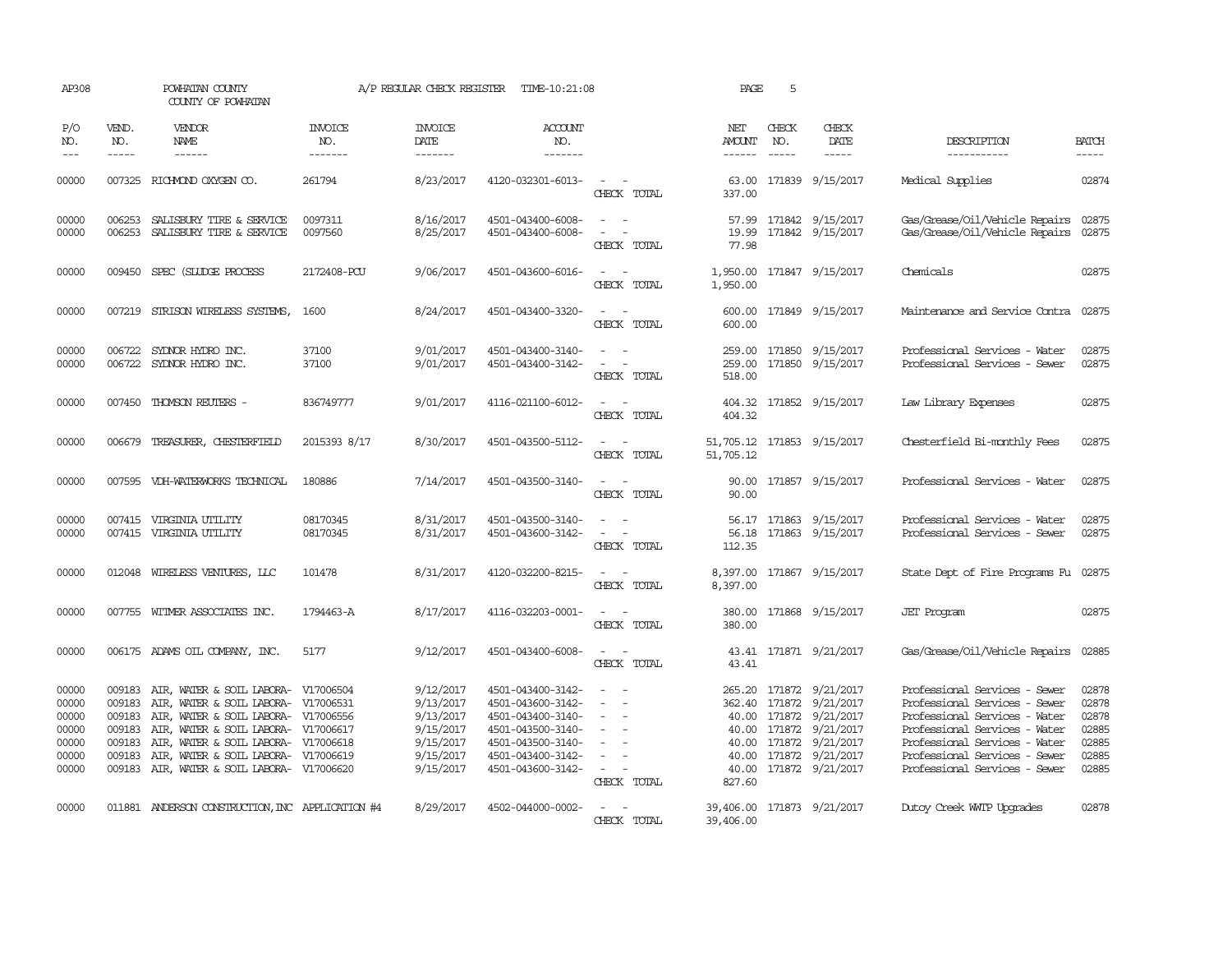| AP308                            |                                      | POWHATAN COUNTY<br>COUNTY OF POWHATAN                                                                            |                                                      | A/P REGULAR CHECK REGISTER                       | TIME-10:21:08                                                                    |                                         | PAGE                                             | 6                                    |                                                                |                                                                                                          |                                  |
|----------------------------------|--------------------------------------|------------------------------------------------------------------------------------------------------------------|------------------------------------------------------|--------------------------------------------------|----------------------------------------------------------------------------------|-----------------------------------------|--------------------------------------------------|--------------------------------------|----------------------------------------------------------------|----------------------------------------------------------------------------------------------------------|----------------------------------|
| P/O<br>NO.                       | VEND.<br>NO.                         | VENDOR<br>NAME                                                                                                   | INVOICE<br>NO.                                       | <b>INVOICE</b><br>DATE                           | <b>ACCOUNT</b><br>NO.                                                            |                                         | NET<br><b>AMOUNT</b>                             | CHECK<br>NO.                         | <b>CHECK</b><br>DATE                                           | DESCRIPTION                                                                                              | <b>BATCH</b>                     |
| $\frac{1}{2}$                    | $- - - - -$                          | ------                                                                                                           | -------                                              | -------                                          | -------                                                                          |                                         | ------                                           | $\frac{1}{2}$                        | -----                                                          | -----------                                                                                              | -----                            |
| 00000                            |                                      | 007436 AQUA VIRGINIA, INC.                                                                                       | 0574661 9/17                                         | 9/07/2017                                        | 4501-043400-5130-                                                                | CHECK TOTAL                             | 22.69                                            |                                      | 22.69 171875 9/21/2017                                         | Water                                                                                                    | 02878                            |
| 00000                            |                                      | 007436 AQUA VIRGINIA, INC.                                                                                       | 1188328 9/17                                         | 9/07/2017                                        | 4501-043600-5130-                                                                | $\equiv$<br>CHECK TOTAL                 | 17.62<br>17.62                                   |                                      | 171876 9/21/2017                                               | Water - Sewer Facilities                                                                                 | 02878                            |
| 00000                            |                                      | 006826 AQUA-AEROBIC SYSTEMS, INC 1012521                                                                         |                                                      | 9/13/2017                                        | 4501-043600-3310-                                                                | $\equiv$<br>CHECK TOTAL                 | 815.01                                           |                                      | 815.01 171877 9/21/2017                                        | Repairs and Maintenance                                                                                  | 02885                            |
| 00000<br>00000<br>00000<br>00000 | 008668<br>008668<br>008668<br>008668 | BANK OF AMERICA<br>BANK OF AMERICA<br>BANK OF AMERICA<br>BANK OF AMERICA                                         | 09/01/2017<br>09/01/2017<br>09/01/2017<br>09/01/2017 | 9/01/2017<br>9/01/2017<br>9/01/2017<br>9/01/2017 | 4116-035500-0016-<br>4116-035500-0016-<br>4116-035500-0016-<br>4116-035500-0016- | $\sim$                                  | 26.23<br>89.55<br>110.16<br>31.57                | 171880<br>171880<br>171880<br>171880 | 9/21/2017<br>9/21/2017<br>9/21/2017<br>9/21/2017               | VDEM - Dominion Grant<br>VDEM - Dominion Grant<br>VDEM - Dominion Grant<br>VDEM - Dominion Grant         | 02881<br>02881<br>02881<br>02881 |
| 00000<br>00000<br>00000<br>00000 | 008668<br>008668<br>008668<br>008668 | BANK OF AMERICA<br>BANK OF AMERICA<br>BANK OF AMERICA<br>BANK OF AMERICA                                         | 09/01/2017<br>09/01/2017<br>09/01/2017<br>09/01/2017 | 9/01/2017<br>9/01/2017<br>9/01/2017<br>9/01/2017 | 4116-032203-0001-<br>4301-014100-6004-<br>4501-043600-3310-<br>4501-043600-3310- | $\sim$                                  | 1,200.00<br>135.18<br>496.46<br>522.77 171880    | 171880<br>171880<br>171880           | 9/21/2017<br>9/21/2017<br>9/21/2017<br>9/21/2017               | <b>JET</b> Program<br>Courthouse Painting Project<br>Repairs and Maintenance<br>Repairs and Maintenance  | 02881<br>02881<br>02881<br>02881 |
| 00000<br>00000<br>00000          | 008668<br>008668<br>008668           | BANK OF AMERICA<br>BANK OF AMERICA<br>BANK OF AMERICA                                                            | 09/01/2017<br>09/01/2017<br>09/01/2017               | 9/01/2017<br>9/01/2017<br>9/01/2017              | 4501-043600-3310-<br>4501-043600-3310-<br>4501-043600-3310-                      |                                         | 522.77- 171880<br>531.83 171880                  | 63.57 171880                         | 9/21/2017<br>9/21/2017<br>9/21/2017                            | Repairs and Maintenance<br>Repairs and Maintenance<br>Repairs and Maintenance                            | 02881<br>02881<br>02881          |
| 00000<br>00000<br>00000          | 008668<br>008668<br>008668           | BANK OF AMERICA<br>BANK OF AMERICA<br>BANK OF AMERICA                                                            | 09/01/2017<br>09/01/2017<br>09/01/2017               | 9/01/2017<br>9/01/2017<br>9/01/2017              | 4501-043600-6015-<br>4501-043600-3310-<br>4501-043600-3310-                      |                                         | 253.80<br>26.25<br>75.00                         | 171880<br>171880<br>171880           | 9/21/2017<br>9/21/2017<br>9/21/2017                            | Lab Supplies<br>Repairs and Maintenance<br>Repairs and Maintenance                                       | 02881<br>02881<br>02881          |
| 00000<br>00000<br>00000<br>00000 | 008668<br>008668<br>008668<br>008668 | BANK OF AMERICA<br>BANK OF AMERICA<br>BANK OF AMERICA<br>BANK OF AMERICA                                         | 09/01/2017<br>09/01/2017<br>09/01/2017<br>09/01/2017 | 9/01/2017<br>9/01/2017<br>9/01/2017<br>9/01/2017 | 4501-043600-3310-<br>4501-043600-3310-<br>4501-043600-3310-<br>4501-043600-3310- |                                         | 80.43<br>70.99<br>247.66<br>51.15                | 171880<br>171880<br>171880           | 9/21/2017<br>9/21/2017<br>9/21/2017<br>171880 9/21/2017        | Repairs and Maintenance<br>Repairs and Maintenance<br>Repairs and Maintenance<br>Repairs and Maintenance | 02881<br>02881<br>02881<br>02881 |
|                                  |                                      |                                                                                                                  |                                                      |                                                  |                                                                                  | CHECK TOTAL                             | 3,489.83                                         |                                      |                                                                |                                                                                                          |                                  |
| 00000<br>00000<br>00000          | 001340<br>001340                     | <b>BUSINESS CARD</b><br><b>BUSINESS CARD</b><br>001340 BUSINESS CARD                                             | 08/27/2017<br>08/27/2017<br>08/27/2017               | 8/27/2017<br>8/27/2017<br>8/27/2017              | 4116-031201-5540-<br>4116-031212-6015-<br>4216-031800-6023-                      | $\equiv$<br>CHECK TOTAL                 | 2.91<br>89.51<br>779.95<br>872.37                | 171883<br>171883                     | 9/21/2017<br>9/21/2017<br>171883 9/21/2017                     | Triad Expenses<br>Ancillary Expenses<br>Sheriff Asset Forfeiture Expen                                   | 02882<br>02882<br>02883          |
| 00000<br>00000<br>00000<br>00000 | 006192<br>006192<br>006192<br>006192 | BUSINESS DATA OF VIRGINIA<br>BUSINESS DATA OF VIRGINIA<br>BUSINESS DATA OF VIRGINIA<br>BUSINESS DATA OF VIRGINIA | 2019-2017<br>2020-2017<br>2022-2017<br>2023-2017     | 9/05/2017<br>9/06/2017<br>9/07/2017<br>9/08/2017 | 4501-043400-3146-<br>4501-043400-3146-<br>4501-043400-3146-<br>4501-043400-3146- | $\sim$<br>$\equiv$<br>CHECK TOTAL       | 870.00<br>650.00<br>760.00<br>457.50<br>2,737.50 | 171884<br>171884                     | 9/21/2017<br>9/21/2017<br>171884 9/21/2017<br>171884 9/21/2017 | Professional Services<br>Professional Services<br>Professional Services<br>Professional Services         | 02879<br>02879<br>02879<br>02879 |
| 00000                            | 000540                               | CENTRAL VIRGINIA WASTE                                                                                           | 22584                                                | 9/11/2017                                        | 4501-043400-3185-                                                                | $\overline{\phantom{a}}$<br>CHECK TOTAL | 48.93<br>48.93                                   |                                      | 171886 9/21/2017                                               | Trash Removal                                                                                            | 02879                            |
| 00000<br>00000                   | 006965<br>006965                     | CINIAS CORPORATION<br>CINIAS CORPORATION                                                                         | 143247499<br>143251366                               | 9/06/2017<br>9/13/2017                           | 4501-043400-6011-<br>4501-043400-6011-                                           | $\overline{\phantom{a}}$<br>CHECK TOTAL | 96.44<br>96.44<br>192.88                         |                                      | 171887 9/21/2017<br>171887 9/21/2017                           | Uniforms<br>Uniforms                                                                                     | 02885<br>02885                   |
| 00000                            |                                      | 011269 ECS MID ATLANTIC, LLC                                                                                     | 612931                                               | 9/13/2017                                        | 4301-014200-6004-                                                                | $\overline{\phantom{0}}$<br>CHECK TOTAL | 842.75<br>842.75                                 |                                      | 171895 9/21/2017                                               | Paving Village Building                                                                                  | 02885                            |
| 00000                            |                                      | 011927 HAROLD W. COLLINS                                                                                         | APPLICATION #2                                       | 9/15/2017                                        | 4301-014200-6004-                                                                | CHECK TOTAL                             | 14,724.75<br>14,724.75                           |                                      | 171904 9/21/2017                                               | Paving Village Building                                                                                  | 02885                            |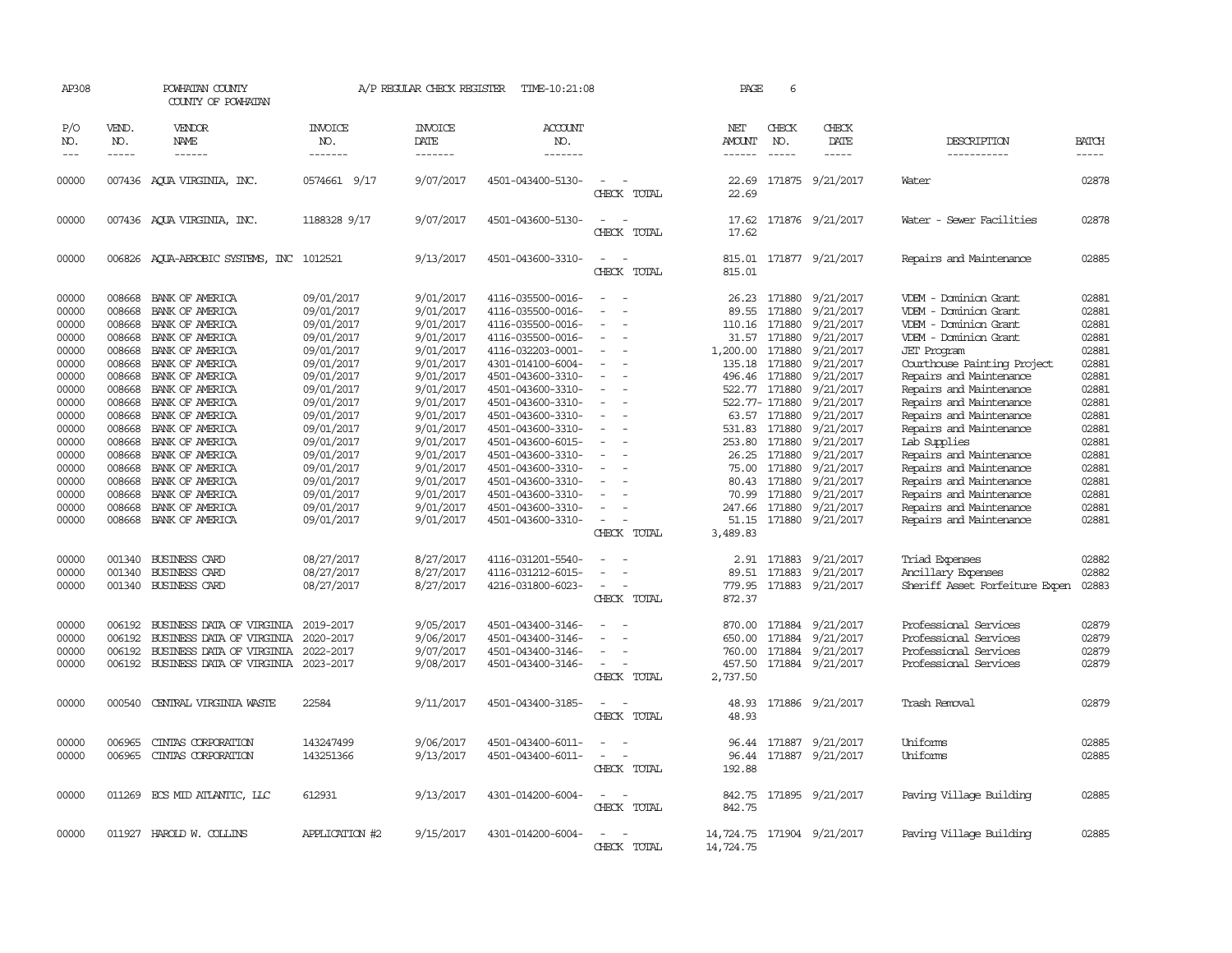| AP308                                     |                                                | POWHATAN COUNTY<br>COUNTY OF POWHATAN                                                                                                                                                           |                           | A/P REGULAR CHECK REGISTER                                    | TIME-10:21:08                                                                                         |                                                                                                                                                     | PAGE                           | $7\phantom{.0}$               |                                                                                                                            |                                                                                                                                                                   |                                           |
|-------------------------------------------|------------------------------------------------|-------------------------------------------------------------------------------------------------------------------------------------------------------------------------------------------------|---------------------------|---------------------------------------------------------------|-------------------------------------------------------------------------------------------------------|-----------------------------------------------------------------------------------------------------------------------------------------------------|--------------------------------|-------------------------------|----------------------------------------------------------------------------------------------------------------------------|-------------------------------------------------------------------------------------------------------------------------------------------------------------------|-------------------------------------------|
| P/O<br>NO.<br>$\frac{1}{2}$               | VEND.<br>NO.<br>$- - - - -$                    | VENDOR<br>NAME<br>$- - - - - -$                                                                                                                                                                 | INVOICE<br>NO.<br>------- | <b>INVOICE</b><br>DATE<br>-------                             | <b>ACCOUNT</b><br>NO.<br>-------                                                                      |                                                                                                                                                     | NET<br>AMOUNT<br>$- - - - - -$ | CHECK<br>NO.<br>$\frac{1}{2}$ | CHECK<br>DATE<br>$- - - - -$                                                                                               | DESCRIPTION<br>-----------                                                                                                                                        | <b>BATCH</b><br>$- - - - -$               |
| 00000                                     |                                                | 009245 INNOVATIVE BIO                                                                                                                                                                           | 0902017                   | 9/06/2017                                                     | 4501-043600-3320-                                                                                     | $\sim$ $ \sim$<br>CHECK TOTAL                                                                                                                       | 2,850.00                       |                               | 2,850.00 171909 9/21/2017                                                                                                  | Maintenance and Svc Contracts                                                                                                                                     | 02886                                     |
| 00000                                     |                                                | 011417 INSTRULOGIC, LLC                                                                                                                                                                         | 15659                     | 9/15/2017                                                     | 4501-043400-3310-                                                                                     | $\sim$ $ \sim$<br>CHECK TOTAL                                                                                                                       | 1,192.00                       |                               | 1,192.00 171910 9/21/2017                                                                                                  | Repairs and Maintenance                                                                                                                                           | 02886                                     |
| 00000                                     |                                                | 006985 NUNNALLY, BRADFORD W.                                                                                                                                                                    | TOURNAMENTS               | 9/20/2017                                                     | 4116-031212-6015-                                                                                     | $\sim$ $ \sim$<br>CHECK TOTAL                                                                                                                       | 600.00                         |                               | 600.00 171924 9/21/2017                                                                                                    | Ancillary Expenses                                                                                                                                                | 02886                                     |
| 00000                                     | 012055                                         | POWHATAN HIGH SCHOOL                                                                                                                                                                            | ROBOTICS CLUB             | 9/13/2017                                                     | 4116-073102-6012-                                                                                     | $\sim$<br>$\sim$<br>CHECK TOTAL                                                                                                                     | 1,685.26<br>1,685.26           |                               | 171933 9/21/2017                                                                                                           | Robotics Materials                                                                                                                                                | 02884                                     |
| 00000                                     |                                                | 000620 R. C. GOODWYN & SONS, INC 0779531                                                                                                                                                        |                           | 8/21/2017                                                     | 4301-014200-6004-                                                                                     | $\sim$ $\sim$<br>CHECK TOTAL                                                                                                                        | 47.99<br>47.99                 |                               | 171935 9/21/2017                                                                                                           | Paving Village Building                                                                                                                                           | 02884                                     |
| 00000<br>00000                            |                                                | 009701 SHI INTERNATIONAL CORP.<br>009701 SHI INTERNATIONAL CORP.                                                                                                                                | B07033359<br>B07002839    | 8/31/2017<br>8/25/2017                                        | 4116-035500-0016-<br>4301-012510-8304-                                                                | $\omega_{\rm{max}}$ and $\omega_{\rm{max}}$<br>$\omega_{\rm{max}}$ and $\omega_{\rm{max}}$<br>CHECK TOTAL                                           | 1,805.80                       |                               | 320.26 171937 9/21/2017<br>1,485.54 171937 9/21/2017                                                                       | VDEM - Dominion Grant<br>PC Replacement                                                                                                                           | 02884<br>02884                            |
| 00000<br>00000                            |                                                | 011988 SUMMIT MEDIA LLC<br>011988 SUMIT MEDIA LLC                                                                                                                                               | 847-11932<br>889-2607     | 8/31/2017<br>8/31/2017                                        | 4116-032200-0010-<br>4116-032200-0010-                                                                | $\omega_{\rm{max}}$ and $\omega_{\rm{max}}$<br>$\sim$ $ -$<br>CHECK TOTAL                                                                           | 2,517.00<br>6,097.00           |                               | 3,580.00 171943 9/21/2017<br>171943 9/21/2017                                                                              | SAFER Expenses<br>SAFER Expenses                                                                                                                                  | 02884<br>02884                            |
| 00000                                     |                                                | 007843 TENCARVA MACHINERY CO.                                                                                                                                                                   | 659858                    | 9/15/2017                                                     | 4501-043600-3310-                                                                                     | $\sim$ $ \sim$<br>CHECK TOTAL                                                                                                                       | 2,328.49                       |                               | 2,328.49 171944 9/21/2017                                                                                                  | Repairs and Maintenance                                                                                                                                           | 02886                                     |
| 00000<br>00000                            | 008126<br>008126                               | VERIZON<br>VERIZON                                                                                                                                                                              | 9791947866<br>9791947866  | 9/01/2017<br>9/01/2017                                        | 4501-043400-5250-<br>4501-043400-5270-                                                                | $\frac{1}{2} \left( \frac{1}{2} \right) \left( \frac{1}{2} \right) = \frac{1}{2} \left( \frac{1}{2} \right)$<br>$\sim$<br>$\sim$ $-$<br>CHECK TOTAL | 460.66                         |                               | 160.21 171949 9/21/2017<br>300.45 171949 9/21/2017                                                                         | Cell Phones<br>Network Service Connection                                                                                                                         | 02884<br>02884                            |
| 00000                                     |                                                | 011169 VERIZON                                                                                                                                                                                  | 8045985600 0717           | 7/28/2017                                                     | 4501-043400-5230-                                                                                     | $\sim$ $\sim$<br>CHECK TOTAL                                                                                                                        | 41.92                          |                               | 41.92 171950 9/21/2017                                                                                                     | Telephone System                                                                                                                                                  | 02884                                     |
| 00000                                     |                                                | 011767 VILLAGE BUILDING COMPANY, 16                                                                                                                                                             |                           | 9/13/2017                                                     | 4301-014400-0013-                                                                                     | $\omega_{\rm{max}}$ and $\omega_{\rm{max}}$<br>CHECK TOTAL                                                                                          | 5,800.00                       |                               | 5,800.00 171951 9/21/2017                                                                                                  | Courthouse RTU                                                                                                                                                    | 02886                                     |
| 00000                                     |                                                | 007755 WITMER ASSOCIATES INC.                                                                                                                                                                   | 1794463-B                 | 8/17/2017                                                     | 4116-032200-0010-                                                                                     | $\sim$ $ \sim$<br>CHECK TOTAL                                                                                                                       | 1,502.75                       |                               | 1,502.75 171953 9/21/2017                                                                                                  | SAFER Expenses                                                                                                                                                    | 02886                                     |
| 00000<br>00000<br>00000<br>00000<br>00000 | 009183<br>009183<br>009183<br>009183<br>009183 | AIR, WATER & SOIL LABORA- V17006710<br>AIR, WATER & SOIL LABORA- V17006711<br>AIR, WATER & SOIL LABORA- V17006784<br>AIR, WATER & SOIL LABORA- V17006799<br>AIR, WATER & SOIL LABORA- V17006800 |                           | 9/19/2017<br>9/19/2017<br>9/21/2017<br>9/22/2017<br>9/22/2017 | 4501-043600-3142-<br>4501-043600-3142-<br>4501-043500-3140-<br>4501-043600-3142-<br>4501-043600-3142- | $\sim$<br>$\overline{\phantom{a}}$<br>$\sim$<br>$\sim$<br>CHECK TOTAL                                                                               | 40.00<br>365.40                |                               | 133.60 171974 9/29/2017<br>111.80 171974 9/29/2017<br>40.00 171974 9/29/2017<br>40.00 171974 9/29/2017<br>171974 9/29/2017 | Professional Services - Sewer<br>Professional Services - Sewer<br>Professional Services - Water<br>Professional Services - Sewer<br>Professional Services - Sewer | 02891<br>02891<br>02891<br>02891<br>02891 |
| 00000                                     |                                                | 006986 BCWH, INC.                                                                                                                                                                               | 106979                    | 8/30/2017                                                     | 4301-042000-8301-                                                                                     | $\sim$ $ \sim$<br>CHECK TOTAL                                                                                                                       | 5,948.96                       |                               | 5,948.96 171981 9/29/2017                                                                                                  | Joint Maintenance Garage                                                                                                                                          | 02888                                     |
| 00000<br>00000                            |                                                | 006192 BUSINESS DATA OF VIRGINIA 2026-2017<br>006192 BUSINESS DATA OF VIRGINIA 2029-2017                                                                                                        |                           | 9/11/2017<br>9/12/2017                                        | 4501-043400-3146-<br>4501-043400-3146-                                                                | $\omega_{\rm{max}}$ and $\omega_{\rm{max}}$<br>$\mathcal{L} = \{1, \ldots, n\}$<br>CHECK TOTAL                                                      | 897.50                         |                               | 677.50 171984 9/29/2017<br>220.00 171984 9/29/2017                                                                         | Professional Services<br>Professional Services                                                                                                                    | 02890<br>02890                            |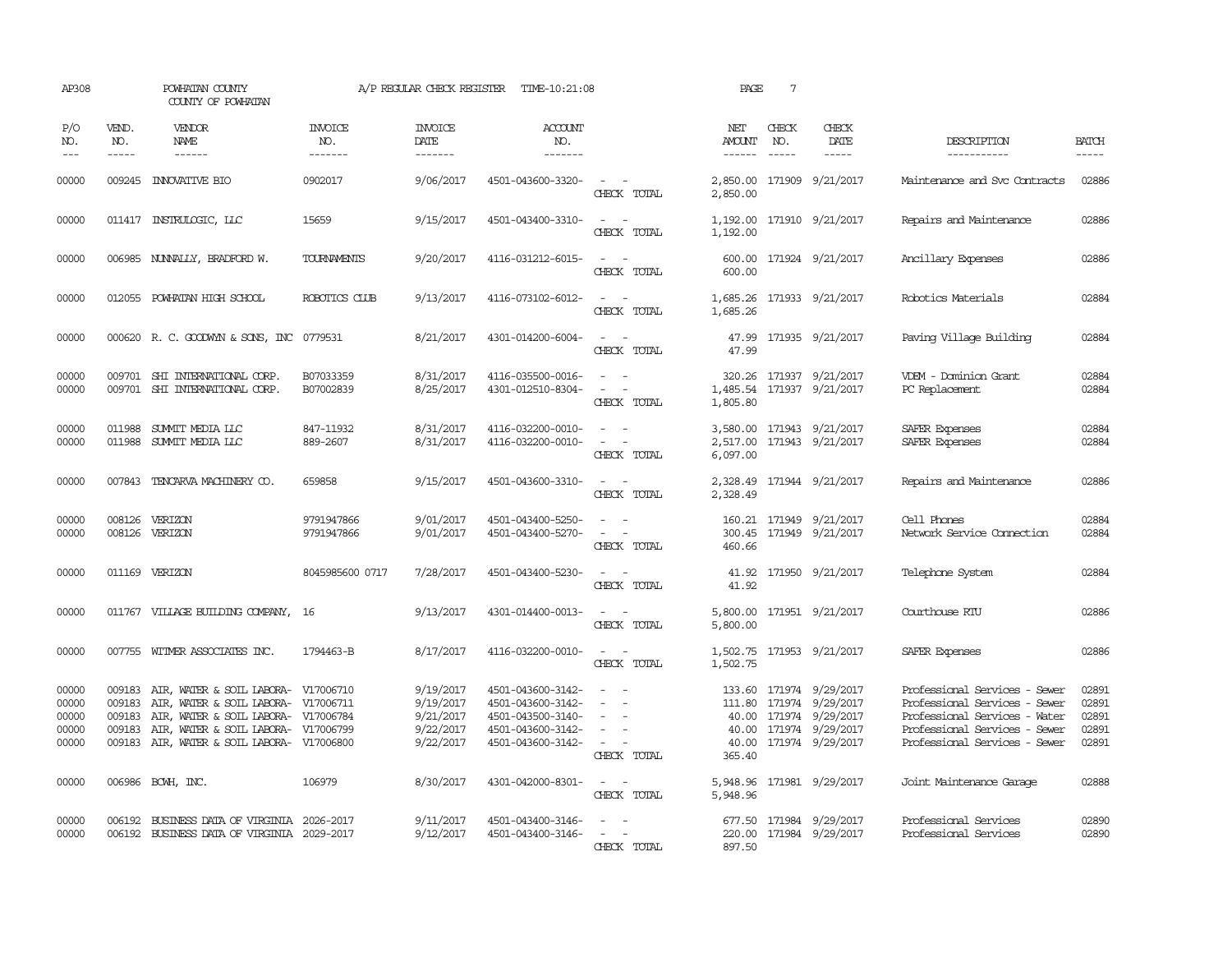| AP308                                                                |                                                                    | POWHATAN COUNTY<br>COUNTY OF POWHATAN                                                                                                                                                                               |                                                                              | A/P REGULAR CHECK REGISTER                                                                           | TIME-10:21:08                                                                                                                                                        |                                                                                                                                   | PAGE                                                                    | 8                             |                                                                                                                                                                                                     |                                                                                                                                                              |                                                                      |
|----------------------------------------------------------------------|--------------------------------------------------------------------|---------------------------------------------------------------------------------------------------------------------------------------------------------------------------------------------------------------------|------------------------------------------------------------------------------|------------------------------------------------------------------------------------------------------|----------------------------------------------------------------------------------------------------------------------------------------------------------------------|-----------------------------------------------------------------------------------------------------------------------------------|-------------------------------------------------------------------------|-------------------------------|-----------------------------------------------------------------------------------------------------------------------------------------------------------------------------------------------------|--------------------------------------------------------------------------------------------------------------------------------------------------------------|----------------------------------------------------------------------|
| P/O<br>NO.<br>$- - -$                                                | VEND.<br>NO.<br>$- - - - -$                                        | VENDOR<br>NAME<br>------                                                                                                                                                                                            | <b>INVOICE</b><br>NO.<br>-------                                             | <b>INVOICE</b><br>DATE<br>-------                                                                    | ACCOUNT<br>NO.<br>-------                                                                                                                                            |                                                                                                                                   | NET<br>AMOUNT<br>------                                                 | CHECK<br>NO.<br>$\frac{1}{2}$ | CHECK<br>DATE<br>$- - - - -$                                                                                                                                                                        | DESCRIPTION<br>-----------                                                                                                                                   | <b>BATCH</b><br>$\qquad \qquad - - - -$                              |
| 00000                                                                |                                                                    | 008686 C.W. WILLIAMS & CO., INC.                                                                                                                                                                                    | 605264                                                                       | 9/08/2017                                                                                            | 4301-012400-8301-                                                                                                                                                    | $\sim$<br>CHECK TOTAL                                                                                                             | 582.69                                                                  |                               | 582.69 171985 9/29/2017                                                                                                                                                                             | Fire Department Equipment                                                                                                                                    | 02888                                                                |
| 00000                                                                |                                                                    | 006965 CINTAS CORPORATION                                                                                                                                                                                           | 143255185                                                                    | 9/20/2017                                                                                            | 4501-043400-6011-                                                                                                                                                    | $\sim$<br>CHECK TOTAL                                                                                                             | 84.67                                                                   |                               | 84.67 171987 9/29/2017                                                                                                                                                                              | Uniforms                                                                                                                                                     | 02891                                                                |
| 00000<br>00000                                                       | 011728<br>011728                                                   | DANIEL & COMPANY, INC.<br>DANIEL & COMPANY, INC.                                                                                                                                                                    | APPLICATION #8<br><b>APPLICATION #8</b>                                      | 9/08/2017<br>9/08/2017                                                                               | 301-000200-0008-<br>4301-042000-8301-                                                                                                                                | $\overline{\phantom{a}}$<br>$\sim$<br>CHECK TOTAL                                                                                 | 11,369.00-171988 9/29/2017<br>227,380.00 171988 9/29/2017<br>216,011.00 |                               |                                                                                                                                                                                                     | Retainages Payable<br>Joint Maintenance Garage                                                                                                               | 02889<br>02889                                                       |
| 00000                                                                |                                                                    | 010405 HERCULES FENCE CO. INC.                                                                                                                                                                                      | 88559                                                                        | 7/25/2017                                                                                            | 4501-043600-3310-                                                                                                                                                    | $\sim$<br>$\overline{\phantom{a}}$<br>CHECK TOTAL                                                                                 | 1,650.00                                                                |                               | 1,650.00 171990 9/29/2017                                                                                                                                                                           | Repairs and Maintenance                                                                                                                                      | 02891                                                                |
| 00000                                                                |                                                                    | 007297 NAFECO, INC.                                                                                                                                                                                                 | 893751                                                                       | 9/11/2017                                                                                            | 4120-032200-8215-                                                                                                                                                    | CHECK TOTAL                                                                                                                       | 664.89<br>664.89                                                        |                               | 172000 9/29/2017                                                                                                                                                                                    | State Dept of Fire Programs Fu                                                                                                                               | 02888                                                                |
| 00000                                                                |                                                                    | 001250 POWHATAN AUTO & TRACTOR                                                                                                                                                                                      | 460710                                                                       | 8/04/2017                                                                                            | 4501-043600-3310-                                                                                                                                                    | $\sim$ 10 $\,$<br>CHECK TOTAL                                                                                                     | 29.42<br>29.42                                                          |                               | 172001 9/29/2017                                                                                                                                                                                    | Repairs and Maintenance                                                                                                                                      | 02891                                                                |
| 00000                                                                |                                                                    | 007942 RICHMOND SUBURBAN                                                                                                                                                                                            | I00005006770412                                                              | 4/12/2017                                                                                            | 4116-084000-8200-                                                                                                                                                    | CHECK TOTAL                                                                                                                       | 350.00                                                                  |                               | 350.00 172007 9/29/2017                                                                                                                                                                             | Earth Day Donations                                                                                                                                          | 02888                                                                |
| 00000<br>00000<br>00000<br>00000<br>00000<br>00000<br>00000<br>00000 | 007310<br>007310<br>007310<br>007310<br>007310<br>007310<br>007310 | SOUTHEASTERN EMERGENCY<br>SOUTHEASTERN EMERGENCY<br>SOUTHEASTERN EMERGENCY<br>SOUTHEASTERN EMERGENCY<br>SOUTHEASTERN EMERGENCY<br>SOUTHEASTERN EMERGENCY<br>SOUTHEASTERN EMERGENCY<br>007310 SOUTHEASTERN EMERGENCY | 777038<br>777103<br>777271<br>777404<br>778696<br>778741<br>777597<br>777744 | 9/08/2017<br>9/11/2017<br>9/11/2017<br>9/12/2017<br>9/18/2017<br>9/18/2017<br>9/08/2017<br>8/01/2017 | 4120-032301-6013-<br>4120-032301-6013-<br>4120-032301-6013-<br>4120-032301-6013-<br>4120-032301-6013-<br>4120-032301-6013-<br>4120-032301-6013-<br>4120-032301-6013- | $\overline{\phantom{a}}$<br>$\equiv$<br>$\equiv$<br>$\overline{\phantom{a}}$<br>$\overline{\phantom{a}}$<br>$\sim$<br>CHECK TOTAL | 246.00<br>165.60<br>961.63                                              |                               | 172011 9/29/2017<br>172011 9/29/2017<br>30.00 172011 9/29/2017<br>220.00 172011 9/29/2017<br>17.27 172011 9/29/2017<br>106.10 172011 9/29/2017<br>146.66 172011 9/29/2017<br>30.00 172011 9/29/2017 | Medical Supplies<br>Medical Supplies<br>Medical Supplies<br>Medical Supplies<br>Medical Supplies<br>Medical Supplies<br>Medical Supplies<br>Medical Supplies | 02888<br>02888<br>02888<br>02888<br>02888<br>02888<br>02890<br>02890 |
| 00000                                                                | 009450                                                             | SPEC (SILIDGE PROCESS                                                                                                                                                                                               | 2171409-PCU                                                                  | 9/20/2017                                                                                            | 4501-043600-6016-                                                                                                                                                    | $\sim$ $ -$<br>CHECK TOTAL                                                                                                        | 1,960.00<br>1,960.00                                                    |                               | 172013 9/29/2017                                                                                                                                                                                    | Chemicals                                                                                                                                                    | 02891                                                                |
| 00000                                                                |                                                                    | 012058 SPOSA, JOSEPH                                                                                                                                                                                                | STAND 4 BANNERS                                                              | 9/16/2017                                                                                            | 4116-032200-0010-                                                                                                                                                    | $\sim$<br>CHECK TOTAL                                                                                                             | 44.27<br>44.27                                                          |                               | 172014 9/29/2017                                                                                                                                                                                    | SAFER Expenses                                                                                                                                               | 02890                                                                |
| 00000<br>00000                                                       | 011188<br>011188                                                   | TECH FIRE & SAFETY<br>TECH FIRE & SAFETY                                                                                                                                                                            | 1272<br>1273                                                                 | 9/20/2017<br>9/20/2017                                                                               | 4120-032200-8215-<br>4120-032200-8215-                                                                                                                               | $\overline{\phantom{a}}$<br>$\equiv$<br>CHECK TOTAL                                                                               | 590.00<br>295.86<br>885.86                                              |                               | 172017 9/29/2017<br>172017 9/29/2017                                                                                                                                                                | State Dept of Fire Programs Fu<br>State Dept of Fire Programs Fu                                                                                             | 02890<br>02890                                                       |
| 00000                                                                |                                                                    | 007755 WITMER ASSOCIATES INC.                                                                                                                                                                                       | 1794463.002                                                                  | 9/15/2017                                                                                            | 4116-032203-0001-                                                                                                                                                    | CHECK TOTAL                                                                                                                       | 285.00                                                                  |                               | 285.00 172023 9/29/2017                                                                                                                                                                             | <b>JET</b> Program                                                                                                                                           | 02890                                                                |
| 00000                                                                |                                                                    | 009332 WITMER PUBLIC SAFETY                                                                                                                                                                                         | 1794463-B                                                                    | 8/17/2017                                                                                            | 4120-032200-8215-                                                                                                                                                    | CHECK TOTAL                                                                                                                       | 1,502.75                                                                |                               | 1,502.75 172024 9/29/2017                                                                                                                                                                           | State Dept of Fire Programs Fu 02891                                                                                                                         |                                                                      |

CHECK TYPE TOTAL 3,168,670.19